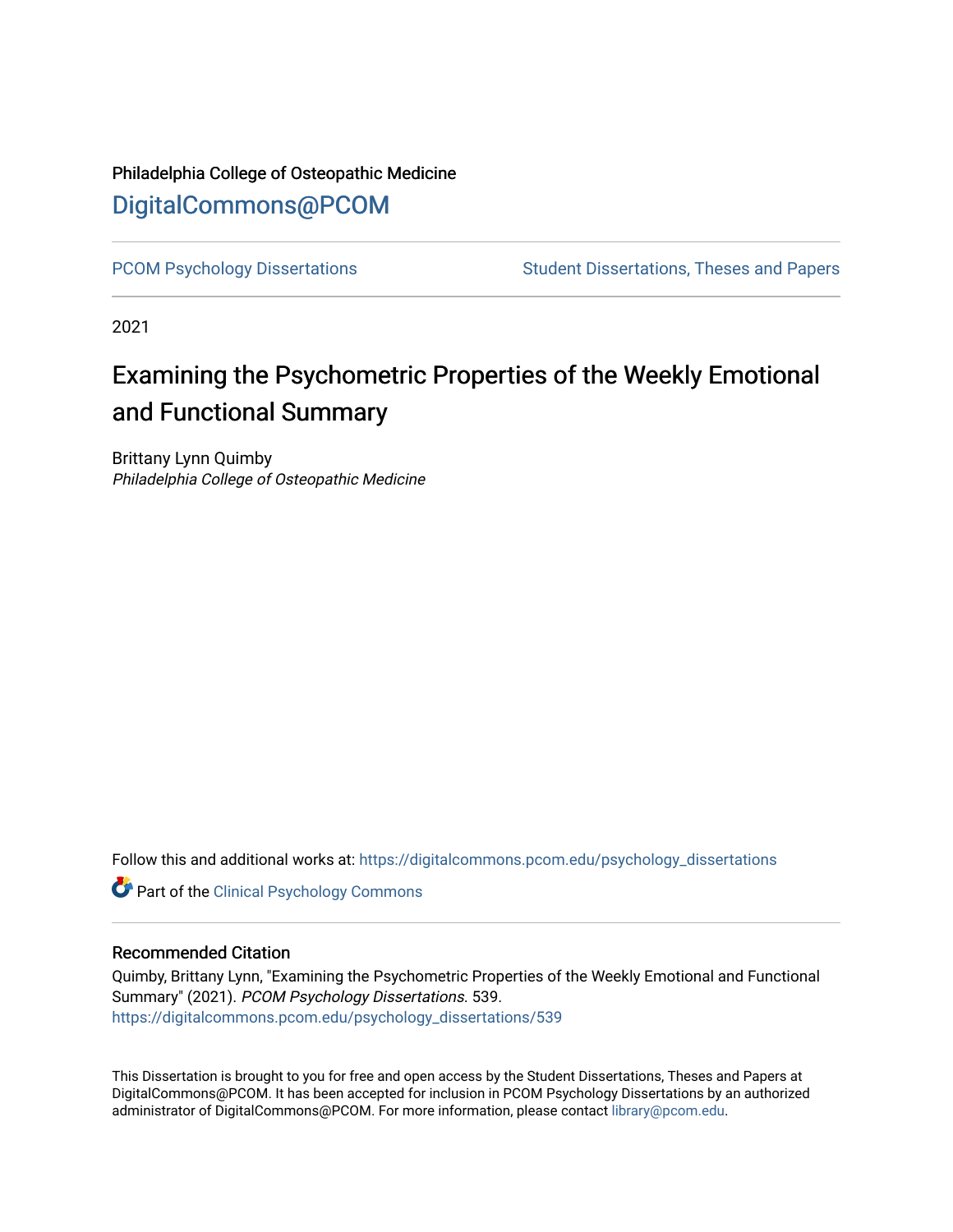Philadelphia College of Osteopathic Medicine School of Professional and Applied Psychology Department of Clinical Psychology

## EXAMINING THE PSYCHOMETRIC PROPERTIES OF THE WEEKLY EMOTIONAL AND FUNCTIONAL SUMMARY

By Brittany Lynn Quimby

Submitted in Partial Fulfillment of the Requirements for the Degree of Doctor of

Doctor of Psychology

July 2020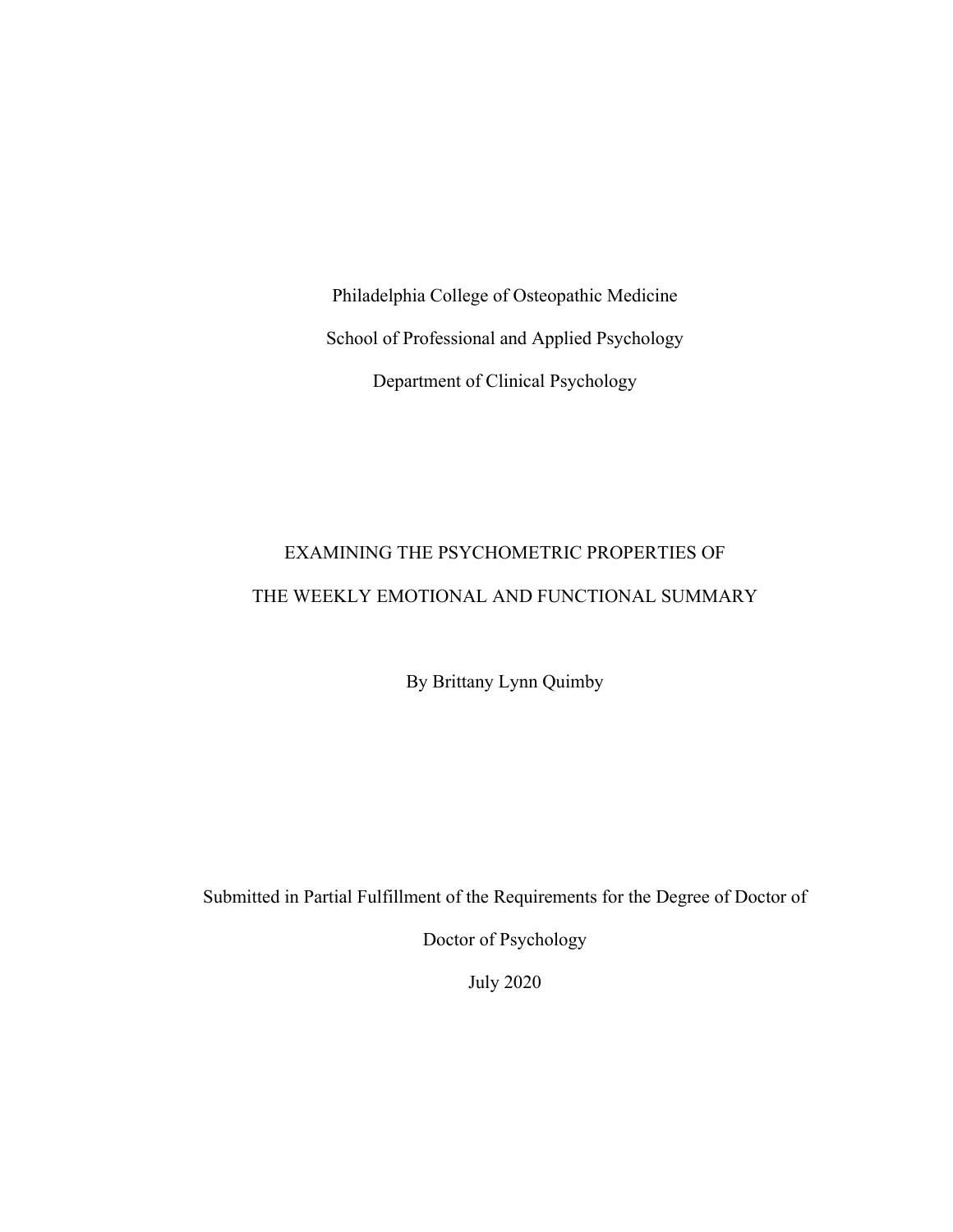

#### DISSERTATION APPROVAL

This is to certify that the thesis presented to us by *Brittany Quimby* 

on the  $\frac{7}{2}$  day of  $\frac{July}{2020}$ , in partial fulfillment of the requirements for

the degree of Doctor of Psychology, has been examined and is acceptable

in both scholarship and literary quality.

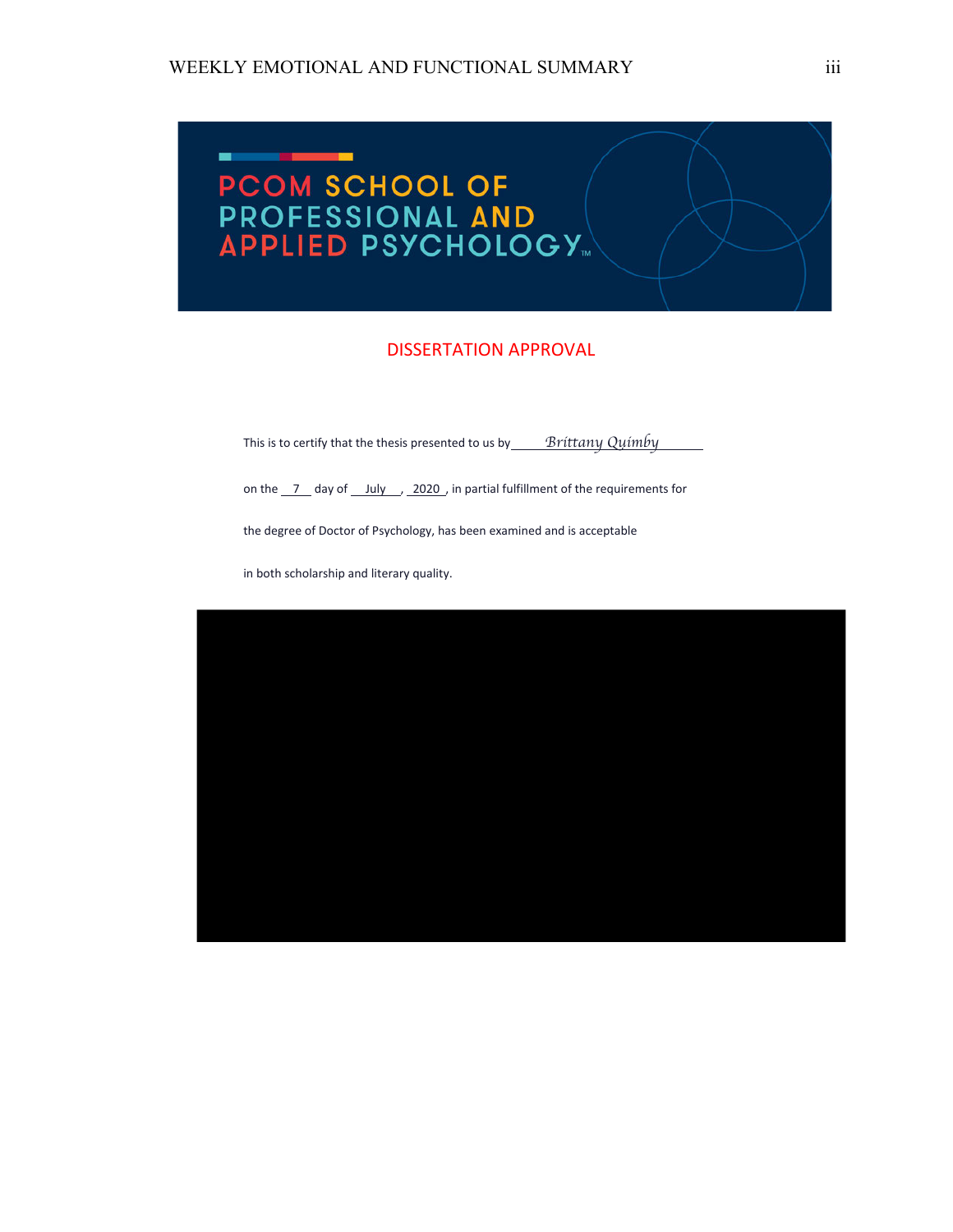#### **ACKNOWLEDGEMENTS**

 I would like to first thank my sister, Holly, and my parents for their unwavering love and support throughout my academic career. Holly, developing into clinical psychologists together has been both a special and unforgettable experience. Our bond is one that many do not fully understand, but please know that I have always and will continue to admire and look up to you as my older sister. To my mother and father, I cannot begin to express my gratitude for the many sacrifices you both have made for me to be able to pursue my dreams. This is only possible because of you. I hope that I have made you both proud. God has taken care of our family and has blessed us immensely.

 Dr. Robert DiTomasso, it is with sincerity that I thank you for the countless hours and hard work you have put into this study. It certainly would not have been possible without you. I am grateful to have gotten to know you throughout the years and not only learn about the field of psychology, but also life lessons along the way. Your support and role in my development into a clinical psychologist have meant so much to me.

 When deciding upon a second committee member, Dr. Barbara Golden, you were the first faculty member I thought of. I am grateful to have had you along on this journey. I would like to also thank you for pushing me and challenging me to become a skilled and responsible clinician. I have truly learned so much while working for you.

Dr. Jesus Salas, thank you for taking me under your wing and teaching me not only how to be effective, but also how to be a compassionate and genuine clinician. The practical knowledge and skills I was fortunate enough to develop while working for you have made a tremendous difference in my clinical work today and will do so for years to come.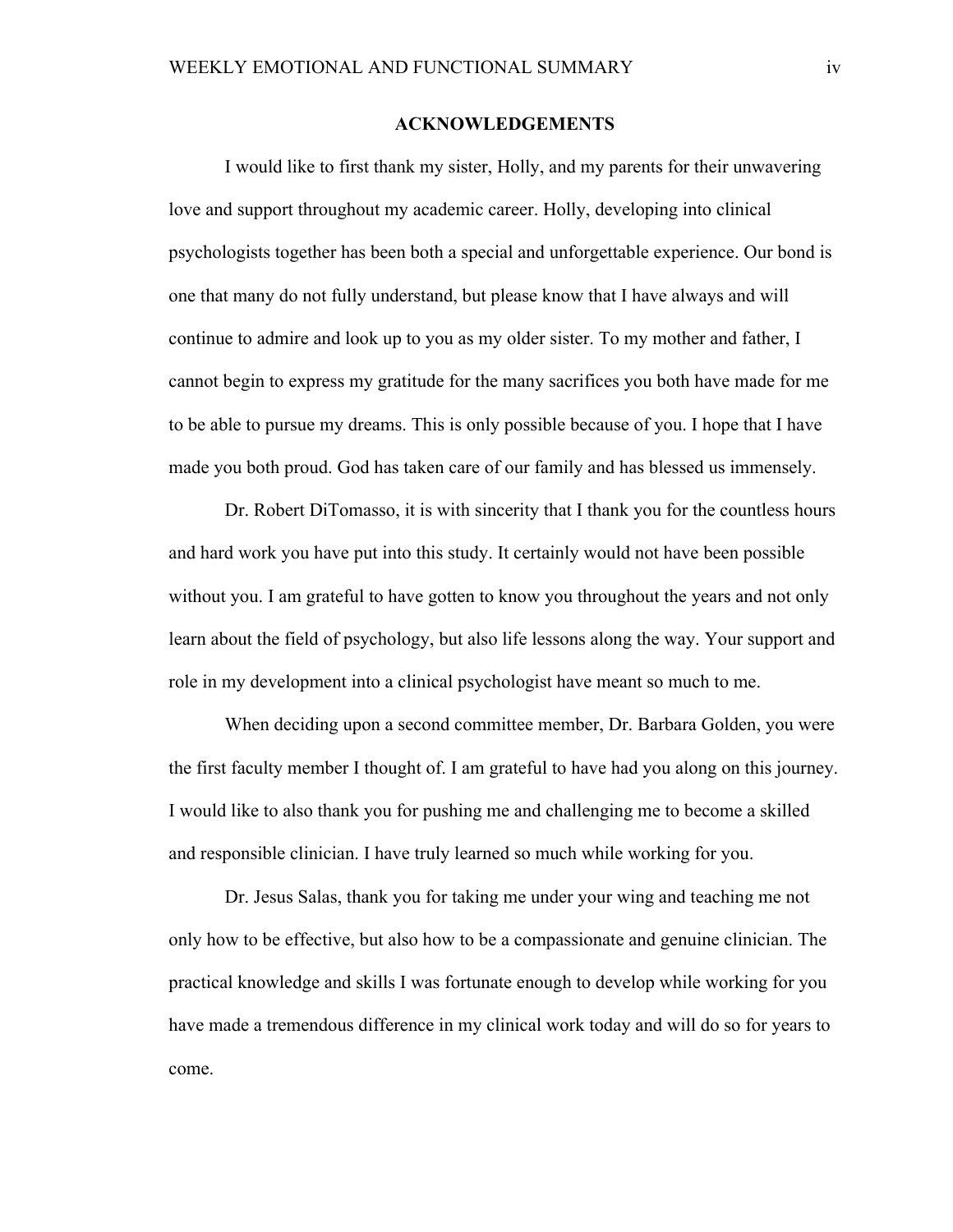I would also like to thank the staff members who supported my data gathering efforts and Dr. Michael Roberts for his dedicated assistance in analyzing the data – I am truly grateful.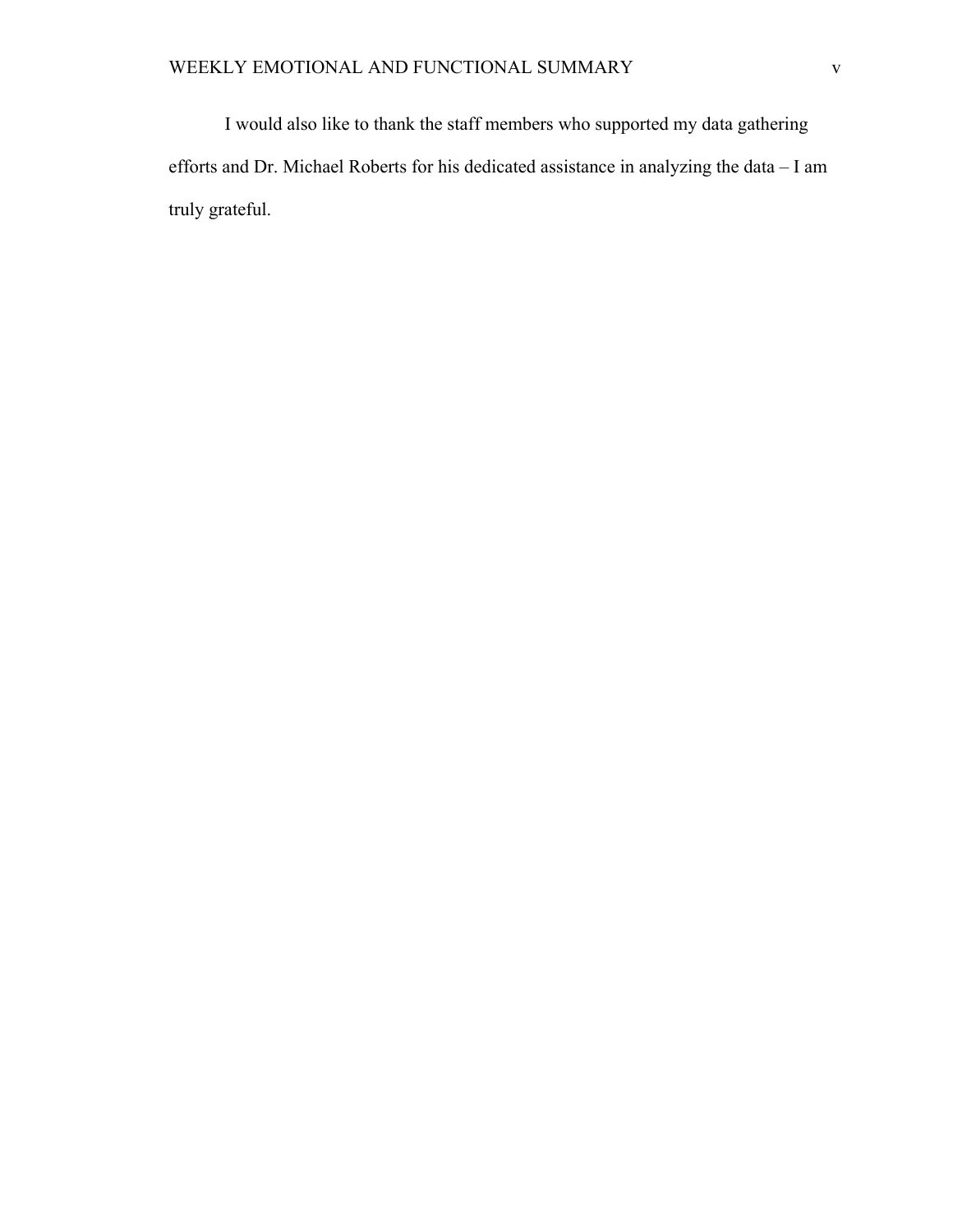### **Table of Contents**

|                                                                   | -1             |
|-------------------------------------------------------------------|----------------|
|                                                                   | $\overline{2}$ |
|                                                                   | $\overline{2}$ |
|                                                                   | 5              |
|                                                                   | 5              |
|                                                                   | 8              |
|                                                                   | 8              |
|                                                                   | 8              |
|                                                                   | 13             |
|                                                                   | 15             |
| Domains of the Weekly Emotional and Functional Summary            | 19             |
| Factors of the Weekly Emotional and Functional Summary            | 20             |
| Additional Factors of the Weekly Emotional and Functional Summary | 28             |
|                                                                   | 30             |
|                                                                   |                |
|                                                                   | 33             |
|                                                                   | 33             |
|                                                                   | 34             |
|                                                                   | 40             |
|                                                                   |                |
|                                                                   | 42             |
|                                                                   | 42             |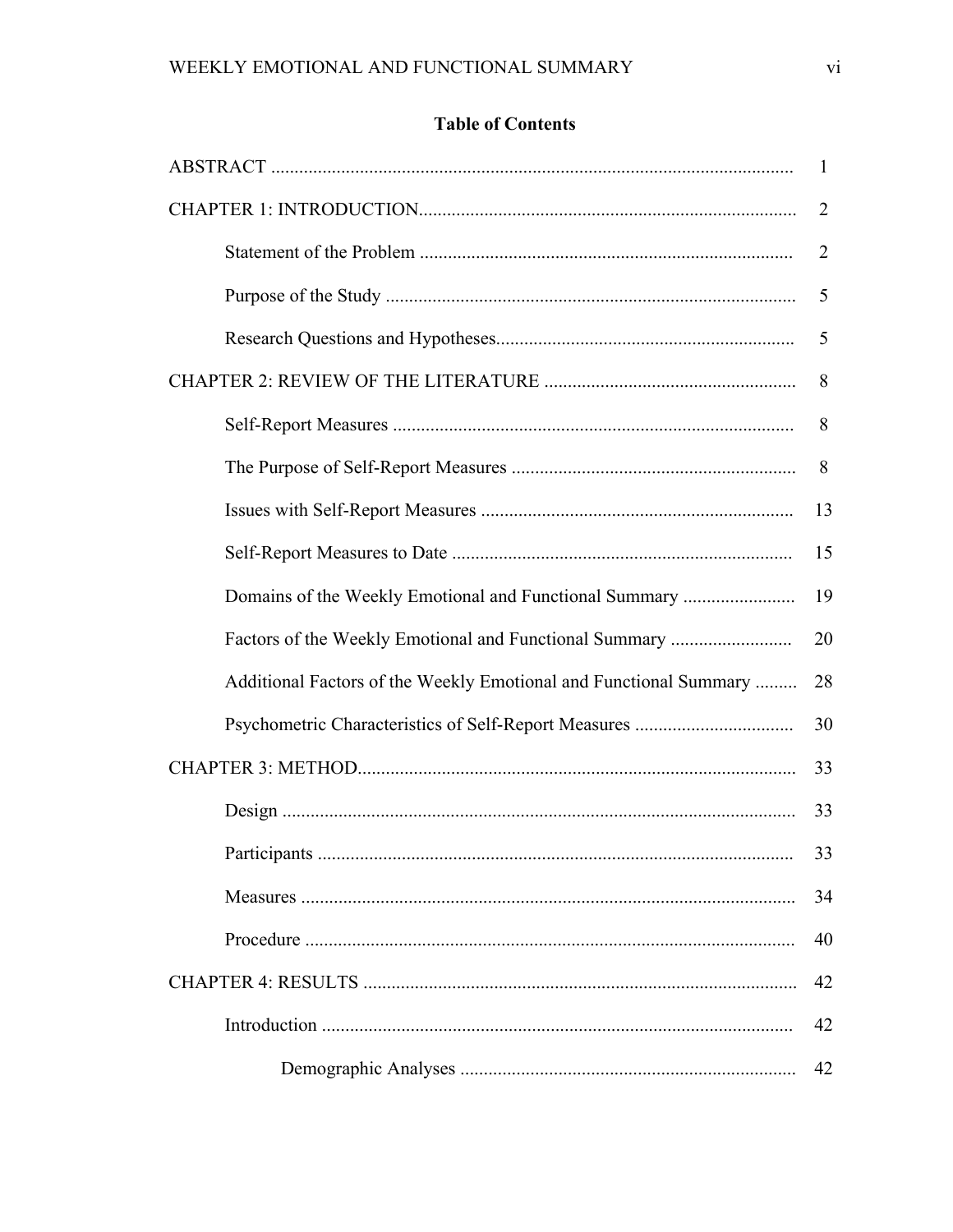|          | 44 |
|----------|----|
|          | 45 |
|          | 47 |
|          | 49 |
|          | 50 |
|          | 50 |
|          | 53 |
|          | 55 |
|          | 56 |
|          | 56 |
|          | 59 |
|          | 61 |
|          | 62 |
|          | 62 |
|          | 64 |
|          | 65 |
| Table 13 | 65 |
|          | 66 |
|          | 67 |
|          | 67 |
|          | 67 |
|          | 68 |
|          | 69 |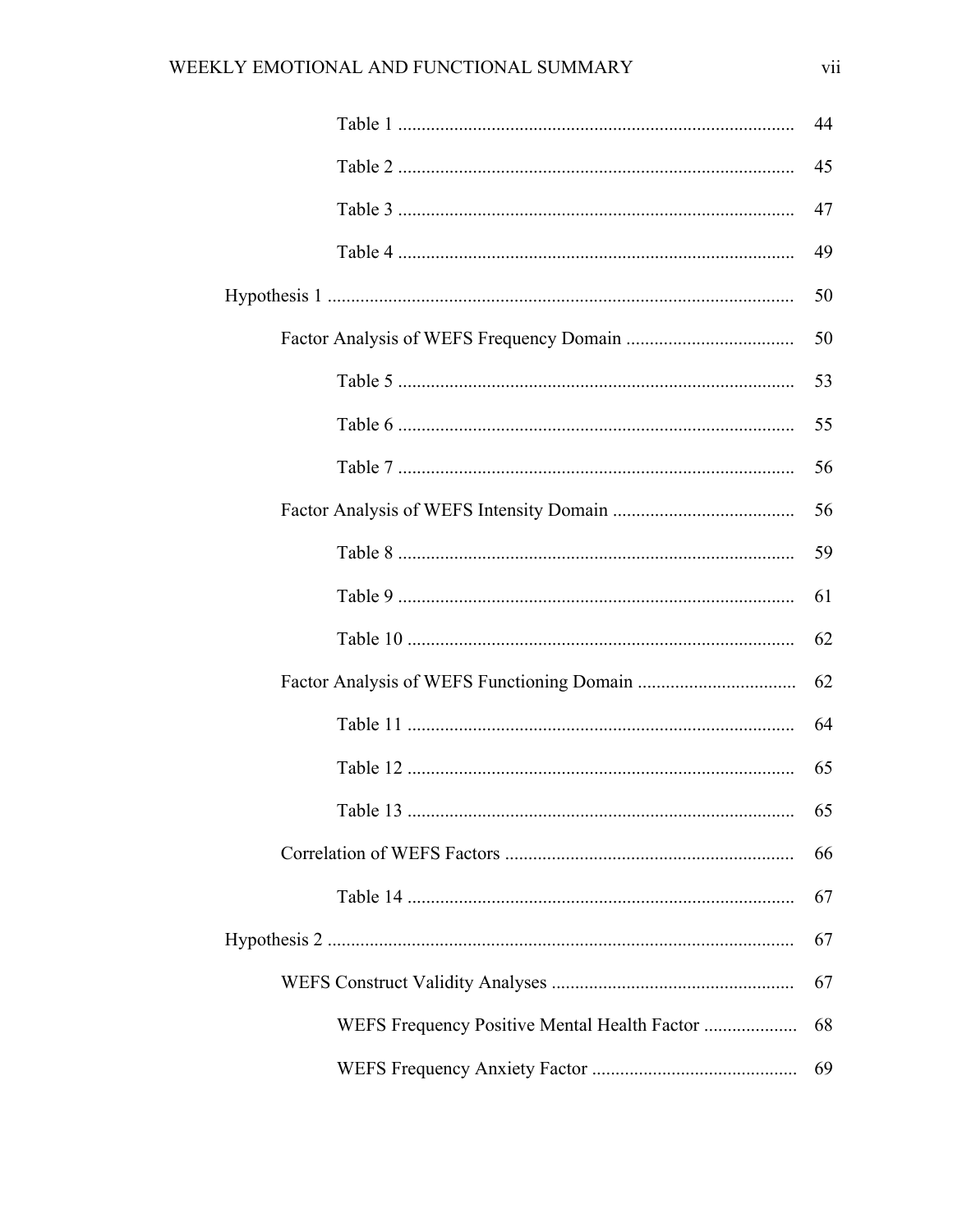|                                              | 70 |
|----------------------------------------------|----|
|                                              | 72 |
| WEFS Intensity Positive Mental Health Factor | 72 |
|                                              | 74 |
|                                              | 75 |
|                                              | 77 |
|                                              | 77 |
|                                              | 79 |
|                                              | 79 |
|                                              | 79 |
|                                              | 81 |
|                                              | 81 |
|                                              | 92 |
|                                              | 93 |
|                                              | 98 |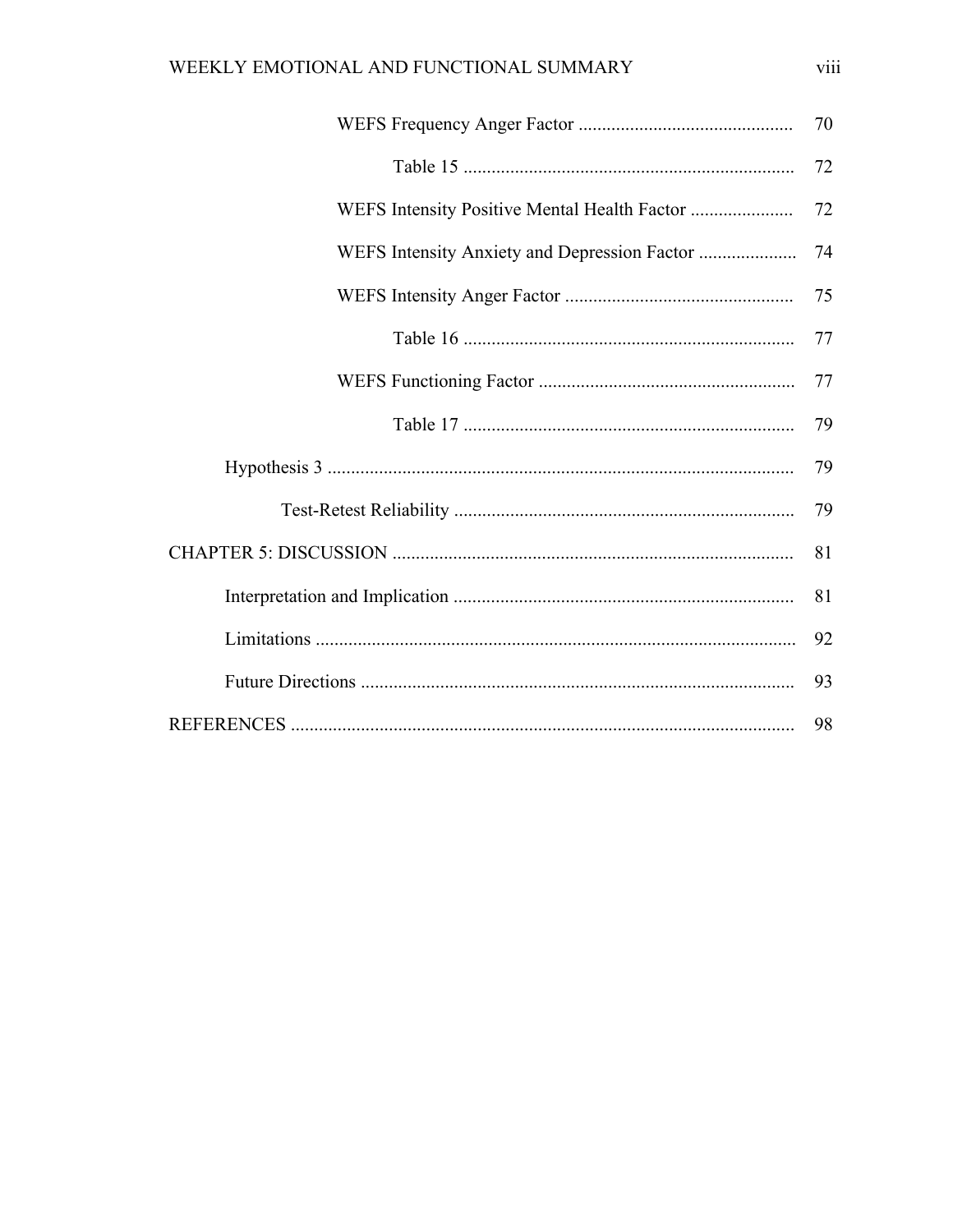#### **ABSTRACT**

Self-report questionnaires are used in clinical practice to aid in the process of conceptualizing, diagnosing, planning treatment, and monitoring progress throughout treatment. However, self-report questionnaires can be inconvenient to both clinicians and patients if excessive time is needed to complete and score them. To date, a brief and consolidated self-report questionnaire that measures anxiety, depression, anger, suicidality, homicidality, positive mental health, and functioning does not exist. The primary objective of this study was to evaluate the factor structure and the psychometric properties of the self-report questionnaire, the Weekly Emotional and Functional Summary (WEFS). The study was correlational, using archival data from 153 participants receiving mental health treatment in northeastern Pennsylvania. A principal components factor analysis was conducted to validate the proposed factor structure. Then, standardized measures were used to compare to the WEFS factors. Correlational models were also conducted to assess the stability of the scale over time and to examine the relationship between the factors of the WEFS and other standardized measures in the respective areas. Outcomes indicated that the WEFS is comprised of seven distinct factors (i.e., three across the frequency domain, three across the intensity domain, and one in the functioning domain) and exhibits construct validity, internal consistency, and test-retest reliability. These results suggest that the WEFS demonstrates clinical utility.

*Keywords:* self-report questionnaire, test construction, principal components factor analysis, construct validity, internal consistency, test-retest reliability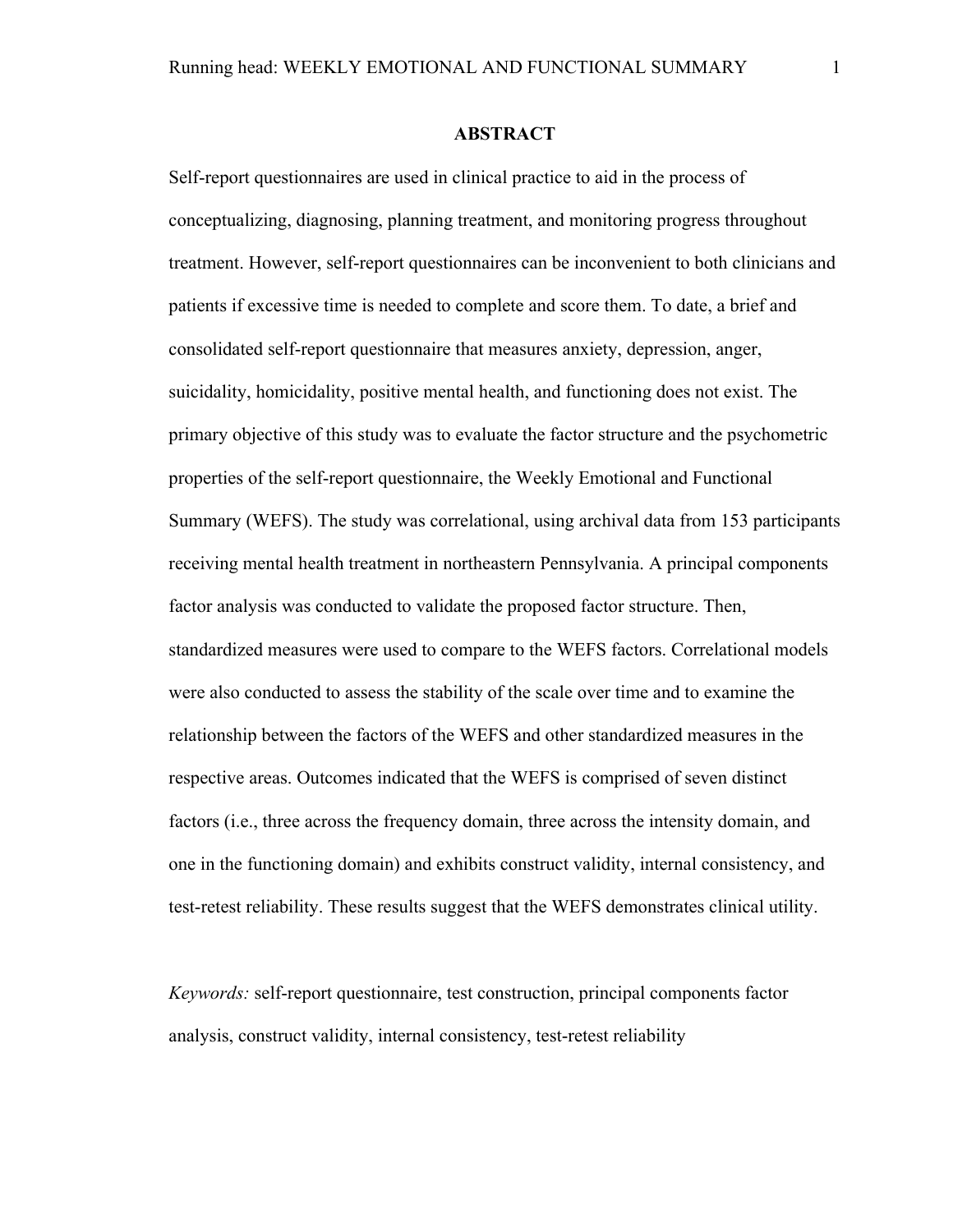#### **CHAPTER 1: INTRODUCTION**

#### **Statement of the Problem**

Self-report questionnaires are used in clinical practice to aid in collaboration (Hatcher, 1999; Prescott et al., 2017; Simon et al., 2013), inform treatment (Wolfe & Pincus, 1999; Zimmerman et al., 2008; Zimmerman et al., 2018), measure progress outcomes (Goodheart et al., 2006; Hooke et al., 2018; Prescott et al., 2017), and increase the efficacy of treatment (Zimmerman et al., 2008; Zimmerman et al., 2018). When clinicians regularly gather feedback to evaluate progress outcomes, they can assess whether the treatment goals are being met (Goodheart et al., 2006; Hooke et al., 2018; Prescott et al., 2017). Valid data from a self-report questionnaire provide insight into patients' perceptions of their current levels of functioning and improvement over time. Self-report questionnaires also provide another way for the patient to communicate with the clinician, when speaking about concerns may be uncomfortable or challenging at first.

Patients value collaboration and appreciate the opportunity to share their feedback with clinical practitioners (Hatcher, 1999; Prescott et al., 2017; Simon et al., 2013; Wolfe & Pincus, 1999). Eliciting feedback also helps clinicians incorporate data from another source to supplement their clinical impressions and ensure quality of care by confirming that they are not overlooking problematic areas. As these measures produce quantitative data, they are also used by insurance companies to gauge the efficacy of treatment when evaluating coverage for patients (Nezu et al., 2000). Self-report questionnaires are efficient, systematic, standardized (Wolfe & Pincus, 1999), and cost effective (Garfield et al., 2011).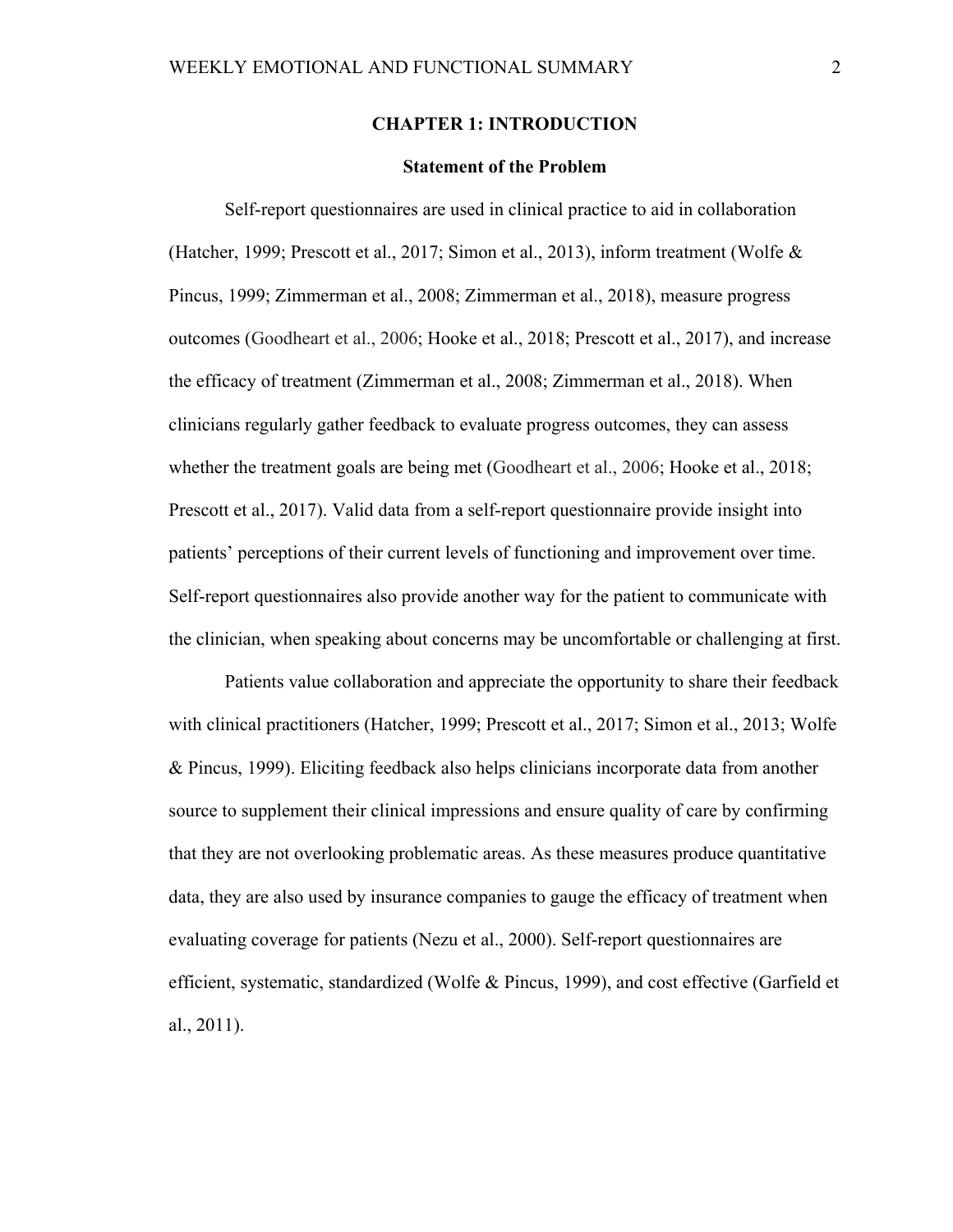The amount of time self-report questionnaires take to administer can be a deterrent to regular use in clinical practice. To date, most self-report measures in clinical practice are unidimensional, meaning that they measure only one facet of symptomatology. Some self-report questionnaires, such as the Depression, Anxiety, and Stress Scale (DASS; Lovibond & Lovibond, 1995), measure two facets. However, a consolidated self-report questionnaire that measures frequency and severity of a variety of symptoms, levels of positive mental health, functioning, and suicidality does not yet exist in the field of psychology for outpatient mental health settings. This need is growing in clinical practice because administering numerous self-report measures to assess mental health symptoms and overall functioning is not time efficient and may be exhausting for patients. However, administering a brief questionnaire that encompasses important aspects of several measures would be informative while saving time for therapeutic interventions in session.

 The self-report questionnaire in study, the Weekly Emotional and Functional Summary (WEFS), measures anxiety, depression, anger, risk, positive mental health, and overall functioning. These factors were intentionally added to the WEFS because of their relevancy in clinical practice. Specifically, anxiety was chosen as a factor in the measure because it is one of the most prevalent psychological disorders, with one in four individuals experiencing anxiety (Antony et al., 2001; Kessler et al., 1994). Anxiety is not only highly prevalent, but also often undiagnosed and therefore untreated (Antony et al., 2001; Weiller et al., 1998). Depression has been called the "common cold" of psychological disorders because of its prevalence and significance (Nezu et al., 2000). The World Health Organization (WHO) estimates that more than 300 million people will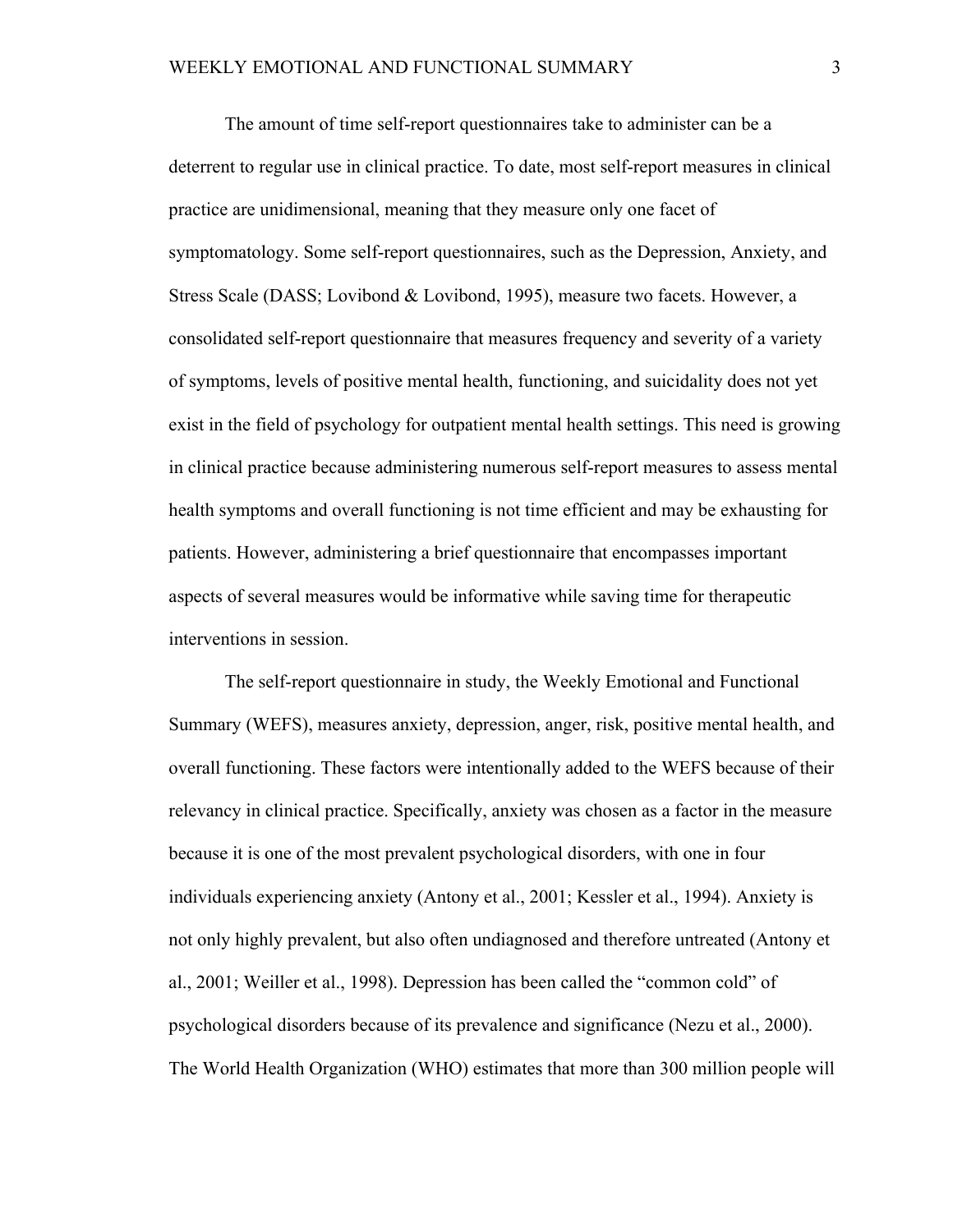be diagnosed with depression at some point in their lives (WHO, 2018). Anger was also included, as it is a common symptom indicative of emotional distress (Cella et al., 2010). Suicidality and homicidality should be routinely assessed for the patient's and the public's safety, a duty of mental health professionals (American Psychiatric Association [APA] Ethics Code Standard 4.05b, 2002, Disclosures).

A patient's overall functioning is crucial to measure as well, as it provides information about the severity and level of impairment of the presenting problem. The WEFS also measures positive mental health, an aspect of care that is not commonly assessed in routine care (Trompetter et al., 2017).

Alleviating psychopathology has commonly been misunderstood as an automatic increase in positive mental health (Greenspoon & Saklofske, 2001). However, according to the dual-factor model, positive mental health and psychopathology symptoms are related, but ultimately independent (Lukat et al., 2016; Trompetter et al., 2017). Positive mental health is essential to measure and foster because it has been shown to aid in problem-solving abilities, resilience (Frederickson, 2013), processing adversity (Tugade & Frederickson, 2004), and regulating negative emotions (Teismann et al., 2018). Measuring positive mental health is the first step in helping patients to grow beyond psychopathology toward leading a fulfilling life.

The WEFS accounts for positive mental health, an important but commonly missed aspect of care. If shown to be valid, this measure would be beneficial to the clinical setting because it is brief and consolidates a variety of common symptoms and presenting concerns while also assessing the impact of symptoms by measuring functioning and positive mental health.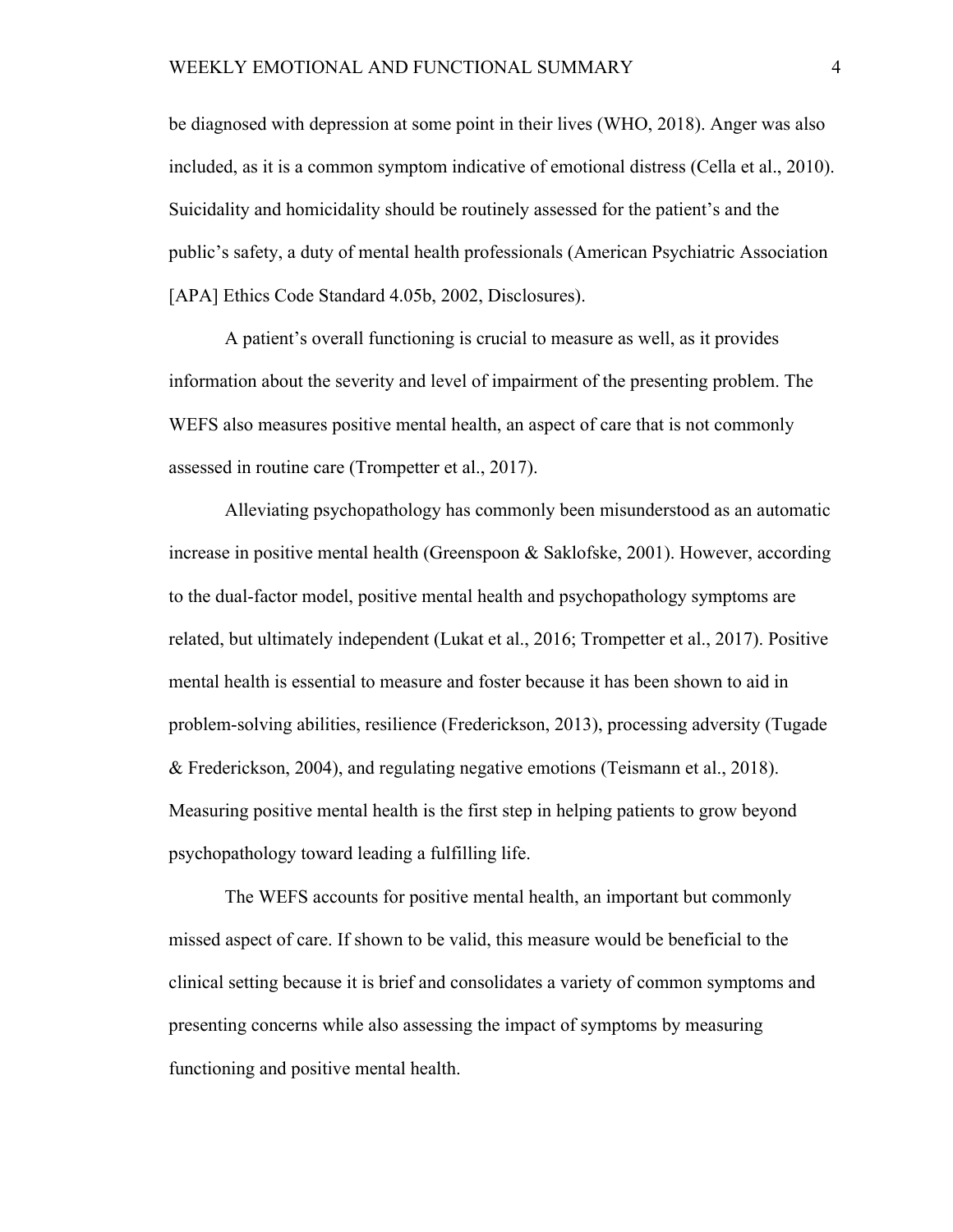#### **Purpose of the Study**

The purpose of the proposed archival study was to explore the psychometric properties of the WEFS, an all-encompassing and consolidated scale for use with psychiatric populations, developed by Dr. Jesus Salas. The variables of the WEFS that were measured are as follows: anxiety, depression, anger, risk, positive mental health, and overall functioning. A principal component factor analysis was conducted to examine and validate the proposed factor structure. The validity of the WEFS was assessed by studying the relationship between the WEFS and standardized measures with strong psychometric properties, such as the Beck Anxiety Inventory (BAI), the Quick Inventory of Depressive Symptomatology – Self Report (QIDS-SR), and the Clinical Outcomes in Routine Evaluation- Outcome Measure (CORE-OM). The reliability of the WEFS also was assessed by retesting patients 1 week after the time of intake. This quantitative study used correlational methods, including construct validity, convergent validity, and testretest reliability, to determine the psychometric properties of the WEFS self-report measure for use in clinical settings.. If the measure is shown to be valid and reliable, it can be used in outpatient mental health settings as a valuable tool to help clients feel understood and listened to, to aid in collaboration, to inform treatment, and to measure progress over time.

#### **Research Questions and Hypotheses**

 Does the Weekly Emotional and Functional Summary (WEFS), developed by Jesus Salas, accurately measure anxiety, depression, anger, risk, positive mental health, and overall functioning in psychiatric populations? Does the WEFS exhibit strong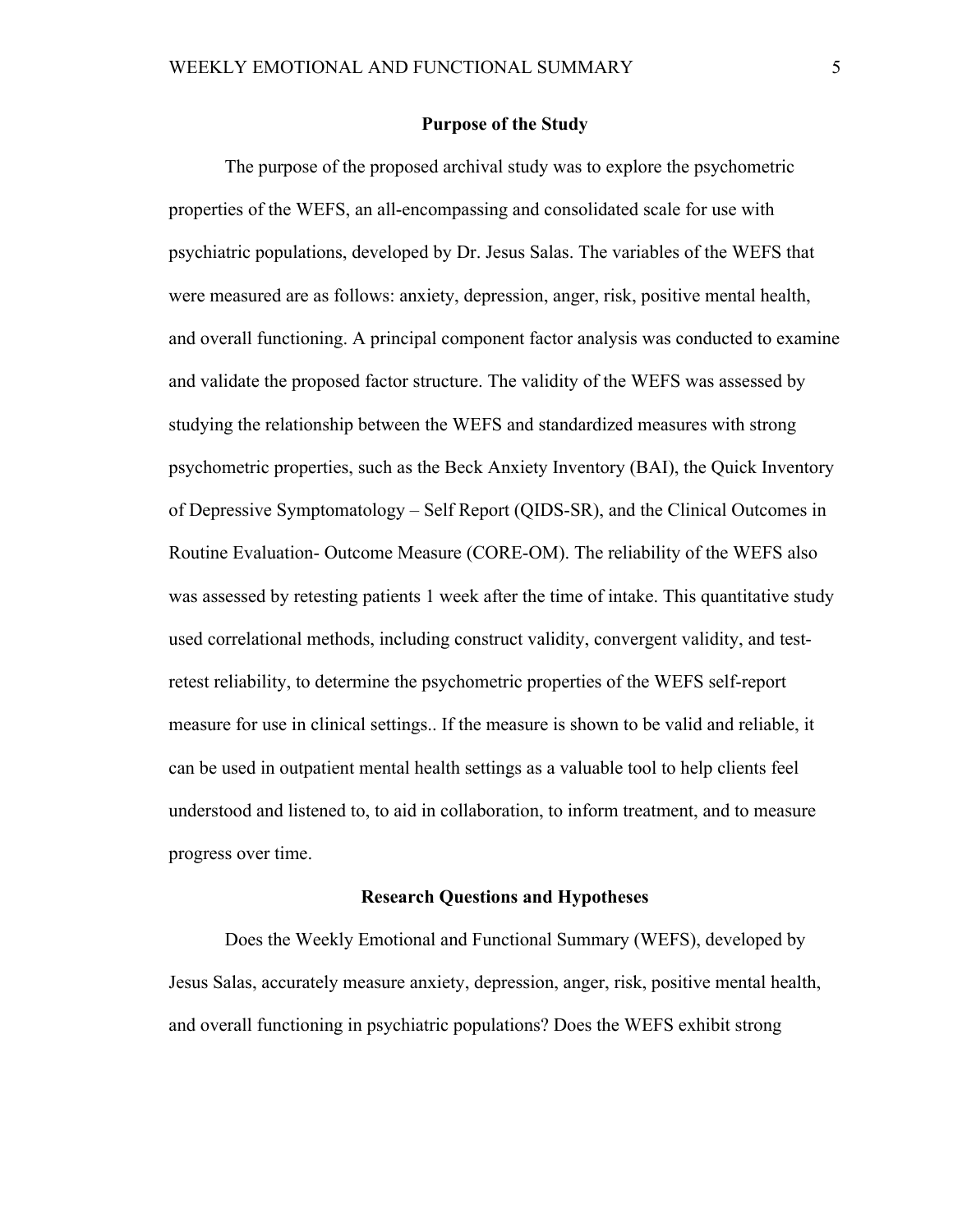psychometric properties, such as construct validity, internal consistency, and test-retest reliability?

#### **Hypothesis 1**

It is hypothesized that the items of the WEFS will cluster together to create factors that measure anxiety, depression, anger, risk, positive mental health, and functioning, as shown through a principle component factor analysis.

#### **Hypothesis 2**

To assess for convergent validity, it is hypothesized that the WEFS will be correlated with standardized measures in each of the six factors.

(a) The WEFS's anxiety factor will be negatively correlated with standardized self-report measures of anxiety, including the Beck Anxiety Inventory (BAI) and the PROMIS Emotional Distress Anxiety, Short Form, and positively correlated with the negative affect subscale of the Positive Affect and Negative Affect Schedule (PANAS).

(b) The WEFS's depression factor will be positively correlated with standardized self-report measures of depression, including the Quick Inventory of Depressive Symptomatology, Self-Report (QIDS-SR); the PROMIS Severity Measure for Depression, Adult; and the negative affect subscale of the PANAS.

(c) The WEFS's anger factor will be positively correlated with a standardized self-report measure of anger, including the PROMIS Emotional Distress Anger, Short Form, and the negative affect subscale of the PANAS.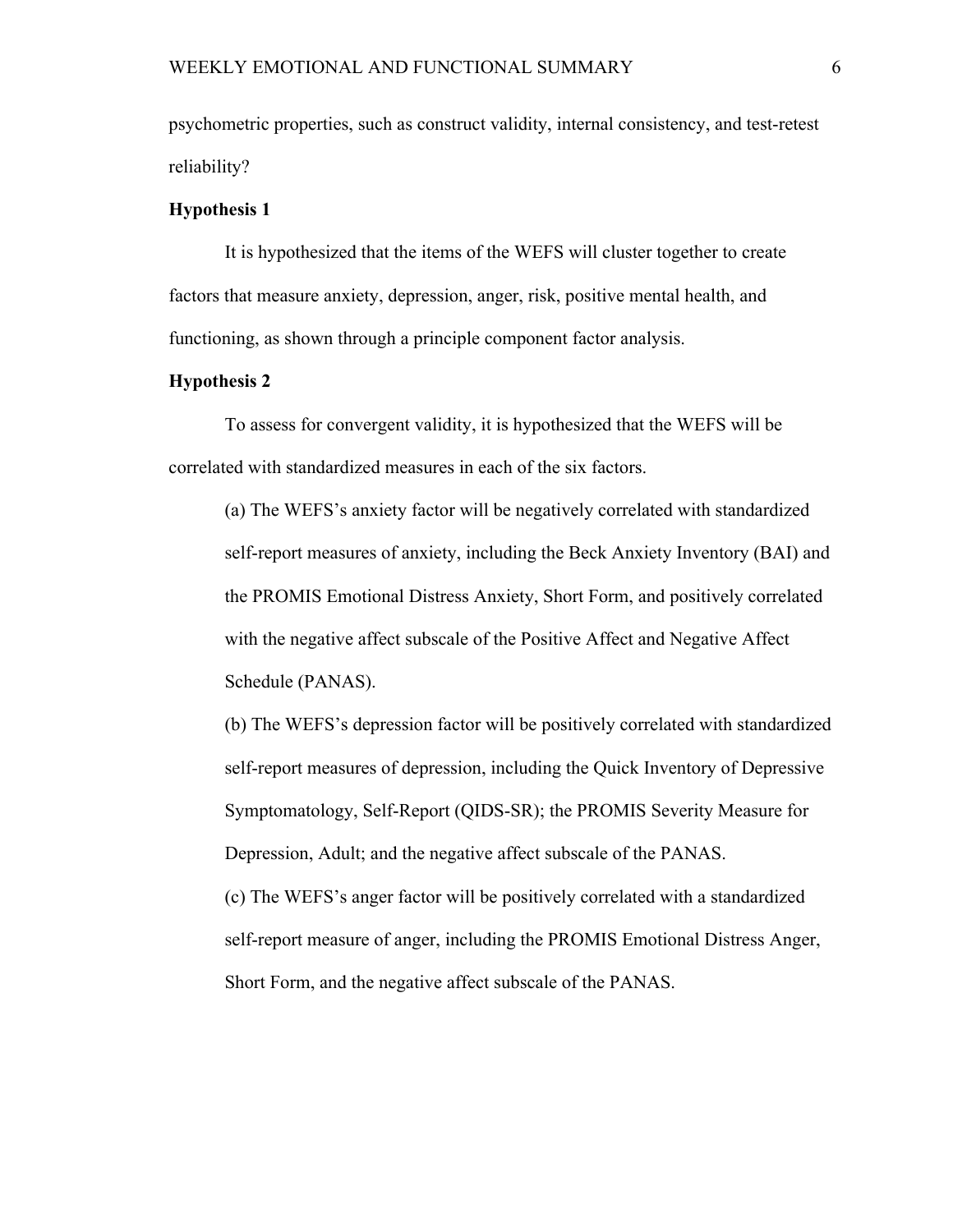(d) The WEFS's risk factor will be positively correlated with a standardized selfreport measure of risk, including the risk dimension of the Clinical Outcomes in Routine Evaluation – Outcome Measure (CORE-OM).

(e) The WEFS's positive mental health factor will be positively correlated with a standardized self-report measure of positive mental health, including the wellbeing dimension of the CORE-OM, and with the positive affect subscale of the PANAS.

(f) The WEFS's functioning factor will be negatively correlated with a standardized self-report measure of functioning, including the functioning dimension of the CORE-OM.

#### **Hypothesis 3**

It is also hypothesized that the WEFS will display test-retest reliability after a 1 week retest period, further demonstrating the psychometric properties of the measure for use in clinical settings.

#### **Overall Rationale**

A consolidated, yet brief, self-report measure would aid in collaboration, inform treatment, measure progress outcomes, increase the efficacy of treatment, and improve efficiency. If shown to be valid and reliable, the WEFS is hypothesized to enhance these aspects of care through routine use in clinical settings.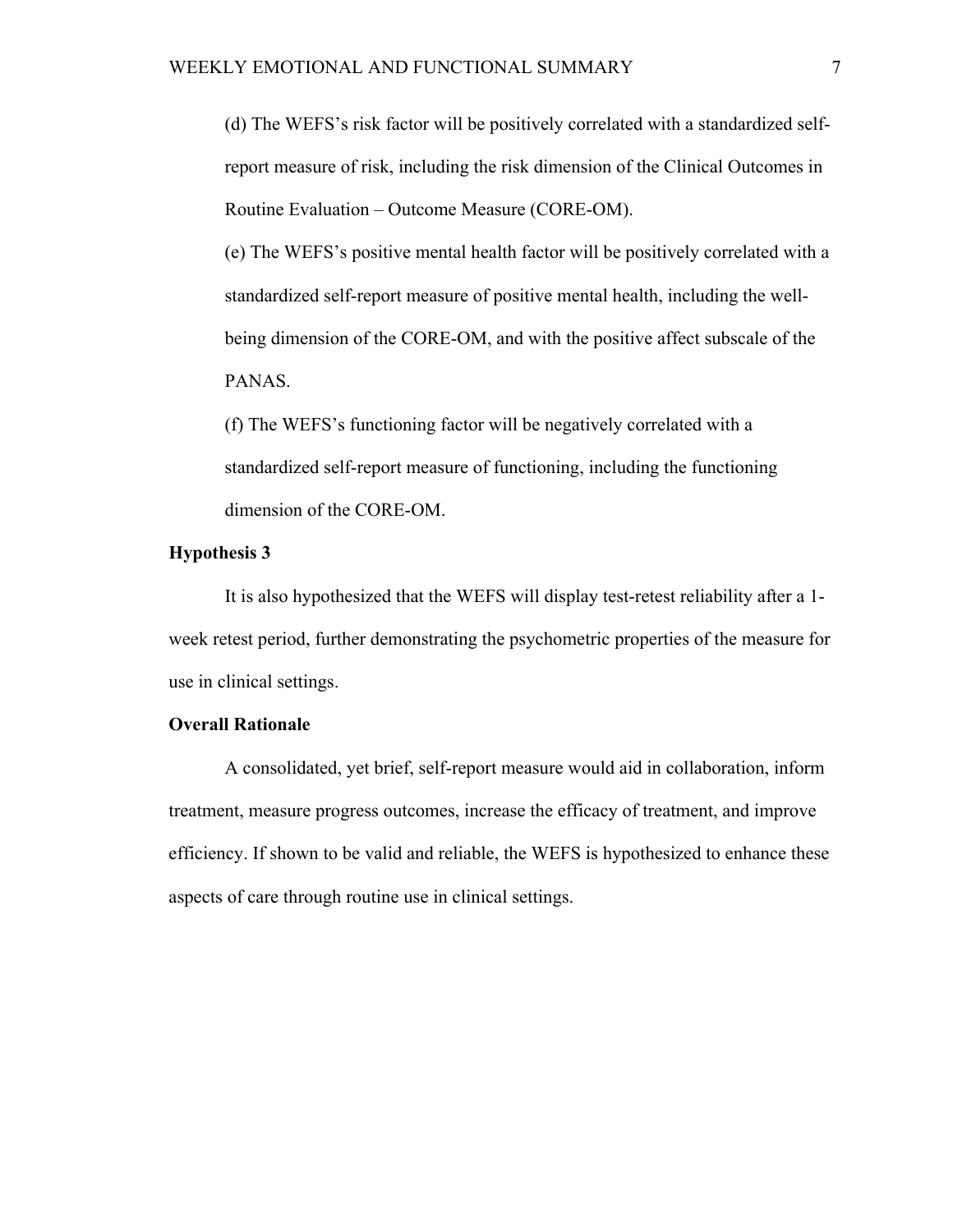#### **CHAPTER 2: REVIEW OF THE LITERATURE**

#### **Self-Report Measures**

Self-report measures are the most common type of psychological measures that assess narrowly defined characteristics of functioning (Kazdin, 2003). Self-report measures evaluate actions and private experiences, such as psychological symptomatology. They tend to be more face valid and transient, rather than obscure and indirect. The format of self-report measures can vary, including true-false, multiplechoice, fill-in, and rating scales (Kazdin, 2003). Owing to the multifaceted nature of clinical problems, self-report measures were not developed as the sole measurement for diagnostic purposes. Rather, they were intended to complement other diagnostic tools and clinical impressions to diagnose and monitor progress.

#### **Purpose of Self-Report Measures**

When conceptualizing, diagnosing, planning treatment, and monitoring progress, clinicians use various sources of data to gather a comprehensive understanding of each patient. These valuable sources of data include clinical tools clinicians review regarding their understanding of the case, as well as measures the patient completes, such as selfreport measures. Accurately measuring psychological symptomatology leads to purposeful and targeted treatment. The integration of reliable and valid clinical tools can improve the accuracy of diagnosing and inform treatment, further increasing efficacy (Bar-Kalifa et al., 2016; Hannan et al., 2005; Wolfe & Pincus, 1999; Zimmerman et al., 2018).

Self-report measures offer unique, quantitative data. Gathering information from patients in this way not only aids in the measurement of symptoms, but also enhances the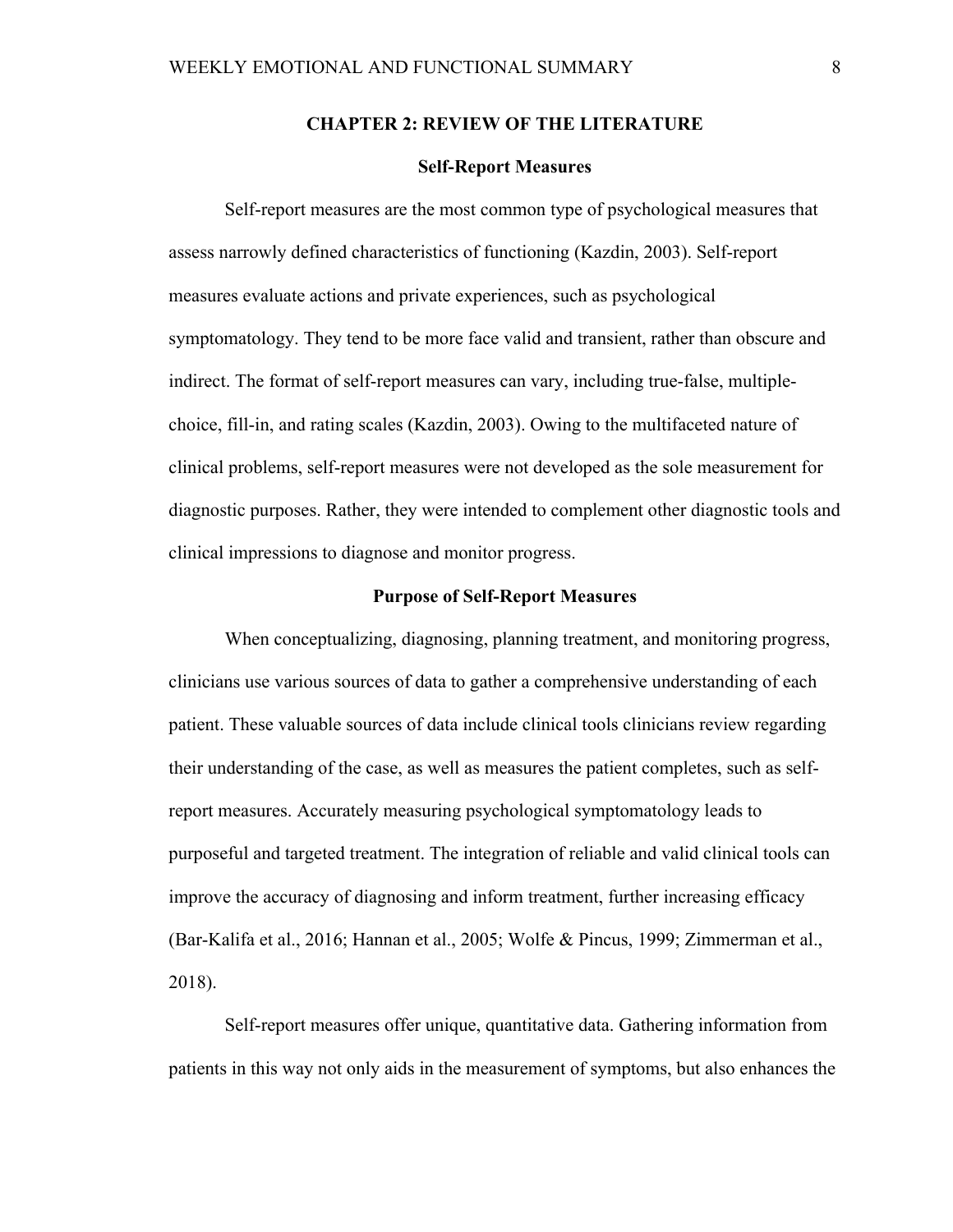therapeutic alliance by valuing the patient's involvement (Wolfe & Pincus, 1999). Selfreport data come directly from the source and are quantifiable measurements of progress outcomes (Lambert et al., 2001; Lambert et al., 2002; Lambert, Hansen, & Finch, 2001; Nezu et al., 2000; Prescott et al., 2017; Wolfe & Pincus, 1999; Zimmerman et al., 2008; Zimmerman et al., 2018). Self-report questionnaires provide clinicians with data that cannot be gathered from another source (Wolfe & Pincus, 1999), as patients know best how they are feeling. These measures are also valued because they help provide clinicians with information to assess whether patients are meeting their goals in therapy.

Treatment protocols recommend the use of self-report questionnaires to measure progress during the course of treatment (APA, 2010; Harding et al., 2011; National Collaborating Centre for Mental Health, 2009; Trivedi et al., 2006; Zimmerman et al., 2018). Routine outcome monitoring is now recognized by evidence-based practices as a beneficial tool in treatment (Peterson & Fagan, 2017). In fact, routine outcome monitoring has been shown to improve therapeutic outcomes by recognizing and addressing patients who are not progressing through therapy, as patients do not improve at the same rate (Goodheart et al., 2006; Peterson & Fagan, 2017). Identifying patients who are not on track during therapy can help a clinician to understand or prompt patients for clarification to determine why they are not progressing or to evaluate what is inhibiting them from meeting their treatment goals (Simon et al., 2013).

Assessing progress outcomes throughout the therapy process can benefit patients and assist in meeting treatment goals by providing clinicians with quantifiable data that allow them to determine whether patients are deteriorating in therapy or staying on track (Goodheart et al., 2006; Hooke et al., 2018). Bar-Kalifa et al. (2016) and Hannan et al.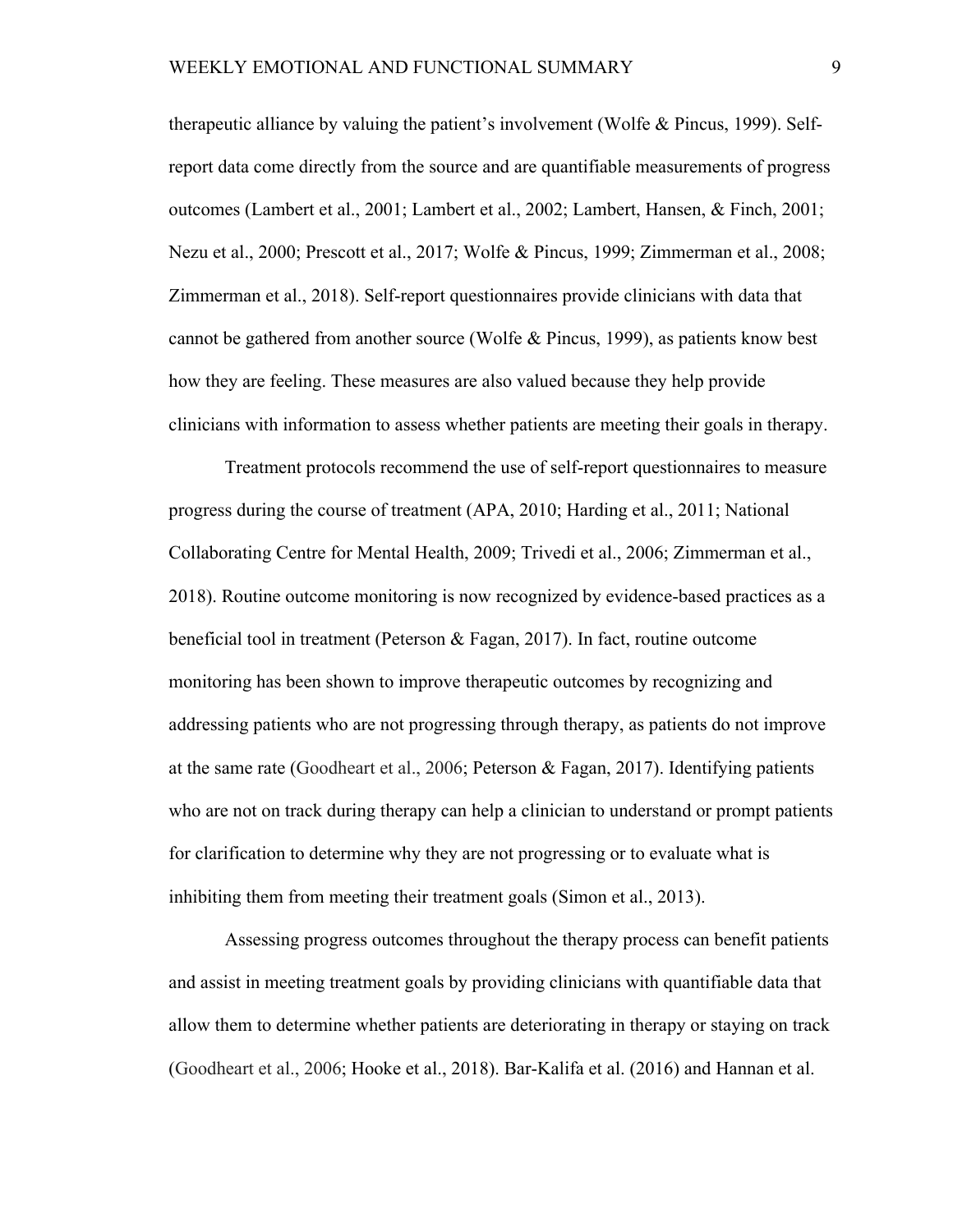(2005) noticed that therapists were not as accurate in predicting patients who were deteriorating in therapy without the use of quantitative data. Being able to measure and understand obstacles to treatment through the information gathered on a self-report questionnaire saves time in session to address these challenges and modify treatment (Zimmerman et al., 2018).

Self-report questionnaires provide a standardized measure of quantitative data (Lambert et al., 2001; Lambert et al., 2002; Lambert, Hansen, & Finch, 2001; Nezu et al., 2000; Prescott et al., 2017; Wolfe & Pincus, 1999; Zimmerman et al., 2008; Zimmerman et al., 2018). Other healthcare professionals, such as physicians, measure patient progress through quantitative methods with blood pressure, weight, and heart rate. Quantitative measures can also be applied to clinical practice when measuring symptoms, functioning, and even positive mental health (Zimmerman et al., 2008). For example, gathering only qualitative data in session by asking, "How have you been lately?" can lead to inaccurate and subjective judgments of progress (Zimmerman et al., 2018). Quantitative measures not only provide a baseline for functioning, but also demonstrate improvement over time in a standardized way. Providing quantitative data allows for an appropriate comparison to previous levels of functioning that qualitative data cannot offer with as much precision (Lambert et al., 2001; Lambert et al., 2002; Lambert, Hansen, & Finch, 2001; Nezu et al., 2000; Prescott et al., 2017; Wolfe & Pincus, 1999; Zimmerman et al., 2008; Zimmerman et al., 2018).

 The use of self-report measures in routine clinical practice minimizes clinician bias andreduces the possibility of missing information and of underestimating the severity of symptoms (Wolfe & Pincus, 1999; Zimmerman et al., 2018). Providing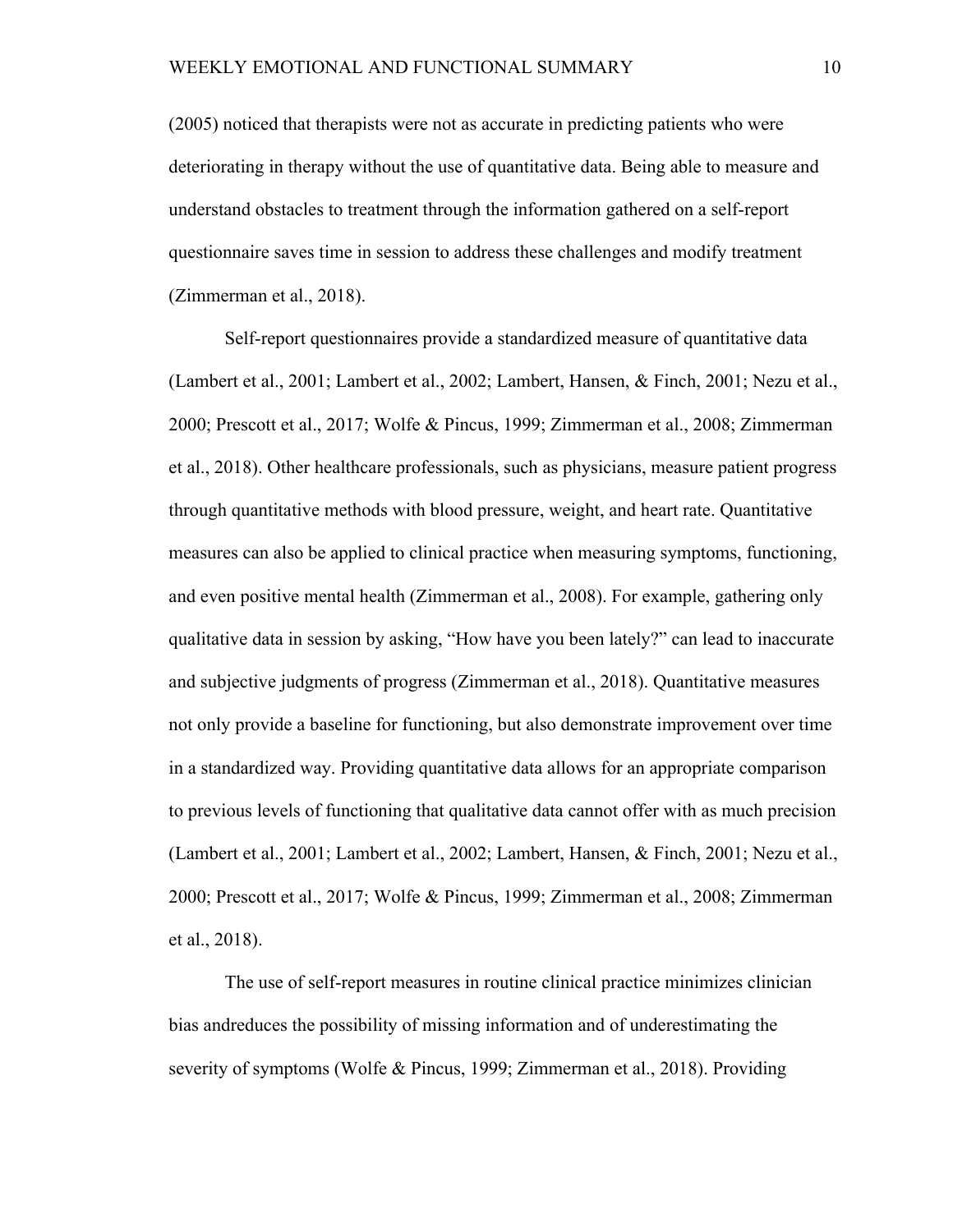quantifiable measurements directly from the source minimizes clinician bias, resulting in more accurate depictions of the patients' perceptions of their symptoms and current levels of functioning. Incorporating this additional source of information can assist clinicians in developing a comprehensive case conceptualization.

Specific questions on self-report measures relating to symptomatology and overall functioning aid in information recalled by the patient and can reduce the chances of missing details about which the patient may not have previously thought (Stone et al., 1999). Fayers and Machin (2013) analyzed meta-analyses on clinician ratings and patient ratings in relation to progress outcomes and found that the two ratings differed most of the time. In fact, the clinicians in the study tended to overestimate or underestimate their patients' quality of life specifically (Fayers & Machin, 2013). Assessing data from the patient and integrating them with the clinician's diagnostic impression offer more precision when diagnosing and planning treatment. Data from the patient can complement the other diagnostic tools. Self-report measures were not intended to replace clinical interviews or diagnostic protocols, but rather to be integrated to provide a holistic view of the patient from multiple sources (Wolfe & Pincus, 1999).

Self-report questionnaires are also advantageous to clinical practice because they are time efficient, costeffective (Weissman & Bothwell, 1976; Wolfe & Pincus, 1999; Zimmerman et al., 2008; Zimmerman et al., 2018), and provide a standardized way to demonstrate progress to insurance companies (Zimmerman et al., 2018). Patients can complete the self-report questionnaire in the waiting room prior to an appointment, saving time in session for interventions (Zimmerman et al., 2018). However, self-report measures should be brief to not overwhelm and exhaust the patient (Zimmerman et al.,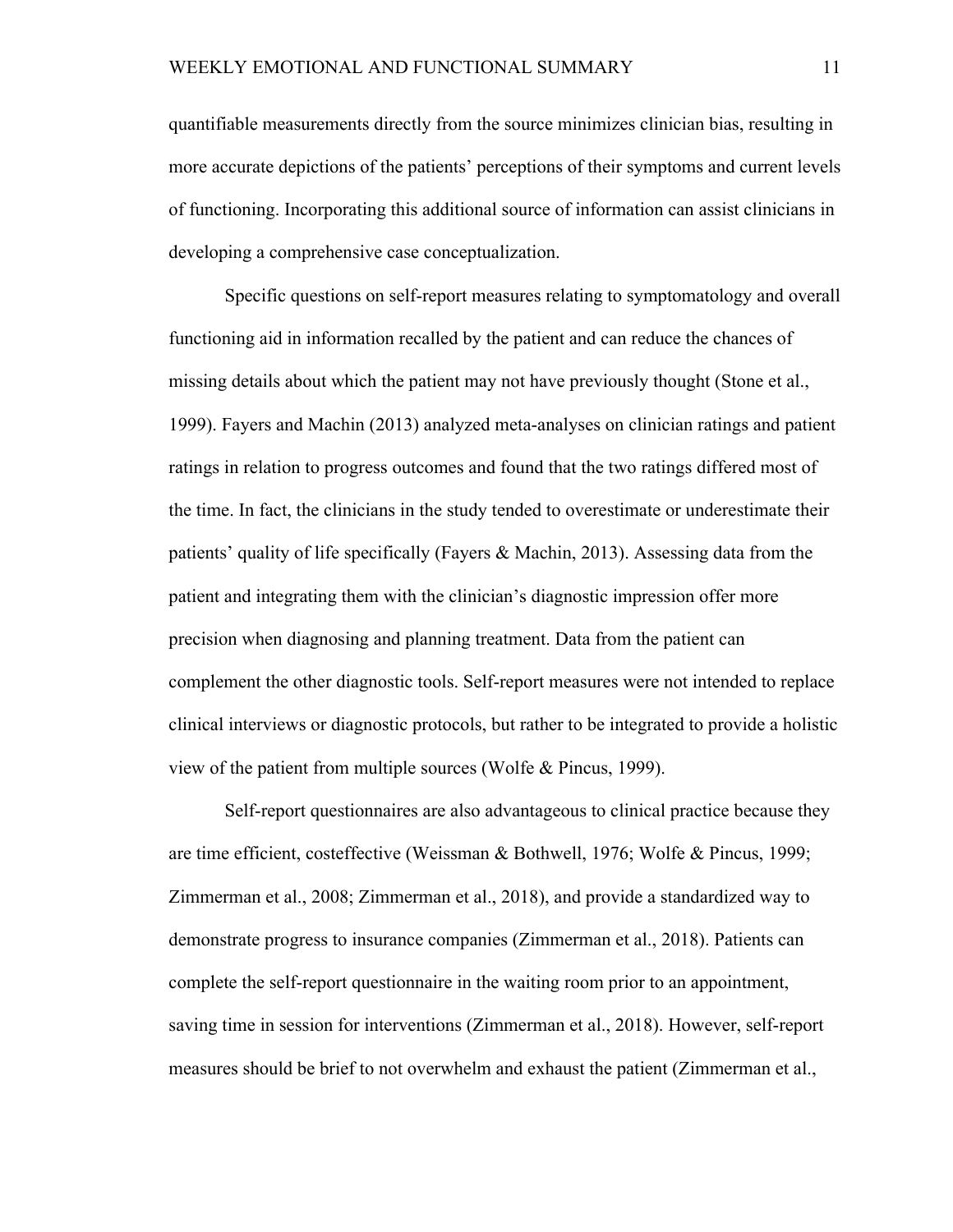2008). Self-report measures provide a wealth of information at low cost as well (Weissman & Bothwell, 1976; Wolfe & Pincus, 1999; Zimmerman et al., 2008; Zimmerman et al., 2018). Many patients use insurance companies as a way to cover mental healthcare. Insurance companies may require feedback regarding a patient's progress throughout treatment as evidence for the need of coverage. Self-report measures can provide insurance companies with clear, standardized, and quantitative measurements of progress (Nezu et al., 2000; Zimmerman et al., 2018).

 Gathering a comprehensive understanding of a patient's case informs and increases the efficacy of treatment (Goodheart et al., 2006; Wolfe & Pincus, 1999; Zimmerman et al., 2008; Zimmerman et al., 2018). Gathering detailed updates of symptomatology from session to session can inform treatment and enhance therapy outcomes (Zimmerman et al., 2008). Simply asking generic questions or eliciting a vague update on the patient's level of depression, for example, does not yield as detailed a response as would asking specific questions regarding symptomatology,especially for patients with chronic mental health conditions for which they may not notice small improvements initially. Assessing detailed progress from week to week regarding mental disorder symptoms and positive mental health can help the clinician to tailor treatment to meet the patient's unique needs and goals, thereby increasing efficacy (Goodheart et al., 2006; Hooke et al., 2018; Zimmerman et al., 2008). Collaborating on the various steps of treatment can aid in the efficacy of treatment and empower patients to take a vital role in their progress (Wolfe & Pincus, 1999).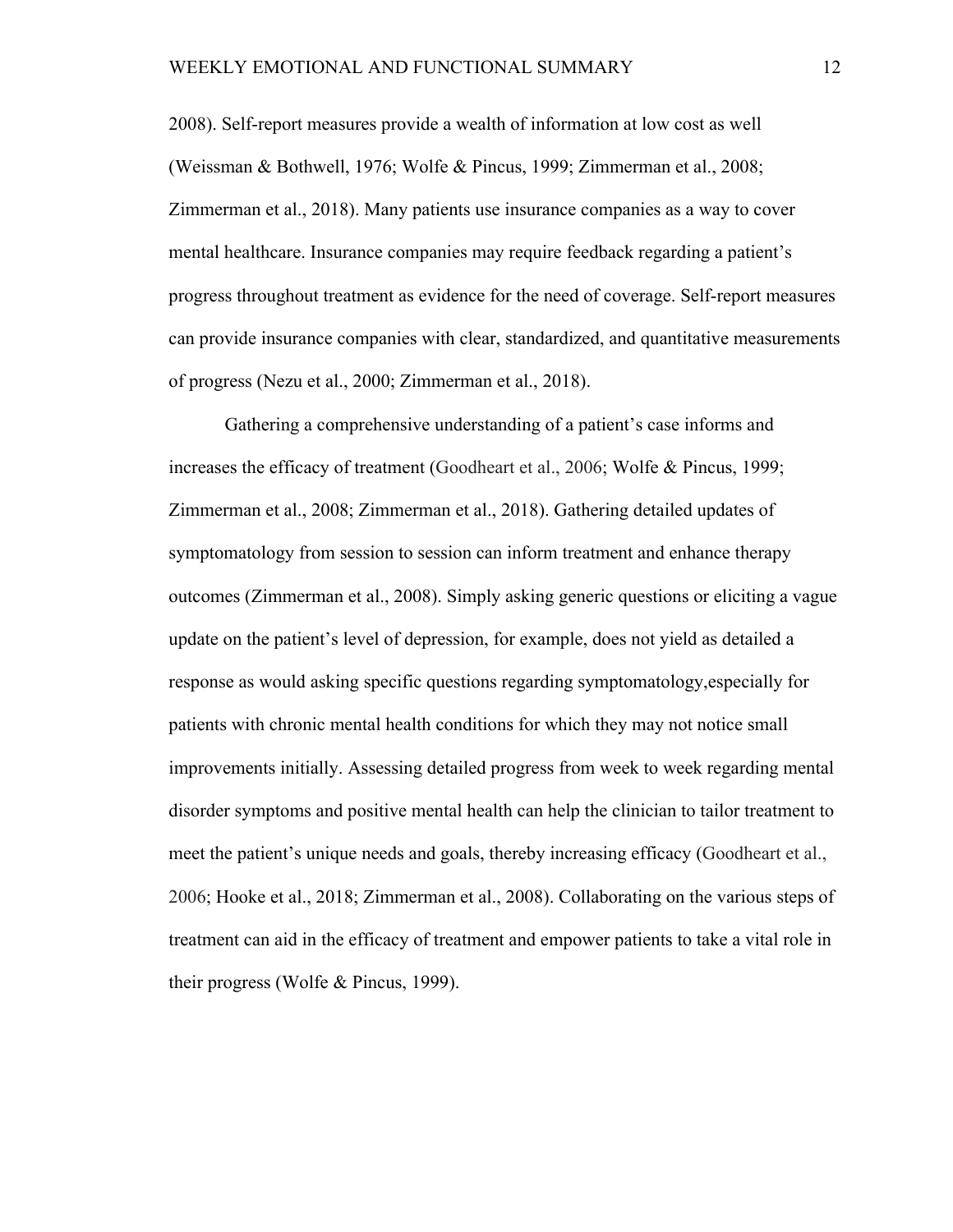#### **Issues with Self-Report Questionnaires**

 Using self-report questionnaires in clinical settings to gather progress outcomes and to monitor treatment can be useful to clinicians (Hooke et al., 2018). However, common issues need to be considered when constructing and administering self-report questionnaires. These measures take time to administer and score (Peterson & Fagan, 2017), they can provide inaccurate data as a result of distortions (Kazdin, 2003; Stone et al., 1999), and responses can vary and be influenced by the wording and ordering of items (Kazdin, 2003).

 The Weekly Emotional and Functional Summary (WEFS) seeks to address the critique that self-report questionnaires are too time consuming. Requiring patients to complete various self-report measures to gather data on multiple variables likely would be time consuming and regarded as an inconvenience. The WEFS offers a time-efficient solution by assessing multiple variables in one brief, consolidated measure that is also easy to score. Implementing routine use of the WEFS can provide the previously stated benefits while decreasing the likelihood of patients becoming exhausted by completing only one measure versus multiple measures each session. Additionally, the WEFS can be completed in the waiting room prior to the patient's appointment, as it is easy to administer and understand. Completing a single parsimonious measure reduces the patient's exhaustion and complaints regarding completing multiple forms every week and saves time in session for therapeutic interventions (Zimmerman et al., 2018).

 Another issue of self-report measures to consider is that they do not provide accurate data because patients tend to report based on either desiring to make themselves appear better than they are or on overreporting to appear worse than they are (Kazdin,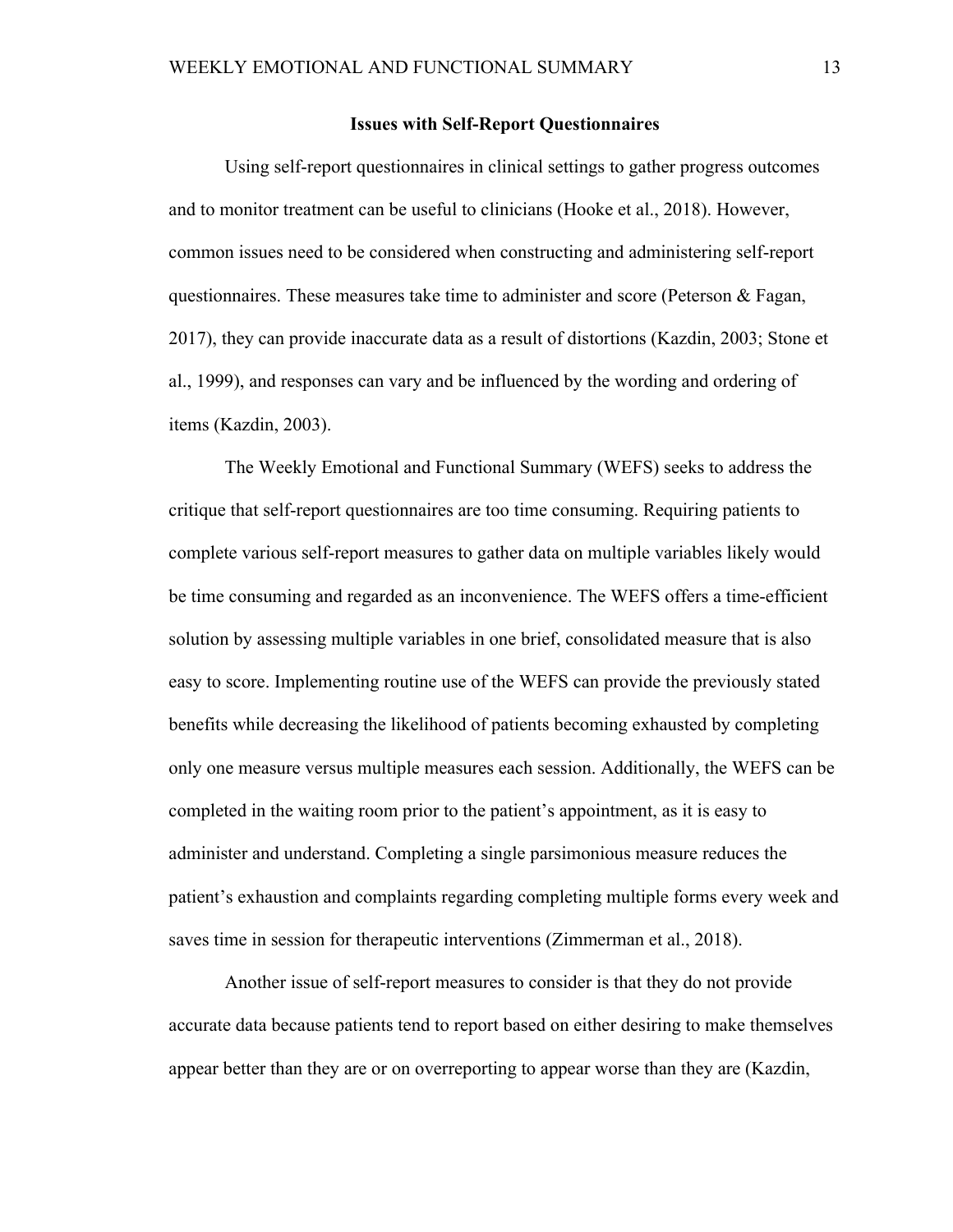2003; Kline, 2015; Stone et al., 1999). Depending on patients' motives, they may respond in line with social desirability, be inconsistent with their responses, report what may not be true, or exaggerate their responses (Kazdin, 2003). Some patients present to therapy with a need for approval, so they may try to respond in ways that are consistent with what they believe their clinicians would like to see. Social desirability in administering selfreport questionnaires can be expressed by acquiescence in true-false items. On the other hand, some patients may be mistrustful initially and endorse items in the middle to guard their true feelings.

To address this issue, patients may not accurately portray their current state of mental health. However, patients underreporting or overreporting may still be considered diagnostically relevant. For example, what function does underreporting or overreporting serve for patients? How can patients' perceptions of their symptoms in relation to clinicians' impressions be addressed in therapy? Clinicians can incorporate their diagnostic impressions and clinical skills to the patients' perceptions to address if the patients are accurately reporting or to hypothesize why they may not be.

Self-report measures may generate inconsistent results because of wording, format, or ordering of items (Kazdin, 2003). Patients may misunderstand the wording of an item. Also, the format in which items are presented can influence responses, such as the tendency to endorse "true" to items regardless of content as a way of attempting to agree with the clinician. Although the impact in which items are ordered has not been extensively studied, Kazdin (2003) recommended that standardized measures be organized in a consistent way such that subscales and domains follow a structured and coherent pattern.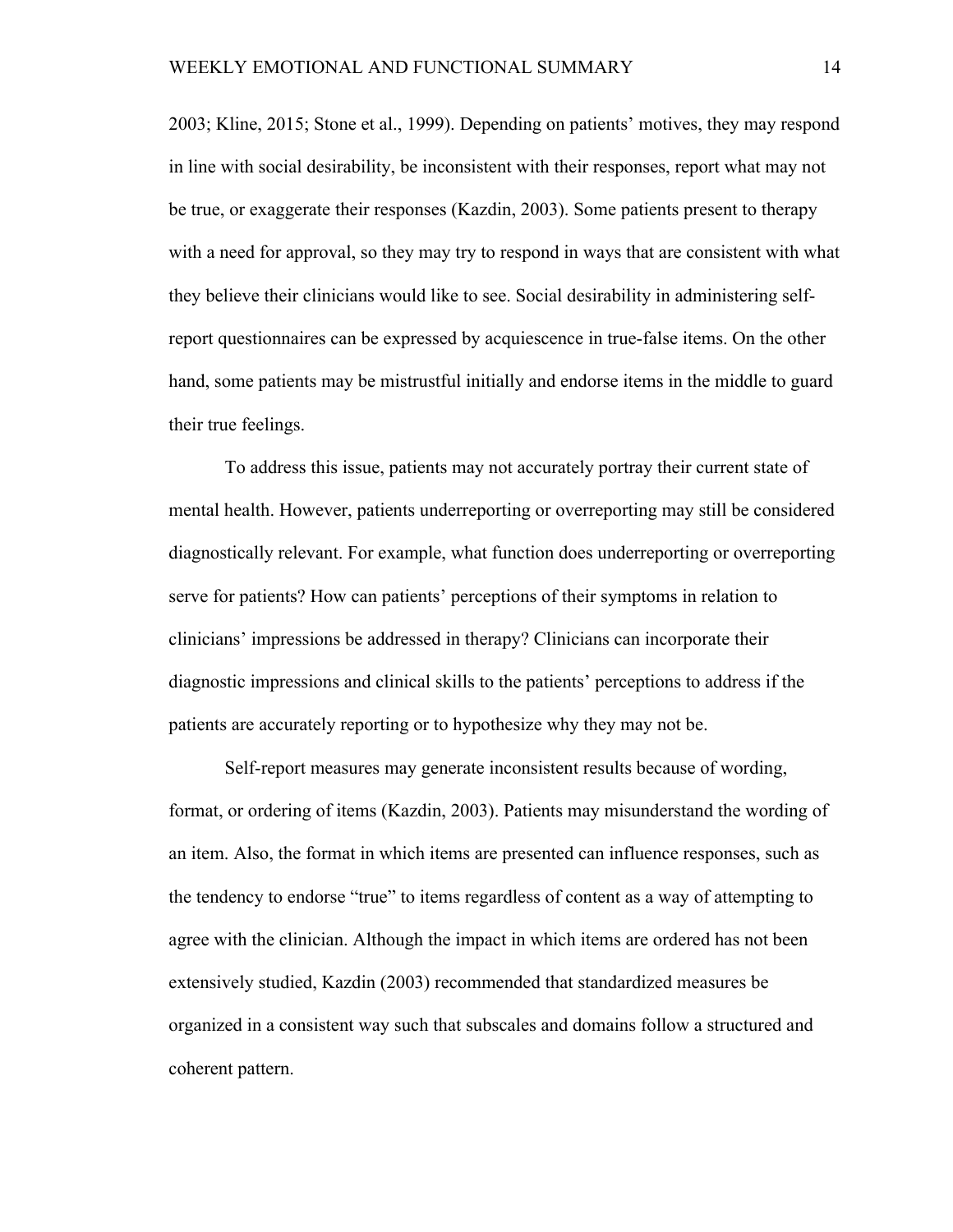Despite these issues properly used self-report measures can offer a valuable source of information to clinicians (Wolfe & Pincus, 1999; Zimmerman et al., 2018). Self-report questionnaires complement data gathered to create a comprehensive diagnostic picture by providing another source of information that is quantitative and standardized (Lambert et al., 2001; Lambert et al., 2002; Lambert, Hansen, & Finch, 2001; Nezu et al., 2000; Prescott et al., 2017; Wolfe & Pincus, 1999; Zimmerman et al., 2008; Zimmerman et al., 2018). Self-report measures were not created to replace clinical skills and diagnostic impressions; rather, they were created to aid in diagnosing and informing treatment (Kazdin, 2003; Stone et al., 2000; Wolfe & Pincus, 1999). Offering this valuable source of information allows clinicians to understand the patients' views of their current state of mental health and then to incorporate those views with the clinicians' diagnostic impressions (Stone et al., 2000; Wolfe & Pincus, 1999).

Studies have compared clinician ratings and patient ratings on self-report questionnaires and revealed that they differed at times. The clinicians in one study tended to overestimate or in some cases underestimate their patients' quality of life (Fayers  $\&$ Machin, 2013). Although clinicians differing with their patients regarding the severity of the patients' problems may not always occur, these findings suggest that eliciting patients' subjective views is still valuable because patients know themselves best (Stone et al., 1999; Wolfe & Pincus, 1999).

#### **Self-Report Measures to Date**

 Currently, self-report questionnaires tend to be unidimensional, meaning that they measure one variable, or bidimensional, meaning that they measure two variables, such as the Depression, Anxiety, and Stress Scale (DASS; Lovibond & Lovibond, 1995).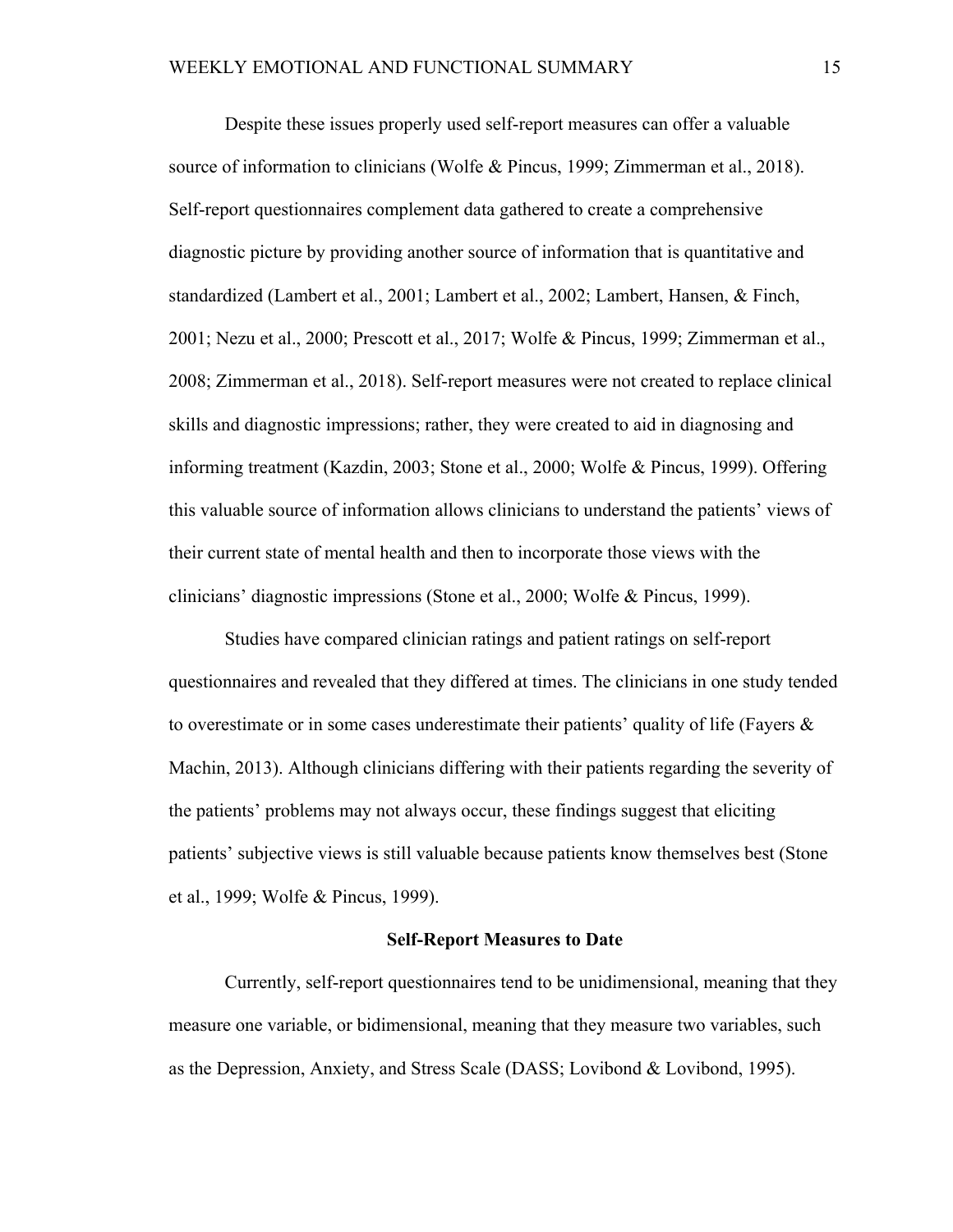Although these various self-report questionnaires are valid, reliable, and useful for clinical settings, they do not address the criticism of self-report questionnaires taking too much time to administer.

Peterson and Fagan (2017) surveyed clinicians to better understand why they were not using self-report measures, despite the vast array of research supporting their use. Clinicians frequently reported that they did not want to burden their patients each week (Peterson & Fagan, 2017). Self-report measures burdening patients would be understandable if patients were asked to complete multiple measures or long measures each week. The development of a consolidated and brief measure would address this concern in clinical practice.

Many self-report questionnaires to date do not measure both the intensity and the frequency of symptomatology. Rather, many measures assess either the severity of symptoms or the frequency with which each symptom occurs over a given week. Evaluating both aspects of symptomatology allows the clinician to see progress in the symptoms' levels of distress and their frequency. This comprehensive approach can be helpful when assessing progress because patients may still be experiencing symptoms that are fairly frequent but not as distressing as they previously were. For example, patients may still be worrying throughout the day but may be better able to shift their attention, as indicated by progress in therapy. The opposite could be true of other patients whose frequency of worrying throughout the day is decreasing, but the content of each worry is still distressing. Gathering specific data on symptomatology can inform treatment and help the clinician to tailor each session to be the most beneficial for the patient.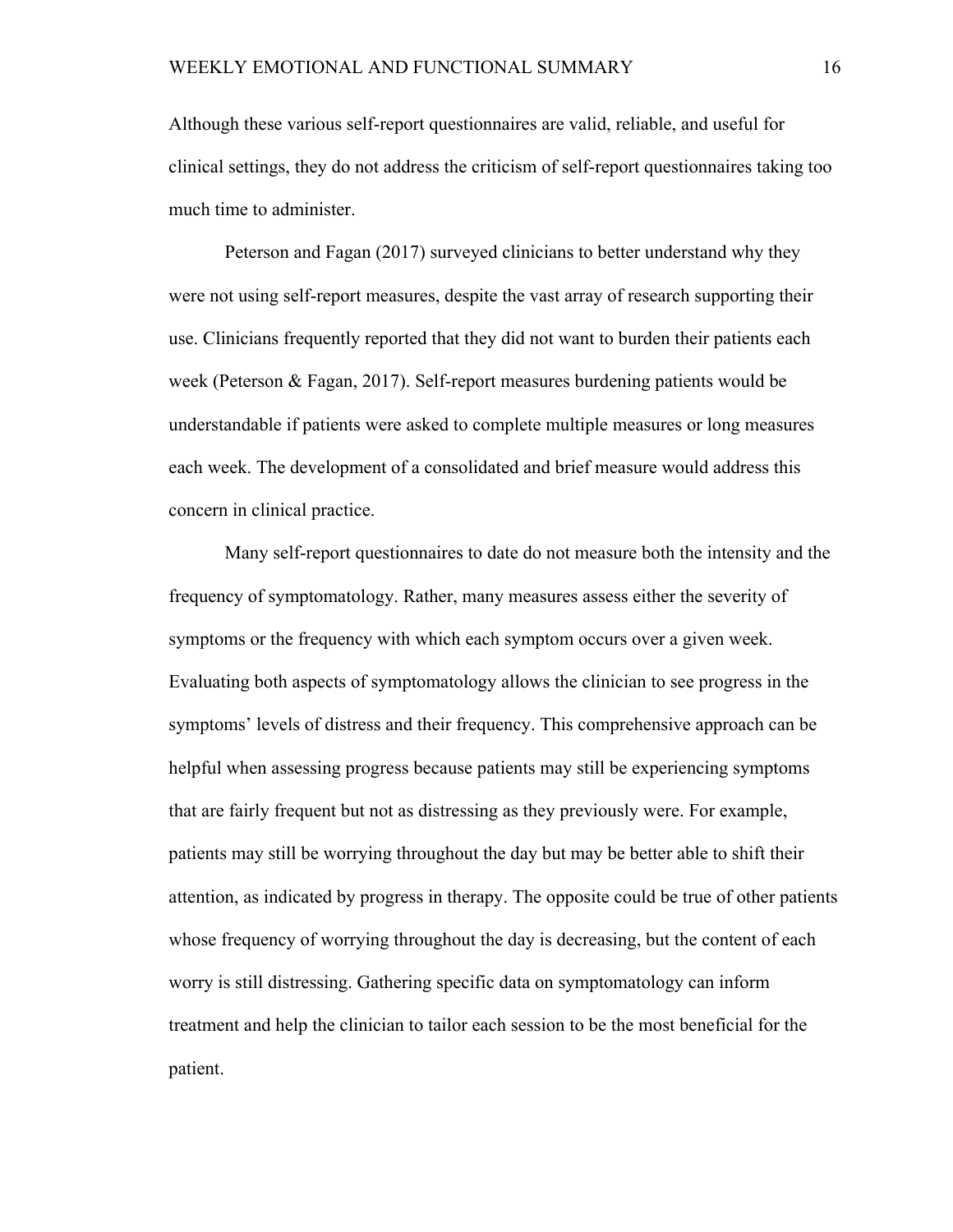Additionally, many self-report questionnaires to date do not measure functioning and positive mental health (Keyes, 2005; Keyes, 2007; Lukat et al., 2016; Suldo & Shaffer, 2008), two vital components in informing treatment and generating goals. Overall functioning is crucial in understanding the level of impairment patients' symptoms are causing. Additionally, positive mental health and psychopathology have been misunderstood as interrelated (Greenspoon & Saklofske, 2001; Keyes, 2005, Lukat et al., 2016; Rashid, 2009; Suldo & Shaffer, 2008; Teismann et al., 2018; Trompetter et al., 2017), such that as psychopathology is reduced, positive mental health automatically increases. However, research points to these two concepts as being related but ultimately independent (Greenspoon & Saklofske, 2001; Keyes, 2005; Lukat et al., 2016; Rashid, 2009; Suldo & Shaffer, 2008; Teismann et al., 2018; Trompetter et al., 2017).

The dual-factor model emphasizes that positive mental health is separate from psychopathology (Greenspoon & Saklofske, 2001; Keyes, 2005; Lukat et al., 2016; Rashid, 2009; Suldo & Shaffer, 2008; Teismann et al., 2018; Trompetter et al., 2017), such that clinicians should also be fostering positive mental health in their patients to help them reach their full potential. Bringing patients to baseline functioning is not enough; rather, focusing on goals toward increasing positive mental health should also be included in the treatment plan to help patients self-actualize and grow beyond negative symptoms (Fava & Ruini, 2003; Trompetter et al., 2017). A standardized and quantitative measurement of a patient's level of positive mental health is necessary to assess baseline functioning and progress throughout treatment (Keyes 2005; Keyes, 2007; Lukat et al., 2016; Suldo & Shaffer, 2008).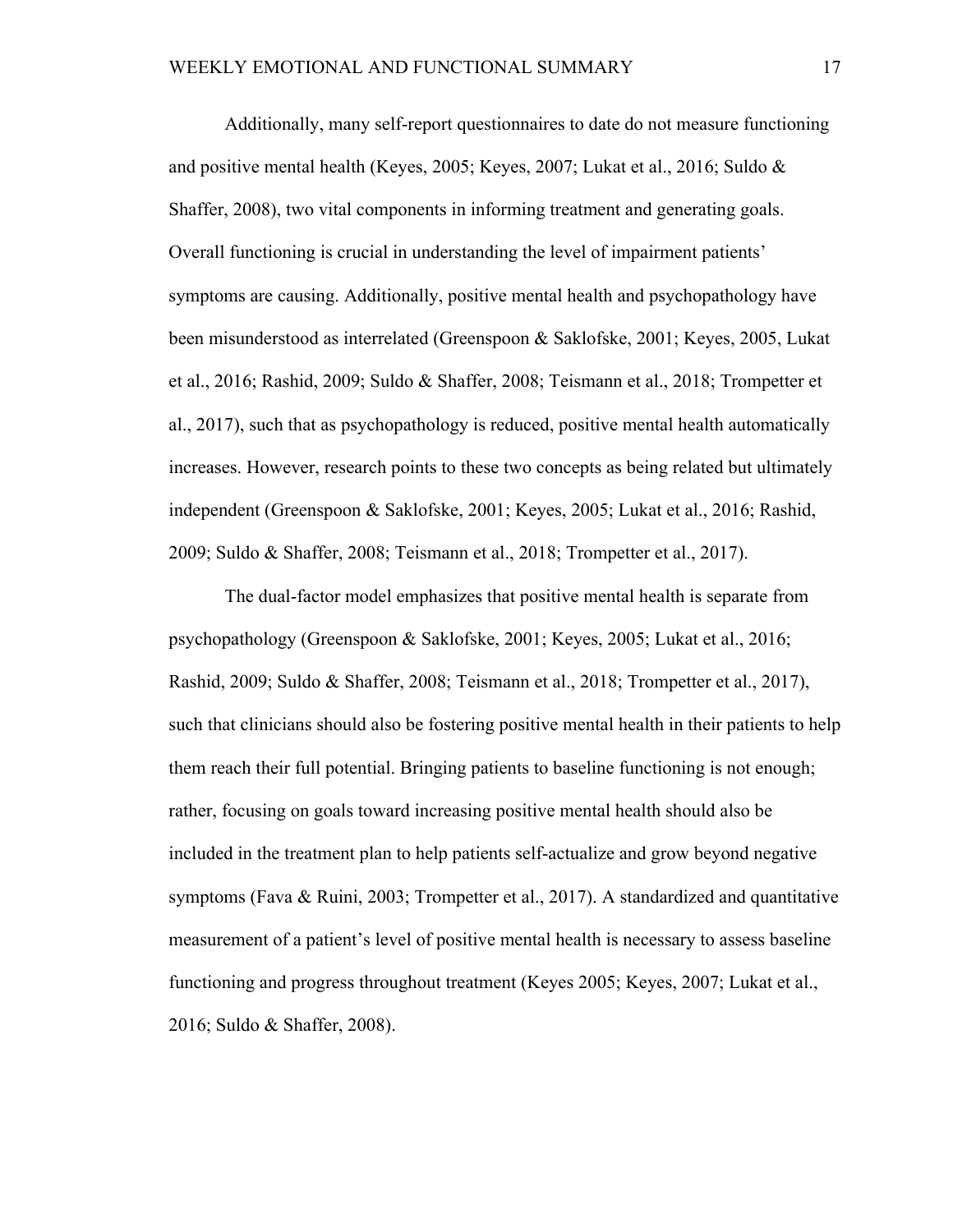Positive mental health is highly correlated with problem-solving abilities, such that an individual who possesses a high level of positive mental health is better able to approach challenges in life and consider various solutions as opposed to those with low levels of positive mental health (Frederickson, 2013; Teismann et al., 2018; Tugade & Frederickson, 2004). Individuals with a healthy well-being are more resilient in the face of adversity, better regulate their emotions, and are more autonomous than those with low levels of positive mental health (Frederickson, 2013; Tugade & Frederickson, 2004; Teismann et al., 2018). Perhaps increasing patients' positive mental health repertoires can enhance their confidence and abilities in using the skills and techniques they learned in therapy to overcome adversity in the future.

The Clinical Outcomes in Routine Evaluation - Outcome Measure (CORE-OM; Evans et al., 2002) assesses problems/symptoms (12 items), functioning (12 items), subjective well-being (four items), and risk (six items). It demonstrates high internal consistency (0.75 - 0.95) and high test-retest reliability (0.87-0.91) for each dimension. However, the CORE-OM does not follow a coherent structure of items, nor does it include agenda setting, intensity ratings, or meaningful norms to interpret scores. Owing to the CORE-OM not following a coherent structure of items, it takes more time to complete and score. Owing to the inefficiency in scoring, this measure may also produce more errors. To mediate this concern, the CORE-OM provides software for entering items to track progress. Although this tool may be viable for clinicians, it poses additional expenses to clinicians and requires further indirect patient hours. Additionally, the CORE-OM appears to adequately measure positive mental health and functioning, but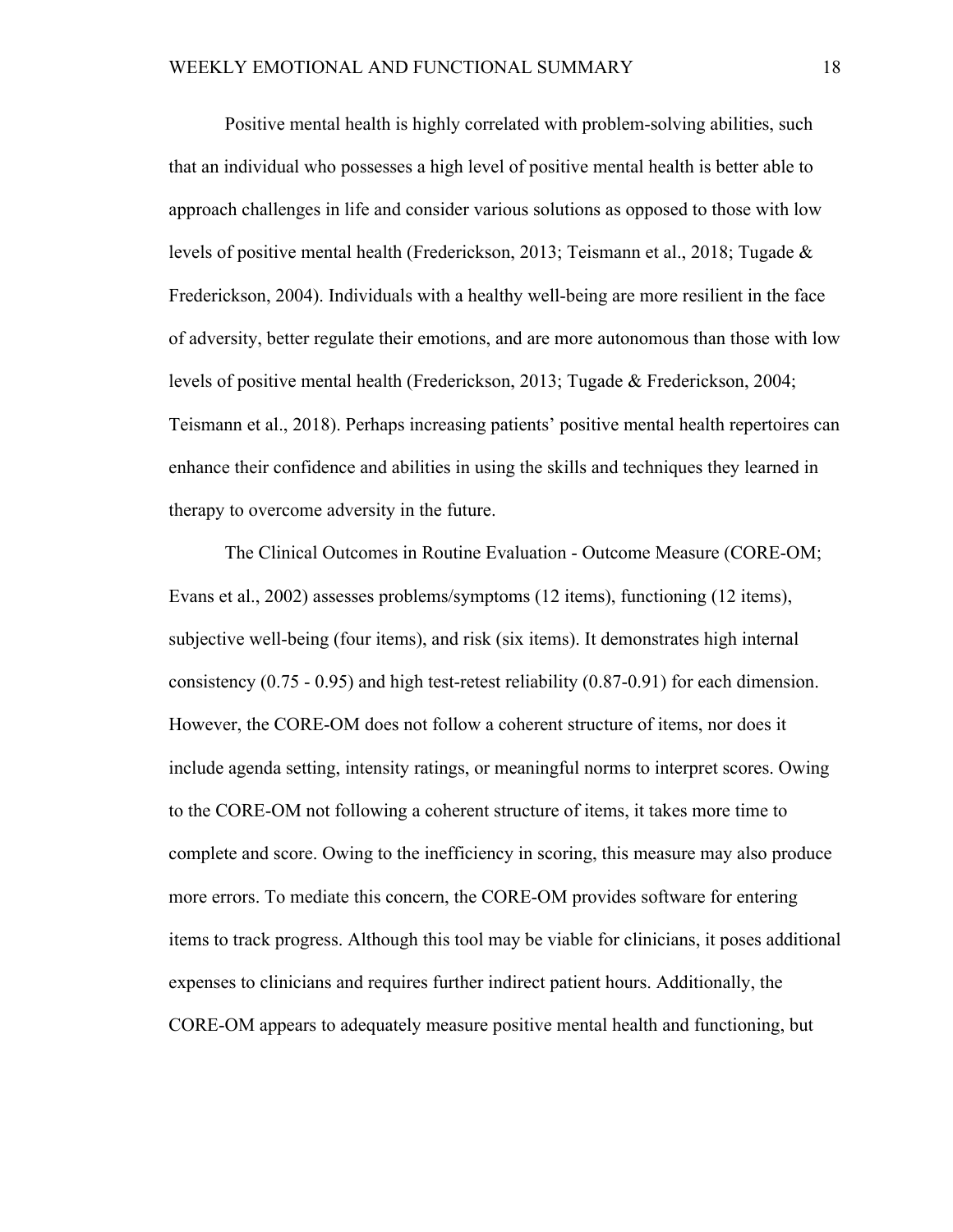may lack in the cognitive aspect of symptomatology, as the items tend to focus on physiological symptoms.

#### **Domains of the Weekly Emotional and Functional Summary**

The WEFS is composed of three distinct domains, or subscales: frequency, intensity, and functioning. The domains are deemed distinct based upon the content within, as well as in some rating-scale differences. Each domain has factors within that together create a holistic, comprehensive, and concise way of gathering patient data.

#### **Frequency**

The first domain measures how often a given symptom occurs. The frequency domain includes the following factors: anxiety, depression, anger, positive mental health, and risk. Assessing the frequency of symptoms helps the clinician to monitor progress. Understanding how often a given symptom has occurred over the previous week, in relation to significant life events that may have occurred or any medication changes, allows the clinician to assess the effect of various factors in the patient's life. Gathering these data at the beginning of each session can enhance efficiency by prioritizing problematic symptoms and contributing to agenda items in the session.

#### **Intensity**

The second domain measures the severity of a given symptom for the individual. The intensity domain includes the following factors: anxiety, depression, anger, positive mental health, and risk. Most self-report questionnaires to date provide information relating either to frequency or to intensity. Not many self-report questionnaires to date record both. Gathering both the frequency of symptoms and the intensity gives the clinician more information on the patient's progress. For example, the patient may still be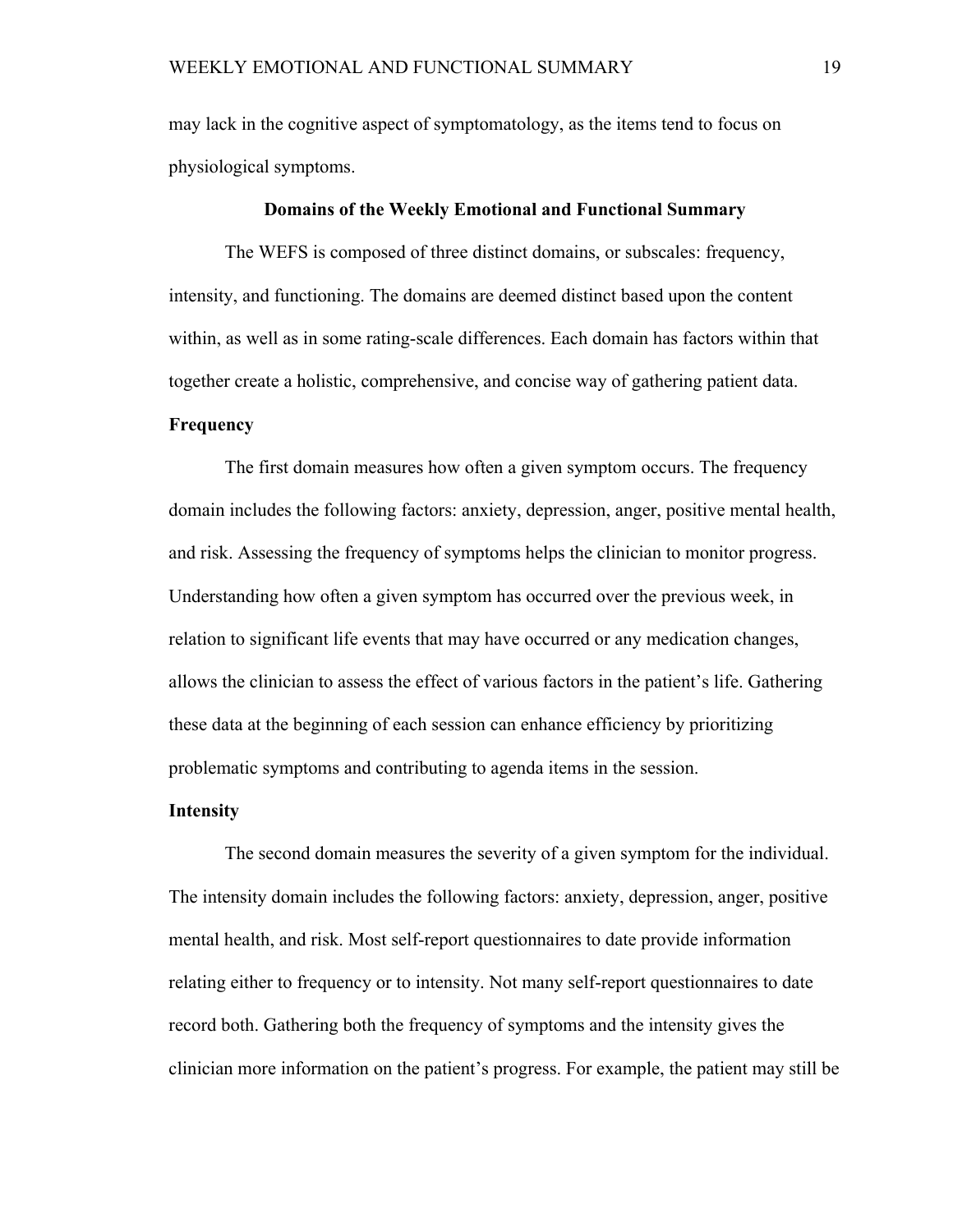experiencing the same amount of worrying and physiological symptoms of anxiety; however, the intensity may be going down while practicing certain therapeutic skills learned in session. Gathering only one aspect of symptomatology may lead to misleading information. Evaluating the intensity and severity of symptoms allows the clinician to document progress and tailor treatment.

#### **Functioning**

Finally, functioning is a single domain and factor that measures the degree to which an individual can perform well in terms of responsibilities and maintain relationships while experiencing mental health symptoms. Low scores in the functioning domain can also measure functional impairments, a criterion in the APA's (2013) *Diagnostic and Statistical Manual of Mental Disorders* (5<sup>th</sup> ed.; *DSM-5*) for assessing clinical severity of symptoms. This domain and factor are described in detail later.

#### **Factors of the Weekly Emotional and Functional Summary**

 The WEFS is unique from other self-report questionnaires in that it encompasses multiple facets of mental health, including positive mental health and overall functioning in various areas of life. Clinicians using this measure can gather a comprehensive understanding of patients' progress in multiple areas from week to week. The factors intentionally included in the WEFS are anxiety, depression, anger, risk, positive mental health, and functioning.

#### **Anxiety**

 Anxiety disorders are characterized by excessive fear and related behavioral disturbances (APA, 2013). Fear, in comparison to anxiety, is an adaptive response to a real or perceived threat, whereas anxiety is the response to anticipatory real or perceived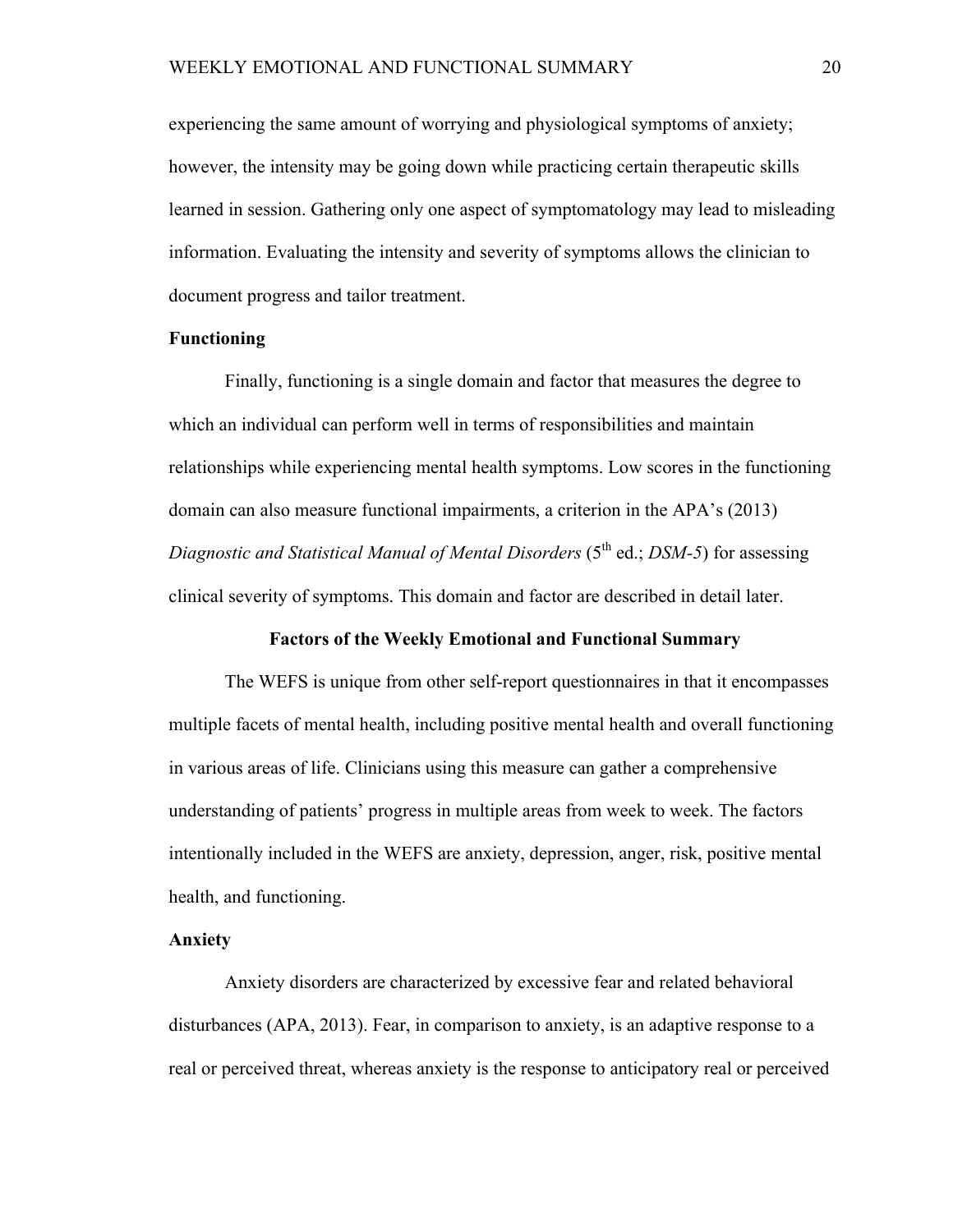threats. Anxiety disorders may differ depending on the stimuli or situation individuals fear and their behavior or response (APA, 2013). Anxiety disorders include a cognitive component, such as worrying; a behavioral component, such as avoidance or escaping feared situations; and a physiological component, such as restlessness (Leahy et al., 2012).

Anxiety was a crucial factor to include and measure in the WEFS because it is seen frequently in clinical practice, and its inclusion helps the clinician to better differentiate between stress and anxiety. As previously stated, an estimated one in four individuals experience clinical levels of anxiety (Antony et al., 2001; Kessler et al., 1994). Even with the high rates of anxiety disorders, such diagnoses can often go undiagnosed as a result of normalizing worrying (Leahy et al., 2012); therefore, symptoms can go untreated (Antony et al., 2001; Weiller et al., 1998). Therefore, initial assessment and continual measurement of levels of anxiety in patients are important because of how common anxiety is, how misunderstood it can be, and its high levels of comorbidity among other psychiatric disorders (Leahy et al., 2012).

 The current study operationally defines and measures anxiety by higher scores on the following WEFS items: worried, afraid/scared, restless, overwhelmed, and ashamed. To validate the questions on the WEFS measuring anxiety, two self-report measures are used for comparison to ensure that the cognitive, behavioral, and physiological components of anxiety are evaluated. The Beck Anxiety Inventory (BAI; Beck et al., 1988; Beck & Steer, 1990) is widely used in clinical practice and research settings to assess level of anxiety specifically related to physiological symptoms, such as sweating or an increased heart rate when worried, as well as cognitive symptoms (Beck et al.,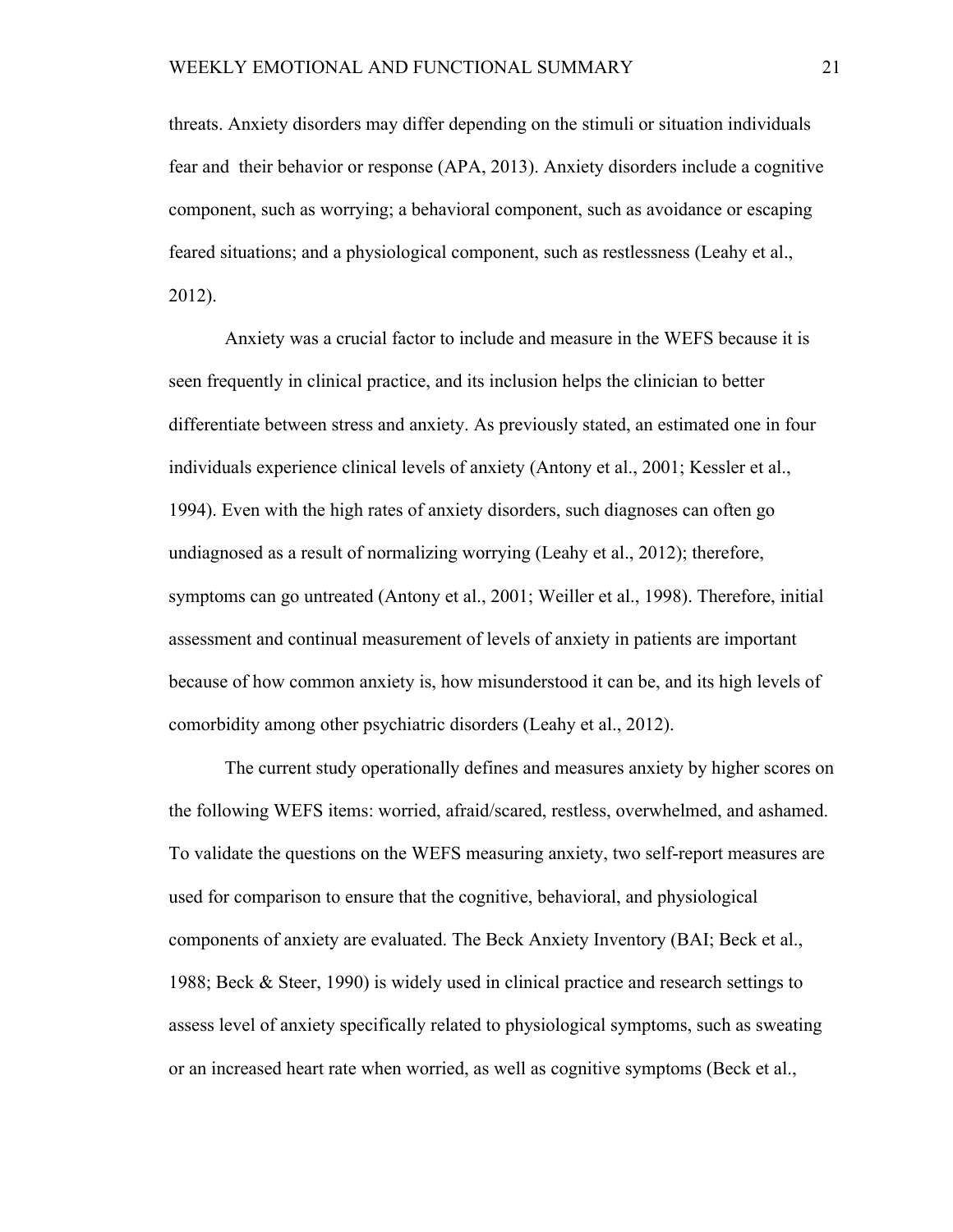1988; Beck & Steer, 1990). This measure was specifically chosen for the study because of the profound psychometric properties of the measure and its frequent use.

To assess the validity of the anxiety symptoms items of the WEFS, the Patient-Reported Outcomes Measurement Information System's (PROMIS) Emotional Distress Anxiety, Short Form (PROMIS Health Organization, 2008-2012; Pilkonis et al., 2011) was used as a comparison. The National Institutes of Health (NIH), a United States academic institution, funded this group of researchers under the NIH Roadmap for Medical Research Initiative to develop more accurate patient-reported outcomes for a variety of settings, including research, mental health, and healthcare. PROMIS created a self-report measure to assess symptoms, functioning, and health-related quality of life. Through waves of testing, PROMIS was able to narrow down the number of items on each self-report to include only the most vital criteria with research to endorse them. Under the mental health category, self-report measures for emotional distress, cognitive functioning, and positive psychological functioning were created. Under the emotional distress category, anxiety, depression, negative psychosocial illness impact, substance, and anger were developed. PROMIS worked with the APA to include these measures in the *Diagnostic and Statistical Manual of Mental Disorders* (4<sup>th</sup> ed.; *DSM-IV*; APA, 1994) and *DSM-*5 (2013). The PROMIS self-report measures, specifically the emotional distress category, exhibit promising psychometrics, making it a viable option for the purpose of this study.

#### **Depression**

 Depressive disorders share common characteristics of sadness, empty feelings, irritability, and negative thought patterns (APA, 2013). Criteria for depressive disorders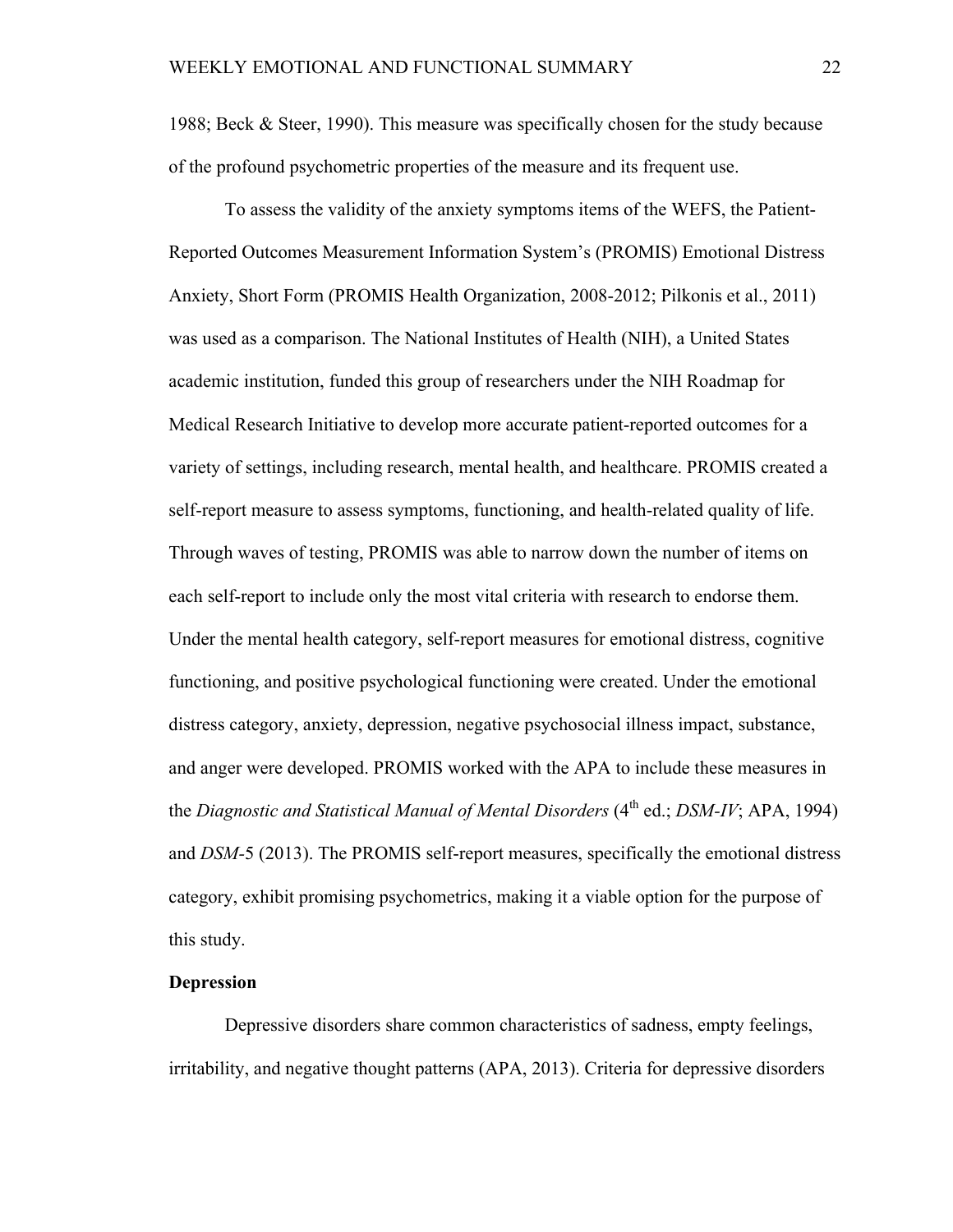account for and differentiate general levels of sadness, grief, and bereavement (APA, 2013). Patients are diagnosed with depressive disorders when their negative thought patterns, physiological symptoms, behaviors, and emotions are outside the normal response to a stressor. According to the cognitive model, depression is characterized as negative thoughts about the self, others, and the future (Leahy et al., 2012), as well as a lack of reward from the environment (Leahy et al. 2012). These pervasive thoughts are believed to negatively impact physiological symptoms (e.g., fatigue), behaviors (e.g., isolation), and emotions (i.e., sadness and emptiness).

 When developing the WEFS, depression was a crucial factor to include and measure because of its prevalence in clinical practice and its ability to better differentiate between sadness and depression. As previously stated, depression has been called the "common cold" of psychological disorders because of its prevalence and significance (Nezu et al., 2000). With approximately 300 million people diagnosed with depression at some point in their lifetimes globally (World Health Organization, 2017) and its high comorbidity rates (Leahy et al., 2012), depression is important to assess and monitor throughout treatment.

 The current study operationally defines and measures depression by higher scores on the following WEFS items: sad, guilty, lonely, apathetic, and hopeless/helpless. To assess the validity of the depression items of the WEFS to ensure that cognitive, behavioral, and physiological symptoms are accurately measured, the Quick Inventory of Depressive Symptomatology, Self Report (QIDS-SR; Rush et al., 2003) and the PROMIS Severity Measure for Depression, Adult (PROMIS Health Organization, 2008-2012;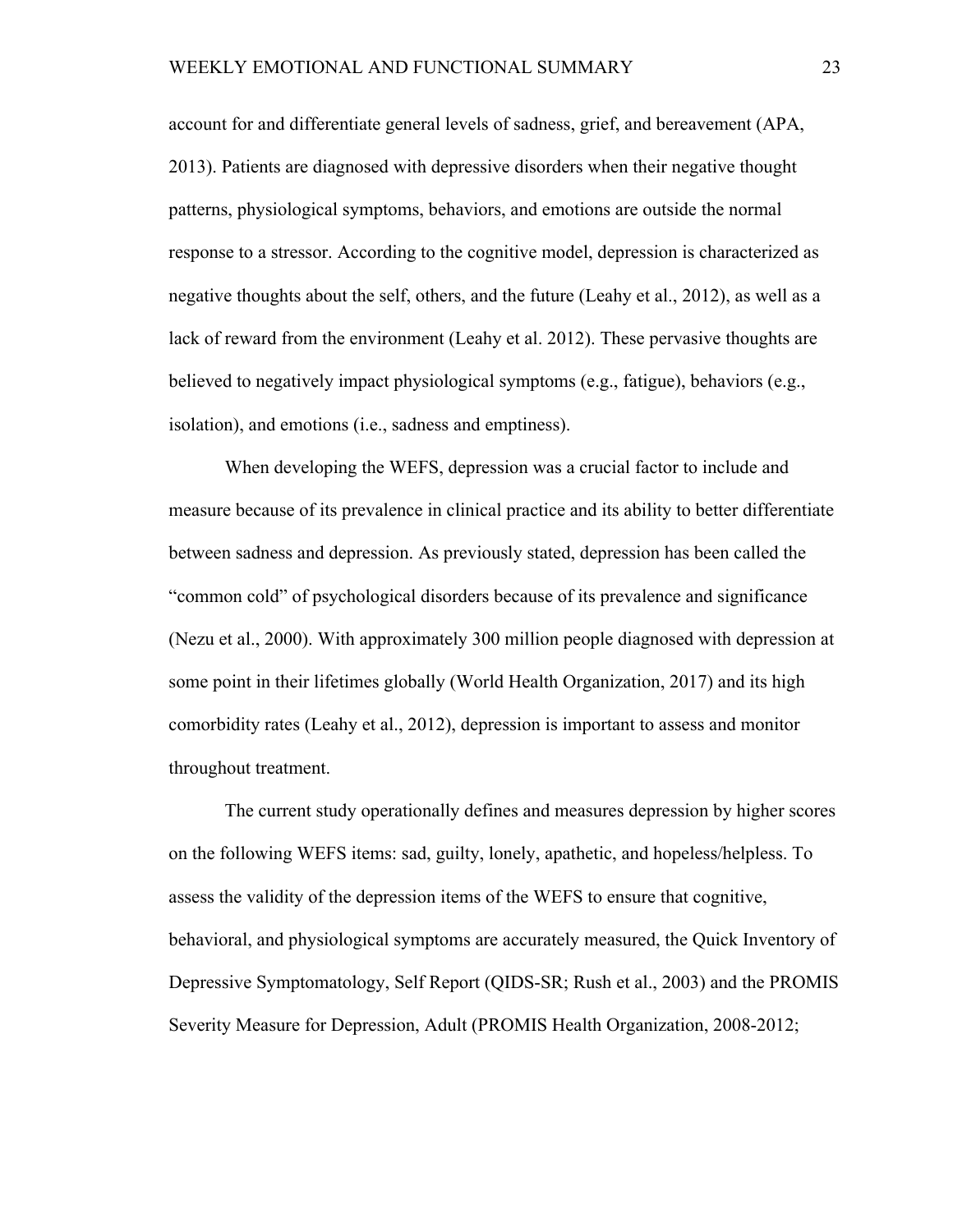Pilkonis et al., 2011) were used. Both of these measures have high validity and reliability rates when used in clinical practice.

The QIDS-SR (Rush et al., 2003) was adapted from the 30-item self-report, the Inventory of Depressive Symptomatology ( Rush et al., 2000). In a study by Brown et al. (2008), the QIDS-SR was compared to the IDS-SR and the Hamilton Rating Scale for Depression (HRSD) to assess for validity of the short form. The researchers of this study found a high correlation between the IDS-SR  $(r = 0.97)$  and the HRSD  $(r = 0.85)$ , suggesting that the short form is highly correlated with the original form, and with a widely used standardized measure. The short form of this self-report measure was intentionally chosen as to avoid exhausting participants by asking them to complete multiple lengthy questionnaires as a part of the current study.

The PROMIS Severity Measure for Depression, Adult (Pilkonis et al., 2014) is identical to the Patient Health Questionnaire (PHQ-9; Spitzer et al., 1999), which exhibits excellent psychometric properties, but has been adjusted to fit a recall period of 1 week, rather than 2. This decision was intentional, as having the same recall period was imperative for standardization.

#### **Anger**

According to Cella et al. (2010), anger can be defined as an angry mood, such as irritability and reactivity to others; negative thoughts about others, such as envy or vengefulness; verbal aggression; and difficulties controlling one's anger. Anger does not include physical aggression toward others (Cella et al., 2010). When developing the WEFS, anger was included as a factor because it is a common underlying symptom of various mental disorders. In fact, anger has been recognized as a common symptom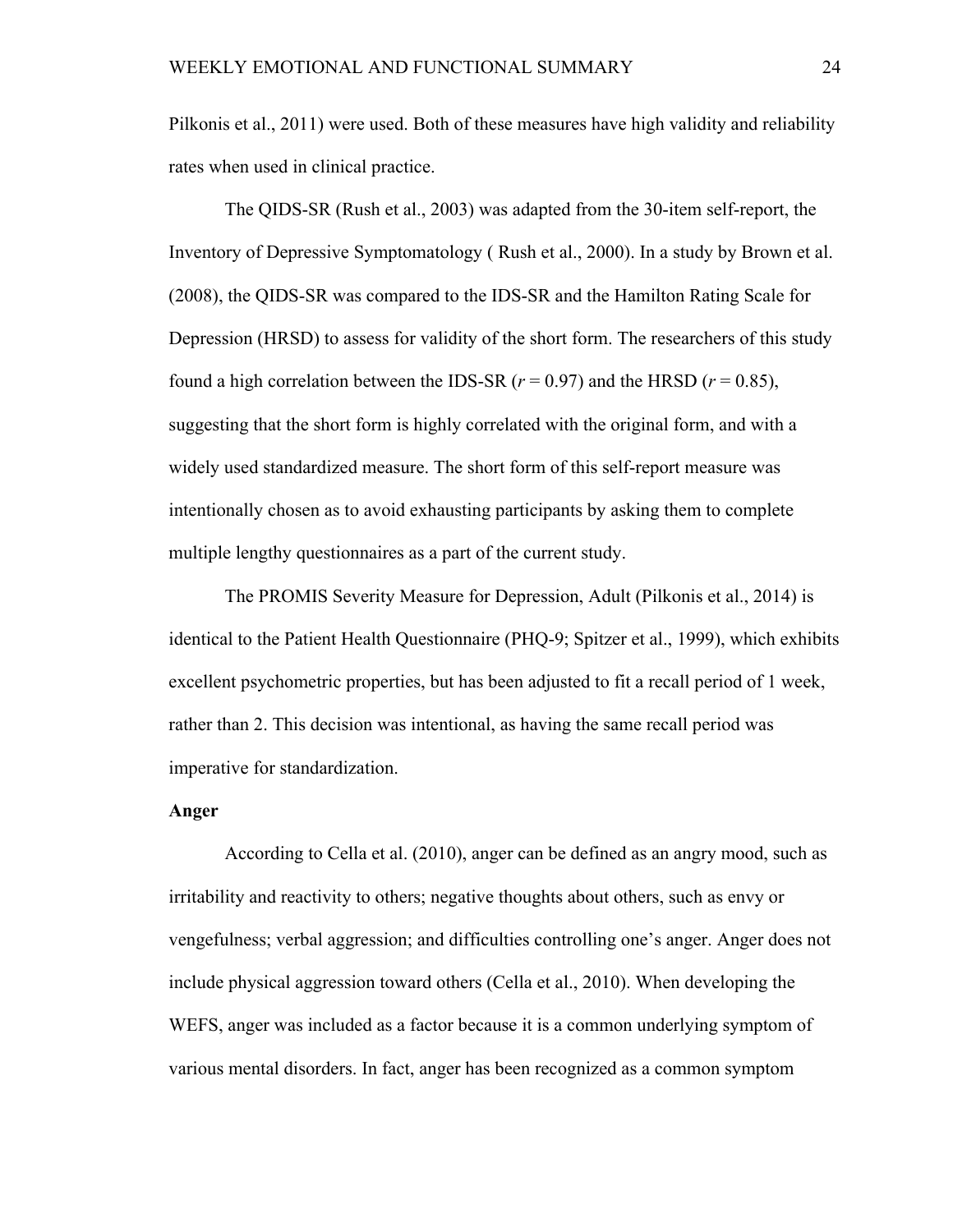indicative of emotional distress (Cella et al., 2010). Negative emotions, such as anger and hostility, have been correlated with an increased physiological arousal and a higher risk of stress-related diseases (Suls & Bunde, 2005). Studies have shown that unexpressed anger can lead to depressive features, guilty feelings, anxiety, passive aggressiveness, and resentment of others (Kopper & Epperson, 1996). Therefore, assessing and treating anger, along with other emotional distress symptoms, is important to prevent and reduce rates of stress-related disorders. The PROMIS researchers believed that anger is present as a symptom in many different *DSM-5* (2013) diagnoses and, therefore, accounting for it in patients is important (Schalet et al., 2016).

The current study operationally defines and measures anger by higher scores on the following WEFS items: annoyed, bitter, frustrated, angry, and hostile. To assess the validity of the anger items of the WEFS, the PROMIS Emotional Distress Anger, Short Form (PROMIS Health Organization, 2012) was used as a standardized comparison. As previously stated, PROMIS researchers developed measures through comprehensive literature reviews, organization of items, qualitative item reviews, focus groups with patients, standardization of items, and factor analyses. The short forms were highly correlated with the long forms and acceptable for use in clinical and research practice. The psychometric properties of the PROMIS Emotional Distress Anger, Short Form, measure have been confirmed through a varied sample (PROMIS Health Organization, 2012).

#### **Risk**

For the current study, risk is defined as suicidal and homicidal ideation. Patients who endorse having thoughts about inflicting harm upon themselves or others are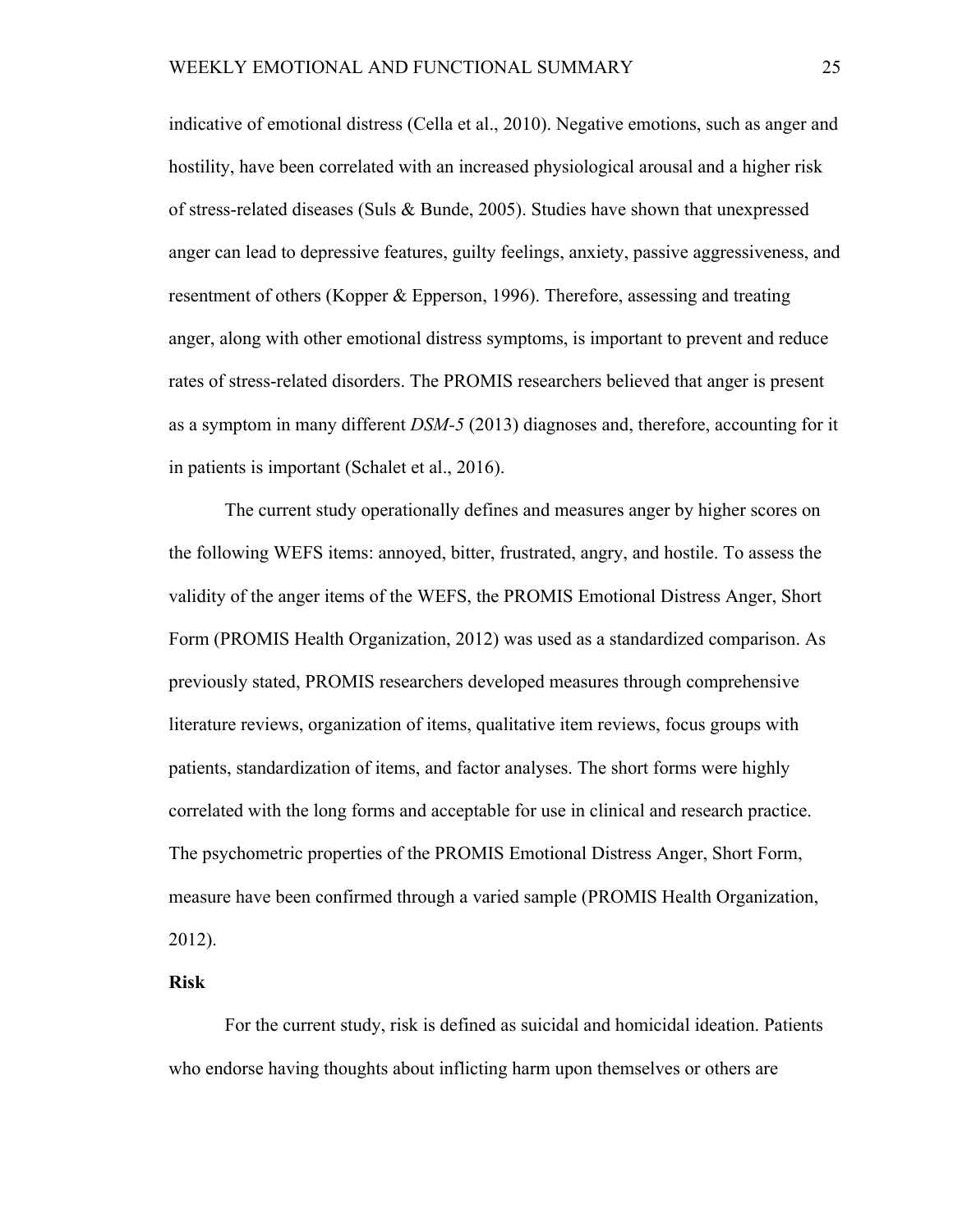characterized as high "risk." Suicidality is characterized as one's desire and intent to inflict harm on onself or kill oneself. Homicidality is operationally defined as one's desire and intent to inflict harm on or kill others. Keeping patients and the public safe is an ethical and legal duty of mental health professionals (APA Ethics Code Standard 4.05b, Disclosures). Owing to this law and ethical guideline, suicidality and homicidality should be routinely assessed.

To assess the validity of the suicidality and homicidality items on the WEFS, the CORE-OM (Evans et al., 2002) was used. The CORE-OM was chosen because it displays excellent psychometric properties and measures four dimensions: subjective well-being, problems/symptoms, life functioning, and risk and harm. Included in the risk dimension are questions regarding suicidality and homicidality, such as, "I have thoughts of hurting myself" and "I have threatened or intimidated another person."

#### **Positive Mental Health**

Positive mental health has been defined as the presence of emotional, psychological, and social well-being, such that one is flourishing in these areas (Keyes, 2005; Keyes 2007; Lukat et al., 2016) while having high levels of positive affect and satisfaction and low levels of negative affect (Deci & Ryan, 2008). Having a purpose in life, being connected socially to others, experiencing positive emotions, and accepting oneself are also traits of individuals with positive mental health (Trompetter et al., 2017). Positive mental health is crucial to measure and foster in patients because it brings them from baseline and beyond to their optimal level of functioning. Positive mental health has been shown to be correlated with facing adversity, problem solving, regulating emotions, and autonomy (Frederickson, 2013; Teismann et al., 2018; Tugade & Frederickson,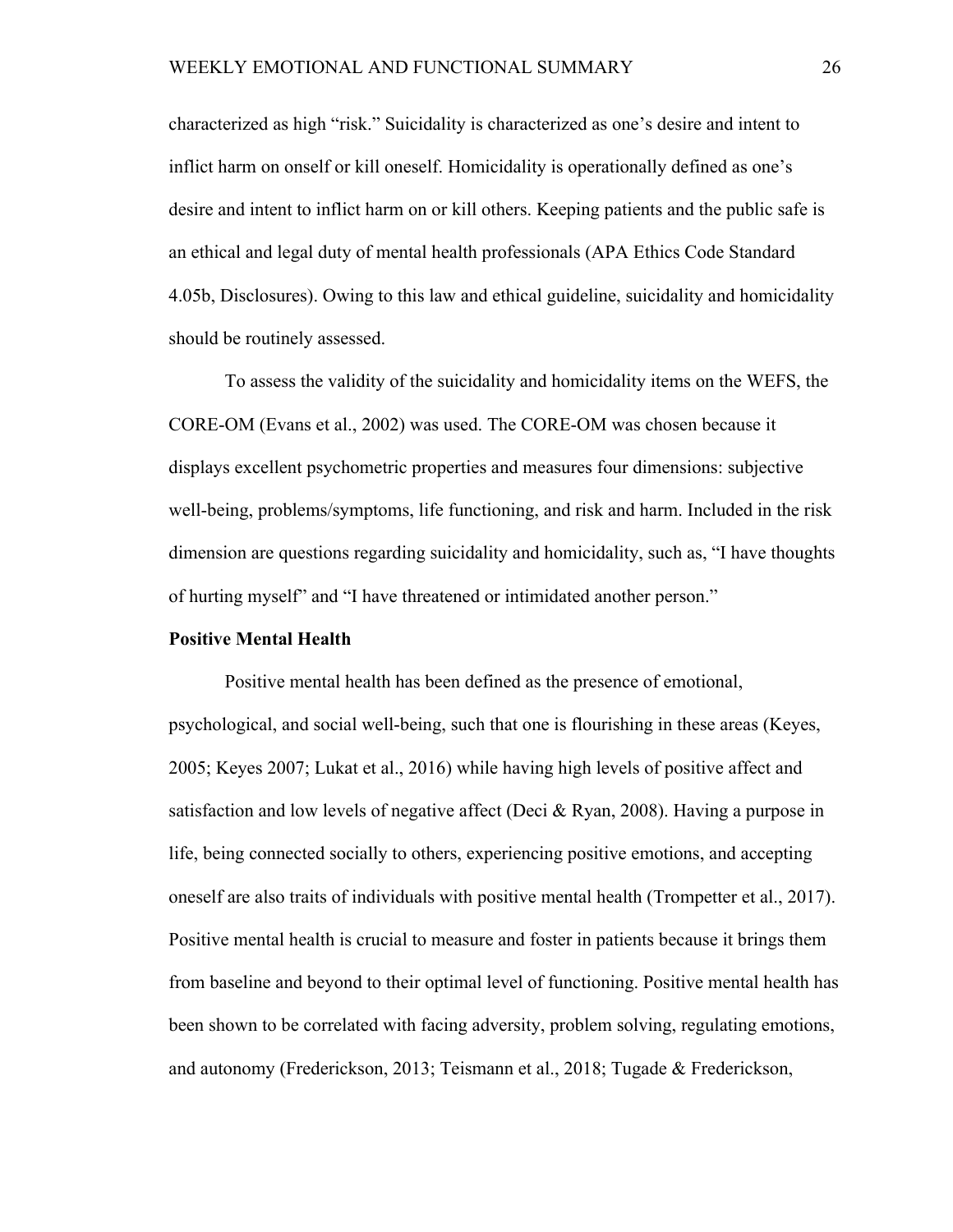2004). Positive mental health is subjective in nature and therefore needs a self-report to adequately measure (Deci & Ryan, 2008).

The current study operationally defines and measures positive mental health by higher scores on the following WEFS items: content, self-confident, optimistic, worthwhile, connected to others, adequate/good enough, in control of my emotions, interesting, attractive, and grateful. The CORE-OM was used as a standardized measure to compare to the positive mental health factor on the WEFS. The CORE-OM includes a dimension of subjective well-being with items related to optimism for the future and individuals' feelings about themselves.

#### **Functioning**

Functioning can be characterized by one's level of inability or ability to carry out responsibilities at home and at work, as well as in relationships at home, at work, with friends, and with family. Functioning is important to assess because it can provide data regarding levels of impairment. Are patients able to go to work but are not as productive as they could be because of their symptoms? Or, are patients not even able to leave their home anymore? Understanding level of impairment can help the clinician evaluate the patient's quality of life and the level of dysfunction caused by the patient's symptoms, furthering the clinician's understanding of each patient.

The current study operationally defines and measures one's level of functioning by higher scores on the following WEFS items: relationships at home, responsibilities at home, relationships with friends, relationships with coworkers/classmates, performance at work/school, use of leisure time, and physical health. To assess the validity of the functioning items of the WEFS, the CORE-OM was used because it includes a dimension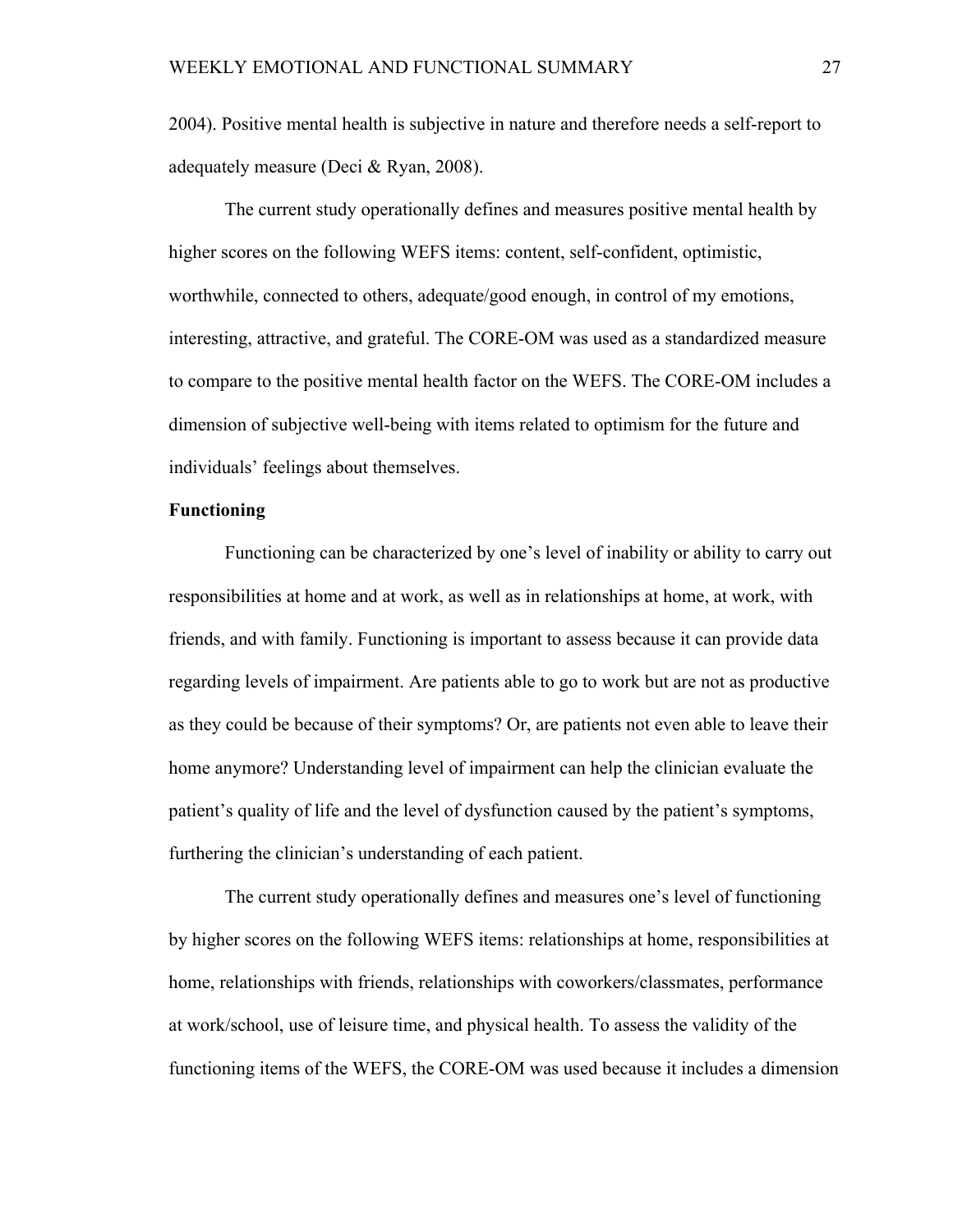of functioning, with items related to coping (e.g., "I have felt able to cope when things go wrong") and interpersonal relationships (e.g., "I have felt terribly alone and isolated"). The functioning dimension of the CORE-OM includes 12 items measuring functioning, making it a viable comparison for the WEFS.

#### **Additional Factors of the Weekly Emotional and Functional Summary**

 Aside from gathering data on mental health symptoms, the WEFS also assesses information regarding significant life events that occurred during the previous week, medication changes, and the patient's input on agenda items. The WEFS is believed to contribute to a holistic approach, while also increasing efficiency.

#### **Significant Changes**

The WEFS self-report questionnaire includes a few questions outside of symptomatology for patients to record. One of these questions asks about significant changes or life events that may have occurred over the previous week that the patient would like to discuss in session. This efficient way of gathering information from the patient can influence the productivity of the therapy session. Assessing significant life events also allows patients time to evaluate the previous week and reflect upon the possible influence of an event on their symptoms. This question can improve efficiency, as it encourages patients to think about the previous week in the waiting room prior to their appointment.

#### **Psychiatric Medication Changes**

 Gathering psychiatric medication changes helps the clinician to document changes, remember to address medication changes with patients, and see if these adjustments impacted the patients' scores on each facet of their mental health. Assessing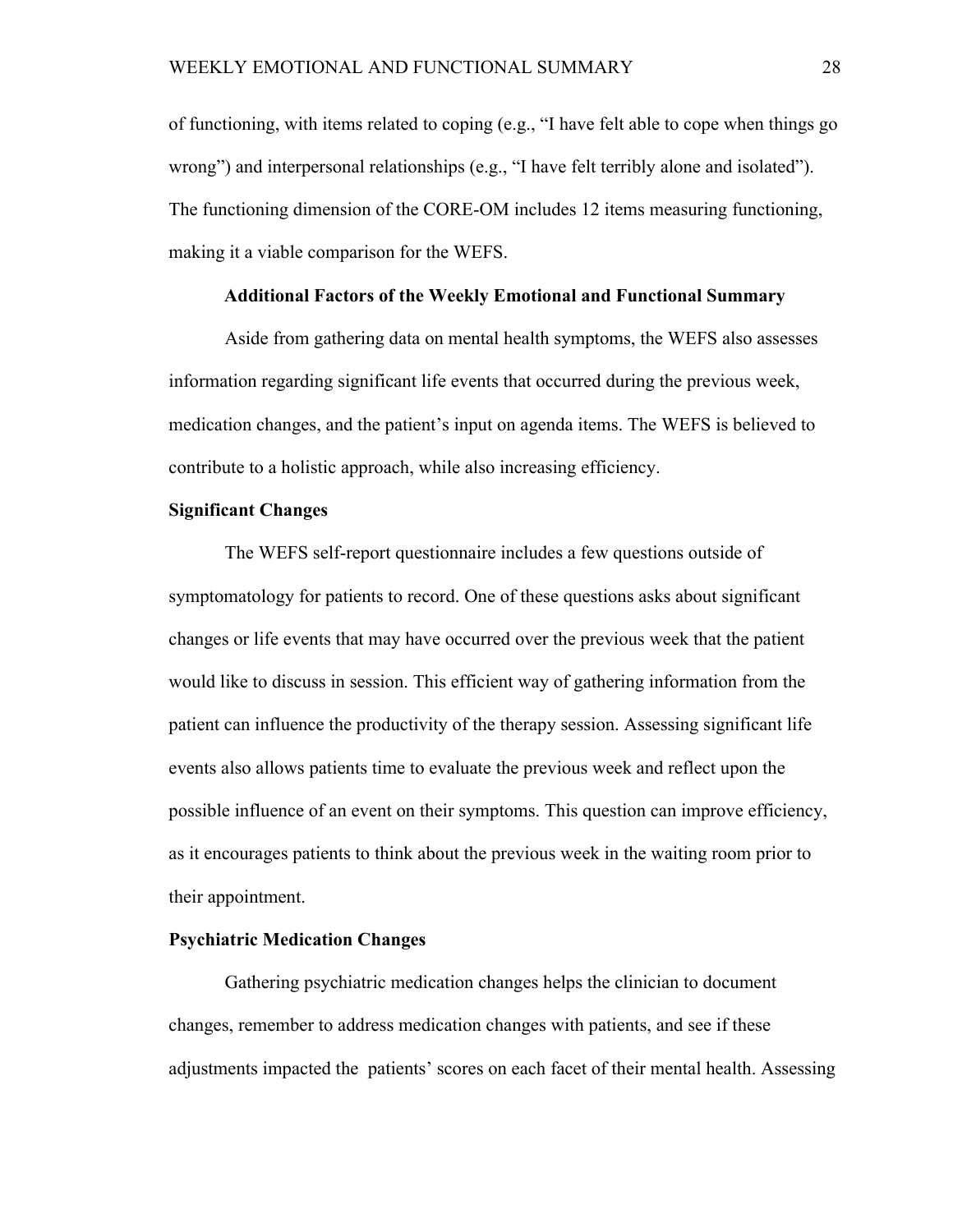psychiatric medication changes allows the clinician to gather a more holistic understanding of a patient's progress. These miscellaneous items included in the WEFS promote a comprehensive case conceptualization to aid clinicians in tailoring treatment.

## **Agenda Setting**

The WEFS self-report questionnaire is also unique in that it fosters collaboration by asking patients what they would like to add to the session's agenda. This item, which is oriented to cognitive-behavioral therapy-, provides an efficient way of gathering information from the patient that allows the clinician to collaborate on agenda items for the therapy session. After completing the self-report questionnaire and thinking through the previously stated questions, patients are asked what they would like to address in session. Agenda setting helps patients to feel that their opinions are valued. Collaborating on desired accomplishments in each session empowers patients to help take control of their treatment and reach their goals (Hatcher, 1999; Wolfe & Pincus, 1999).

The WEFS helps to inform and tailor treatment for each specific session. Understanding patients' levels of anxiety, depression, anger, and risk, along with their positive mental health and overall functioning, allows clinicians to adapt treatment and meet patient needs from week to week. Without doing so, clinicians may risk missing increased depressive symptoms while treating an anxiety disorder, for example. Gathering session-by-session data not only enhances progress toward treatment goals, but also ensures that valuable information is not missed and is included in treatment. **Feedback** 

 At the end of each session, the WEFS includes an adapted version of the Session Rating Scale ( Duncan et al., 2003) feedback measure. This feedback measure asks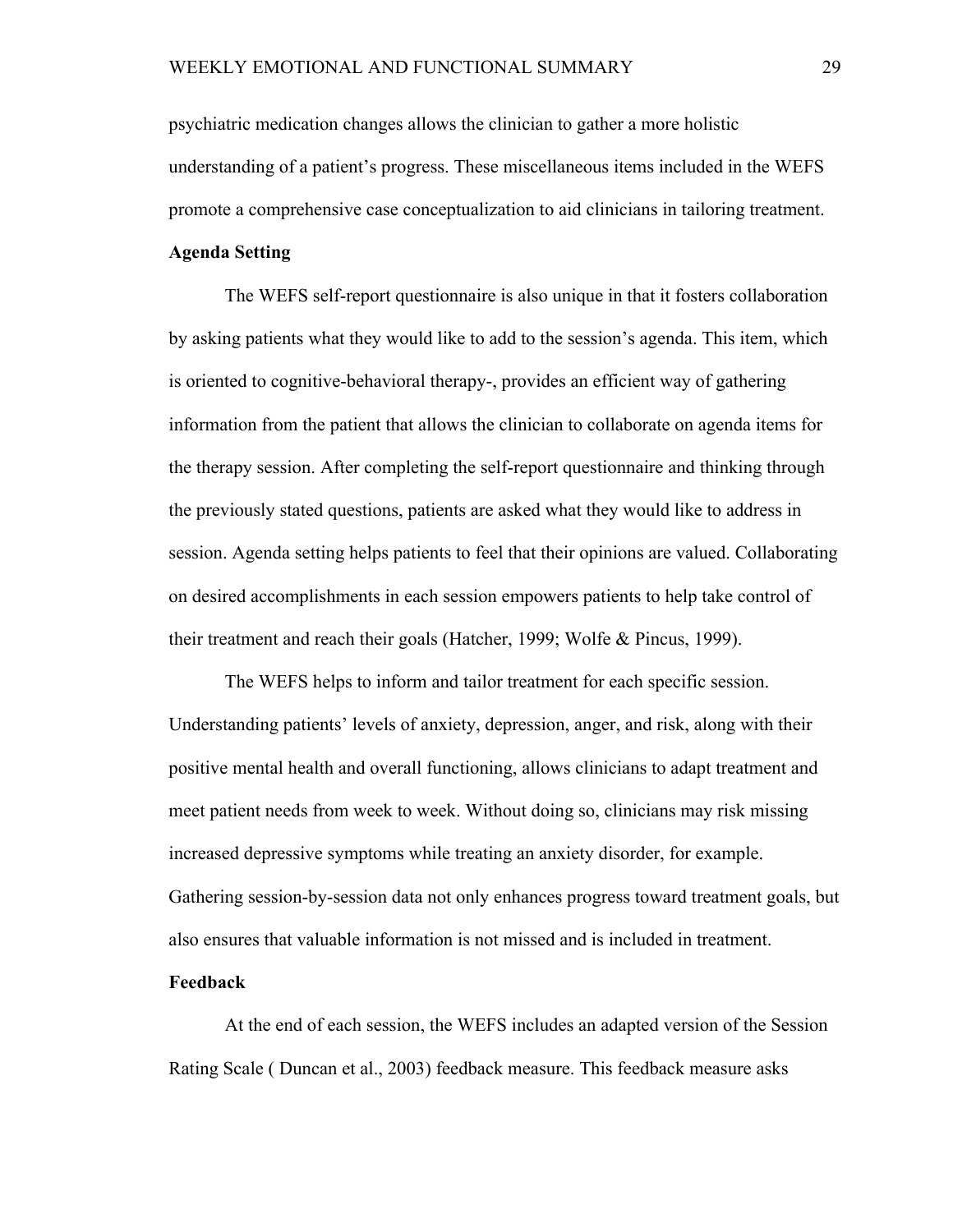patients to reflect on their session and evaluate their perceived relationship with their clinician, on whether the topics discussed helped them reach the goals they had set for themselves, on whether they appreciated the clinician's approach, on whether they learned ways to cope with their psychological problems, and on the overall session. Asking for feedback can help patients feel valued and heard and can provide the clinician with information regarding better ways to serve their patients.

 A study conducted by Lambert et al. (2001) evaluated the effects of patients providing therapists with feedback. They split patients into an experimental group and a control group. Clinicians were instructed to ask the experimental group for feedback regarding their session. Clinicians were instructed not to ask patients in the control group for feedback. When comparing the two groups on retention rates, patients in the experimental group attended more therapy sessions and had improved outcomes in comparison to the control group. Furthermore, twice as many patients in the experimental group reached clinically significant changes in their symptoms (Lambert et al., 2001). These results provide evidence for the impact that feedback can have not only on retention rates, but also on clinically significant changes. Some patients may be timid or not know how to share their feedback unless formally assessed.

### **Psychometric Characteristics of Self-Report Measures**

In order for a psychological test to be deemed useful in clinical practice, it must exhibit certain characteristics. According to Kline (2015), a useful psychological test must have at least an interval scale to represent meaningful differences between scale points so that scores can be compared and analyzed, but preferably a ratio scale with a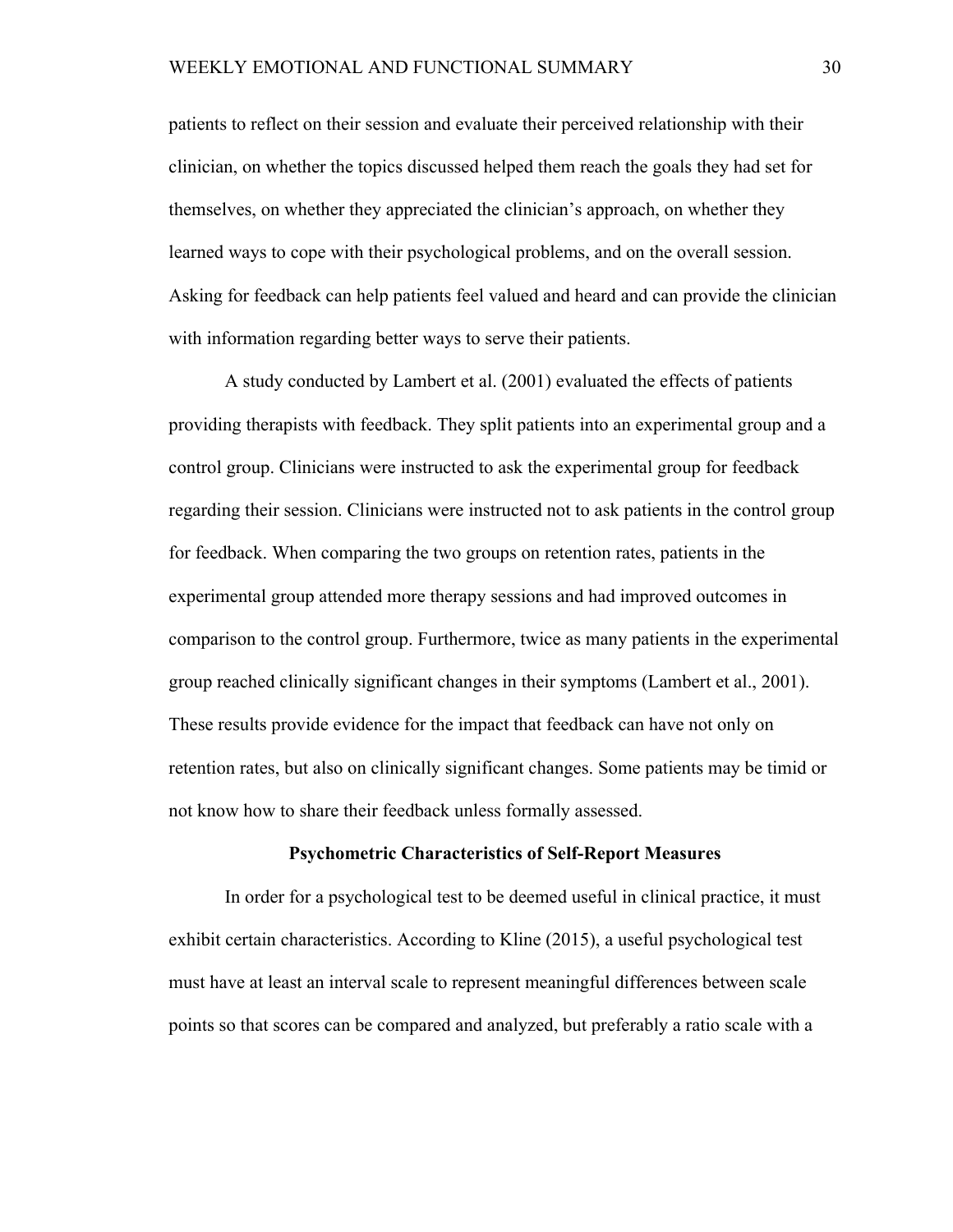meaningful zero scale point. Additionally, it must be reliable, valid, discriminating, and show precise norms (Kline, 2015).

When developing self-report measures, evidence of reliability and validity is a fundamental requirement (Kazdin, 2003; Kline, 2015). More specifically, evidence of consistency within the measure and data supporting that the questionnaire measures the constructs it intends to measure are essential (Kazdin, 2003; Kline, 2015). In regard to reliability, a useful psychological test must be internally consistent, produce similar scores across populations, and be stable over time. Test construction emphasizes internal consistency as necessary before assessing for validity (Kline, 2015). That is, in order to determine if the test measures what it intends to measure, the items first have to be deemed related. Additionally, stability over time (i.e., test-retest reliability) is a valuable psychometric characteristic in self-report outcome measures because exhibiting measurement sensitivity would support score fluctuations as treatment progresses (Kazdin, 2003).

At the center, if a test measures what it intends to measure, it has achieved validity. To achieve validity, one or more types of validity must be exhibited within the measure (Kazdin, 2003). Whether a self-report questionnaire measures a construct of interest is commonly evaluated through the use of multiple questionnaires, as is the case with convergent validity (Kazdin, 2003). Face validity assesses the degree to which the purpose of the self-report measure is apparent to the individuals completing the scale. Concurrent validity targets how highly correlated a measure is with other standardized measures in the respective areas. Predictive validity evaluates if a measure is able to predict outcomes on a related variable. Additionally, content validity targets whether the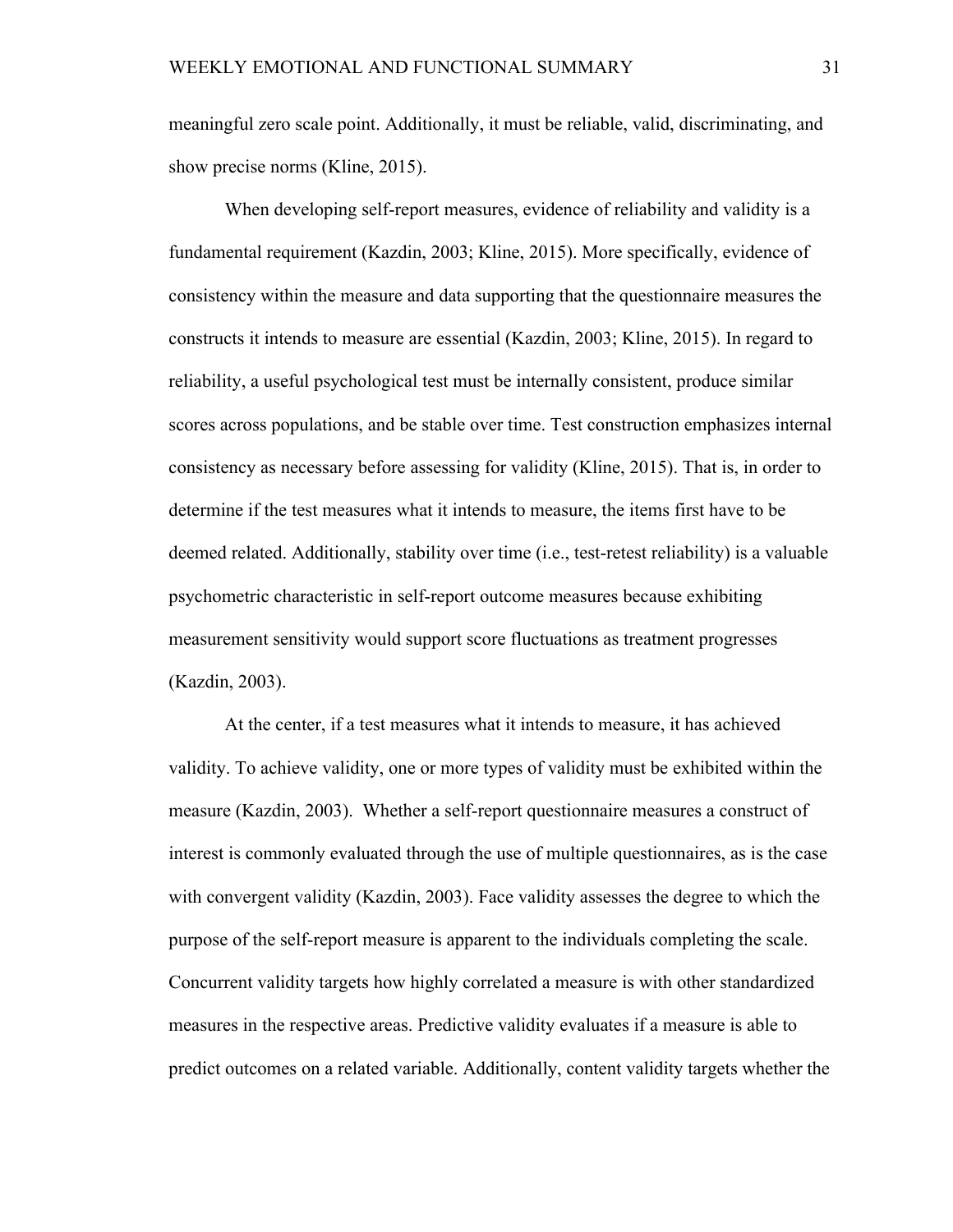scale assesses all aspect of a variable, and construct validity measures how well the scale assesses a given construct. When assessing for the content of a measure, securing items that are distinct to a given construct and separating them from others that are not related also is valuable (Kline, 2015).

Additional psychometric characteristics that assess the usefulness of a psychological test include discriminatory power and standardization and norms. Discriminatory power is the degree to which a measure exhibits a spread of scores, leading to the establishment of norms and increasing the meaningfulness of a given score (Kline, 2015). Developing standardized scores over time to create norms significantly increases the utility of a psychological test.

The following study on the WEFS, a psychological test, is preliminary. Therefore, certain psychometric characteristics were chosen in exploring the utility of the measure for clinical practice. First, exploring the factor structure was deemed a prerequisite in examining the validity of the measure. To follow, construct validity, convergent validity measurements, internal consistency, and test-retest reliability were emphasized.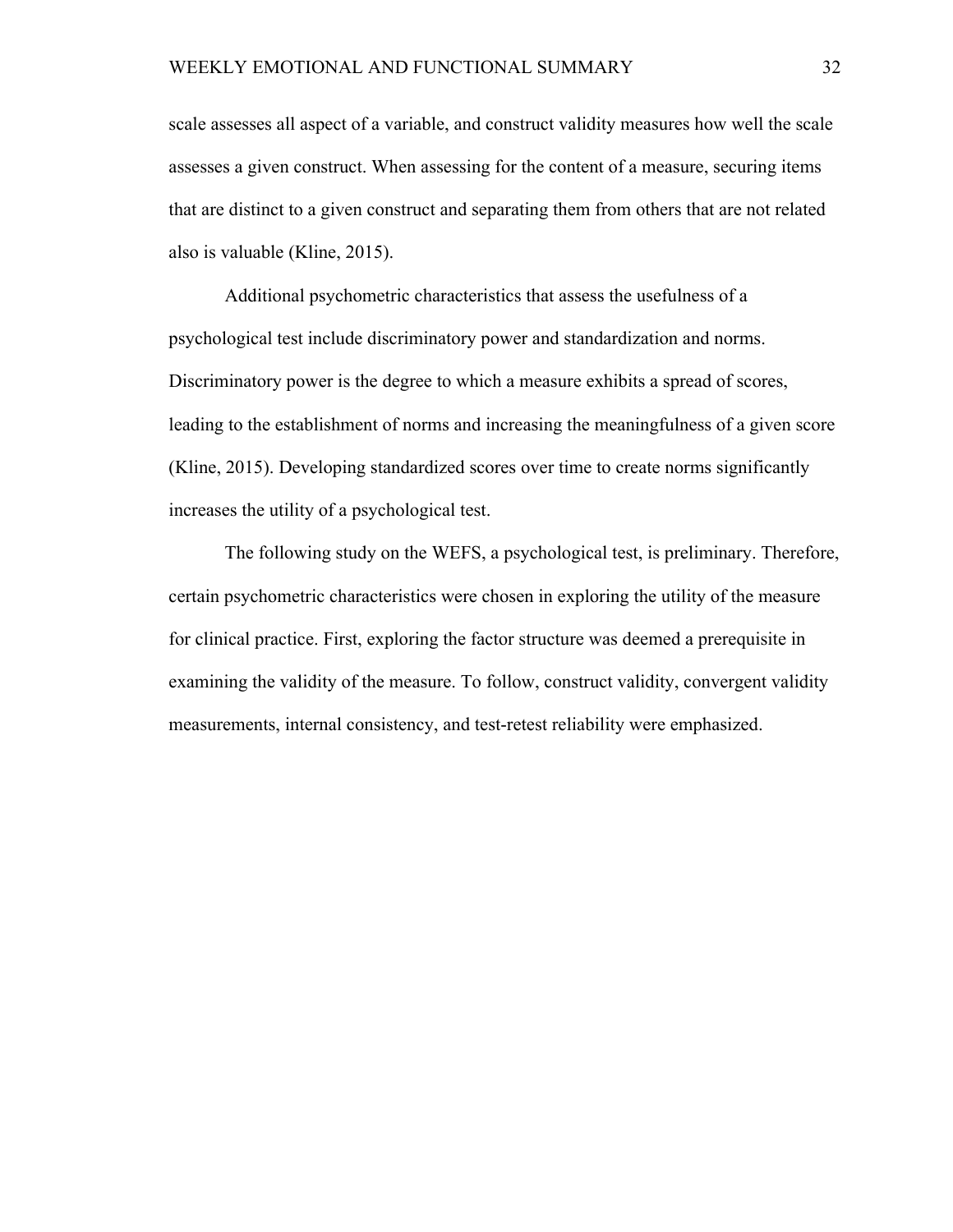## **CHAPTER 3: METHOD**

## **Design**

The present study was correlational. This quantitative study used archival data from a mental health center in northeastern Pennsylvania to assess the psychometric properties of the Weekly Emotional and Functional Summary (WEFS; Salas, 2018). The Beck Anxiety Inventory (BAI); PROMIS Emotional Distress Anxiety, Short Form; Quick Inventory of Depressive Symptomatology, Self-Report (QIDS-SR); PROMIS Severity Measure of Depression, Adult; PROMIS Emotional Distress Anger, Short Form; Clinical Outcomes in Routine Evaluation – Outcome Measure (CORE-OM), and the Positive Affect and Negative Affect Schedule (PANAS) were used as standardized measures to compare to the following WEFS factors: anxiety, depression, anger, risk, positive mental health, and functioning.

### **Participants**

The present study used a deidentified convenience sample of 153 adult patients seeking mental health treatment at an outpatient mental health center in northeastern Pennsylvania. Willing participants were assessed at time of intake and 1 week following the intake appointment prior to treatment.

### **Inclusion and Exclusion Criteria**

The study inclusion criteria included (a) being a patient of the center at the time of intake and 1 week following, (b) having the ability to read and understand English at an  $8<sup>th</sup>$  grade level, and (c) being at least 18 years old.

Potential participants were excluded if they (a) were not a patient at the center, (b) had an English reading level below  $8<sup>th</sup>$  grade, and (c) were younger than 18 years old.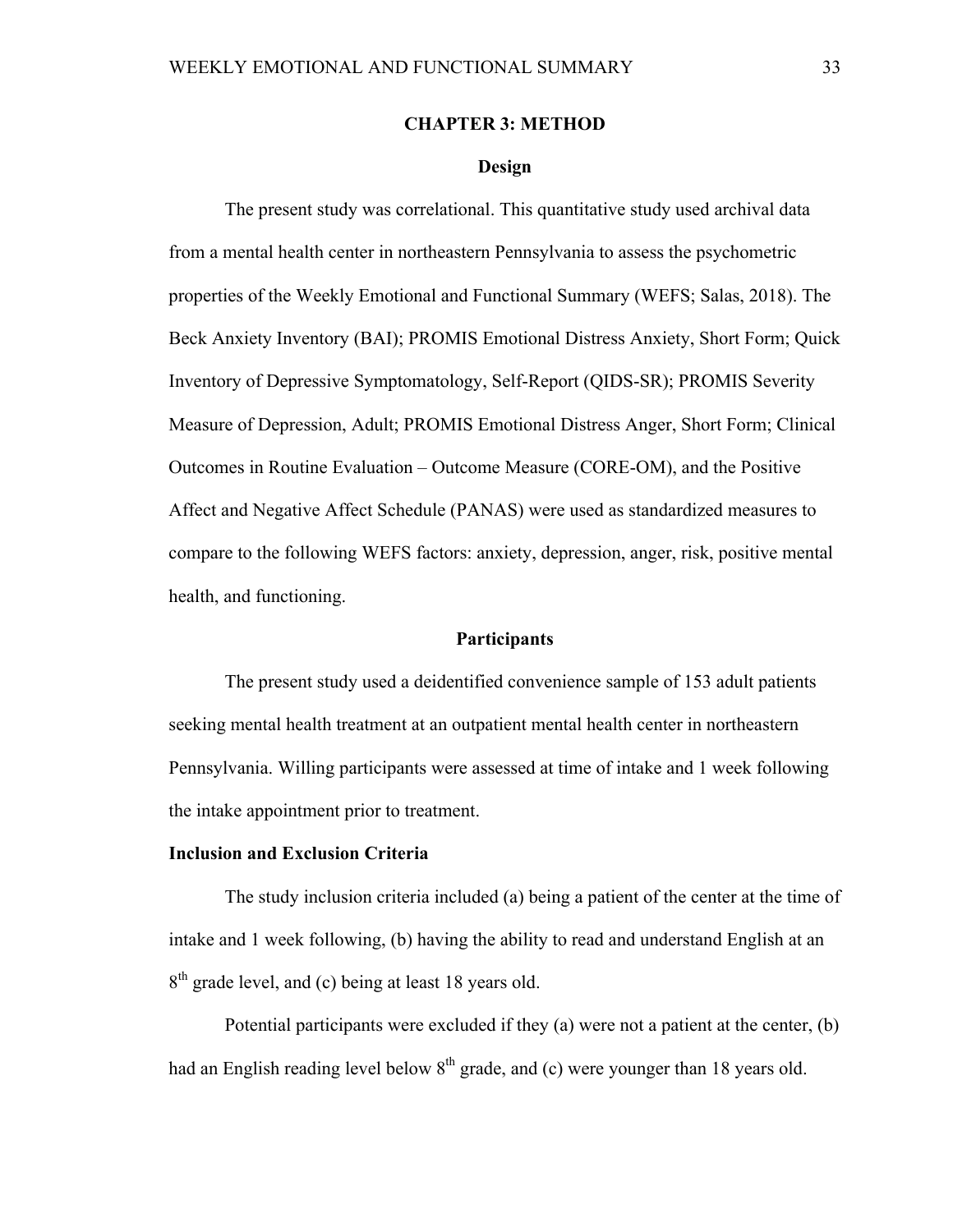#### **Measures**

 When selecting standardized measures to compare to the WEFS, self-report questionnaires were chosen based upon psychometric properties, brevity, and quality. To ensure standardization and consistency, all of the measures chosen included instructions for patients to recall symptoms over the previous 7 days.

## **Weekly Emotional and Functional Summary**

The WEFS consists of 34 items intended to measure anxiety, depression, anger, harm, positive mental health, and functioning in psychiatric populations. The WEFS is a new, untested measure for which there are currently no psychometric properties. The purpose of the present study was to evaluate the psychometric properties of the WEFS by assessing for construct validity through a factor analysis, convergent validity, and testretest reliability.

### **Beck Anxiety Inventory**

The BAI (Beck et al., 1988) consists of 21 items to measure the severity of anxiety in psychiatric populations. Items on the BAI reflect neurophysiological, subjective, panic, and autonomic symptoms of anxiety. Patients are instructed to report their severity of anxiety symptoms on a 4-point Likert scale *Not at all* to *Severely, I could barely stand it*) over the previous 7 days. Scores on the BAI range from 0 to 63, with scores from 0 to 7 reflecting a minimal level of anxiety, 8 to 15 reflecting a mild level of anxiety, 16 to 25 reflecting a moderate level of anxiety, and 26 to 63 reflecting a severe level of anxiety. The BAI has shown high internal consistency ( $\alpha$  = 0.92), test-retest reliability after 1 week ( $r = 0.75$ ), and after 5 weeks ( $r = 0.83$ ). The BAI also demonstrated convergent and discriminant validity among panic disorder, generalized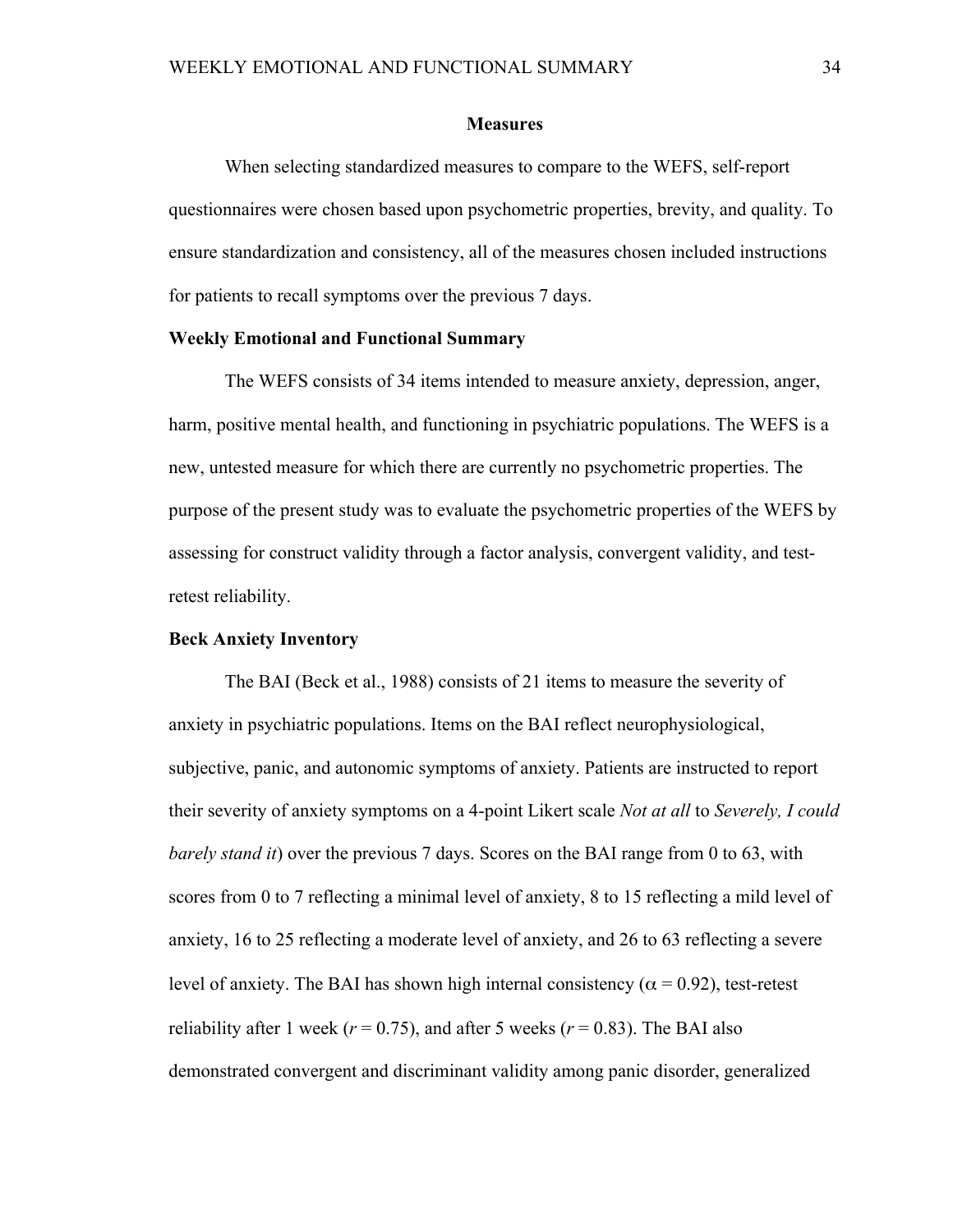anxiety, major depressive disorder, and dysthymic disorder. The BAI demonstrates a high correlation with the Hamilton Rating Scale for Anxiety (HRSA; *r* = 0.51) and a weaker correlation with the Hamilton Depression Rating Scale for Depression (HRSD;  $r = 0.25$ ).

## **PROMIS Emotional Distress Anxiety, Short Form**

The PROMIS Emotional Distress Anxiety, Short Form (PROMIS Health Organization, 2012) consists of seven questions measuring predominantly cognitive symptoms of anxiety. The items on this measure focus on fear, anxious misery, hyperarousal, and somatic symptoms of arousal. Patients are asked to report the severity of anxious symptoms on a 5-point Likert scale (1 = *Never* to 5 = *Always*) over the previous 7 days. Scores range from 7 to 35, with higher scores indicating more severe anxiety. This measure has been adapted from the original PROMIS Emotional Distress Anxiety inventory that consisted of 29 items. The original inventory was extensively researched by the patient-reported outcomes measurement and information system (PROMIS), a company founded by the National Institutes of Health. In developing selfreport measures to be included in the *DSM-5* (2013), researchers used literature reviews, focus groups, item reviews, cognitive interviewing, and item and scale calibrations based on item response theory models. The original inventory demonstrated convergent validity when compared to the Generalized Anxiety Disorder-7 ( $r = 0.92$ ), the Kessler 6 Psychological Distress Scale ( $r = 0.88$ ), and the Mood and Anxiety Symptoms Questionnaire  $(r = 0.80)$ . The seven-item short form is highly correlated with the original inventory ( $\alpha$  = 0.96) and demonstrates excellent reliability ( $r$  = 0.89). The researchers noted that the full item banks provide the most information regarding symptoms, but the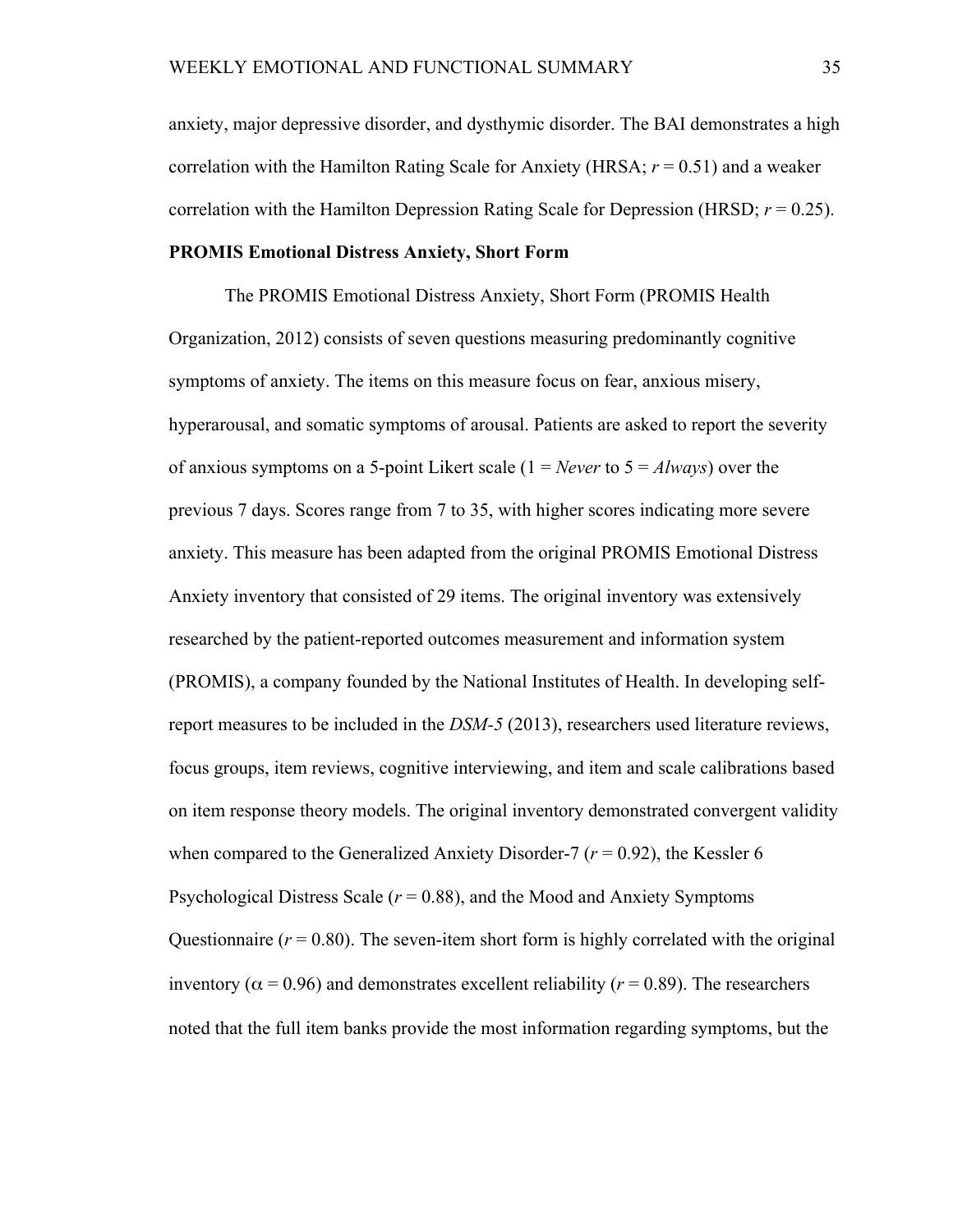short forms still exhibited high psychometric properties when compared to legacy measures.

### **Quick Inventory of Depressive Symptomatology – Self Report**

The QIDS-SR (Rush et al., 2003) consists of 16 items measuring the severity of depressive symptoms, including quality of sleep, sad mood, appetite, concentration, views of self, suicidal ideation, interests in activities, and energy level. Patients are instructed to rate their level of impairment in each domain of depressive symptomatology on a 4-point Likert scale over the previous 7 days. Scores range from 0 to 27, with scores from 6 to 10 reflecting mild depression, 11 to 15 reflecting moderate depression, 16 to 20 reflecting severe depression, and 21 to 27 reflecting very severe depression. The QIDS-SR has been adapted from the Inventory of Depressive Symptomatology Self-Report (IDS-SR). The QIDS-SR demonstrated high internal consistency and concurrent validity with the IDS-SR30 ( $\alpha$  = 0.86) and with the HRSD ( $\alpha$  = 0.87).

## **PROMIS Severity Measure of Depression, Adult**

The PROMIS Severity Measure of Depression, Adult (PROMIS Health Organization, 2012) has been adapted from the Patient Health Questionnaire-9 (PHQ-9; Spitzer et al., 1999) for research and evaluation purposes to adjust the time frame of measurement from 2 weeks to 1 week. The PHQ-9 consists of nine questions measuring various domains of depressive symptomatology, such as interest in activities, feelings of sadness, quality of sleep, energy, appetite, self-esteem, concentration, and suicidality. Patients are instructed to report severity of symptoms on a 4-point Likert scale (0 = *Not at all* to 3 = *Nearly every day*) over the previous 7 days. Scores range from 0 to 27, with scores ranging from 5 to 9 reflecting mild depression, scores ranging from 10 to 14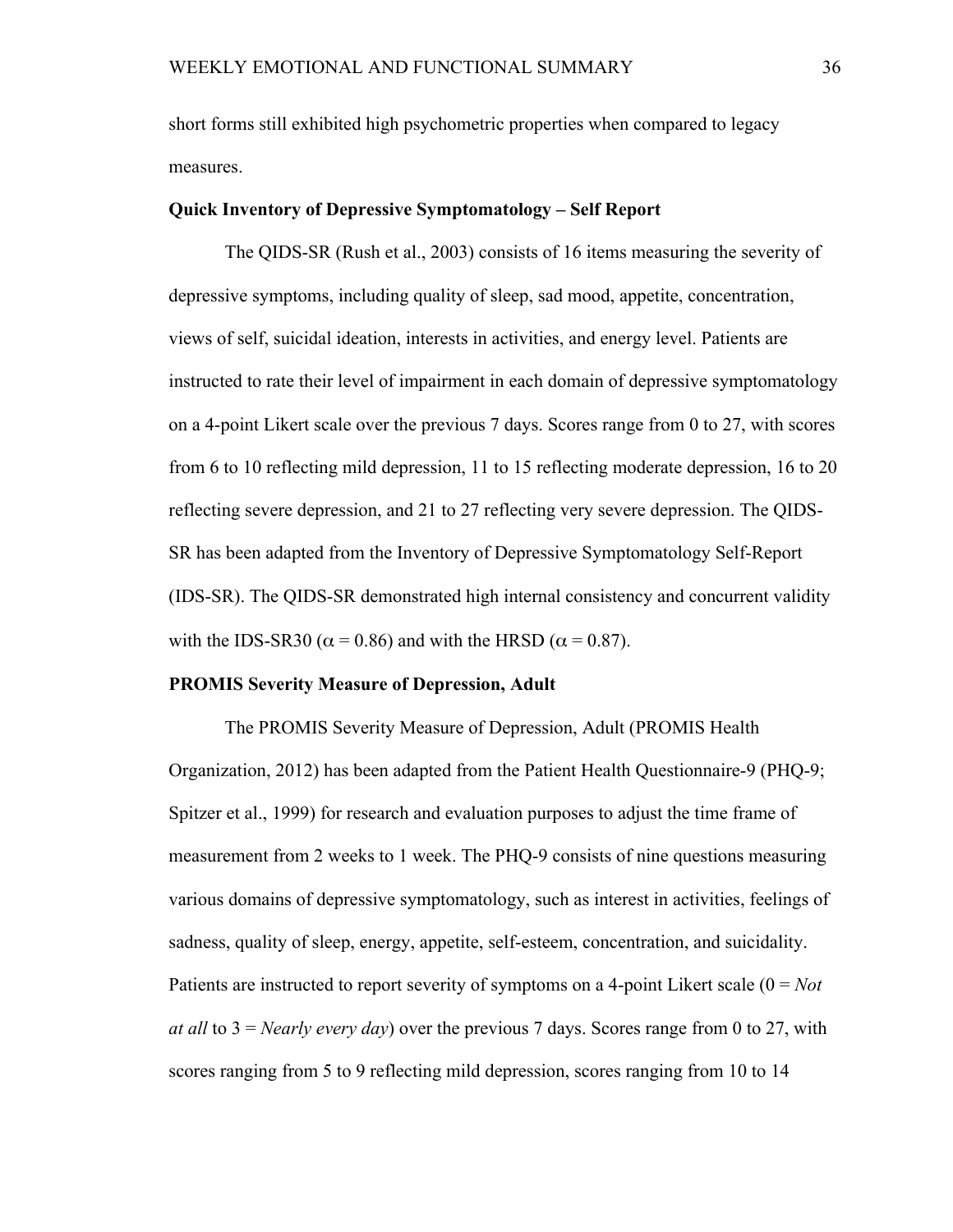reflecting moderate depression, scores ranging from 15 to 19 reflecting moderately severe depression, and scores ranging from 20 to 27 reflecting severe depression. The PHQ-9 is a self-report measure that was adapted from the full PHQ, which was adapted from the Primary Care Evaluation of Mental Disorders, a screening instrument designed for use in primary care. The PHQ-9 is highly correlated with other measures of depression, such as the Beck Depression Inventory (BDI;  $r=0.73$ ) and the General Health Questionnaire ( $r=$ 0.59; Kroenke, K., Spitzer, R. L., & Williams, J. B., 2001; Kroenke, K., & Spitzer, R. L., 2002; Martin, 2006).

### **PROMIS Emotional Distress Anger, Short Form**

The PROMIS Emotional Distress Anger, Short Form (PROMIS Health Organization, 2012) consists of five items to assess angry mood and efforts to control anger. Anger is commonly conceptualized as attitudes of hostility and cynicism, marked by verbal and nonverbal behaviors that impede goal-directed behavior. Physical aggression is not included in this measure. Patients are instructed to rate their level of anger on a 5-point Likert scale  $(1 = Never to 5 = Always)$  over the previous 7 days. Scores range from 5 to 25, with higher scores reflecting more severe levels of anger. Scores are computed into *t* scores, with less than 55 reflecting none to slight levels of anger, 55.0 to 59.9 reflecting mild levels of anger, 60.0 to 69.9 reflecting moderate levels of anger, and 70 and greater reflecting severe levels of anger. The PROMIS Emotional Distress Anger, Short Form, exhibits strong reliability with the PROMIS Emotional Distress Anger, Full Scale ( $\alpha$  = 0.96), which is highly correlated with the Aggression Ouestionnaire  $(r = 0.51)$ .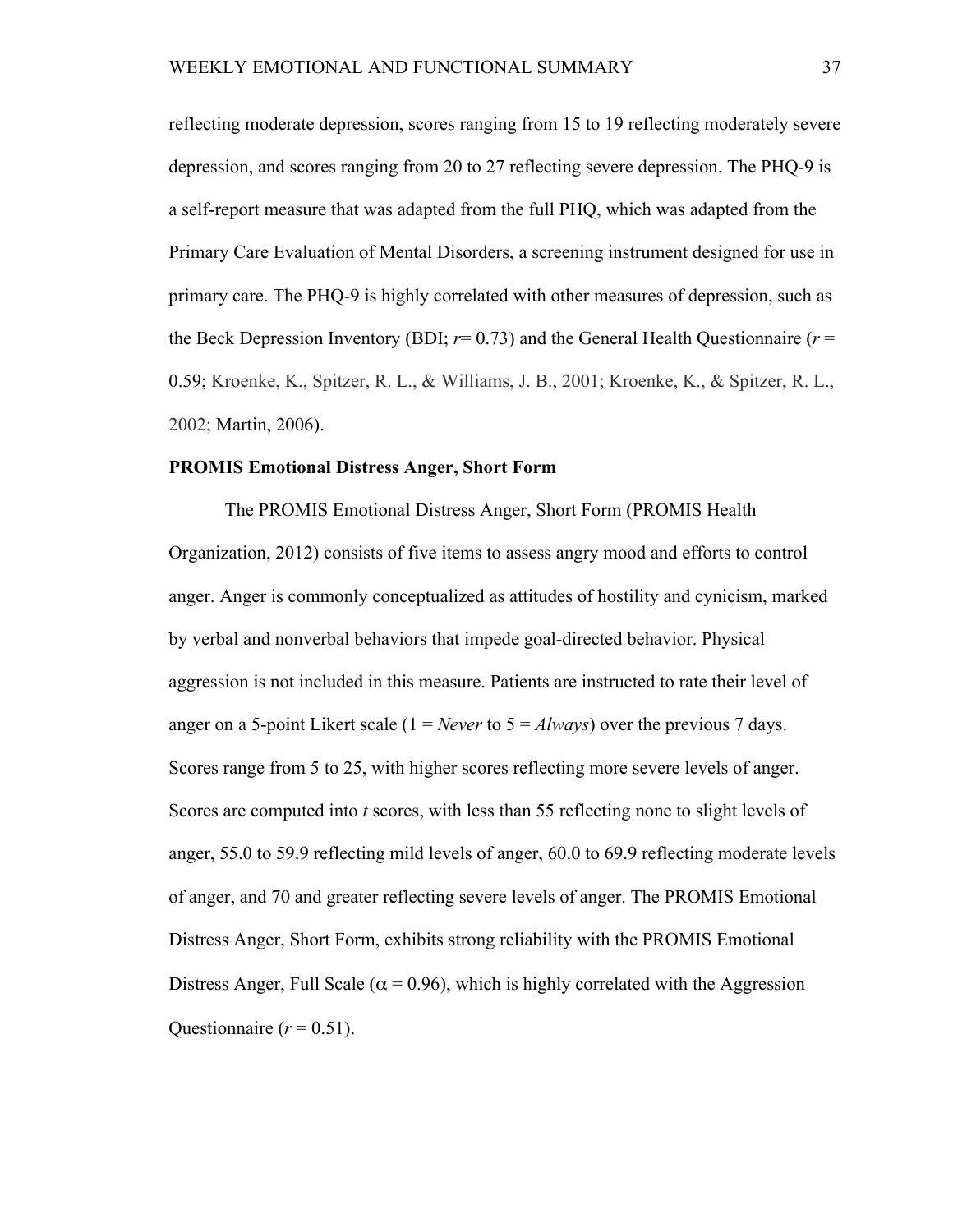### **Clinical Outcomes in Routine Evaluation – Outcome Measure**

The CORE-OM (Evans et al., 2002) consists of 34 questions measuring subjective well-being, symptoms, functioning, and risk. Four items measure subjective well-being. Twelve items measure symptoms, including anxiety, depression, physical, and trauma. Twelve symptoms measure functioning, including overall functioning, close relationships, and social relationships. The remaining six items, including harm to self and to others, measure risk. The CORE-OM was created to provide clinicians with a baseline and ongoing assessment of psychological distress, including important aspects of psychological well-being that clinicians find most useful.

The scale uses a 5-point Likert scale (0 = *Not at all* to 4 = *Most or all of the time*). Total scores range from 0 to 136, with higher scores indicating lower levels of well-being and functioning, severe symptoms, and suicidal or homicidal ideation. More specifically, on the well-being dimension, scores range from 0 to 16, with higher scores indicating deficits in well-being. Scores on the symptoms dimension range from 0 to 48, with higher scores indicating more severe levels of psychiatric symptoms. Scores on the functioning dimension range from 0 to 48, with higher scores indicating deficits in functioning. Scores on the risk dimension range from 0 to 24, with higher scores indicating patients at risk for suicidal or homicidal ideation. The CORE-OM displayed high internal consistency ranging from 0.75 to 0.95 for each dimension (Evans et al., 2002). Test-retest reliability was high as well, with scores ranging from 0.87 to 0.91 for each dimension. The CORE-OM's symptoms subtype of anxiety scale was positively correlated to the BAI (0.74), and the depression subtype was closely related to the BDI-II (0.68). The CORE-OM's symptoms dimension was also positively correlated with the Brief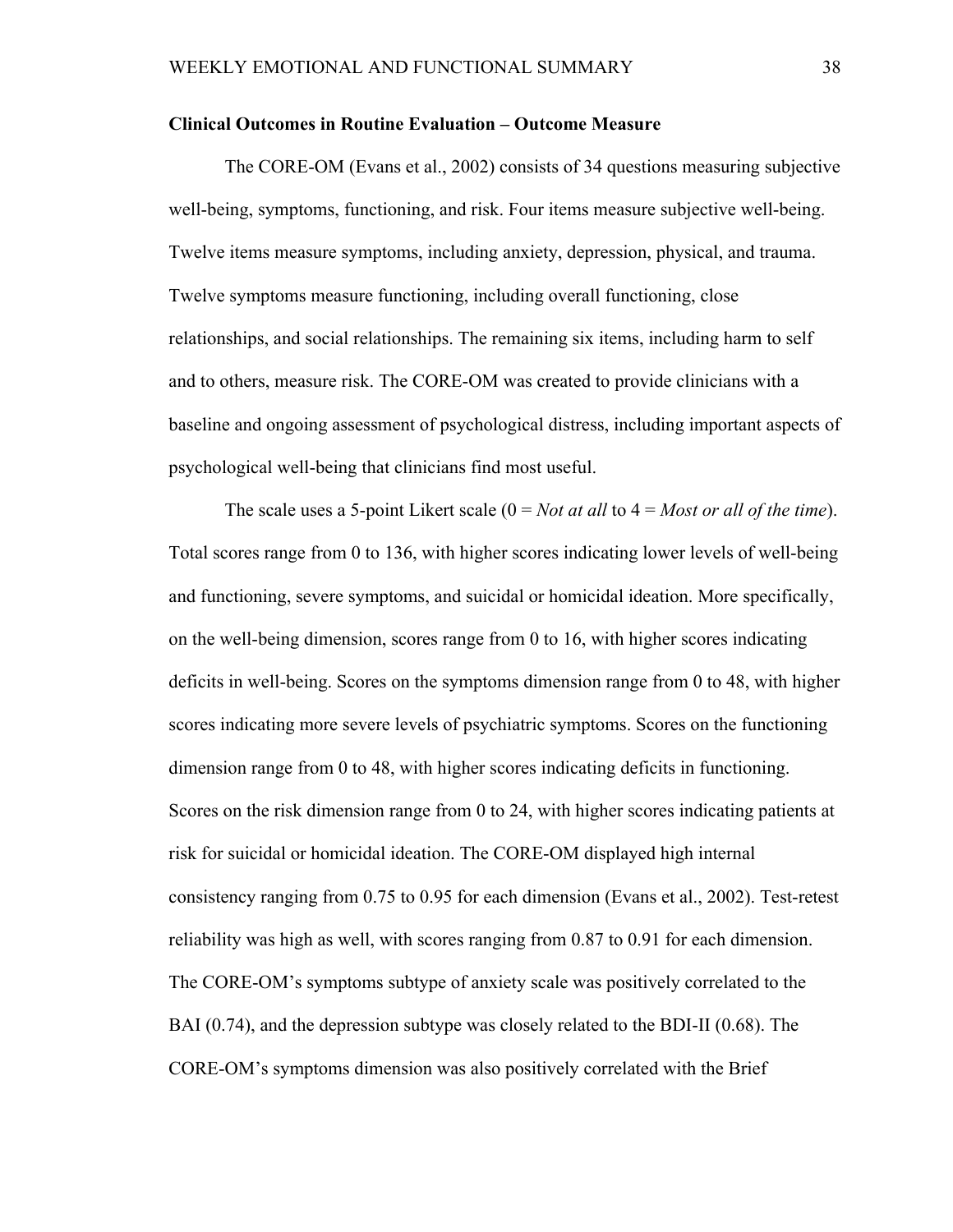Symptoms Inventory (0.76), the Symptom Checklist (0.87), and the General Health Questionnaire-Somatic Symptoms (GHQ-A; 0.60), and the GHQ-Anxiety (0.61). The well-being dimension was correlated with the BDI-II (0.79) and the GHQ (0.67) and the General Health Questionnaire-Social Dysfunction (GHQ-C; 0.60). The functioning dimension was correlated with the BDI-I (0.78) and the GHQ-C (0.60), and the General Health Questionnaire-Depression (GHQ-D; 0.55). The risk dimension was correlated with the GHQ-D. These correlations represent excellent convergent validity for the CORE-OM (Evans et al., 2002).

### **Positive and Negative Affect Schedule**

The PANAS (Watson et al., 1988), consists of two 10-item scales measuring positive affect and negative affect. Each item consists of one adjective that is rated on a 5-point Likert scale (1 = *Very slightly to not at all* to 5 = *Extremely*). Patients are instructed to report how well an adjective describes them over the previous week. High negative-affect scores reflect a higher level of subjective distress. Low negative-affect scores reflect an absence of subjective distress. High positive-affect scores reflect enthusiasm and alertness. Low positive-affect scores reflect lethargy and sadness. Low positive-affect scores are more closely related to depression diagnoses, and high negative-affect scores are more closely related to anxiety diagnoses. Test-retest reliability demonstrated a range from 0.39 to 0.71 with an 8-week interval time. When compared to the Hopkins Symptom Checklist, the BDI, and the State-Trait Anxiety Inventory, the positive-affect scale correlations ranged from -0.19 to -0.36, and the negative-affect scale correlations ranged from 0.51 to 0.74.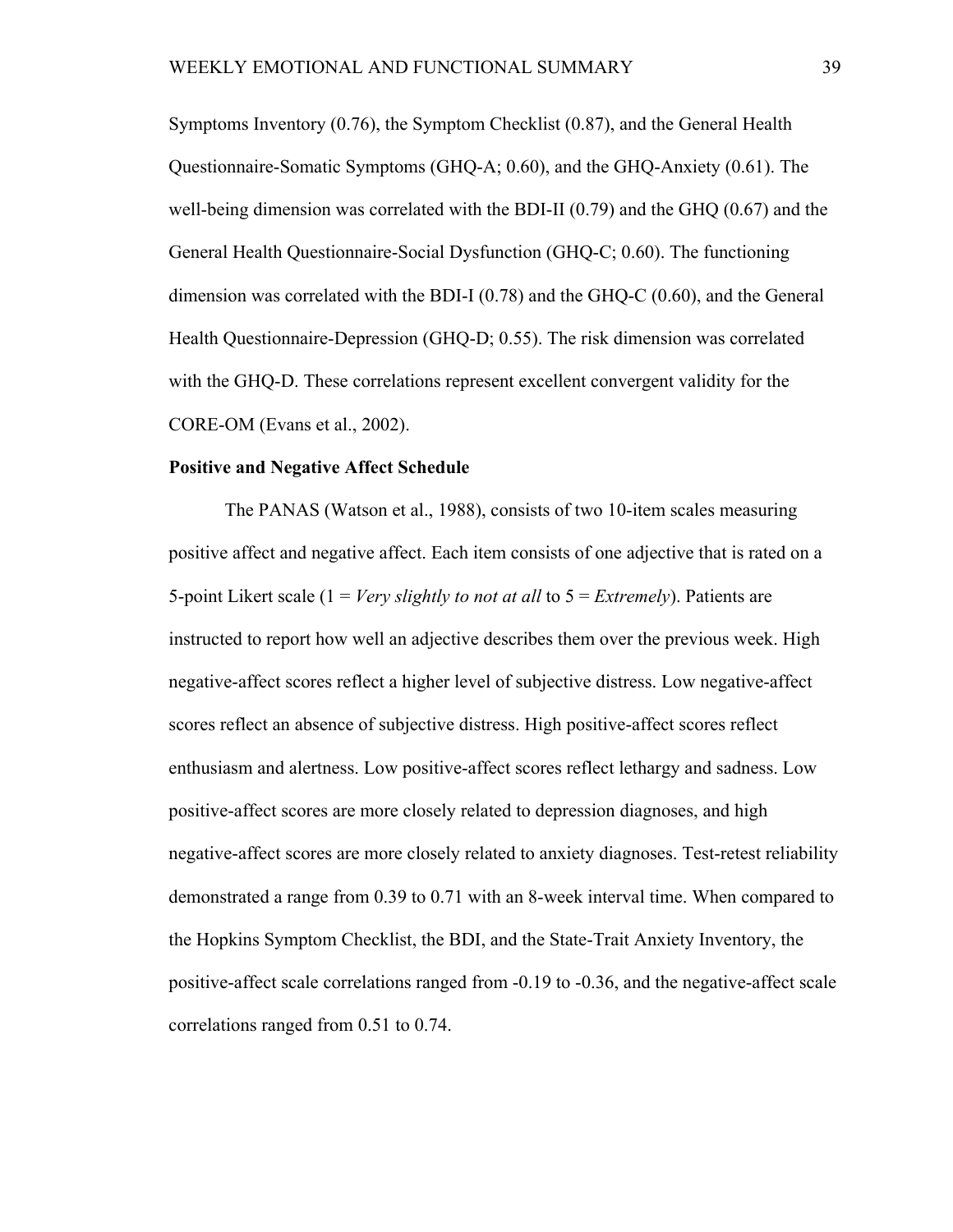### **Procedures**

 The study was conducted using archival data from 153 patients at a mental health center in northeastern Pennsylvania. Staff members at the private practice collected the archival data. Each patient interested in an intake appointment completed various forms for the center, including eight self-report questionnaires and brief demographic information (i.e., gender, age, ethnicity). The patients had the choice of completing the self-report measures by printing them from the center's website, by having the self-report measures emailed to them, by having the self-report measures mailed to their home address, or by completing the self-report measures at the center prior to their scheduled appointment. If patients were not able to complete the self-report measures before their first appointment, they were asked to complete them before coming to their second appointment, prior to treatment. Completing self-report measures before the second appointment happened on only two occasions.

After completing the required forms for an intake appointment (including the selfreport measures), patients were given the option to consent and allow staff members to deidentify their scores on the eight self-report measures (and the WEFS again 1 week after the intake) to be used for research purposes. Consent forms were filed in a locked drawer at the private practice's office. Patients were instructed to provide the completed self-report measures to their clinician, who checked for completion. Clinicians were instructed to return the self-report measures from patients whot consented to research to the staff members after the intake appointment to deidentify and code the data. Clinicians were instructed to keep the self-report measure for treatment purposes if patients did not consent to research.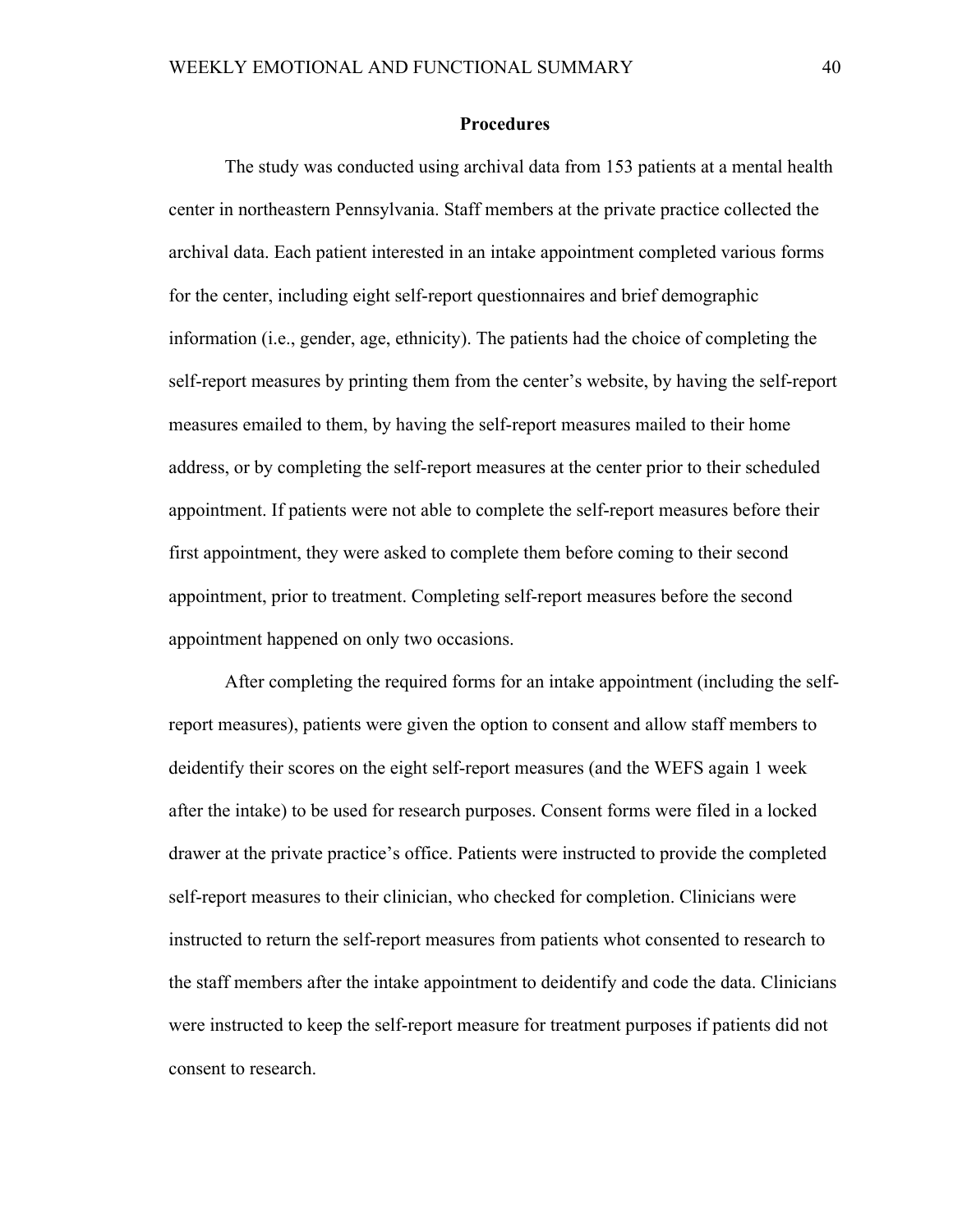Staff members at the private practice then scored the self-report measures of those who consented to the study and met the inclusion criteria and created a data set. The data set included general demographic information (i.e., gender, age, and ethnicity), primary psychiatric diagnoses (and when necessary, secondary psychiatric diagnoses), deidentified scores on the self-report measures, and deidentified scores on each item of the WEFS at the time of intake and 1 week following.

The deidentification process included the removal of direct patient identifiers, such as names, addresses, email addresses, and telephone numbers. The patient identifiers were replaced with randomly generated numbers and added to the data set. Raw data were returned to the patients' clinicians with an interpretation of their scores for treatment purposes. Raw data were also kept locked in patients' charts in the private practice's office. After approval was received from the Institutional Review Board, the deidentified archival data set was given to the principal investigator and converted to an SPSS file for further analysis.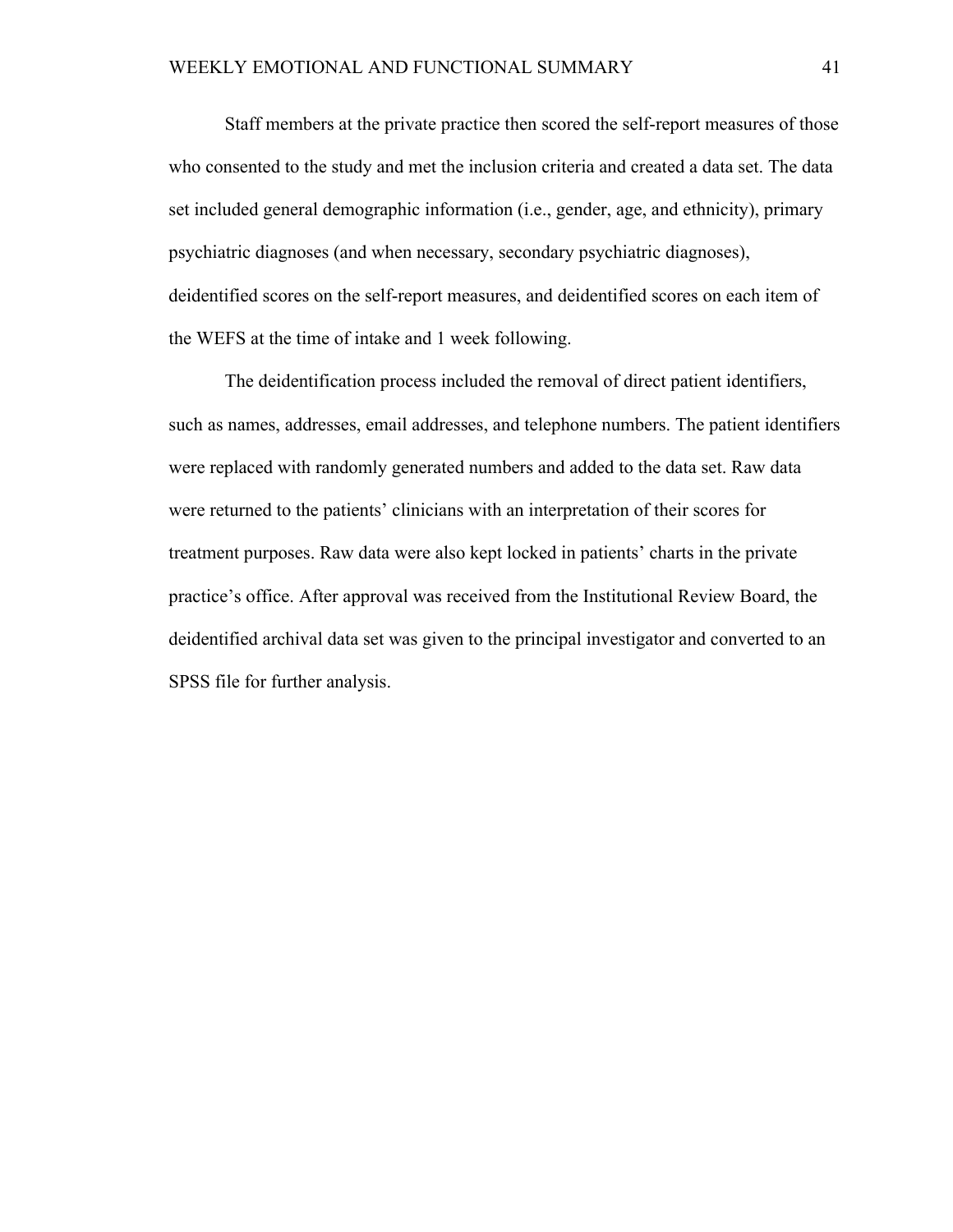## **CHAPTER 4: RESULTS**

### **Introduction**

The researchers employed principal component factor analyses to validate the proposed factor structure and correlational analyses to evaluate the psychometric properties of the Weekly Emotional and Functional Summary (WEFS). More specifically, correlations were conducted to assess the consistency of the WEFS scale scores over time and to examine the relationship between the factors of the WEFS and other standardized measures. In addition, a coefficient alpha was calculated to assess the internal consistency of the items within each factor to further assess the psychometric properties of the self-report measure.

#### **Demographic Analyses**

 To investigate the psychometric properties of the WEFS in a clinical sample, an archival data set consisting of 153 participants seeking mental health treatment at an outpatient mental health practice in northeastern Pennsylvania was analyzed. Of the 207 participants, 54 individuals did not complete the surveys or omitted items, thus leaving 153 individuals who completed the WEFS. The data from these 153 participants were used for the investigation of the WEFS factor structure and internal consistency reliability analysis. Additionally, 27 individuals did not complete the ethnicity section of the demographic questionnaire, leaving 128 individuals with completed demographic information.

 The demographic characteristics, including age, gender, ethnicity, primary diagnosis, and, when necessary, secondary diagnosis, were assessed and analyzed for trends. Of the 207 participants who completed all survey and demographic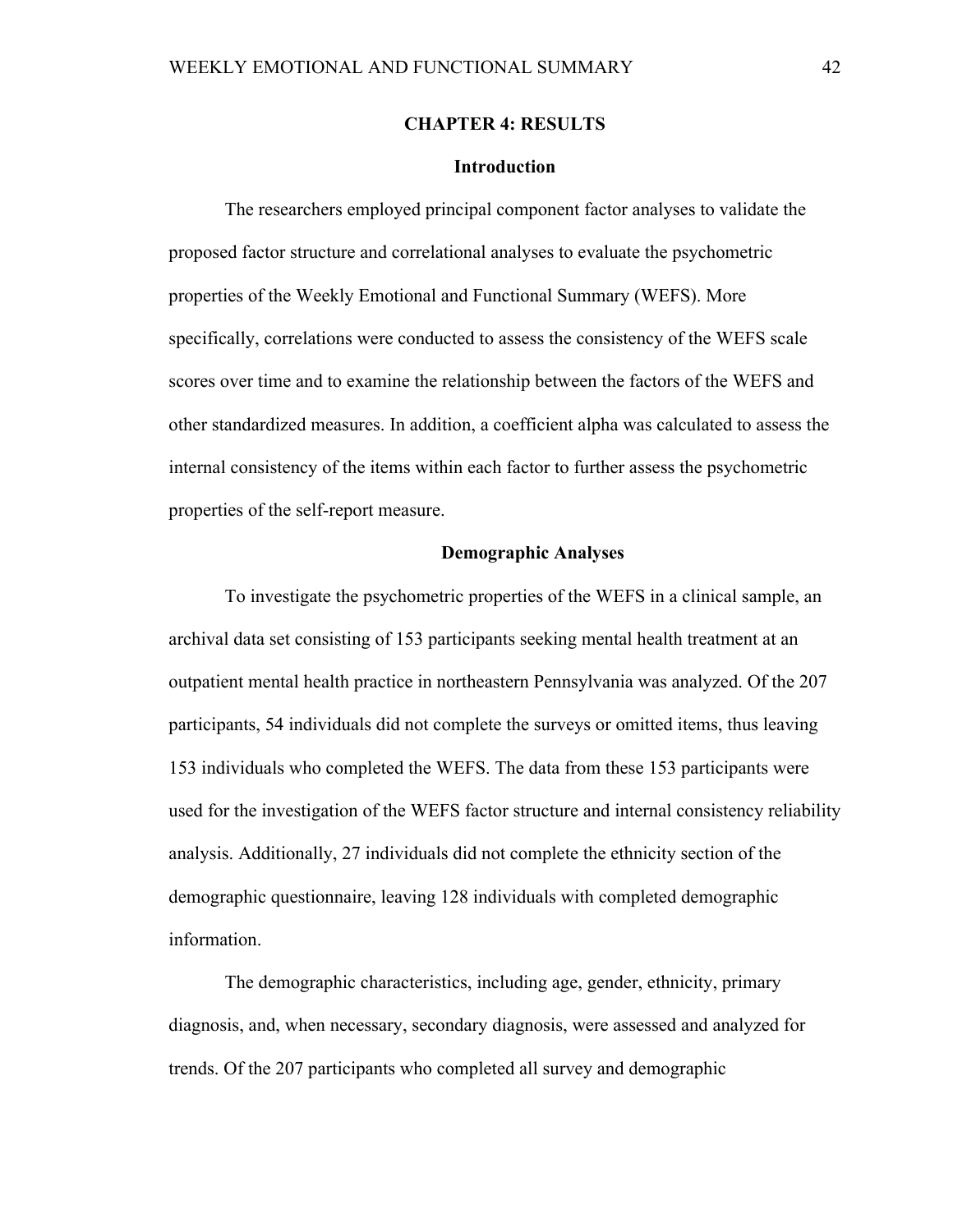questionnaires, 94 were female (61%) and 59 were male (39%). In regard to age, 59 fell into the 18- to 29-yearage range (38.7%), 34 fell in the 30- to 40-year age range (22%), and 60 fell in the age 41- to 85-year age range (39.3%). The mean age of the sample was 38 years old (*SD* = 15).

Table 1 lists frequency distributions for the ethnicities endorsed by participants in the study. One should note that 27 participants (17.4%) did not endorse an ethnicity. As evident by the demographic statistics, the sample was not as diverse as researchers had hoped. The sample consisted predominantly of European Americans (55.5%), with little diversity in ethnicity.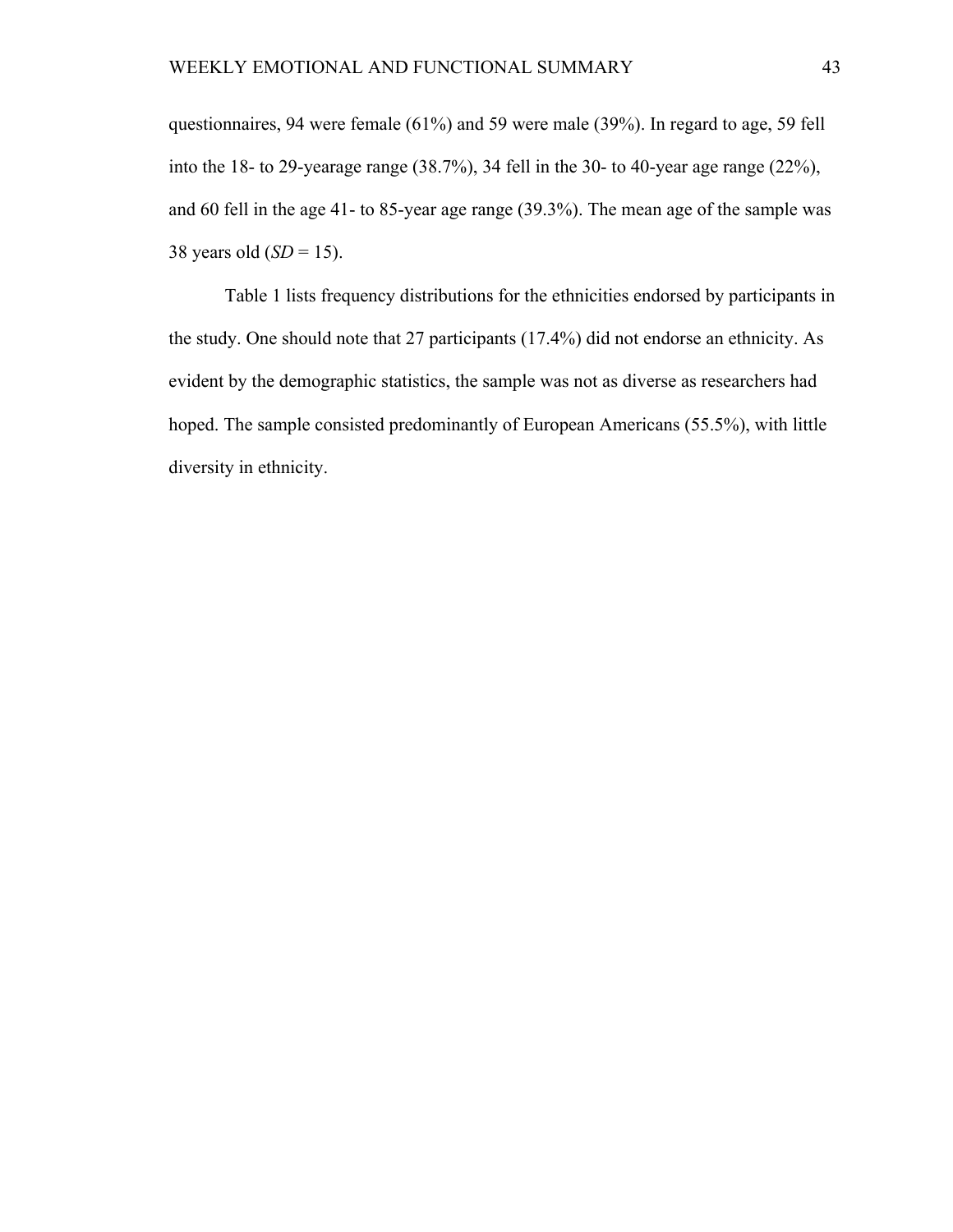| Ethnicity            | Frequency      | Percent |
|----------------------|----------------|---------|
| Native American      | $\overline{2}$ | 1.3     |
| Asian                | 6              | 3.9     |
| African American     | 9              | 5.8     |
| Hispanic             | 11             | 7.2     |
| European / Caucasian | 85             | 55.5    |
| Arab                 | $\overline{4}$ | 2.6     |
| Jewish               | $\mathbf{1}$   | 0.6     |
| Hindu                | $\mathbf{1}$   | 0.6     |
| Other                | $\overline{7}$ | 4.5     |
| Missing              | 27             | $18\,$  |
| Total                | 128            | 82      |

*Demographic Analyses for Ethnicity* 

In regard to psychiatric diagnoses, 153 participants' primary diagnostic codes were assessed and analyzed as well. Table 2 details the classifications of primary psychiatric diagnoses of the sample. One should note that 18 participants (11.6%) did not receive a psychiatric diagnosis at the time of data collection. Missing data for this demographic variable may be the result of diagnoses not yet added to patient charts at the time of data collection or diagnoses deferred. The most common primary psychiatric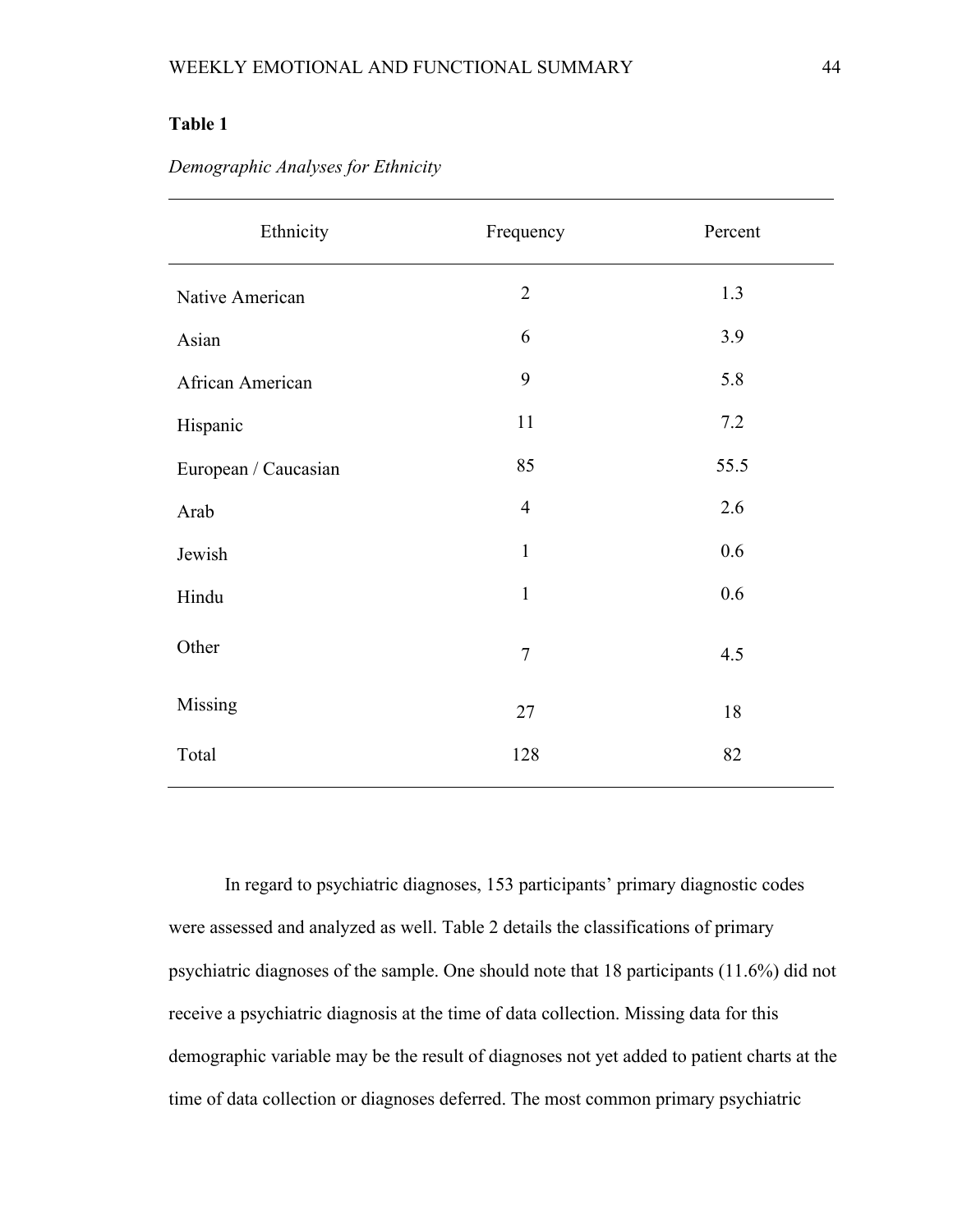diagnosis was anxiety disorders (32%), followed by trauma- and stressor-related disorders (28%), and depressive disorders (17%). The sample exhibits expected diagnoses for a sample seeking outpatient mental health treatment.

# **Table 2**

# *Demographic Analyses for Primary Psychiatric Diagnosis*

| Psychiatric diagnosis                 | Frequency      | Percent        |
|---------------------------------------|----------------|----------------|
| <b>Bipolar and Related Disorders</b>  | 8              | 5.3            |
| Depressive Disorders                  | 27             | 17.7           |
| <b>Anxiety Disorders</b>              | 50             | 32.7           |
| Obsessive-Compulsive Disorder         | 1              | 0.6            |
| Trauma and Stressor-Related Disorders | 43             | 28             |
| Somatic Symptom and Related Disorders | 3              | $\overline{2}$ |
| Dissociative Disorders                | 1              | 0.6            |
| Neurodevelopmental Disorders          | $\overline{2}$ | 1.3            |
| Missing                               | 18             | 11.8           |
| Total                                 | 153            | 100            |

*Note.* Diagnoses based upon the *Diagnostic and Statistical Manual of Mental Disorders* (5th ed.).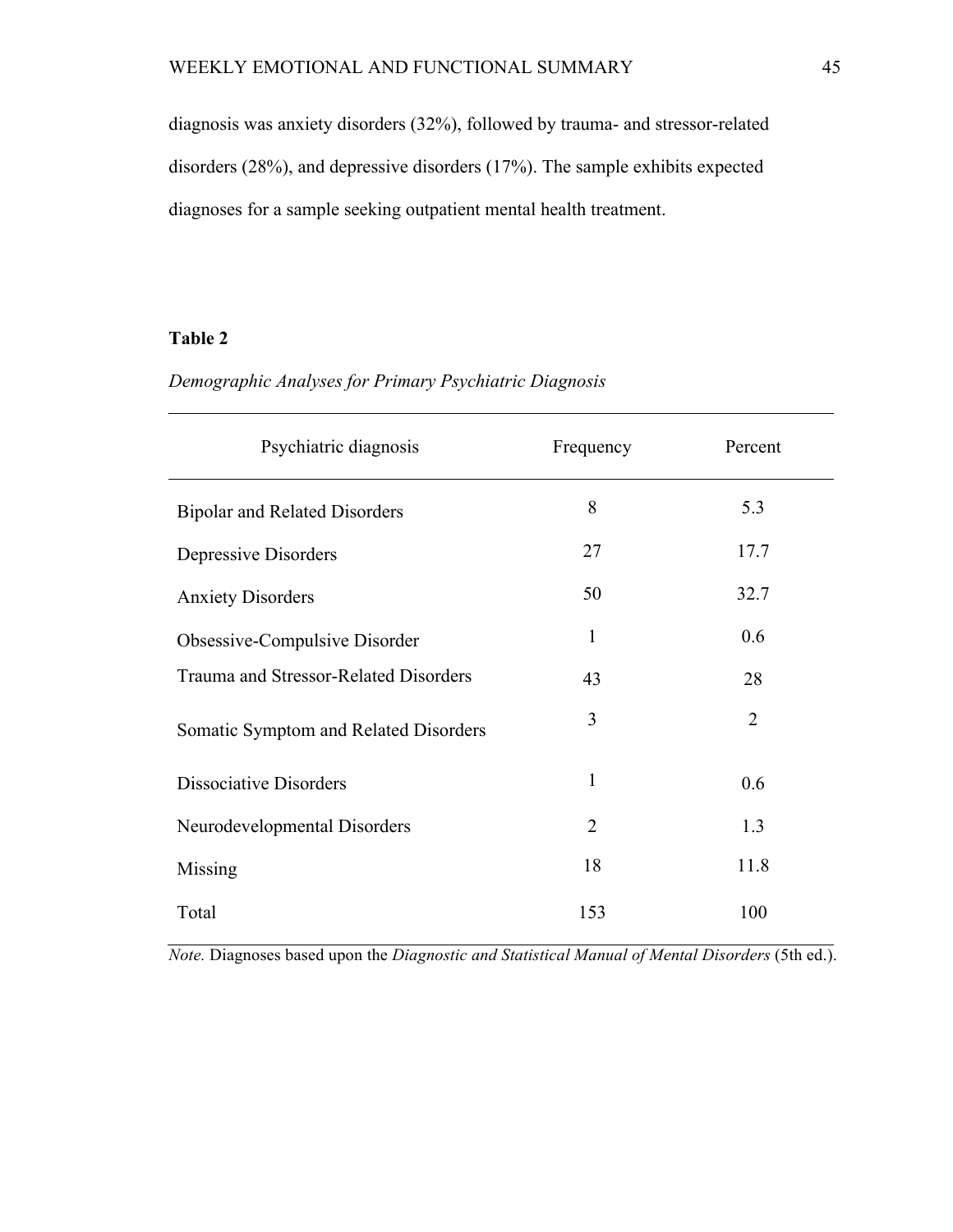Of the 153 participants, 66 participants received a secondary psychiatric diagnosis. Table 3 details the classifications of secondary psychiatric diagnoses of the sample. The most common secondary psychiatric diagnosis was anxiety disorders (39%), followed by depressive disorders (25%) and trauma- and stressor-related disorders (16%). The sample exhibits expected diagnoses for a sample seeking outpatient mental health treatment.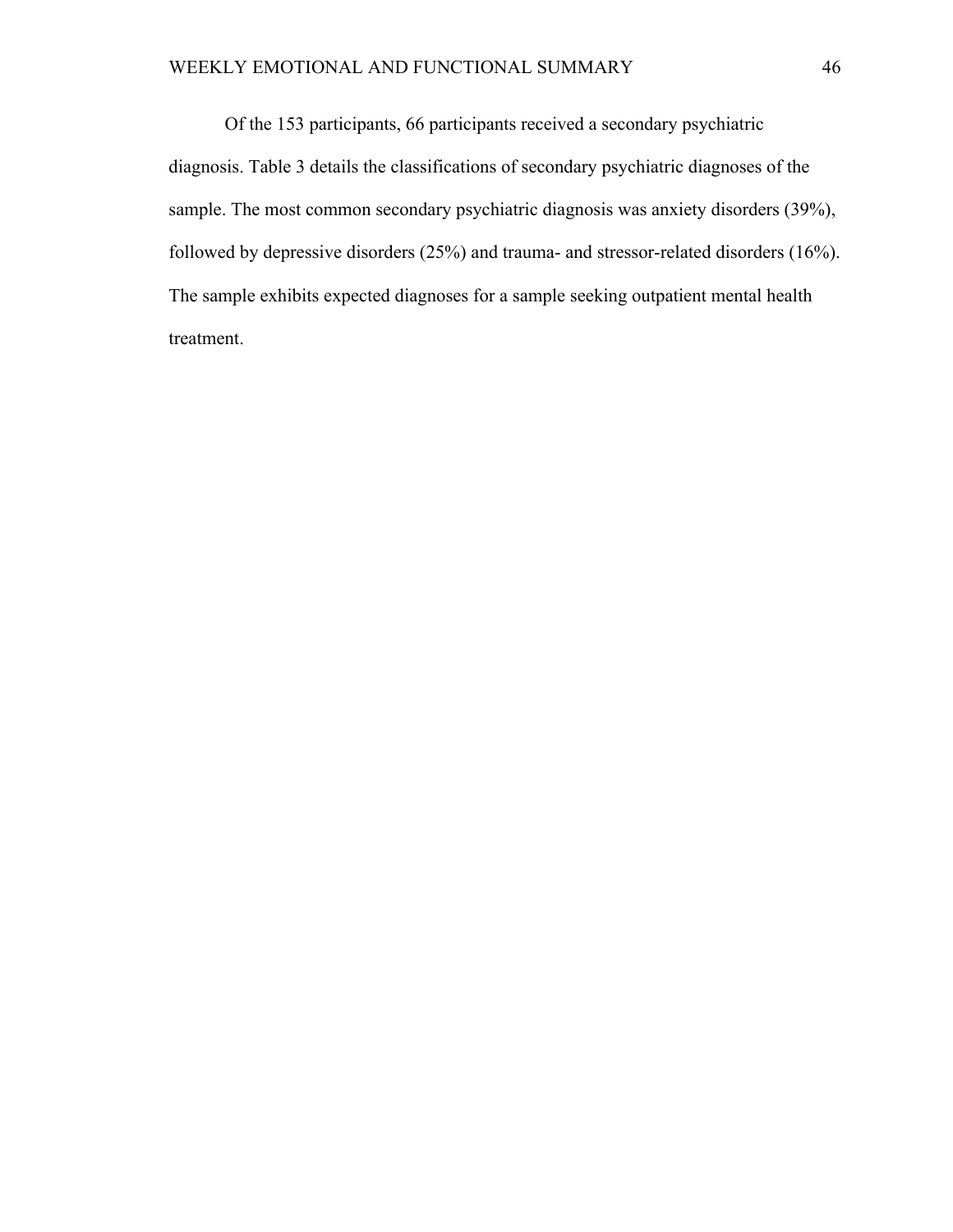| Psychiatric diagnosis                     | Frequency      | Percent        |
|-------------------------------------------|----------------|----------------|
| Depressive Disorders                      | 17             | 25             |
| <b>Anxiety Disorders</b>                  | 26             | 39             |
| Obsessive-Compulsive Disorder             | 3              | $\overline{4}$ |
| Trauma and Stressor-Related Disorders     | 11             | 16             |
| <b>Dissociative Disorders</b>             | 1              | 1.5            |
| Neurodevelopmental Disorders              | 1              | 1.5            |
| Sleep-Wake Disorders                      | 3              | $\overline{4}$ |
| Substance-Related and Addictive Disorders | $\overline{2}$ | 3              |
| <b>Personality Disorders</b>              | 1              | 1.5            |
| <b>Other Conditions</b>                   | $\mathbf{1}$   | 1.5            |
| Total                                     | 66             | 100            |

*Demographic Analyses for Secondary Psychiatric Diagnosis* 

*Note.* Diagnoses based upon the *Diagnostic and Statistical Manual of Mental Disorders* (5<sup>th</sup> ed.).

Participation in the study was voluntary, and all participants remained anonymous. The only identifying information gathered was the previously mentioned demographic data.

 Means and standard deviations for each self-report measure and, when applicable, subscales within were calculated as well to show how participants in the sample tended to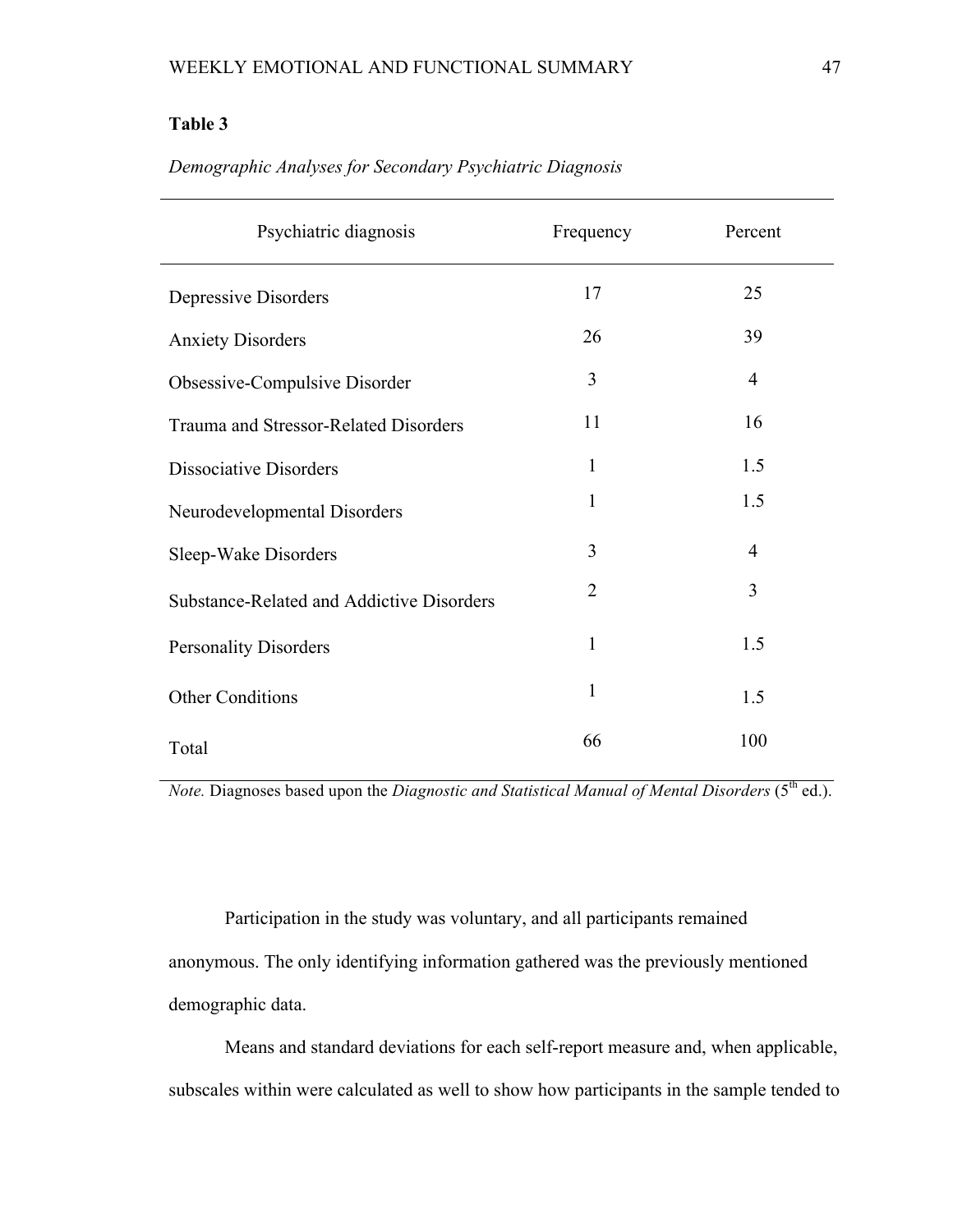score on each measure. Table 4 lists average participant scores for standardized selfreport measures used for construct validity analyses. One should note that eight participants (5%) did not complete the Positive Affect and Negative Affect Scale (PANAS).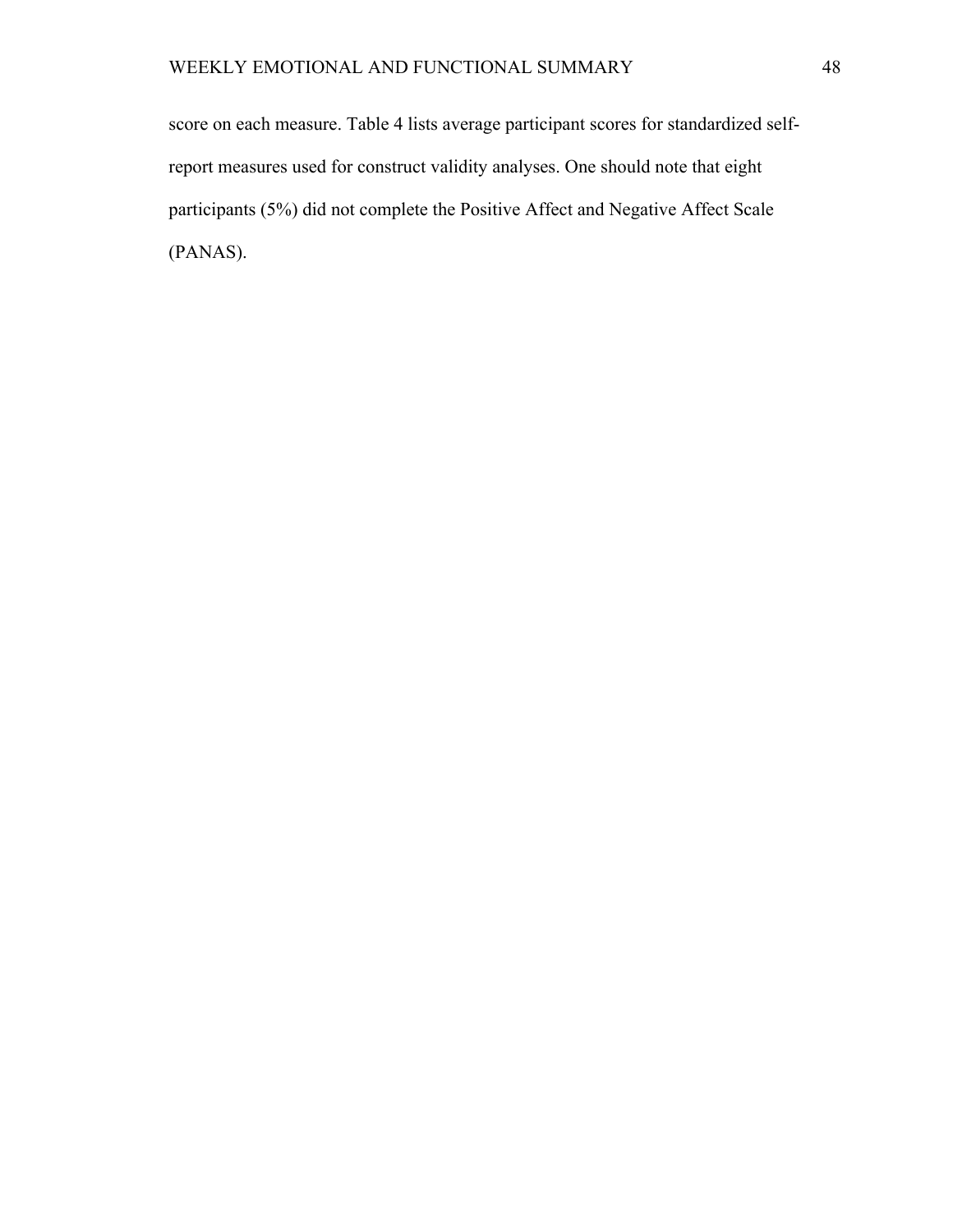# *Participant Self-Report Measure Scores*

| Self-report measure                                           | Mean<br>score | Standard<br>deviation | Score<br>range <sup>a</sup> |
|---------------------------------------------------------------|---------------|-----------------------|-----------------------------|
| <b>PROMIS Emotional Distress Anxiety, Short</b><br>Form       | 62.05         | 9.51                  | $(36.3 -$<br>82.7)          |
| PROMIS Severity Measure of Depression,<br>Adult               | 9.86          | 6.61                  | $(0-26)$                    |
| Quick Inventory of Depressive<br>Symptomatology - Self Report | 12.52         | 7.36                  | $(0 - 32)$                  |
| <b>PROMIS Emotional Distress Anger, Short</b><br>Form         | 53.82         | 10.67                 | $(32.9 -$<br>83.3)          |
| Positive Affect Subscale of the PANAS                         | 25.23         | 8.58                  | $(10-47)$                   |
| Negative Affect Subscale of the PANAS                         | 25.72         | 8.57                  | $(10-47)$                   |
| Well-being Subscale of the CORE-OM                            | 8.23          | 3.89                  | $(0-16)$                    |
| Psychiatric Subscale of the CORE-OM                           | 21.96         | 10.85                 | $(0 - 46)$                  |
| Functioning Subscale of the CORE-OM                           | 16.74         | 8.99                  | $(0 - 36)$                  |
| Risk Subscale of the CORE-OM                                  | 0.99          | 2.15                  | $(0-11)$                    |
| <b>Beck Anxiety Inventory</b>                                 | 14.14         | 10.5                  | $(0 - 46)$                  |

*Note.* Patient-Reported Outcomes Measurement Information System (PROMIS), Positive Affect and Negative Affect Scale (PANAS), Clinical Outcomes in Routine Evaluation - Outcome Measure (CORE-OM)

<sup>a</sup>Score ranges based upon scoring instructions for each measure.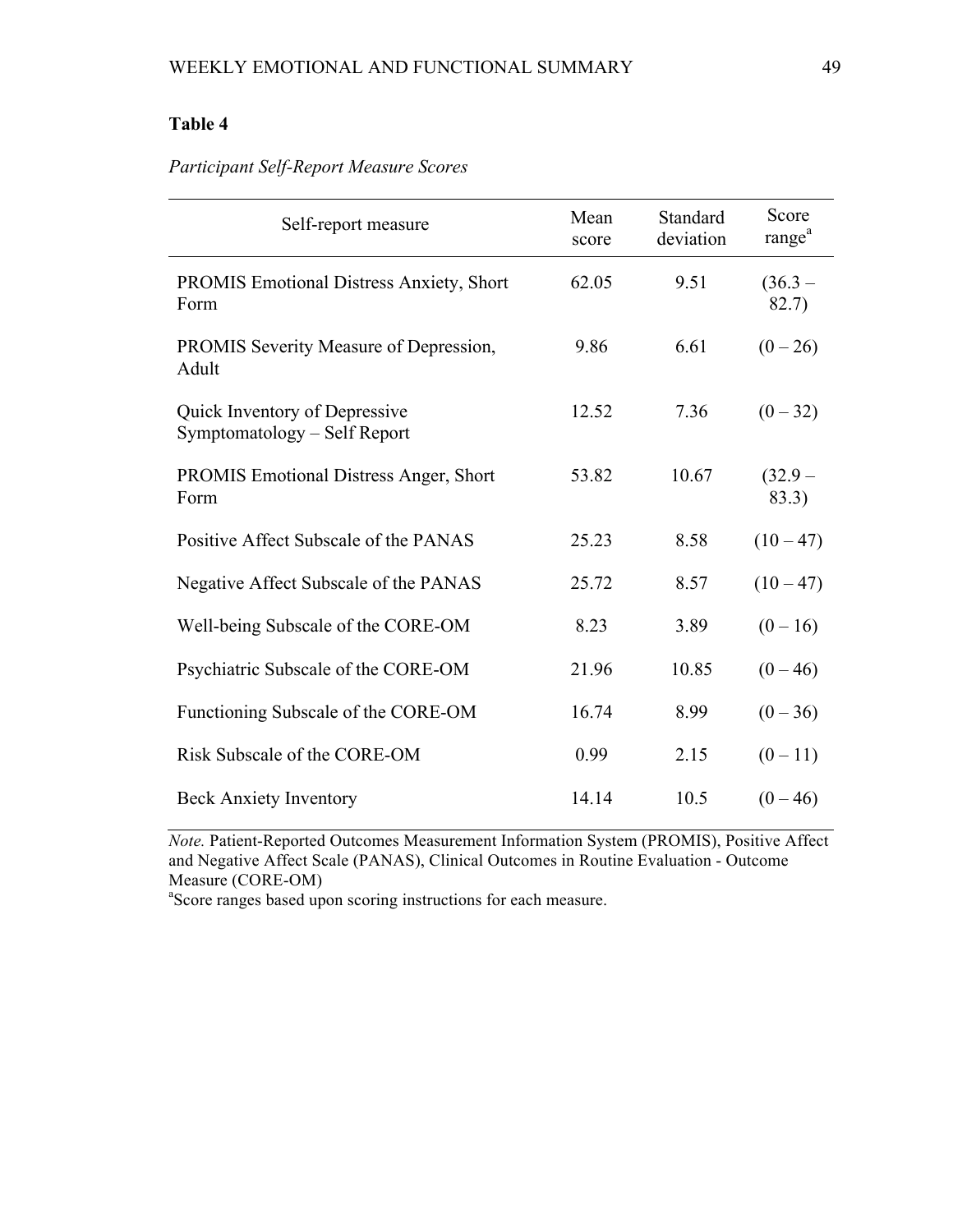### **Hypothesis 1**

Three separate principal components factor analyses were conducted for each domain of the WEFS. The first domain and factor analysis calculated was frequency of endorsement of symptoms, followed by intensity of endorsement of symptoms and perception of functioning. The factors in each domain were intercorrelated to assess relationships within the overall scale.

#### **Factor Analysis of WEFS Frequency Domain**

The first analyzed domain of the WEFS was frequency. Individuals who score high on this domain typically endorse experiencing distressing psychiatric symptoms at a high frequency or occurrence within a week. The only exception is with the positive mental health factor, in which high scores indicate a high frequency or occurrence of protective factors, such as self-confidence and optimism.

In order to test whether the frequency ratings of the WEFS demonstrated construct validity and to further investigate the factor structure of the measure, a principal components factor analysis with varimax rotation using the Kaiser criterion was conducted. The 27 items from the WEFS were analyzed, and the rotated component matrix revealed six factors. Using a minimum factor loading criterion of .40 for items in each factor, six factors were retained. This factor loading criterion accounted for 68.60% of the total variance. Table 5 presents the description and distribution of items' corresponding factors, along with each item's factor loading. A Kaiser-Meyer-Olkin  $(KMO)$  statistic was found to be strong  $(KMO = 0.883)$ , suggesting that the inter-item correlations are relatively compact, and thus, the factor analysis should yield distinct and reliable factors. Also, the Bartlett's test of sphericity was found to be significant ( $p <$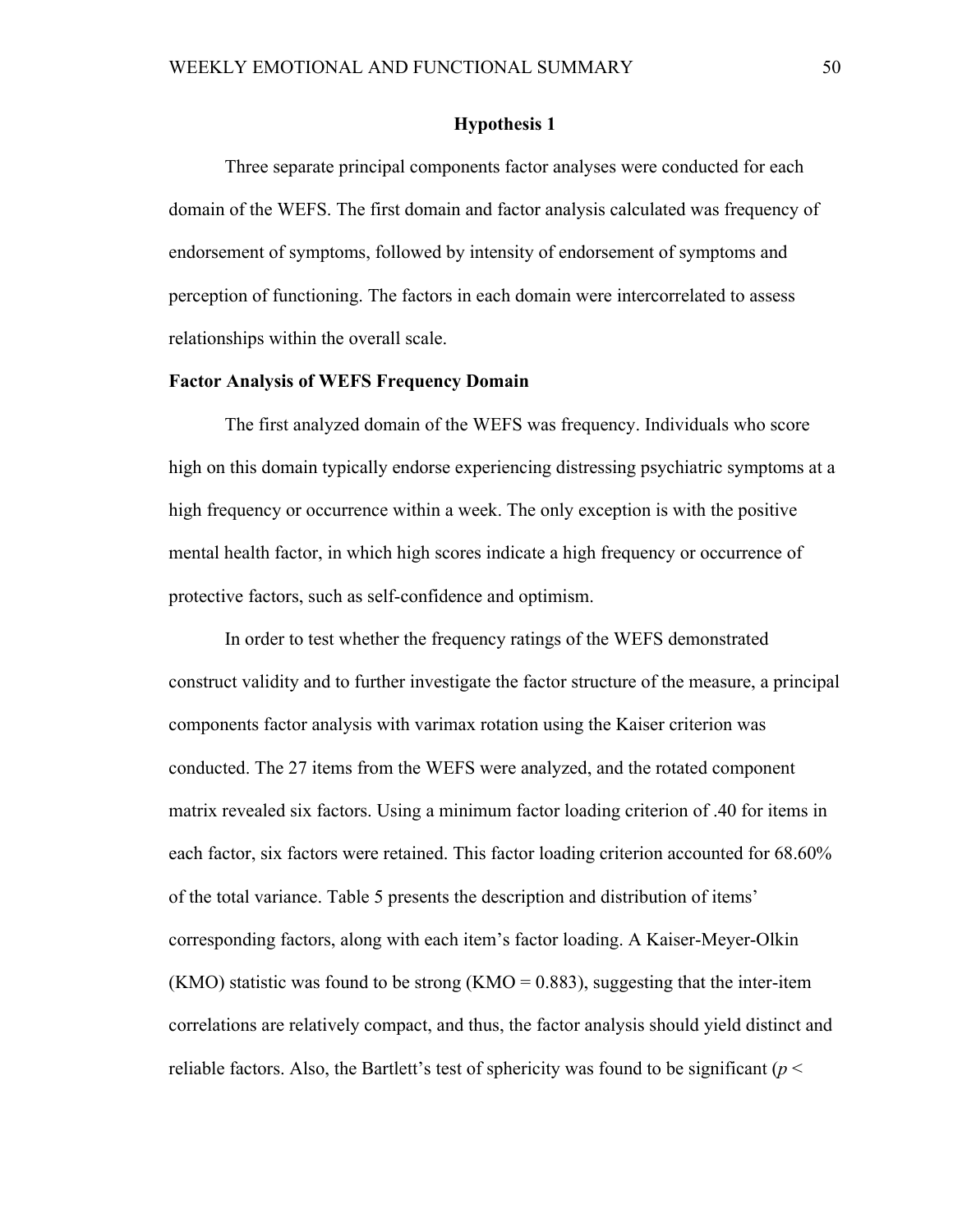.0001). This significance suggests that each item correlates significantly with other items and a factor analysis is appropriate for this dataset.

Items that loaded uniquely to one factor were included; therefore, items that loaded on two or more factors were omitted unless otherwise noted. Additionally, individual factors with only one or two items were discarded and not interpretable, leaving three interpretable factors. Results indicate that items that loaded on individual factors closely reflect three of the five hypothesized factors: Positive Mental Health, Anxiety, and Anger.

Factor 1, Positive Mental Health, included eight items. Individuals who score high on this factor endorse frequently experiencing protective factors. This factor included a combination of items that described positive mental health, including *content*, *selfconfident*, *optimism*, *adequate/good enough*, *in control of my emotions*, *interesting*, *attractive*, and *grateful*. These items generally reflect the degree to which individuals feel positively about themselves. The items that did not load on this factor include *worthwhile* and *connected to others*.

Factor 2, Anxiety, included four items. Individuals who score high on this factor endorse frequently experiencing distressing symptoms related to clinical anxiety. This factor included a combination of items that described anxiety symptoms, including *worried*, *afraid/scared*, *restless*, and *overwhelmed*. These items generally reflect the degree to which individuals experience anxiety symptoms. The item that did not load on this factor was *ashamed*.

Factor 3, Anger, included four items. Individuals who score on this factor endorse frequently experiencing the emotion, anger. This factor included a combination of items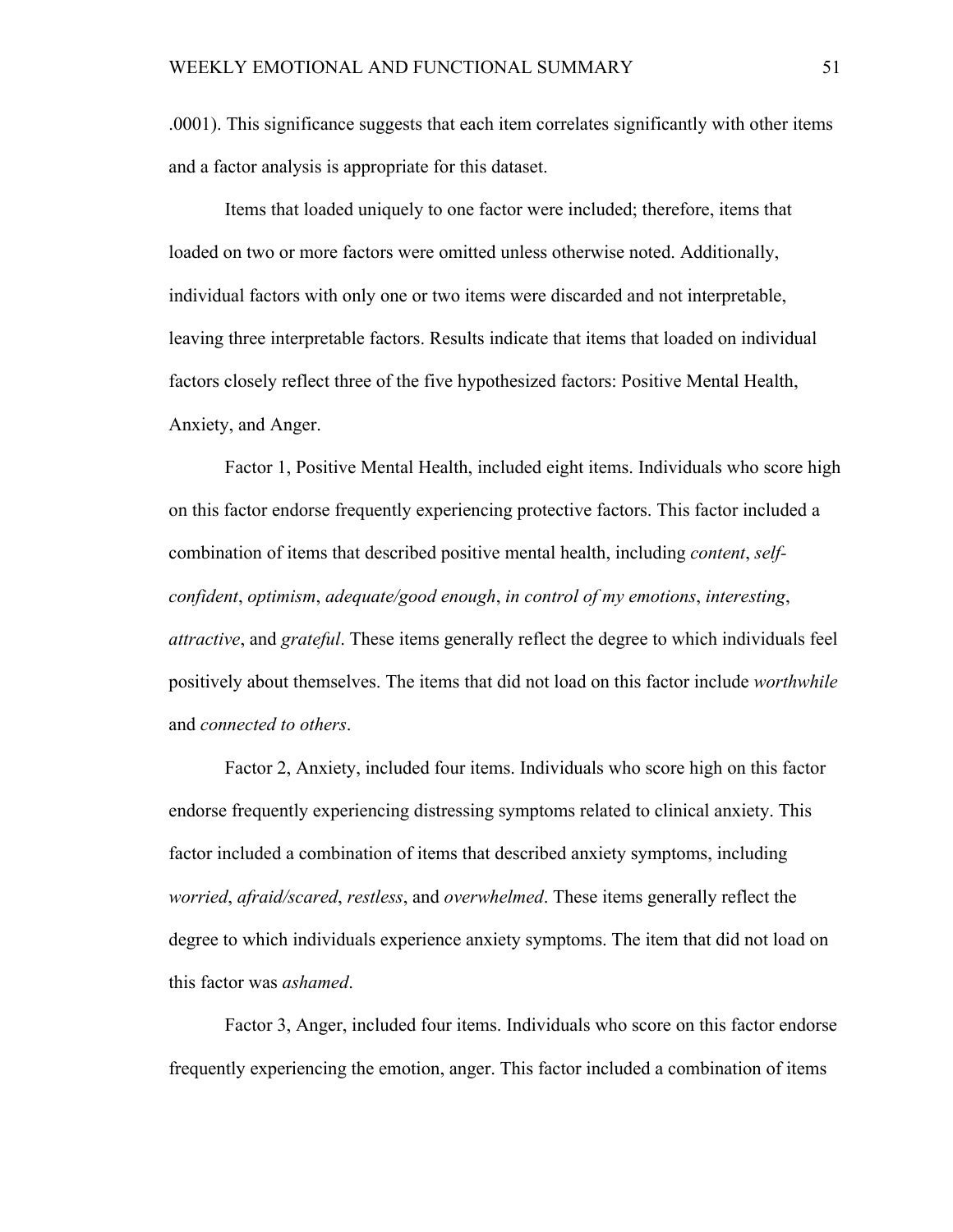that described anger, including *annoyed*, *bitter*, *frustrated*, and *angry*. These items generally reflect the degree to which individuals experience the emotion anger. The item that did not load on this factor was *hostile*.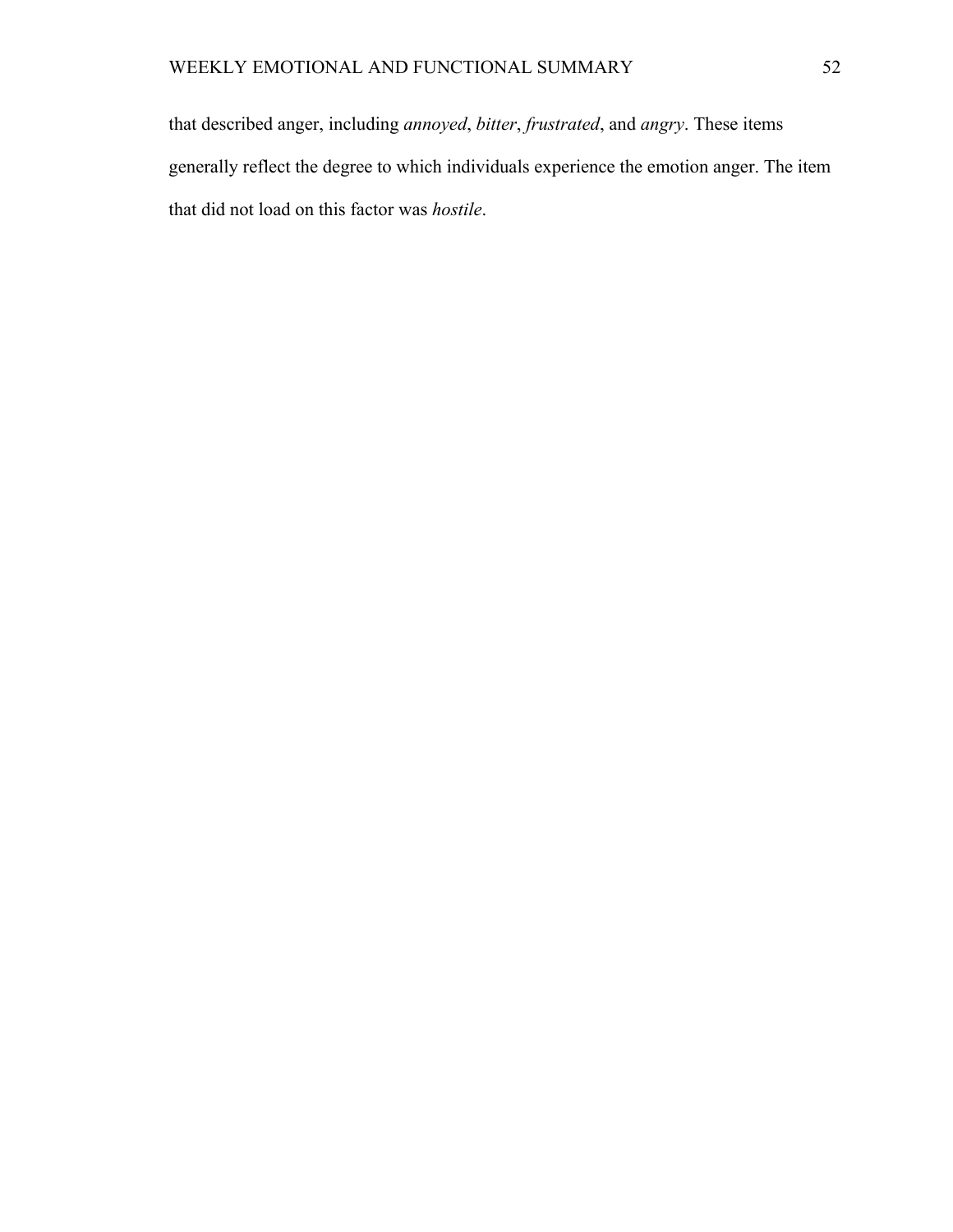# *WEFS Frequency Factor Loadings*

| <b>Positive Mental Health</b><br>Factor 1: |         |
|--------------------------------------------|---------|
| Item                                       | Loading |
| Item 16: Content                           | 0.753   |
| Item 17: Self-confident                    | 0.777   |
| Item 18: Optimistic                        | 0.849   |
| Item 21: Adequate/Good enough              | 0.658   |
| Item 22: In control of my emotions         | 0.598   |
| Item 23: Interesting                       | 0.716   |
| Item 24: Attractive                        | 0.757   |
| Item 25: Grateful                          | 0.714   |

Factor 2: Anxiety

| Item                  | Loading |
|-----------------------|---------|
| Item 1: Worried       | 0.689   |
| Item 2: Afraid/scared | 0.740   |
| Item 3: Restless      | 0.793   |
| Item 4: Overwhelmed   | 0.715   |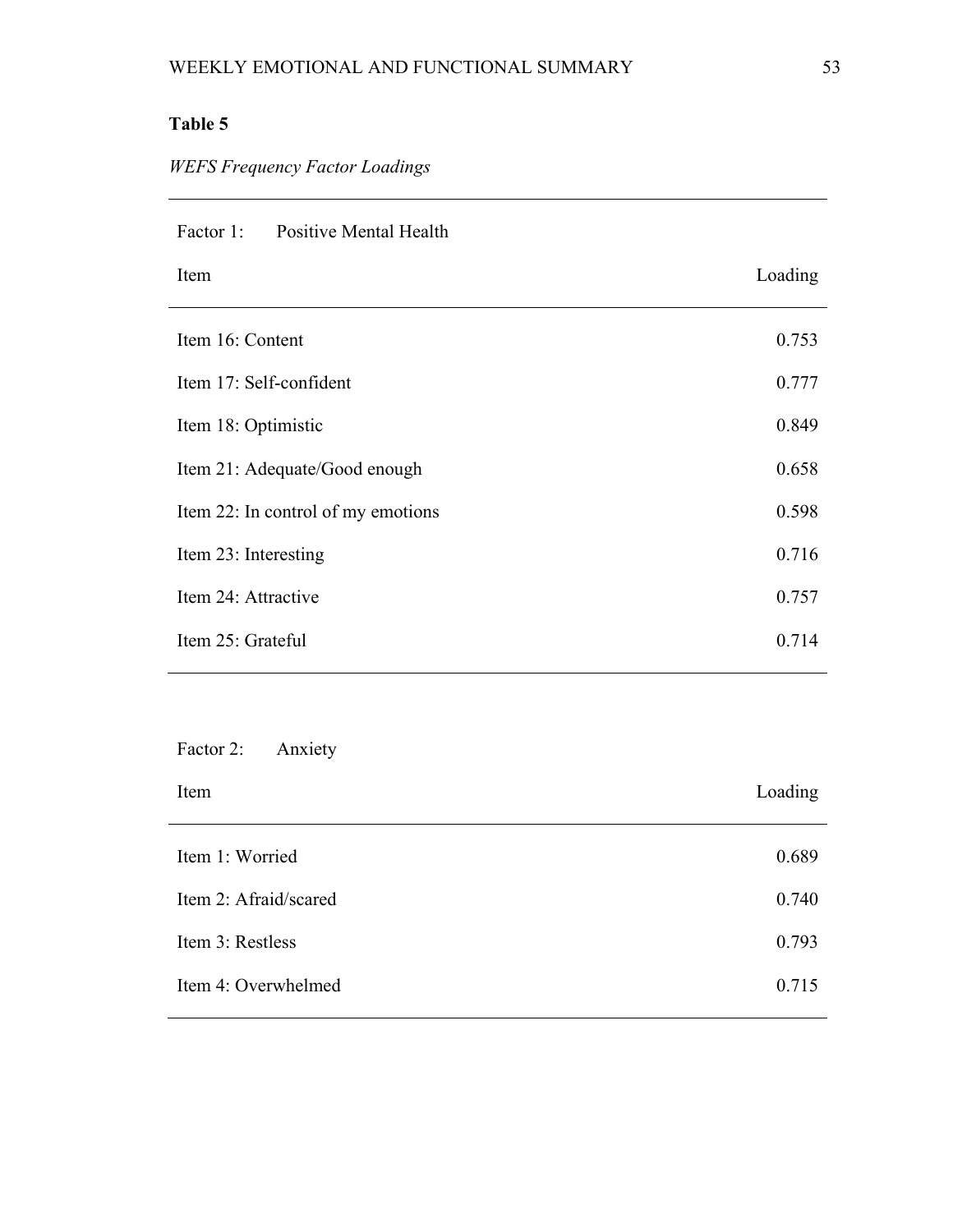| Factor 3:<br>Anger |         |
|--------------------|---------|
| Item               | Loading |
| Item 1: Annoyed    | 0.816   |
| Item 2: Bitter     | 0.708   |
| Item 3: Frustrated | 0.704   |
| Item 4: Angry      | 0.840   |

*Note.* WEFS = Weekly Emotional and Functional Summary.

Table 6 lists the eigenvalues and the percentage of variance explained by the factors for the individual WEFS Frequency factors using rotation sums of squared loadings. The percentages of variance, as well as the cumulative percentage variance, are presented for each factor.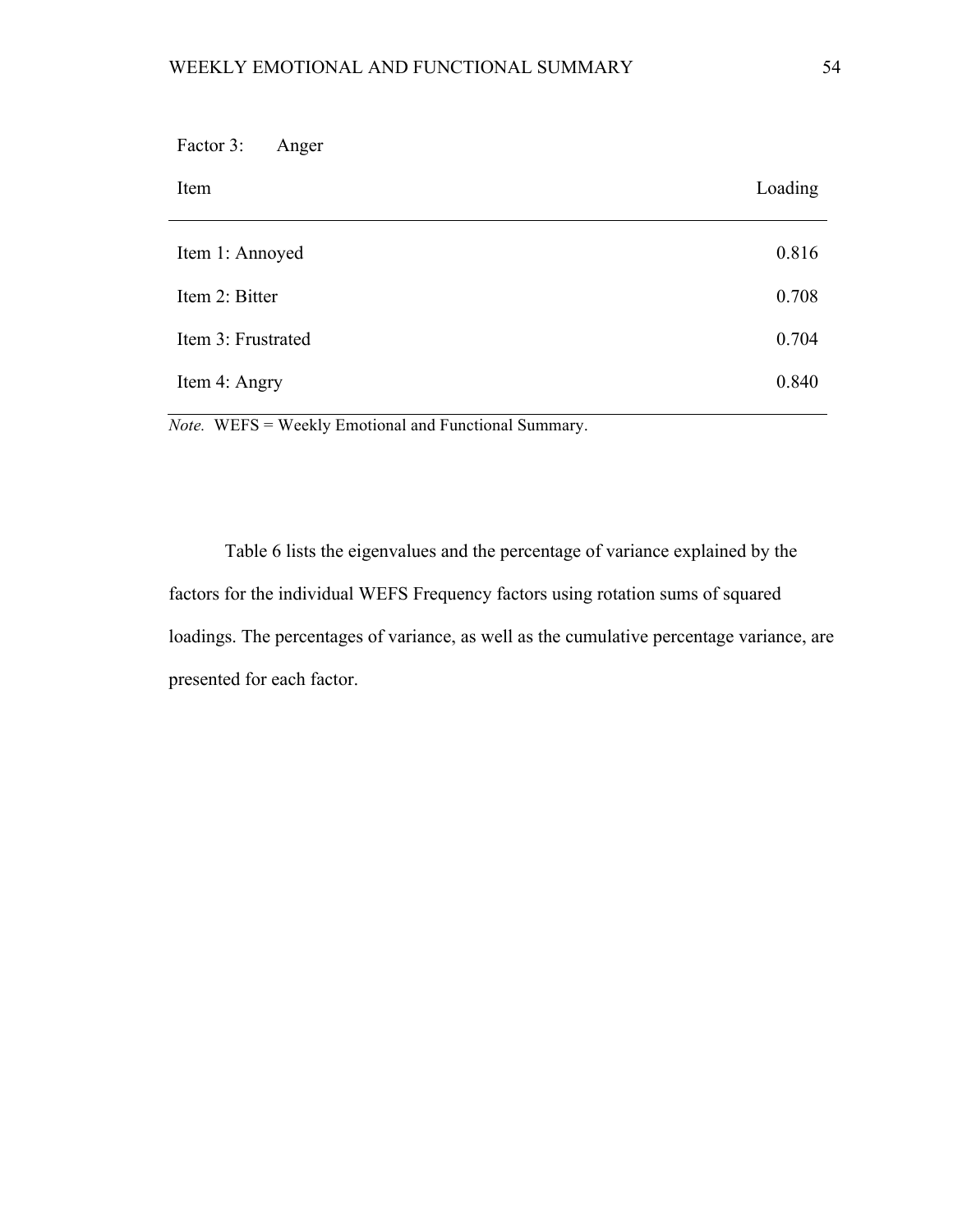| Factor       | Eigenvalues | % of variance | Cumulative % |
|--------------|-------------|---------------|--------------|
|              | 5.665       | 20.983        | 20.983       |
|              | 3.779       | 13.995        | 34.978       |
| $\mathbf{3}$ | 3.448       | 12.771        | 47.749       |

*Eigenvalues and Explanation of Variance by WEFS Frequency Factor*

*Note.* WEFS = Weekly Emotional and Functional Summary.

# **WEFS Frequency Coefficient Alpha Reliability**

To investigate the internal consistency reliability of the WEFS, a total scale estimate of internal reliability was calculated using Cronbach's coefficient alpha. Also, domain estimates of internal consistency were calculated for each factor. Coefficient alpha data for the total scale and each factor are listed in Table 7.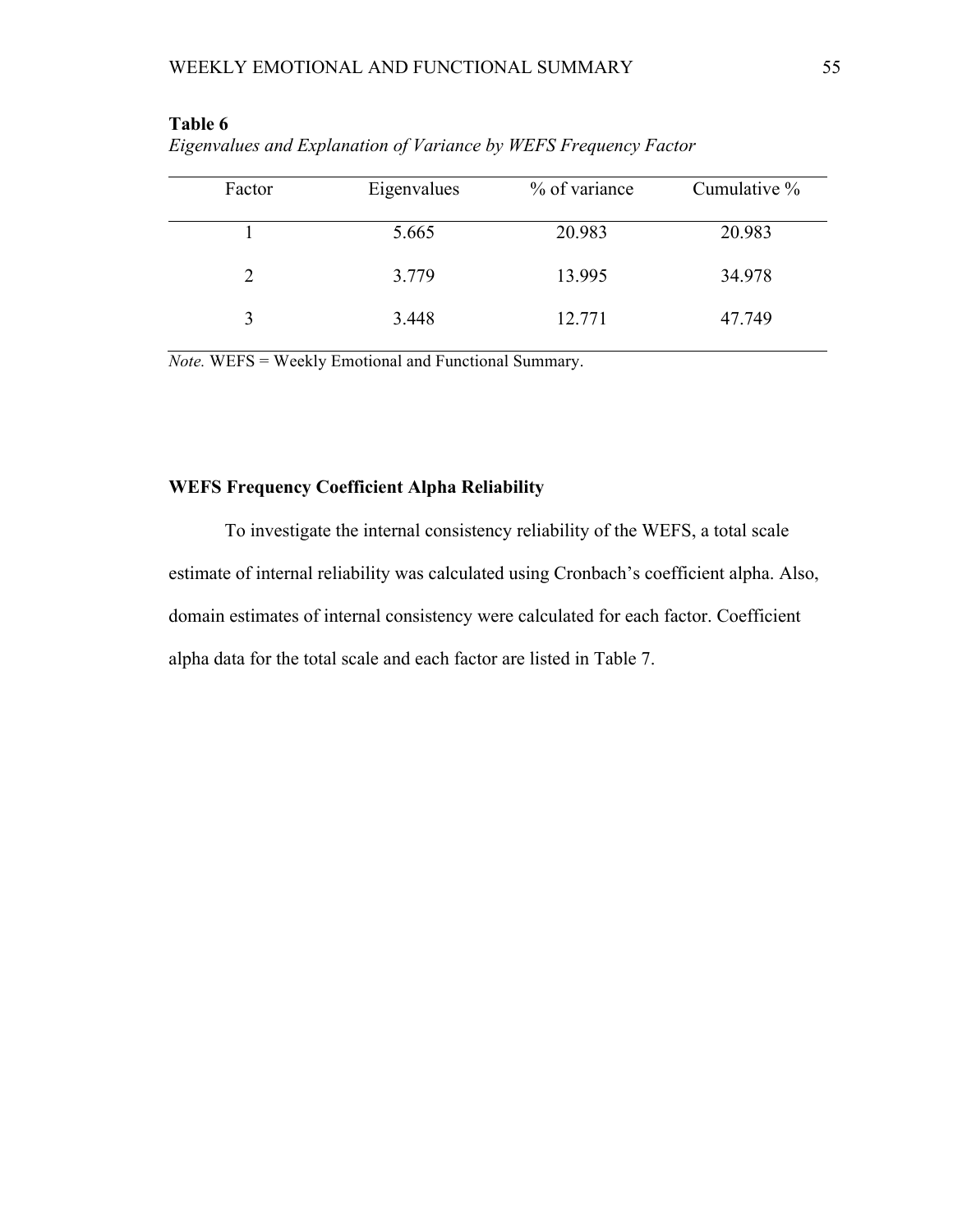| Factor                                               | Description            | Coefficient Alpha |
|------------------------------------------------------|------------------------|-------------------|
| 1                                                    | Positive Mental Health | 0.910             |
| $\overline{2}$                                       | Anxiety & Depression   | 0.839             |
| 3                                                    | Anger                  | 0.855             |
| Total WEFS Frequency Scale Coefficient Alpha = 0.646 |                        |                   |

*Coefficient Alpha Reliability for Individual WEFS Frequency Factors* 

Note. WEFS = Weekly Emotional and Functional Summary.

#### **Factor Analysis of WEFS Intensity Domain**

The second analyzed domain of the WEFS was intensity. Individuals who score high on this domain typically endorse experiencing distressing psychiatric symptoms at a severe level within 1 week. The only exception is with the positive mental health factor, in which high scores indicate a high intensity of protective factors, such as selfconfidence and optimism.

In order to test whether the intensity ratings of the WEFS demonstrated construct validity and to further investigate the factor structure of the measures, a principal components factor analysis with varimax rotation using the Kaiser criterion was conducted. The 27 items from the WEFS were analyzed, and five factors with rotated eigenvalues greater than 1 were extracted. Using the factor loading criterion of .40 or higher for items in each factor, five factors were retained. This factor loading criterion accounted for 70.91% of the total variance. Table 8 presents the description and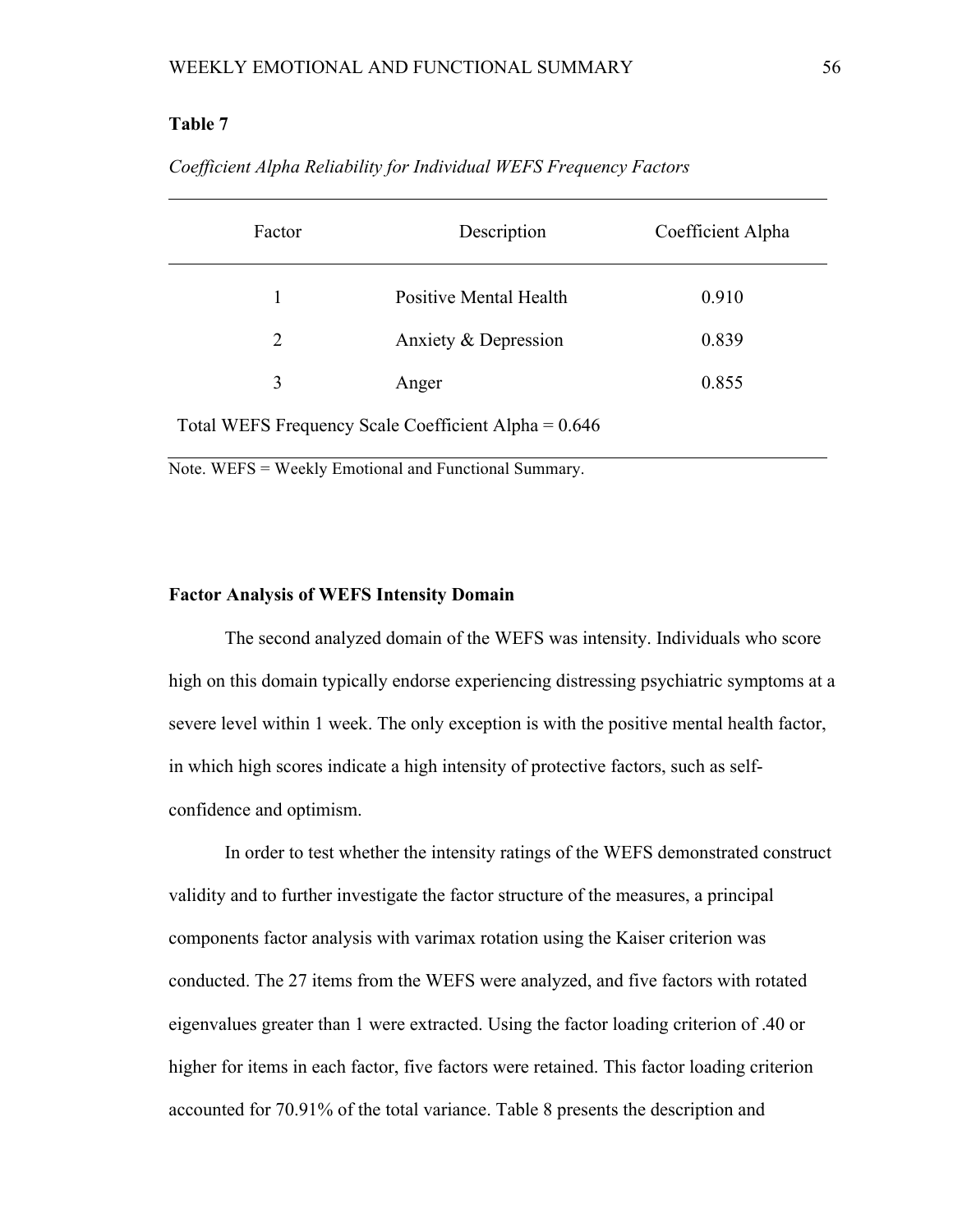distribution of items' corresponding factors, along with each item's factor loading. A KMO statistic was found to be strong (KMO =  $0.867$ ), suggesting that the inter-item correlations are relatively compact, and thus, the factor analysis should yield distinct and reliable factors. Also, the Bartlett's test of sphericity was found to be significant ( $p <$ .0001). The significance suggests that each item correlates significantly with other items and a factor analysis is appropriate for this dataset.

Items that loaded uniquely to one factor were included; therefore, items that loaded on two or more factors were omitted unless otherwise noted. Additionally, individual factors with only one or two items were discarded and not interpretable, leaving three interpretable factors. Results indicate that items that loaded on individual factors closely reflect three of the five hypothesized factors: Positive Mental Health, Anxiety and Depression, and Anger.

Factor 1, Positive Mental Health, included 10 items. Individuals who score high on this factor endorse experiencing a high level of protective factors. This factor included a combination of items that described positive mental health, including *content*, *selfconfident*, *optimism*, *worthwhile*, *connected to others*, *adequate/good enough*, *in control of my emotions*, *interesting*, *attractive*, and *grateful*. These items generally reflect the degree to which individuals feel positively about themselves. All items loaded onto this factor.

Factor 2, Anxiety and Depression, included six items. Individuals who score high on this factor endorse experiencing a high level of distressing symptoms related to clinical anxiety and depression. This factor included a combination of items that described psychological distress, such as anxiety and depressive symptoms, including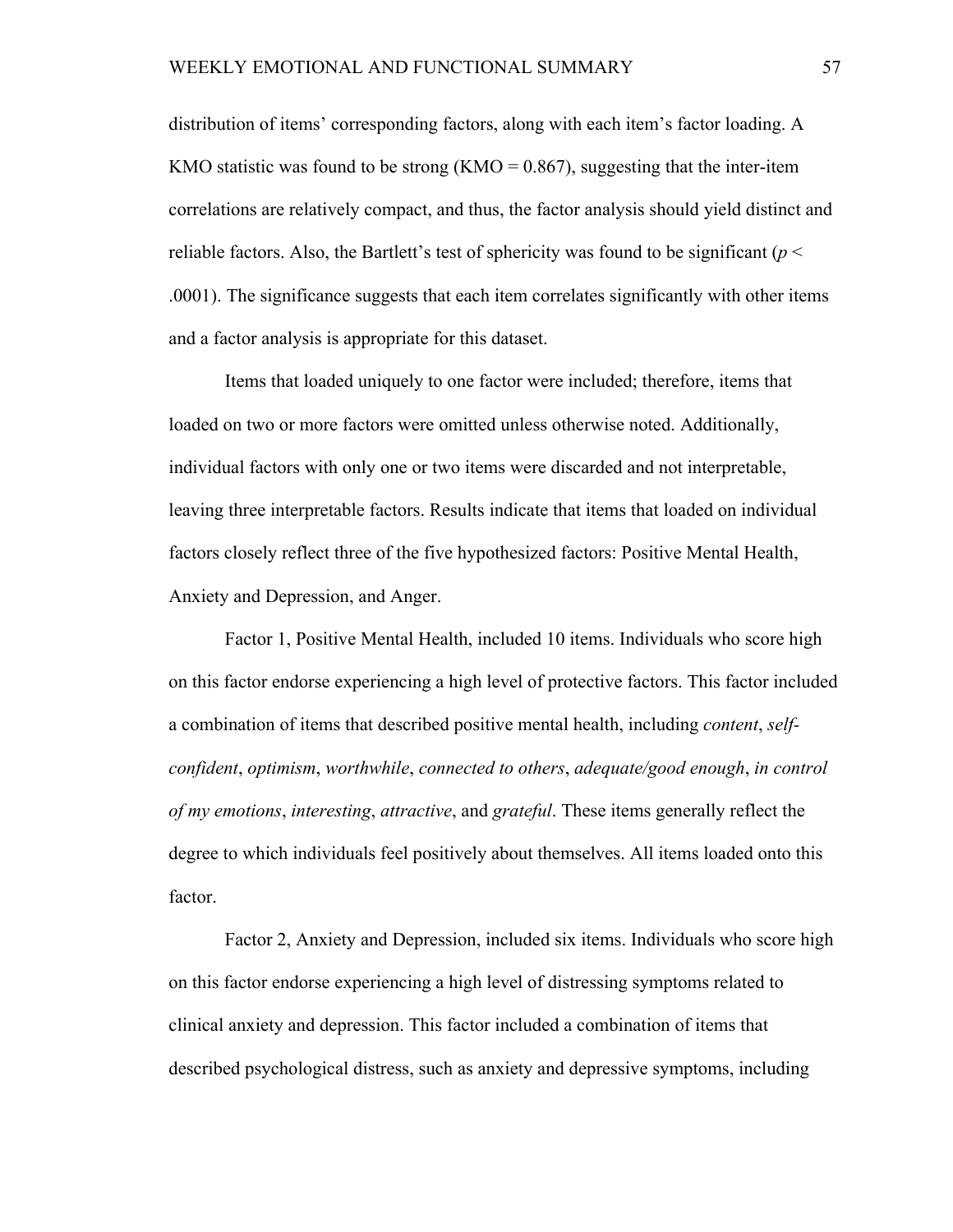*worried*, *afraid/scared*, *restless*, *overwhelmed*, *sad*, and *hopelessness/helplessness*. These items generally reflect the degree to which individuals experience psychological distress. This factor combined two factors, Anxiety and Depression, but did not include such items as *ashamed*, *guilty*, *lonely,* and *apathetic*.

Factor 3, Anger, included three items. Individuals who score high on this factor endorse experiencing a high level of anger. This factor included a combination of items that described anger, including *annoyed*, *bitter*, and *angry*. These items generally reflect the degree to which individual experience the emotion, anger. The items that did not load on this factor were *frustrated* and *hostile*.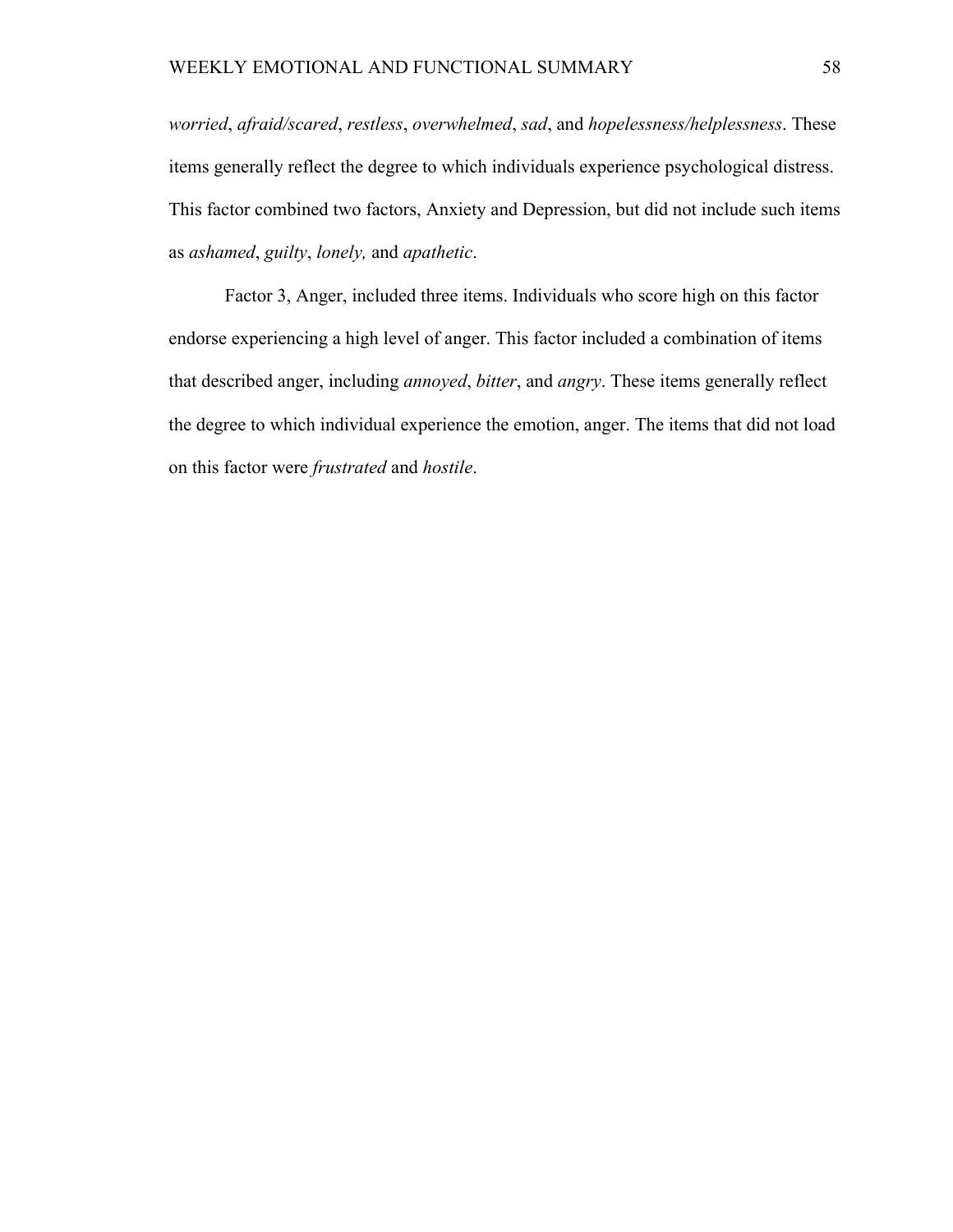# *WEFS Intensity Factor Loadings*

| Factor 4: Positive Mental Health   |         |
|------------------------------------|---------|
| Item                               | Loading |
| Item 16: Content                   | 0.839   |
| Item 17: Self-confident            | 0.880   |
| Item 18: Optimistic                | 0.894   |
| Item 19: Worthwhile                | 0.895   |
| Item 20: Connected to others       | 0.845   |
| Item 21: Adequate/Good enough      | 0.845   |
| Item 22: In control of my emotions | 0.755   |
| Item 23: Interesting               | 0.828   |
| Item 24: Attractive                | 0.836   |
| Item 25: Grateful                  | 0.806   |

Factor 2: Anxiety & Depression

| Item                  | Loading |
|-----------------------|---------|
| Item 1: Worried       | 0.871   |
| Item 2: Afraid/Scared | 0.679   |
| Item 3: Restless      | 0.769   |
| Item 4: Overwhelmed   | 0.757   |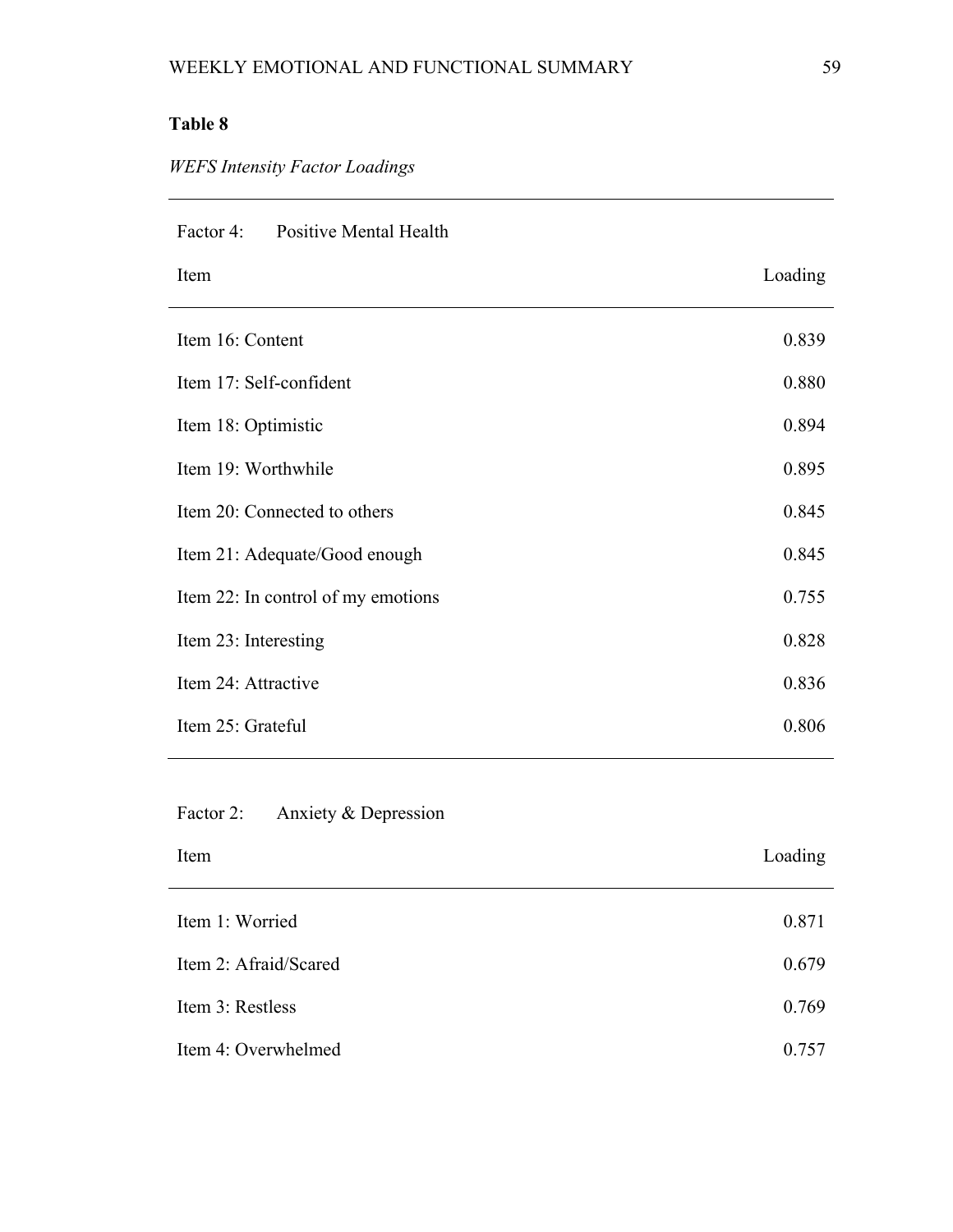| Item 6: Sad                                 | 0.733   |
|---------------------------------------------|---------|
| Item 10: Hopeless/helpless                  | 0.610   |
| Factor 3:<br>Anger                          |         |
| Item                                        | Loading |
| $I$ <sub>tom</sub> $11 \cdot \text{Annoud}$ | 0.777   |

| Item 11: Annoyed | 0.777 |
|------------------|-------|
| Item 12: Bitter  | 0.708 |
| Item 14: Angry   | 0.850 |

*Note.* WEFS = Weekly Emotional and Functional Summary.

Table 9 lists the eigenvalues and the percentage of variance explained by the factors for the individual WEFS Intensity factors using rotation sums of squared loadings. The percentages of variance, as well as the cumulative percentage variance, are presented for each factor.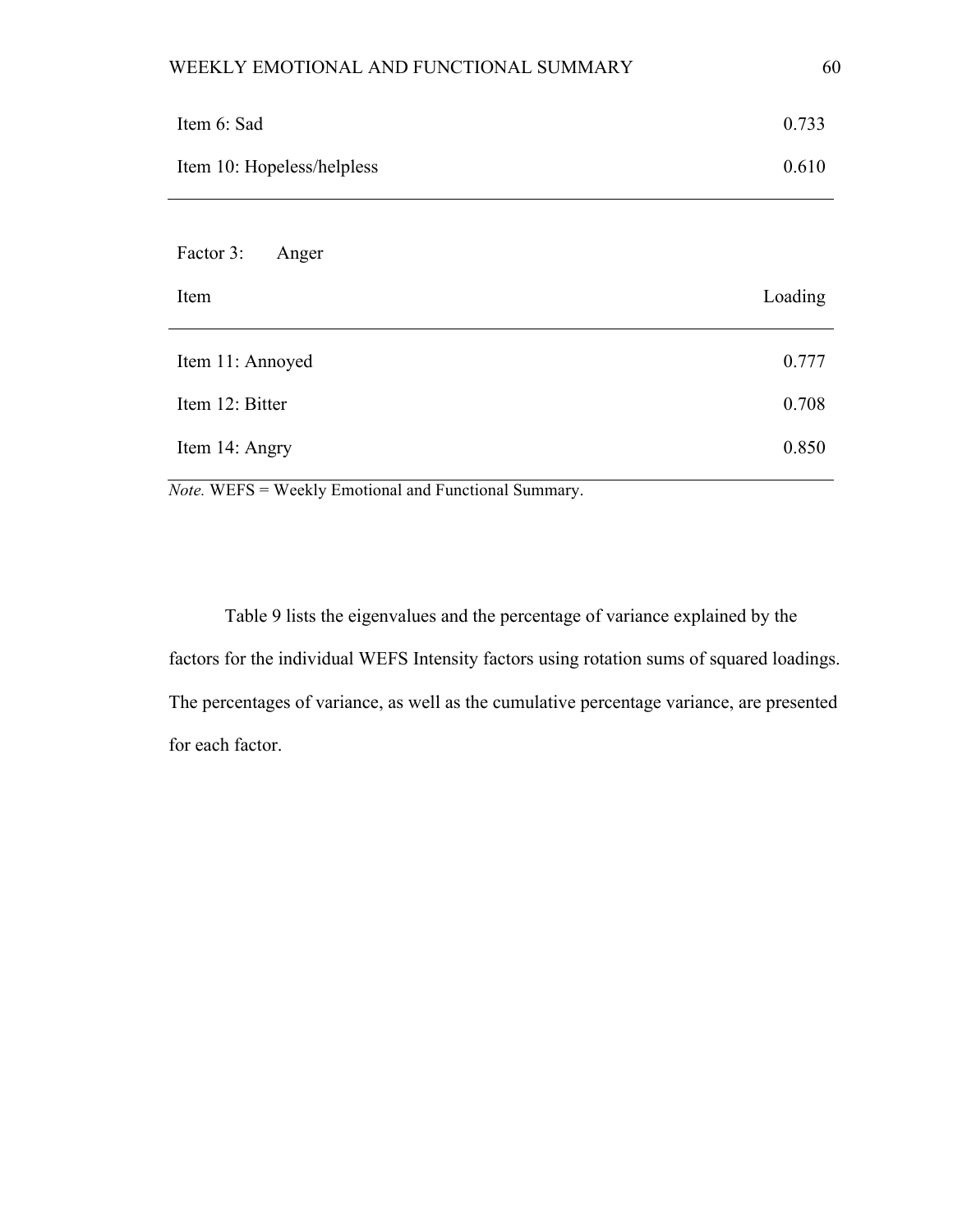| Factor                      | Eigenvalues | % of variance | Cumulative % |
|-----------------------------|-------------|---------------|--------------|
|                             | 7.266       | 26.911        | 26.911       |
| $\mathcal{D}_{\mathcal{L}}$ | 4.414       | 16.348        | 43.260       |
|                             | 3.271       | 12.114        | 55.373       |

| Eigenvalues and Explanation of Variance by WEFS Intensity Factor |  |  |  |
|------------------------------------------------------------------|--|--|--|
|------------------------------------------------------------------|--|--|--|

*Note.* WEFS = Weekly Emotional and Functional Summary.

# **WEFS Intensity Coefficient Alpha Reliability**

To investigate the internal consistency reliability of the WEFS, a total scale estimate of internal reliability was calculate using Cronbach's coefficient alpha. Also, domain estimates of internal consistency were calculated for each factor. Coefficient alpha data for the total scale and each factor are listed in Table 10.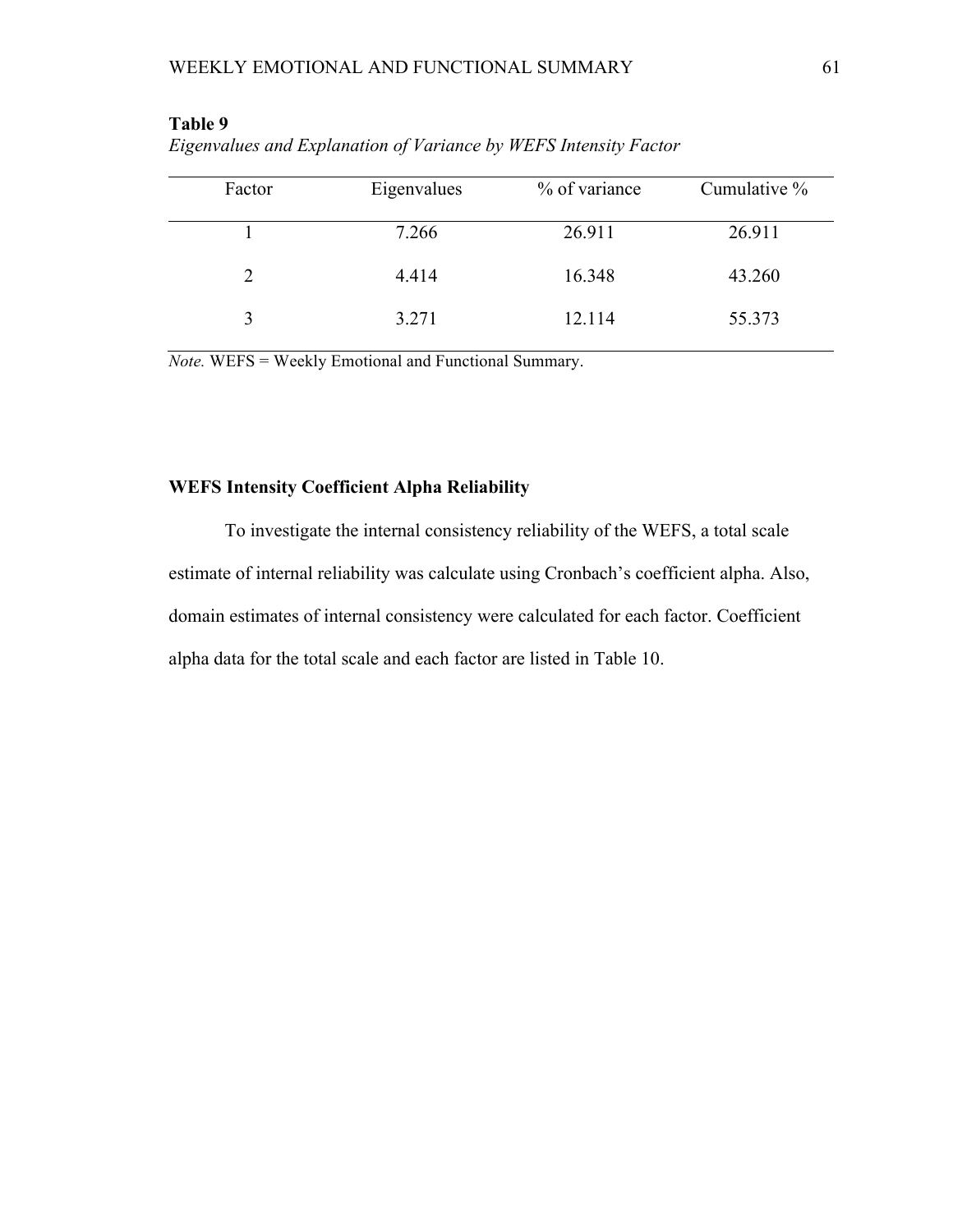| Factor                                               | Description            | Coefficient Alpha |  |  |
|------------------------------------------------------|------------------------|-------------------|--|--|
| 1                                                    | Positive Mental Health | 0.955             |  |  |
| 2                                                    | Anxiety & Depression   | 0.889             |  |  |
| 3                                                    | Anger                  | 0.848             |  |  |
| Total WEFS Intensity Scale Coefficient Alpha = 0.893 |                        |                   |  |  |

*Coefficient Alpha Reliability for Individual WEFS Intensity Factors* 

*Note.* WEFS = Weekly Emotional and Functional Summary.

#### **Factor Analysis of WEFS Functioning**

The third analyzed domain of the WEFS was frequency. Individuals who score high on this domain typically endorse meeting expectations and functioning at home, at the workplace, and with others. Individuals who score low on this domain typically endorse functional impairments.

In order to test whether the functioning domain of the WEFS demonstrated construct validity and to further investigate the factor structure of the measures, a principal components factor analysis with varimax rotation was conducted. The seven items from the WEFS Functioning domain were analyzed separately because a separate rating scale (0-10) was used. Using the factor loading criterion of .40 and more for items in each factor, one factor was retained, accounting for 55.58% of the total variance. Table 11 presents the description and distribution of items' corresponding factors, along with each item's factor loading. A KMO statistic was found to be strong (KMO = 0.848),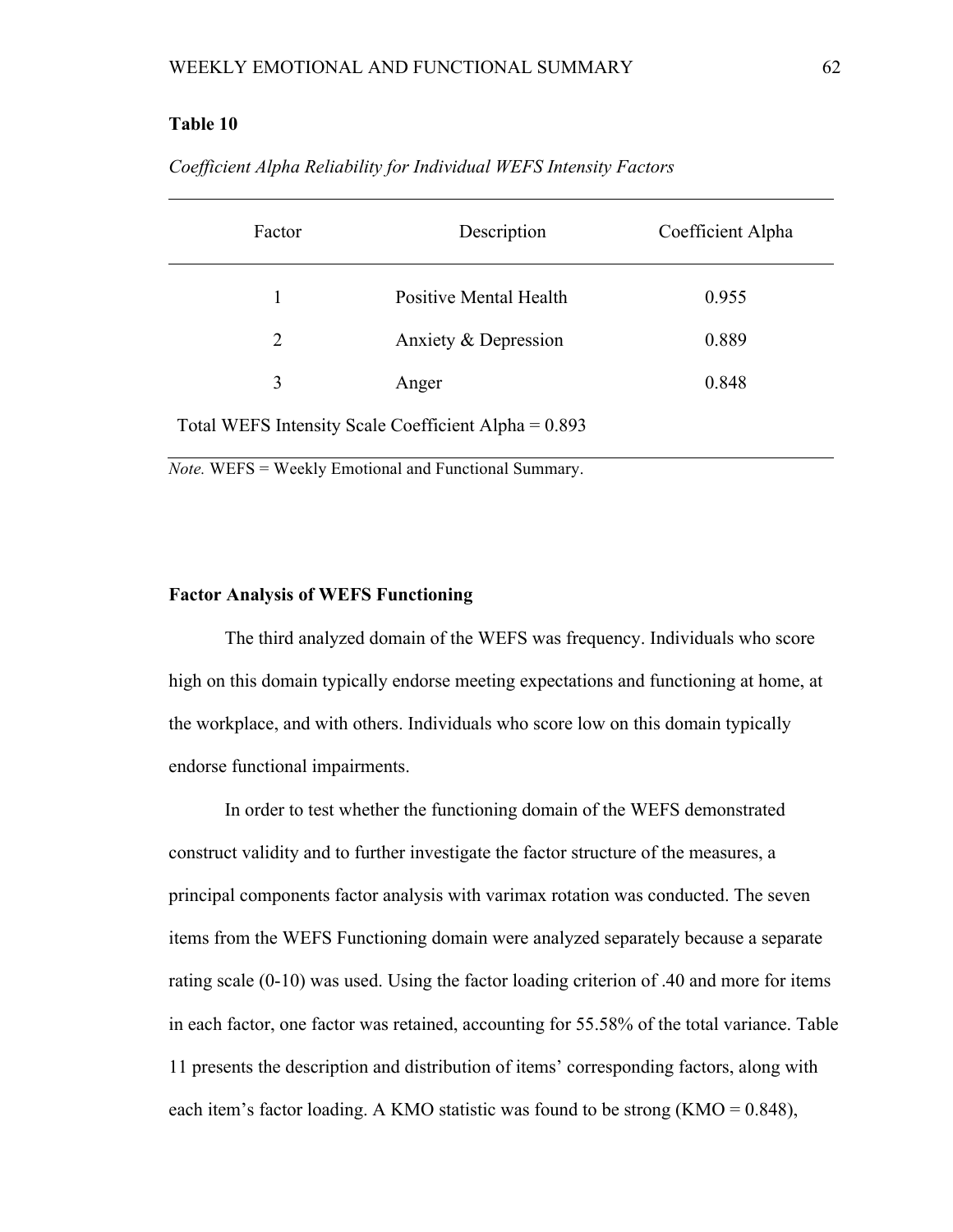suggesting that the inter-item correlations are relatively compact, and thus, the factor analysis should yield distinct and reliable factors. Also, the Bartlett's test of sphericity was found to be significant ( $p < .0001$ ). The significance suggests that each item correlates significantly with other items and a factor analysis is appropriate for this dataset.

In regard to individual factors, only items that loaded uniquely to one factor were included; therefore, items that loaded on two or more factors were omitted unless otherwise noted. Results indicate that items that loaded on individual factors closely reflect one of the one hypothesized factor: Functioning.

Factor 1, Functioning, included seven items. Individuals who score high on this factor endorse meeting expectations placed upon them in the workplace, at home, and in relationships with others. This factor included a combination of items that described overall functioning in multiple areas of life, including *relationships at home*, *responsibilities at home*, *relationship with friends*, *relationship with coworkers/classmates*, *performance at work/school*, *use of leisure time*, and *overall physical health*. Lower scores on these items generally indicate the degree to which individuals feels they are functionally impaired because of their mental health symptoms. Higher scores on these items generally indicate the degree to which individuals feel they are functioning well. All hypothesized items loaded onto this factor.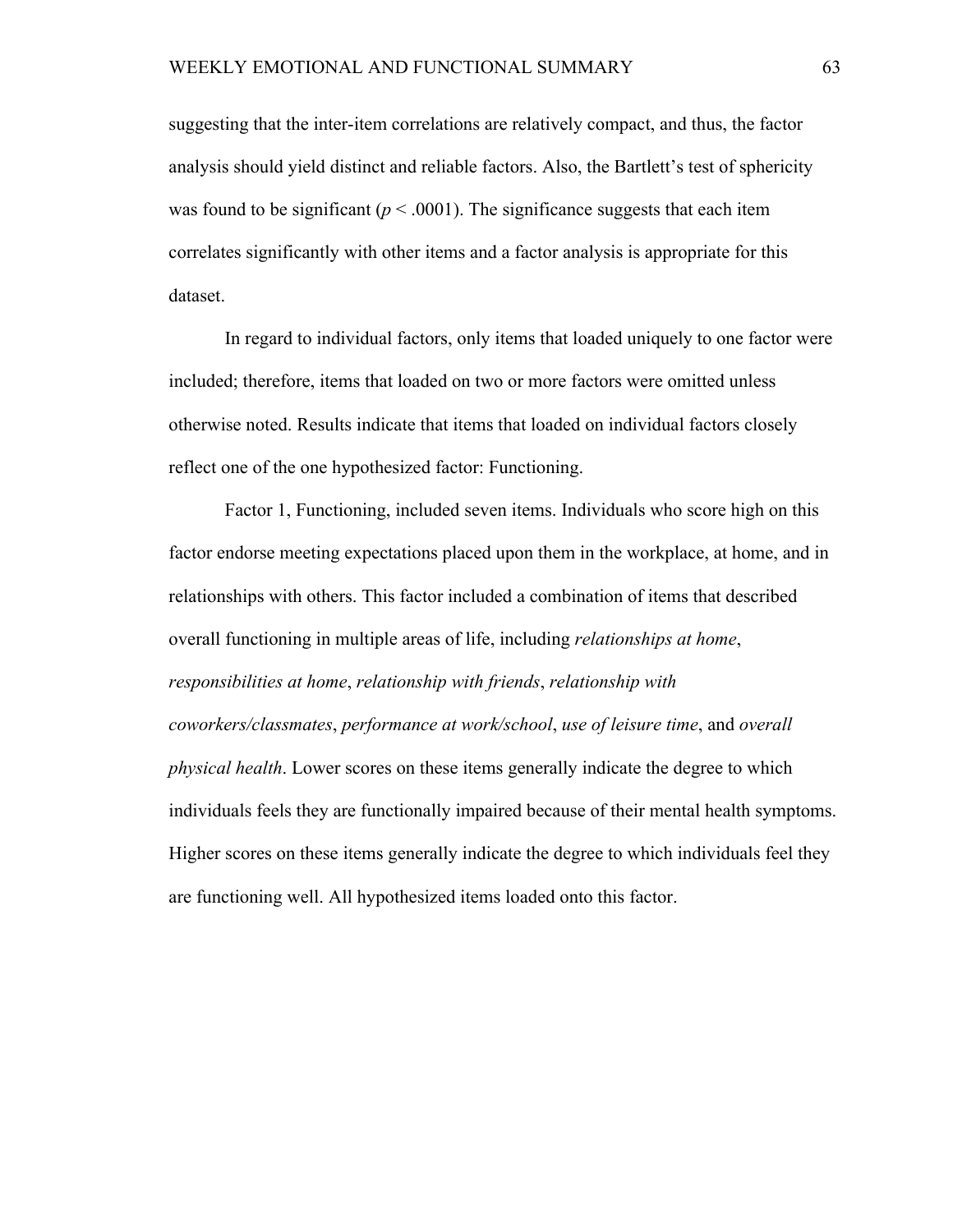| Factor 7:<br><b>Functioning</b>                 |         |
|-------------------------------------------------|---------|
| Item                                            | Loading |
| Item 1: Relationships at home                   | 0.661   |
| Item 2: Responsibilities at home                | 0.712   |
| Item 3: Relationships with friends              | 0.780   |
| Item 4: Relationships with coworkers/classmates | 0.744   |
| Item 5: Performance at work/school              | 0.761   |
| Item 6: Use of your leisure time                | 0.821   |
| Item 7: How do you feel physically              | 0.728   |

*Note.* WEFS = Weekly Emotional and Functional Summary.

Table 12 lists the eigenvalue and the percentage of variance explained by the factor for the individual WEFS Functioning factor using rotation sums of squared loadings. The percentages of variance, as well as the cumulative percentage variance, are presented for the factor.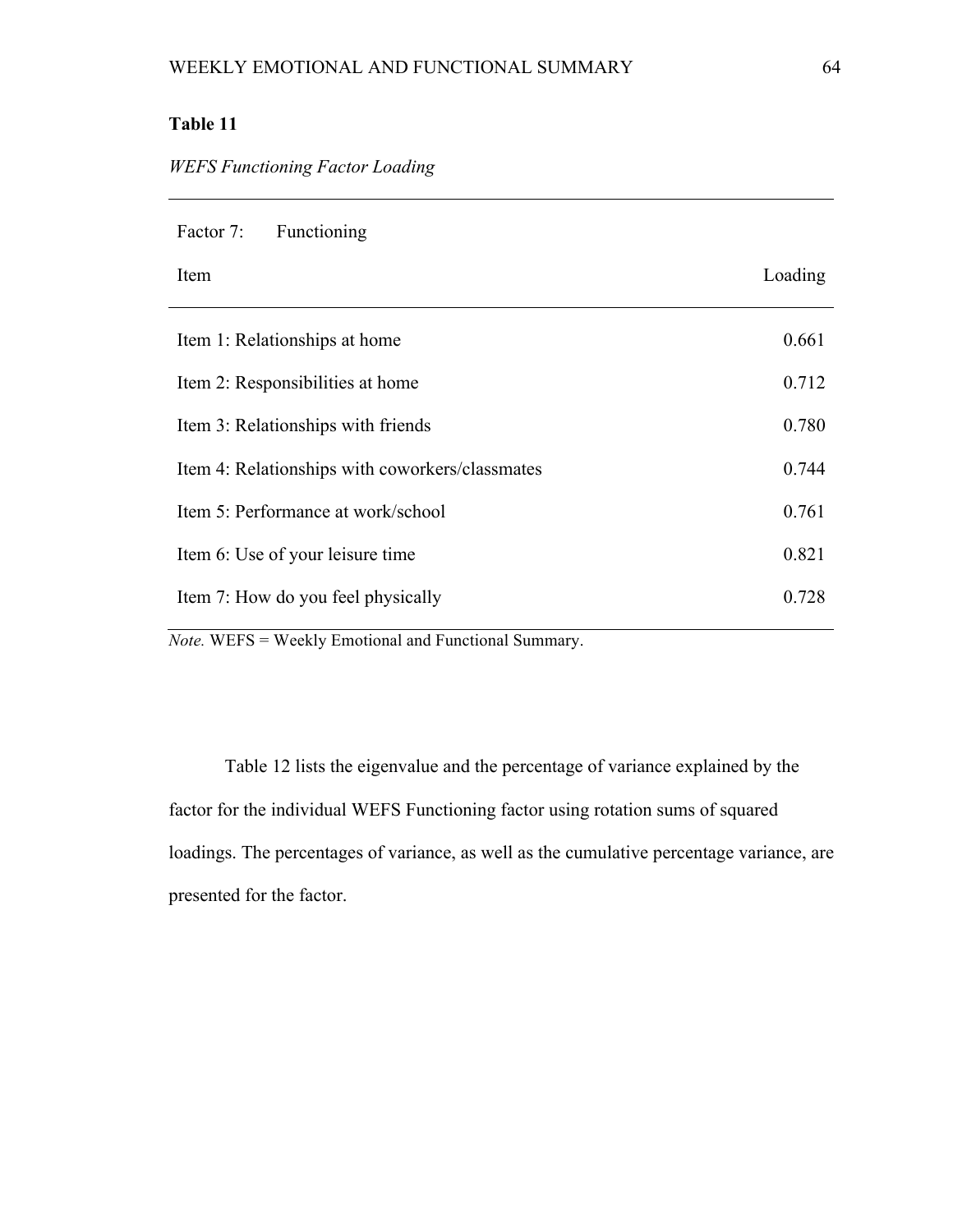| Factor | Eigenvalue | % of variance | Cumulative % |
|--------|------------|---------------|--------------|
|        | 3.89       | 55.58         | 55.58        |

| Table 12                                                          |  |
|-------------------------------------------------------------------|--|
| Eigenvalue and Explanation of Variance by WEFS Functioning Factor |  |

*Note.* WEFS = Weekly Emotional and Functional Summary.

# **WEFS Functioning Coefficient Alpha Reliability**

To investigate the internal consistency reliability of the WEFS, a total scale estimate of internal reliability was calculated using Cronbach's coefficient alpha. Also, domain estimates of internal consistency were also calculated for each factor. Coefficient alpha data for the total scale and each factor are listed in Table 13.

## **Table 13**

*Coefficient Alpha Reliability for WEFS Functioning Factor* 

| Factor                                                   | Description | Coefficient alpha |
|----------------------------------------------------------|-------------|-------------------|
|                                                          | Functioning | 0.865             |
| Total WEFS Functioning Scale Coefficient Alpha = $0.865$ |             |                   |

*Note.* WEFS = Weekly Emotional and Functional Summary.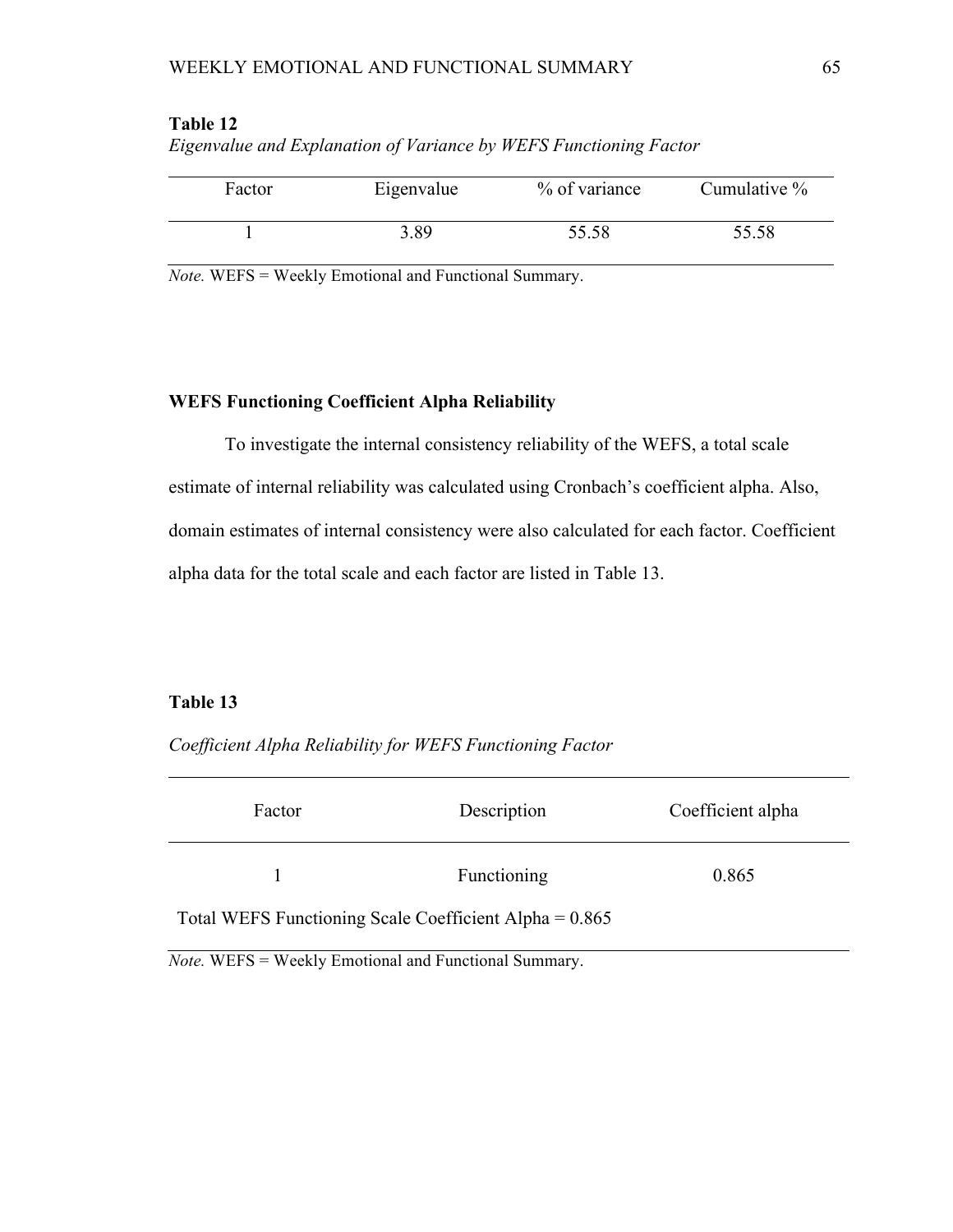### **Correlation of WEFS Factors**

Pearson product-moment correlation coefficients were computed for each relationship between factors. Table 14 presents the intercorrelations for each WEFS factor. Pearson product-moment correlation coefficients for a majority of the factors were significantly and positively correlated  $(p < .001)$ . The correlation coefficients of those factors that were significantly correlated ranged from -.502 to .729, suggesting strong relationships between most factors. However, the relationships are not strong enough to suggest multicollinearity, meaning each factor can be considered to measure its own individual construct. Additionally, the intercorrelations between factors were in the expected directions. Positive Mental Health was positively correlated with functioning and negatively correlated with Anxiety, Anger, and Anxiety and Depression. Anxiety was positively correlated with Anger and Anxiety and Depression and negatively correlated with Positive Mental Health and Functioning. Anger was positively correlated with Anxiety and Depression as well. Finally, Functioning was positively correlated with Positive Mental Health but negatively correlated with Anxiety, Anger, and Anxiety and Depression.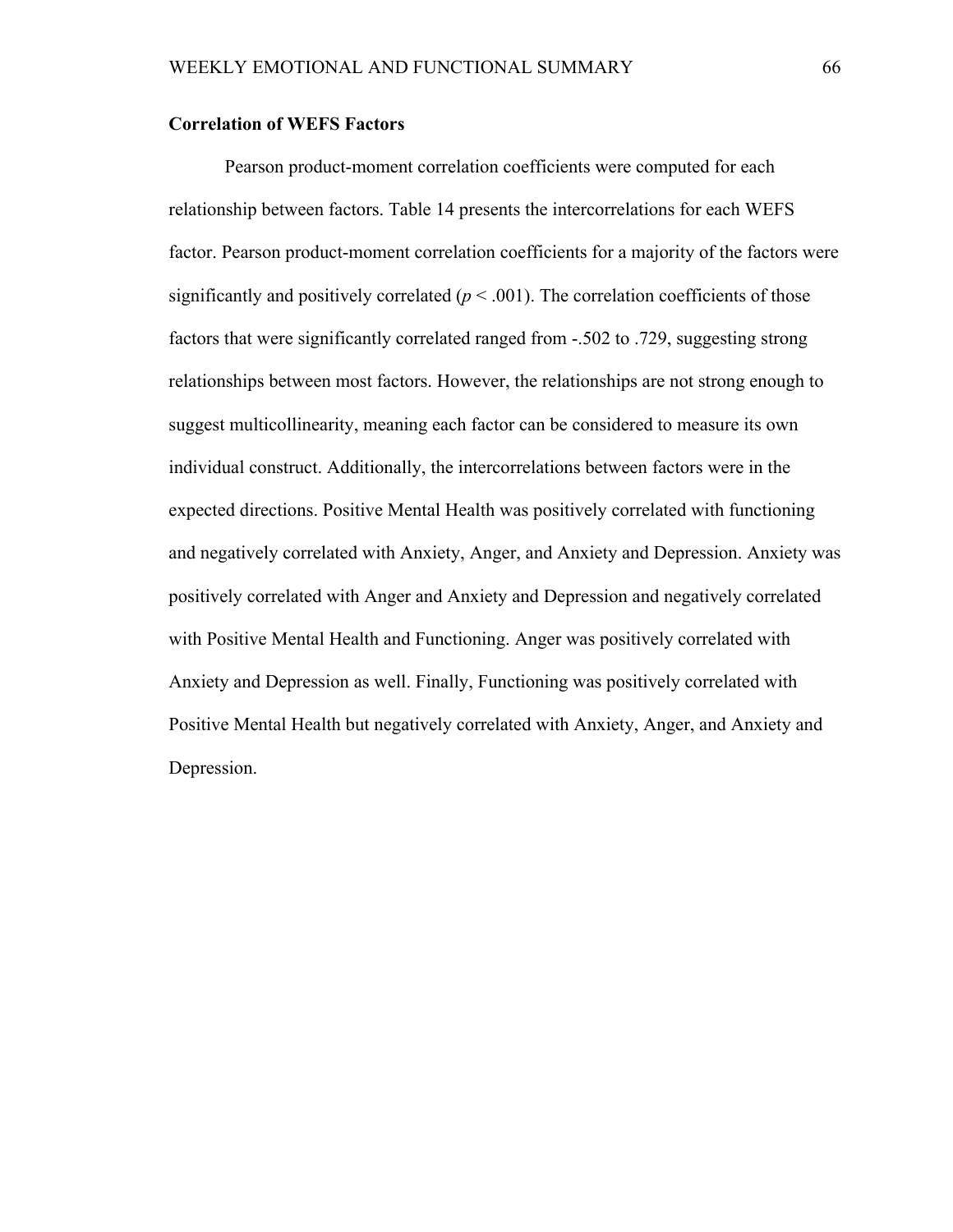## **Table 14**

|           |                       | F1(F)        | F2(F)             | F3(F)             | F1(I)             | F2(I)            | F3(I)            | $F1$ (Fu)         |
|-----------|-----------------------|--------------|-------------------|-------------------|-------------------|------------------|------------------|-------------------|
| F1(F)     | $p =$                 | $\mathbf{1}$ | $-.502**$<br>.000 | $-.380**$<br>.000 | $.620**$<br>.000  | $-432**$<br>.000 | $.245**$<br>.000 | $.708**$<br>.000  |
| F2(F)     | r<br>$p =$            |              | $\mathbf{1}$      | $.533**$<br>.000  | $-316**$<br>.000  | $.674**$<br>.000 | $.422**$<br>.000 | $-472**$<br>.000  |
| F3(F)     | $\mathbf{r}$<br>$p =$ |              |                   | $\mathbf{1}$      | $-.321**$<br>.000 | $.374**$<br>.000 | $.729**$<br>.000 | $-.382**$<br>.000 |
| F1(I)     | r<br>$p =$            |              |                   |                   | $\mathbf{1}$      | .028<br>.733     | .052<br>.525     | $.506**$<br>.000  |
| $F2$ (I)  | $\mathbf{r}$<br>$p =$ |              |                   |                   |                   | $\mathbf{1}$     | .583**<br>.000   | $-315**$<br>.001  |
| F3(I)     | r<br>$p =$            |              |                   |                   |                   |                  | $\mathbf{1}$     | $-.211*$<br>.035  |
| $F1$ (Fu) | $p =$                 |              |                   |                   |                   |                  |                  | $\mathbf{1}$      |

*Pearson Intercorrelation Matrix of WEFS Factors* 

*Note.* WEFS = Weekly Emotional and Functional Summary*.* F1 (F) = Positive Mental Health, Frequency; F2 (F) = Anxiety, Frequency; F3 (F) = Anger, Frequency; F1 (I) = Positive Mental Health, Intensity; F2 (I) = Anxiety, Intensity; F3 (I) = Anger, Intensity; F1 (Fu) = Functioning. \*\* $p < .01$ , two-tailed. \* $p < .05$ , two-tailed.

## **Hypothesis 2**

### **WEFS Construct Validity Analyses**

 To examine whether the WEFS factors correlated with previously established measures in the respective areas, analyses using the Pearson product-moment coefficients of correlation were conducted. However, because the factor structure obtained was different from that hypothesized, adjustments were made. Therefore, the seven WEFS factors obtained in the factor analysis were correlated to previously established measures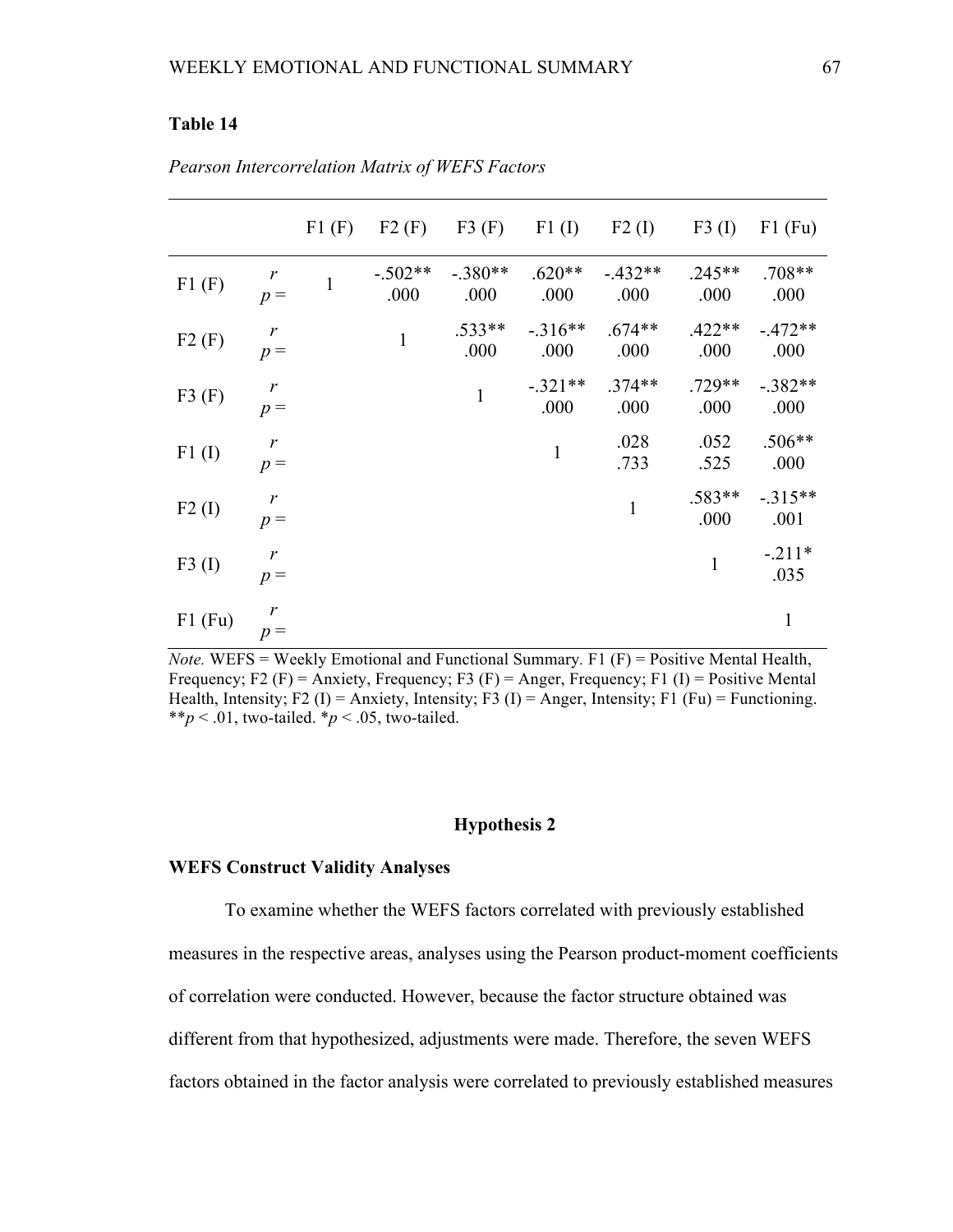in the respective areas, as opposed to the hypothesized factors.

### **WEFS Frequency Positive Mental Health Factor**

It was hypothesized that the WEFS Positive Mental Health factor would be negatively correlated with a standardized self-report measure of positive mental health and well-being, including the well-being dimension of the Clinical Outcomes in Routine Evaluation-Outcome Measure (CORE-OM), and positively correlated with the positive affect subscale of the PANAS. This hypothesis was supported. Total scores on the WEFS Frequency Positive Mental Health factor and the well-being dimension of the CORE-OM were found to be significantly and negatively correlated,  $r(153) = -0.781$ ,  $p < .0001$ . Additionally, total scores on the WEFS Frequency Positive Mental Health factor and the positive affect subscale of the PANAS were found to be significantly and positively correlated,  $r(145) = .711, p < .0001$ .

The results indicate that the more frequently individuals endorse positive mental health characteristics on the WEFS, the less frequently they endorse deficits in their positive mental health and well-being on a standardized measure. Additionally, the results indicate that the more frequently individuals endorse positive mental health characteristics on the WEFS, the more frequently they endorse positive affect characteristics on a standardized measure. These results suggest strong construct validity as demonstrated by -.781 and .711 correlations between the WEFS Frequency Positive Mental Health factor and the well-being dimension of the CORE-OM and positive affect subscale of the PANAS (Table 15).

Additional exploratory analyses revealed that the WEFS Frequency Positive Mental Health factor was significantly and negatively correlated with measures of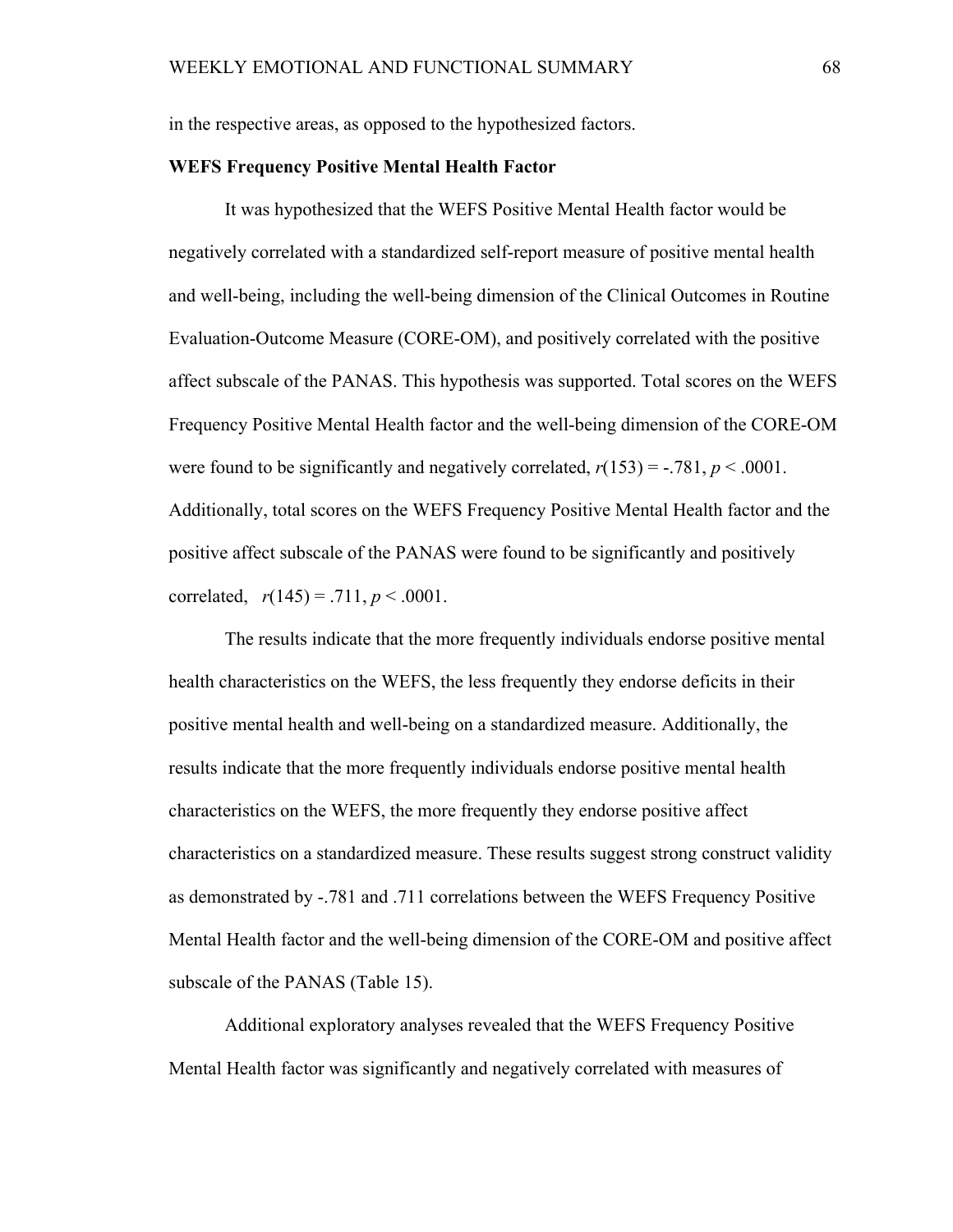anxiety, anger, and depression (Table 15). However, these correlations were not as strong as other relationships, suggesting that the presence of positive mental health may be a related but ultimately independent concept. Additionally, the WEFS Frequency Positive Mental Health factor was significantly and negatively correlated with a standardized measure of deficits of functioning  $(-.691)$ , suggesting that cultivating positive symptoms may relate to one's ability to perform well in relationships and in responsibilities (Table 15).

### **WEFS Frequency Anxiety Factor**

It was hypothesized that the WEFS Anxiety factor would be positively correlated with a standardized self-report measure of Anxiety, including the Beck Anxiety Inventory (BAI); the PROMIS Emotional Distress Anxiety, Short Form; and the negative affect subscale of the PANAS. This hypothesis was supported. Total scores on the WEFS Frequency Anxiety factor and BAI were found to be significantly and positively correlated,  $r(153) = .668$ ,  $p < .0001$ . Total scores on the WEFS Frequency Anxiety factor and the PROMIS Emotional Distress Anxiety, Short Form, were found to be significantly and positively correlated,  $r(153) = .740$ ,  $p < .0001$ . Additionally, total scores on the WEFS Frequency Anxiety factor and the negative affect subscale of the PANAS were found to be significantly and positively correlated,  $r(145) = .736$ ,  $p < .0001$ .

The results indicate that the more frequently individuals endorse anxiety symptoms on the WEFS, the more frequently they endorse anxiety symptoms on other standardized measures. Additionally, the results indicate that the more frequently individuals endorse anxiety symptoms on the WEFS, the more frequently they also endorse experiencing negative affect characteristics. These results suggest strong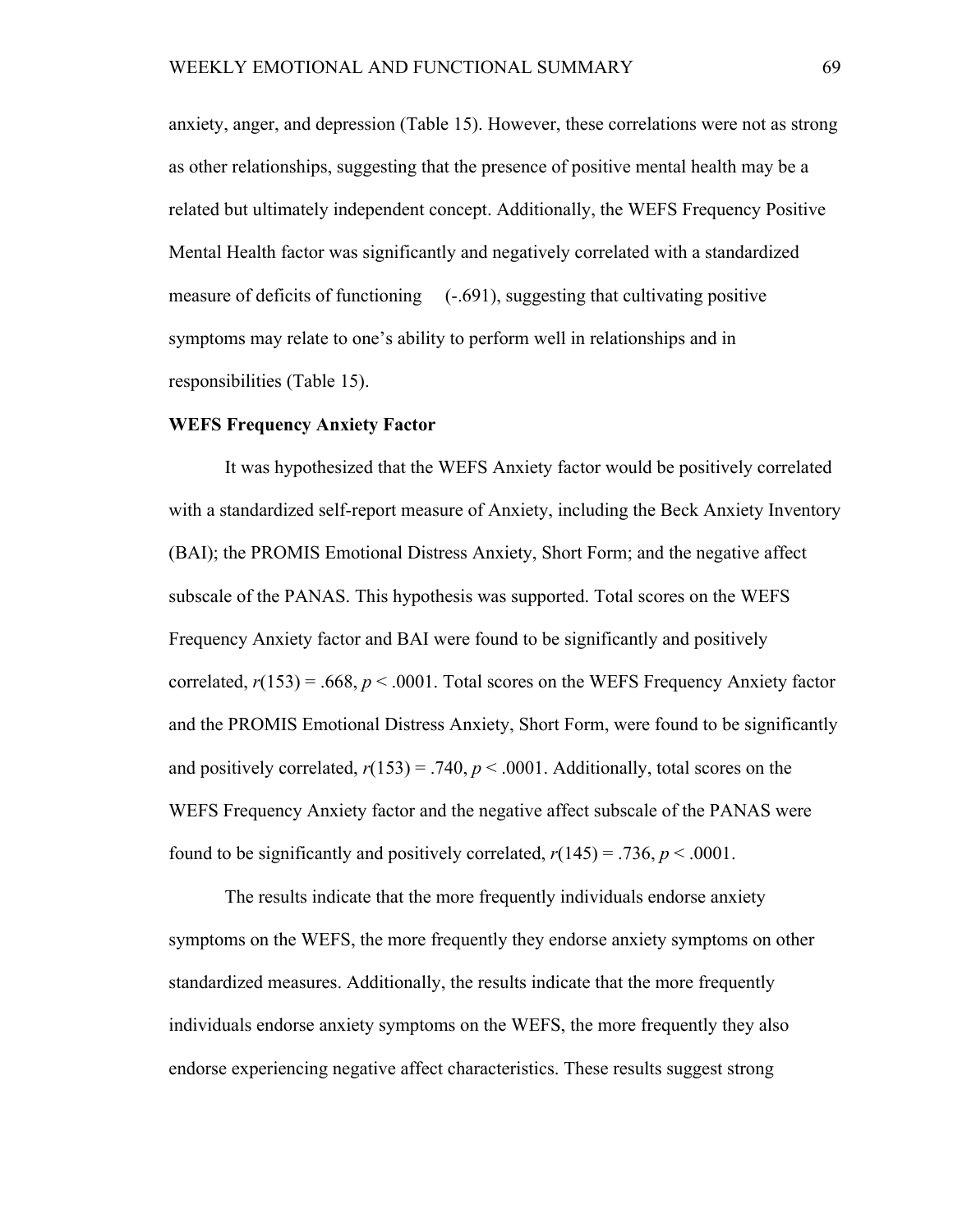construct validity as demonstrated by .668, .740, and .736 correlations between the WEFS Frequency Anxiety factor and the BAI; the PROMIS Emotional Distress Anxiety, Short Form; and the negative affect subscale of the PANAS (Table 15), respectively.

Additional exploratory analyses revealed that the WEFS Frequency Anxiety factor was significantly and positively correlated with standardized measures of anger, depression, and deficits in well-being and functioning (Table 15). However, correlations between the WEFS Frequency Anxiety factor and standardized measures of depression were the strongest of these, suggesting that the overlap between these diagnoses is considerable.

### **WEFS Frequency Anger Factor**

It was hypothesized that the WEFS Anger factor would be positively correlated with a standardized self-report measure of anger, including the PROMIS Emotional Distress Anger, Short Form and the negative affect subscale of the PANAS. This hypothesis was supported. Total scores on the WEFS Frequency Anger factor and the PROMIS Emotional Distress Anger, Short Form, were found to be significantly and positively correlated,  $r(153) = .729$ ,  $p < .0001$ . Total scores on the WEFS Frequency Anger factor and the negative affect subscale of the PANAS were found to be significantly and positively correlated,  $r(145) = .492$ ,  $p < .0001$ .

The results indicate that the more frequently individuals endorse anger on the WEFS, the more frequently they endorse anger on other standardized measures. Additionally, the results indicate that the more frequently individuals endorse anger on the WEFS, the more frequently they also endorse experiencing negative affect characteristics. These results suggest strong construct validity, as demonstrated by .729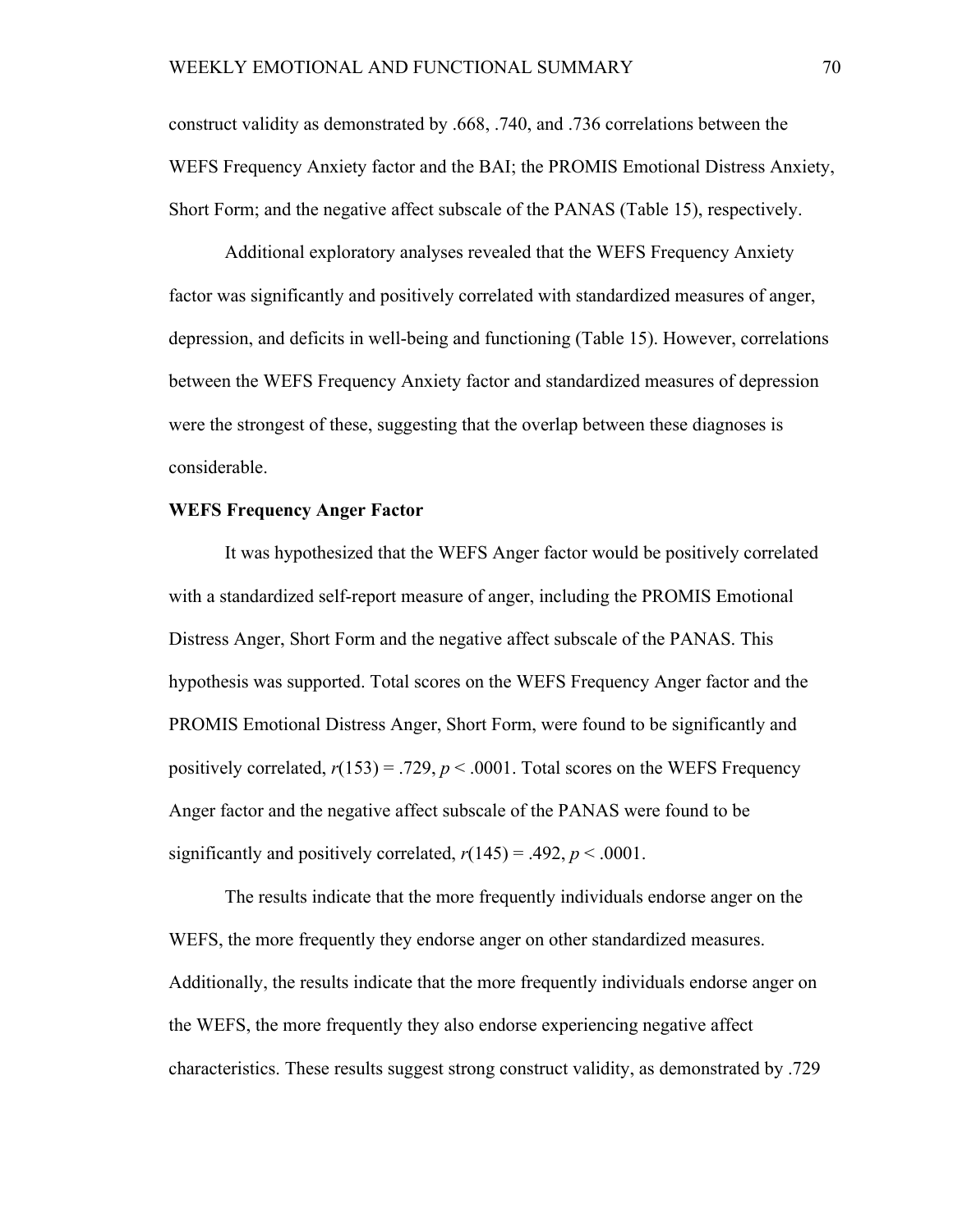and .492 correlations between the WEFS Frequency Anger factor and the PROMIS Emotional Distress Anger, Short Form, and the negative affect subscale of the PANAS (Table 15).

Additional exploratory analyses revealed that the WEFS Frequency Anger factor was significantly and positively correlated with standardized measures of anxiety, depression, and deficits in well-being and functioning (Table 15). The significance may suggest that anger is commonly related to anxiety and depressive symptoms, such that it may underlay these symptoms.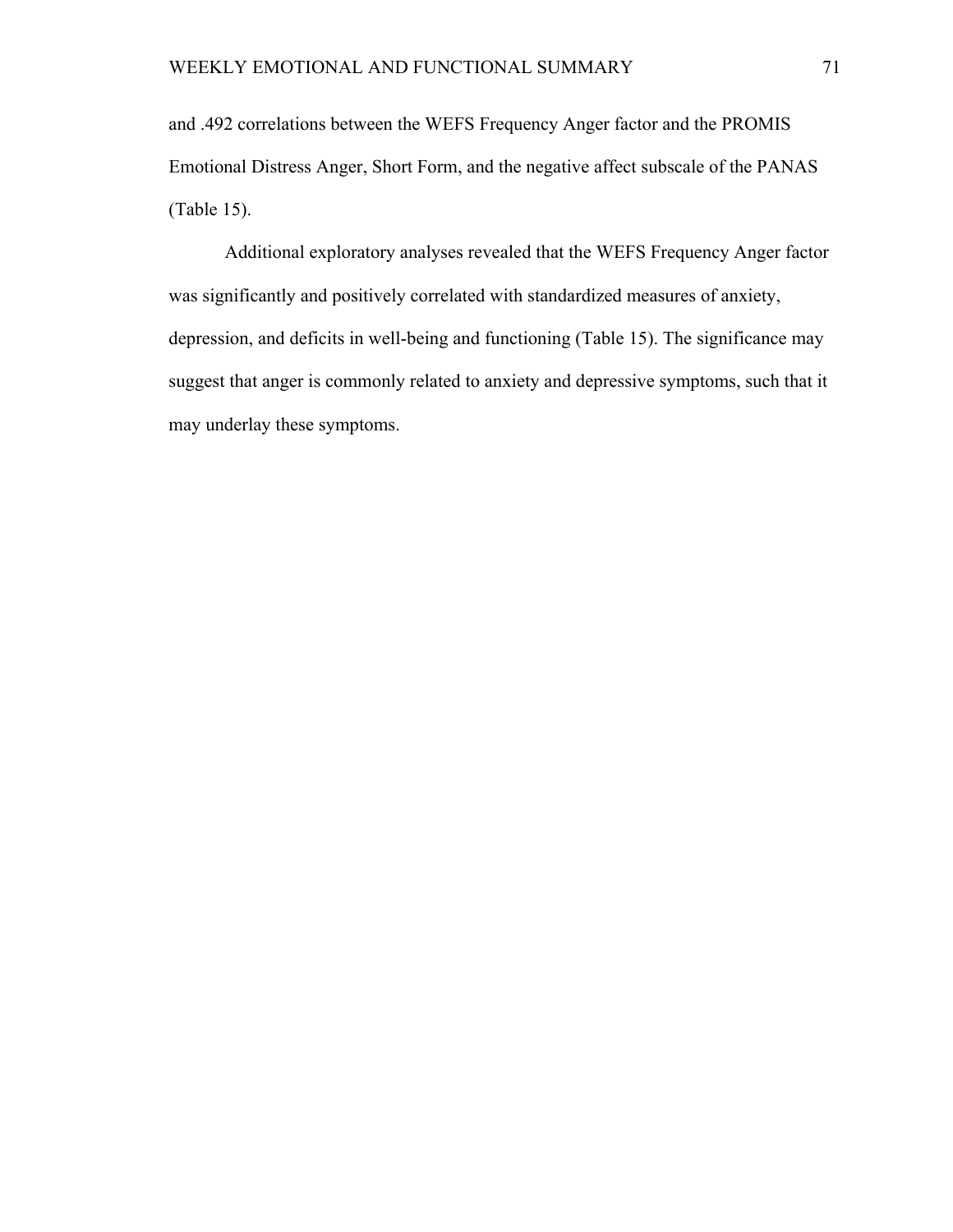# **Table 15**

| Measure                                    | F1(F)        | F2(F)                      | F3(F)            |                  |
|--------------------------------------------|--------------|----------------------------|------------------|------------------|
| <b>BAI</b>                                 | $r$ and $r$  | $-362**$                   | $.740**$         | $.430**$         |
|                                            | $p =$        | .000                       | .000             | .000             |
| PROMIS Emotional Distress Anxiety,         | $p =$        | $r = -424**$               | $.740**$         | .385**           |
| <b>Short Form</b>                          |              | .000                       | .000             | .000             |
| <b>PROMIS Emotional Distress Anger,</b>    | $r$ and $r$  | .000                       | $-404**$ .377**  | $.729**$         |
| <b>Short Form</b>                          | $p =$        |                            | .000             | .000             |
| <b>PROMIS Severity Measure Depression,</b> | $p =$        | $r = .590**$               | $.660**$         | $.495**$         |
| Adult                                      |              | .000                       | .000             | .000             |
| QIDS-SR                                    | $p =$        | $r = .583**$<br>.000       | $.675**$<br>.000 | $.464**$<br>.000 |
| Positive Affect (PANAS)                    | $p =$        | $r = .711**$<br>.000       | $-404**$<br>.000 | $-275**$<br>.000 |
| Negative Affect (PANAS)                    | $\mathbf{r}$ | $-583**$                   | $.736**$         | $.492**$         |
|                                            | $p =$        | .000                       | .000             | .000             |
| Well-being (CORE-OM)                       | r            | $-.781**$                  | $.657**$         | $.507**$         |
|                                            | $p =$        | .000                       | .000             | .000             |
| Functioning (CORE-OM)                      | $p =$        | $r = 691**$<br>$.000$ 0.00 | $.588**$         | $.585**$<br>.000 |

*Pearson Correlation Matrix of WEFS Frequency Factors & Standardized Measures* 

*Note*. Weekly Emotional and Functional Summary (WEFS), Beck Anxiety Inventory (BAI), Patient-Reported Outcomes Measurement Information System (PROMIS), Positive Affect and Negative Affect Scale (PANAS), Clinical Outcomes in Routine Evaluation – Outcome Measure (CORE-OM). Bolded items signify correlations calculated for specific hypotheses noted in text. F1 (F) = Positive Mental Health, Frequency; F2 (F) = Anxiety, Frequency; F3 (F) = Anger, Frequency.  $** p < .01$ , two-tailed.  $* p < .05$ , two-tailed.

### **WEFS Intensity Positive Mental Health Factor**

It was hypothesized that the WEFS Positive Mental Health factor would be

negatively correlated with a standardized self-report measure of positive mental health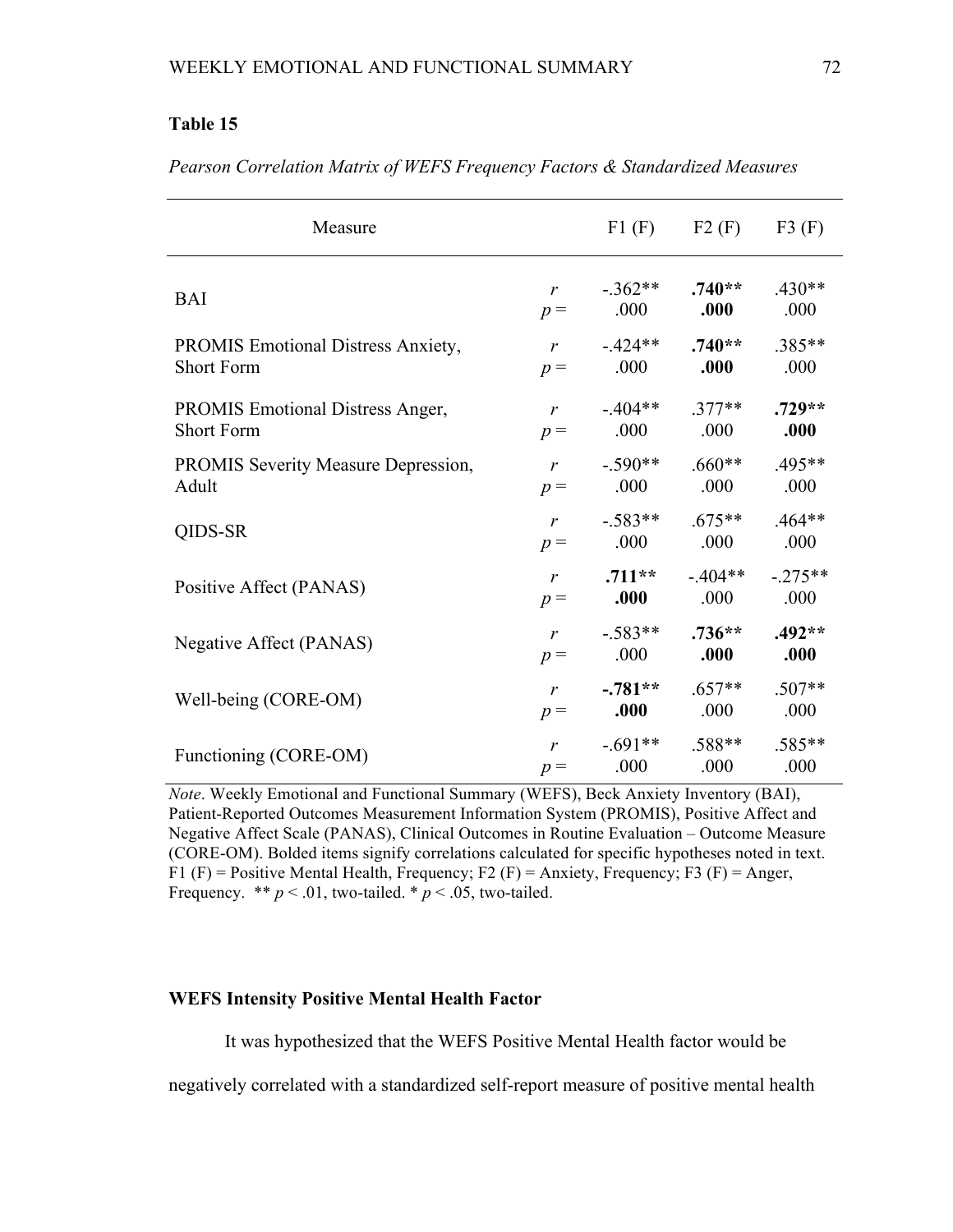and well-being, including the well-being dimension of the CORE-OM, and positively correlated with the positive affect subscale of the PANAS. This hypothesis was supported. Total scores on the WEFS Frequency Positive Mental Health factor and the well-being dimension of the CORE-OM were found to be significantly and negatively correlated,  $r(151) = -.487$ ,  $p < .0001$ . Additionally, total scores on the WEFS Frequency Positive Mental Health factor and the positive affect subscale of the PANAS were found to be significantly and positively correlated,  $r(143) = .458$ ,  $p < .0001$ .

The results indicate that the higher individuals endorse positive mental health characteristics on the WEFS, the less they endorse deficits in their positive mental health and well-being on a standardized measure. Additionally, the results indicate that the higher individuals endorse positive mental health characteristics on the WEFS, the more they endorse positive affect characteristics on a standardized measure. These results suggest strong construct validity, as demonstrated by -.487 and .458 correlations between the WEFS Frequency Positive Mental Health factor and the well-being dimension of the CORE-OM and positive affect subscale of the PANAS (Table 16).

Additional exploratory analyses revealed that the WEFS Intensity Positive Mental Health factor was significantly and negatively correlated with standardized measures of anxiety, anger, depression, and deficits in well-being and functioning (Table 16). These results were similar to those of the WEFS Frequency Positive Mental Health factor, such that these correlations were not as strong as other relationships, possibly suggesting that the severity of positive mental health may be a related but independent topic to address in mental health treatment. The significant and negative correlation supports an inverse relationship; however, the strength of the relationship may support previous research that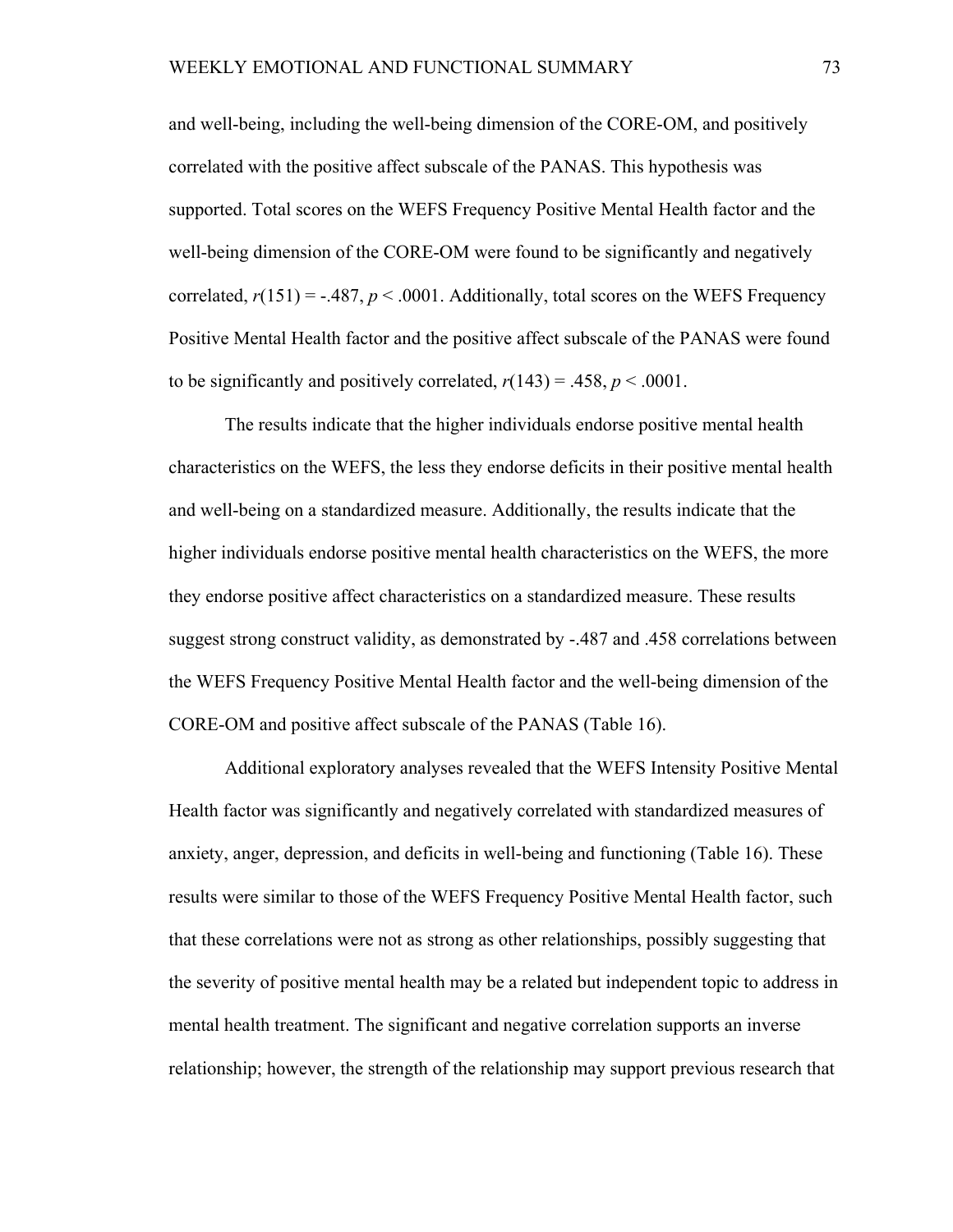shows solely focusing on the alleviation of symptoms does not equate to the presence of positive mental health.

### **WEFS Intensity Anxiety and Depression Factor**

It was hypothesized that the WEFS Anxiety factor would be positively correlated with standardized self-report measures of anxiety, including the BAI; the PROMIS Emotional Distress Anxiety, Short Form; and the negative affect subscale of the PANAS. However, it was also hypothesized that the WEFS Depression factor would be positively correlated with standardized self-report measures of depression, including the Quick Inventory of Depressive Symptomatology – Self Report (QIDS-SR), the PROMIS Severity Measure for Depression, Adult, and the negative affect subscale of the PANAS. This hypothesis was supported. These two hypotheses were combined when calculating correlations for this factor because both anxiety and depression items loaded onto this factor.

First, total scores on the WEFS Intensity Anxiety and Depression factor and BAI were found to be significantly and positively correlated,  $r(150) = .559$ ,  $p < .0001$ . Second, total scores on the WEFS Intensity Anxiety and Depression factor and the PROMIS Emotional Distress Anxiety, Short Form, were found to be significantly and positively correlated,  $r(150) = .604$ ,  $p < .0001$ . Third, total scores on the WEFS Intensity Anxiety and Depression factor and the negative affect subscale of the PANAS were found to be significantly and positively correlated,  $r(142) = .623$ ,  $p < .0001$ . Fourth, total scores on the WEFS Intensity Anxiety and Depression factor and the QIDS-SR were found to be significantly and positively correlated,  $r(150) = .552$ ,  $p < .0001$ . Finally, total scores on the WEFS Intensity Anxiety and Depression factor and the PROMIS Severity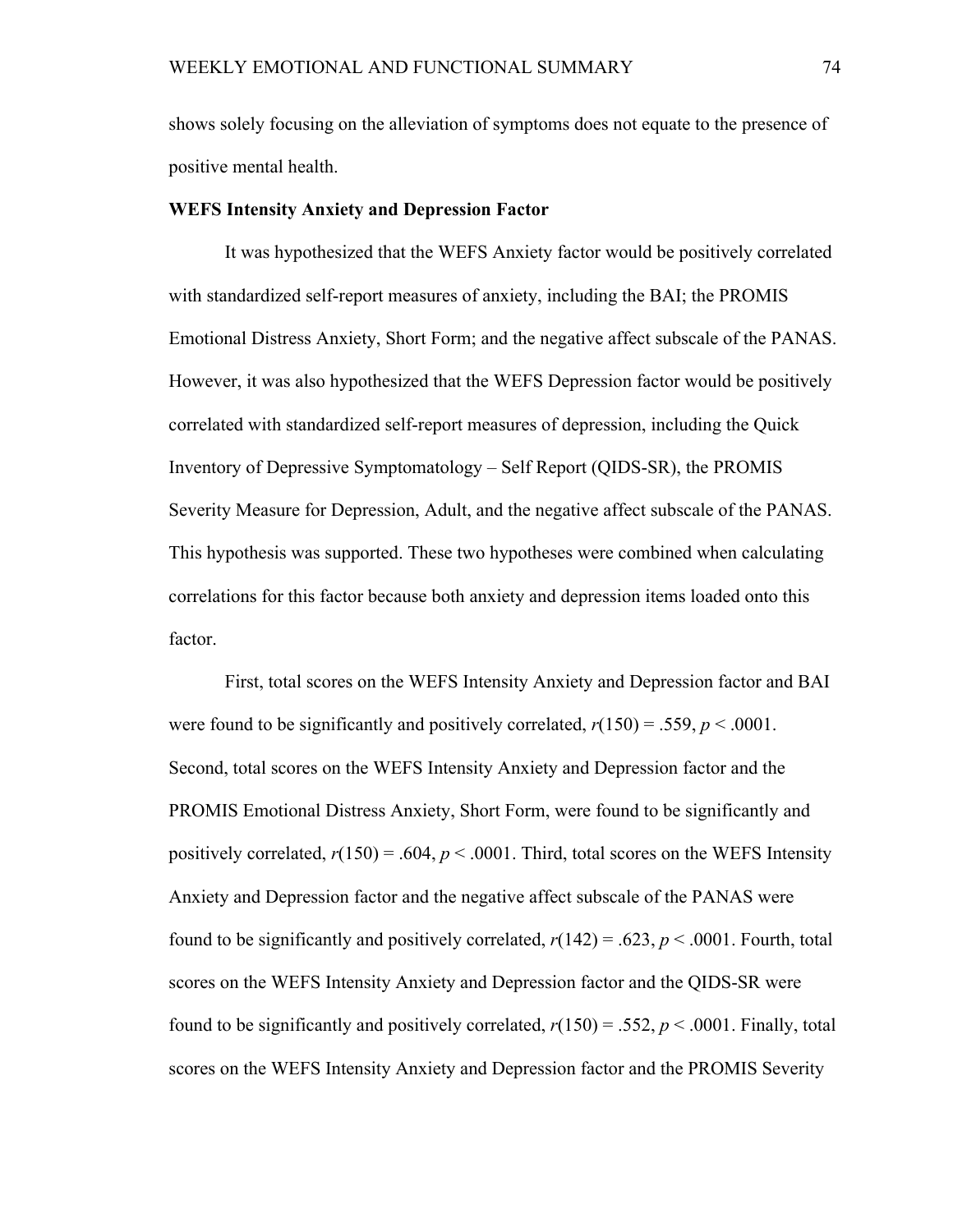Measure for Depression, Adult, were found to be significantly and positively correlated,  $r(150) = .607, p < .0001.$ 

The results indicate that the more severe individuals endorse anxiety and depressive symptoms on the WEFS, the more they endorse anxiety and depression symptoms on other standardized measures. Additionally, the results indicate that the more severe individuals endorse anxiety and depressive symptoms on the WEFS, the more they also endorse experiencing negative affect characteristics on other standardized measures. These results suggest strong construct validity, as demonstrated by .559, .604, .623, .552, and .607 correlations between the WEFS Intensity Anxiety and Depression factor and the BAI; the PROMIS Emotional Distress Anxiety, Short Form; the QIDS-SR; the PROMIS Severity Measure of Depression, Adult; and the negative affect subscale of the PANAS, respectively (Table 16).

Additional exploratory analyses revealed that the WEFS Intensity Anxiety factor was significantly and positively correlated with standardized measures of anger and deficits in well-being and functioning (Table 16). These results were similar to the WEFS Frequency Anxiety factor and revealed that the severity of anxious and depressive symptoms is correlated with anger and that the symptoms are more strongly related to deficits in well-being and functioning. These results may suggest that the more severely anxious or depressed individuals are, the less likely they are to experience positive mental health symptoms and perform well with responsibilities or relationships. These results aligns well with the literature regarding functional impairments that mental health disorders cause.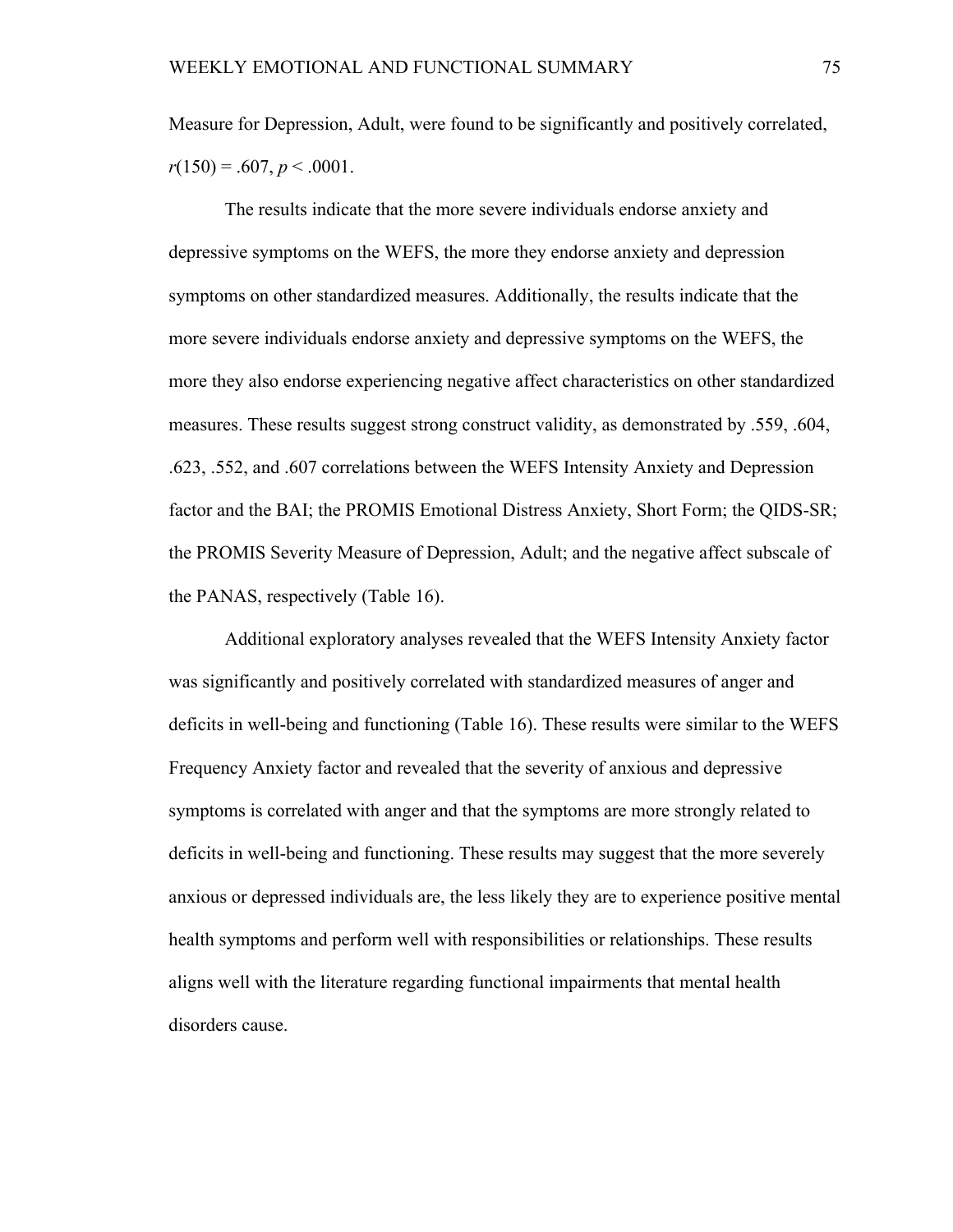### **WEFS Intensity Anger Factor**

It was hypothesized that the WEFS Anger factor would be positively correlated with a standardized self-report measure of anger, including the PROMIS Emotional Distress Anger, Short Form, and the negative affect subscale of the PANAS. This hypothesis was supported. Total scores on the WEFS Intensity Anger factor and the PROMIS Emotional Distress Anger, Short Form, were found to be significantly and positively correlated,  $r(151) = .630$ ,  $p < .0001$ . Total scores on the WEFS Intensity Anger factor and the negative affect subscale of the PANAS were found to be significantly and positively correlated,  $r(143) = .459$ ,  $p < .0001$ .

The results indicate that the more severe individuals endorse anger on the WEFS, the more they endorse anger on other standardized measures. Additionally, the results indicate that the more severe individuals endorse anger on the WEFS, the more they also endorse negative affect characteristics. These results suggest strong construct validity, as demonstrated by .630 and .459 correlations between the WEFS Intensity Anger factor and the PROMIS Emotional Distress Anger, Short Form, and the negative affect subscale of the PANAS, respectively (Table 16).

Additional exploratory analyses revealed that the WEFS Intensity Anger factor was significantly and positively correlated with standardized measures of anxiety, depression, and deficits in well-being and functioning (Table 16). As mentioned with the WEFS Frequency Anger factor, these results further suggests that the more severe anxious or depressive symptoms are, the more likely an individual is to experience anger or irritability. These results may be the result of low frustration tolerance from combating mental illness symptoms or of poor emotion regulation strategies.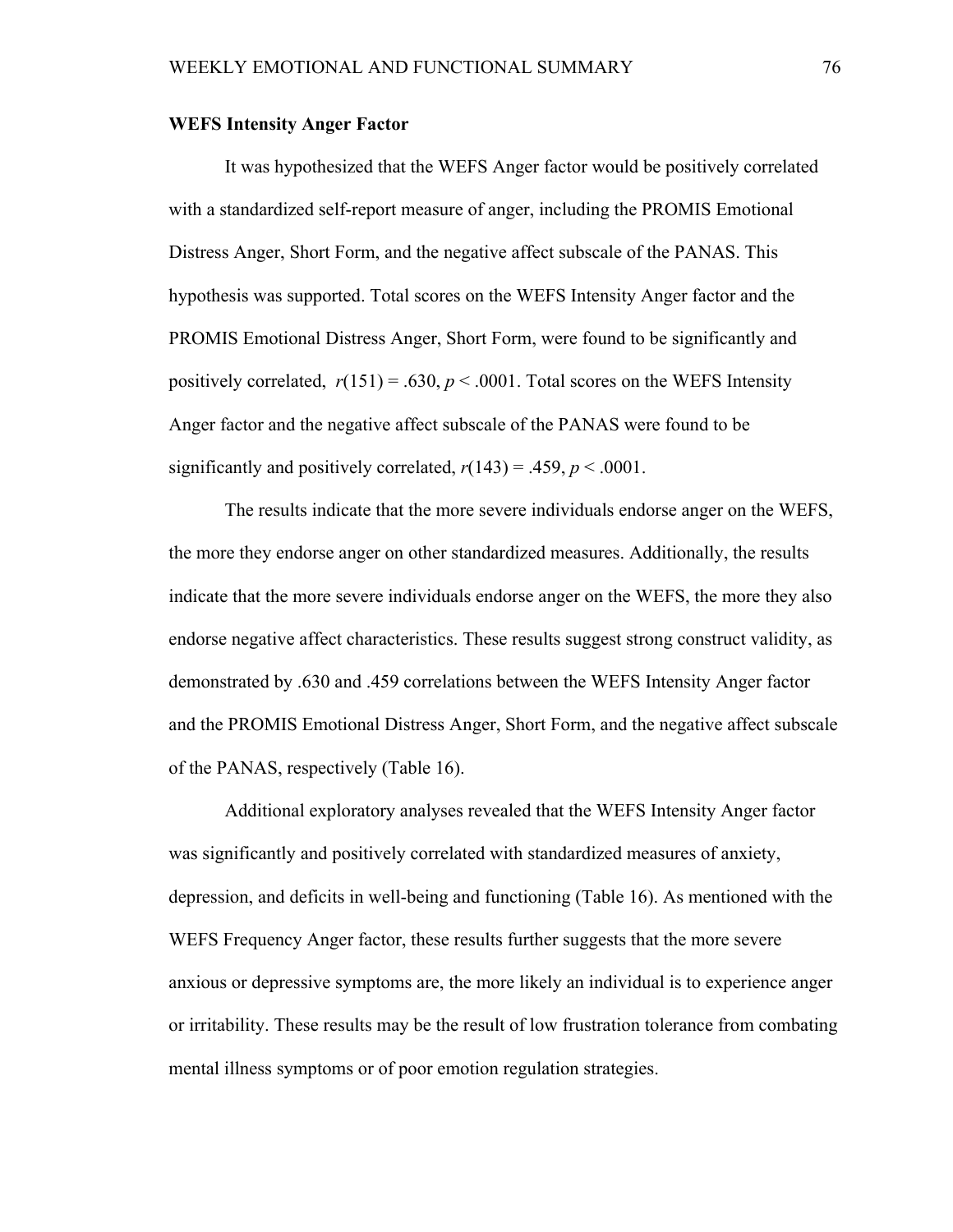# **Table 16**

| Measure                                   | F1(I)        | F2(I)      | F3(I)    |          |
|-------------------------------------------|--------------|------------|----------|----------|
| <b>BAI</b>                                | $\mathbf{r}$ | $-262**$   | $.559**$ | .392**   |
|                                           | $p =$        | .001       | .000     | .000     |
| <b>PROMIS Emotional Distress Anxiety,</b> | $\mathbf{r}$ | $-.211**$  | $.604**$ | $.369**$ |
| <b>Short Form</b>                         | $p =$        | .009       | .000     | .000     |
| <b>PROMIS Emotional Distress Anger,</b>   | $\mathbf{r}$ | $-0.296**$ | .289**   | $.630**$ |
| <b>Short Form</b>                         | $p =$        | .000       | .000     | .000     |
| PROMIS Severity Measure Depression,       | $\mathbf{r}$ | $-376**$   | $.607**$ | $434**$  |
| Adult                                     | $p =$        | .000       | .000     | .000     |
| QIDS-SR                                   | $\mathbf{r}$ | $-.355**$  | $.552**$ | $.409**$ |
|                                           | $p =$        | .000       | .000     | .000     |
| Positive Affect (PANAS)                   | $\mathbf{r}$ | $.458**$   | $-416**$ | $-.208*$ |
|                                           | $p =$        | .000       | .000     | .013     |
| Negative Affect (PANAS)                   | $\mathbf{r}$ | $-314**$   | $.623**$ | $.459**$ |
|                                           | $p =$        | .000       | .000     | .000     |
| Well-being (CORE-OM)                      | $\mathbf{r}$ | $-487**$   | $.610**$ | $.430**$ |
|                                           | $p =$        | .000       | .000     | .000     |
| Functioning (CORE-OM)                     | $\mathbf{r}$ | $-462**$   | $.509**$ | $.516**$ |
|                                           | $p =$        | .000       | .000     | .000     |

*Pearson Correlation Matrix of WEFS Intensity Factors & Standardized Measures* 

*Note*. Weekly Emotional and Functional Summary (WEFS), Beck Anxiety Inventory (BAI), Patient-Reported Outcomes Measurement Information System (PROMIS), Positive Affect and Negative Affect Scale (PANAS), Clinical Outcomes in Routine Evaluation – Outcome Measure (CORE-OM). Bolded items signify correlations calculated for specific hypotheses noted in text. F1 (I) = Positive Mental Health, Intensity; F2 (I) = Anxiety & Depression, Intensity; F3 (I) = Anger, Intensity. \*\*  $p < .01$ , two-tailed. \* $p < .05$ , two-tailed.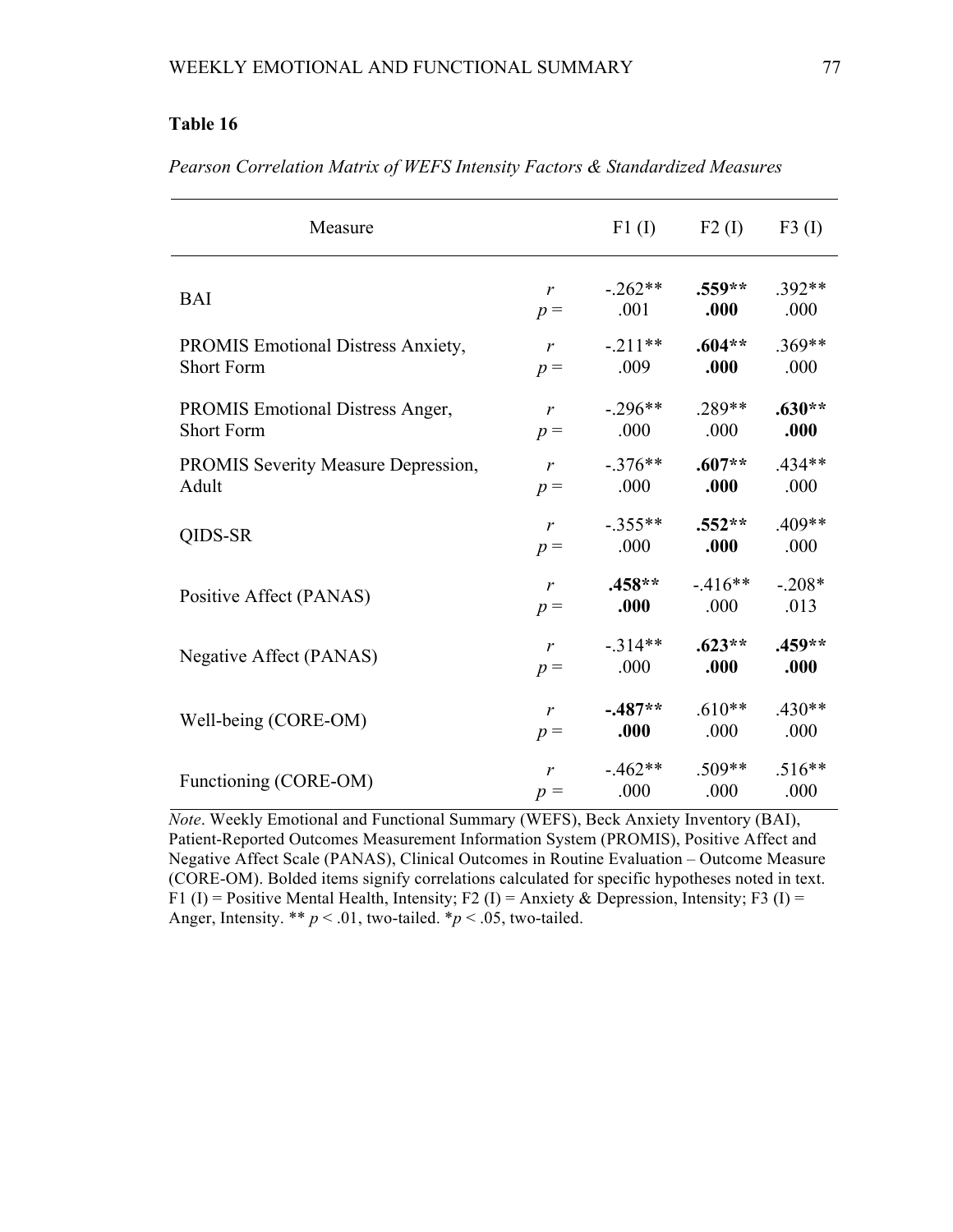### **WEFS Functioning Factor**

It was hypothesized that the WEFS Functioning factor would be negatively correlated with a standardized self-report measure of functioning, including the functioning dimension of the CORE-OM. Total scores on the WEFS Functioning factor and the functioning dimension of the CORE-OM were found to be significantly and negatively correlated,  $r(102) = -.699$ ,  $p < .0001$ .

The results indicate that the higher individuals endorse positive functioning in various areas of life on the WEFS, the less they endorse deficits in functional impairments on a standardized measure. These results suggest strong construct validity, as demonstrated by a -.699 correlation between the WEFS Functioning factor and the functioning dimension of the CORE-OM (Table 17).

Additional exploratory analyses revealed that the WEFS Functioning factor is significantly and negatively correlated with standardized measures of anxiety, anger, depression, and deficits in well-being (Table 17). This finding provides support for diagnostic purposes that mental illness symptoms are commonly associated with functional impairments in responsibilities and relationships.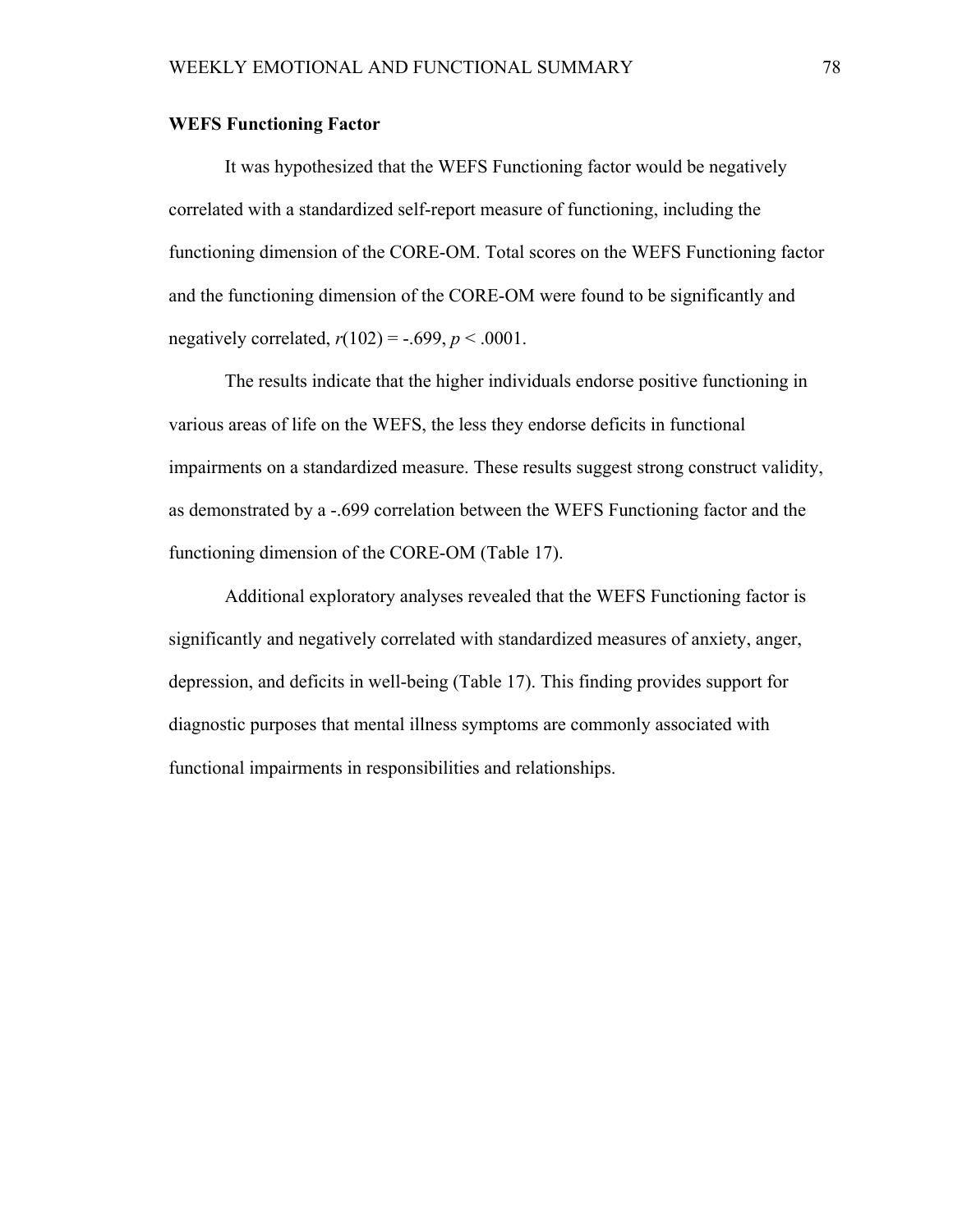# **Table 17**

| Measure                                              |                       | $F1$ (Fu)         |
|------------------------------------------------------|-----------------------|-------------------|
| <b>BAI</b>                                           | r<br>$p =$            | $-.262**$<br>.000 |
| <b>PROMIS Emotional Distress Anxiety, Short Form</b> | r<br>$p =$            | $-.311**$<br>.001 |
| PROMIS Emotional Distress Anger, Short Form          | $\mathbf{r}$<br>$p =$ | $-405**$<br>.000  |
| <b>PROMIS Severity Measure Depression, Adult</b>     | $\mathbf{r}$<br>$p =$ | $-.641**$<br>.000 |
| QIDS-SR                                              | $\mathbf{r}$<br>$p =$ | $-590**$<br>.000  |
| Positive Affect (PANAS)                              | $\mathbf{r}$<br>$p =$ | $.670**$<br>.000  |
| Negative Affect (PANAS)                              | $\mathbf{r}$<br>$p =$ | $-.365**$<br>.000 |
| Well-being (CORE-OM)                                 | $\mathbf{r}$<br>$p =$ | $-.649**$<br>.000 |
| Functioning (CORE-OM)                                | $\mathbf{r}$<br>$p =$ | $-.699**$<br>.000 |

*Pearson Correlation Matrix of WEFS Functioning Factor & Standardized Measures* 

*Note*. Positive Affect and Negative Affect Scale (PANAS), Clinical Outcomes in Routine Evaluation – Outcome Measure (CORE-OM). Bolded items signify correlations calculated for specific hypotheses noted in text. F1 (Fu) = Functioning. \*\*  $p < 0.01$ , two-tailed. \*  $p < 0.05$ , twotailed.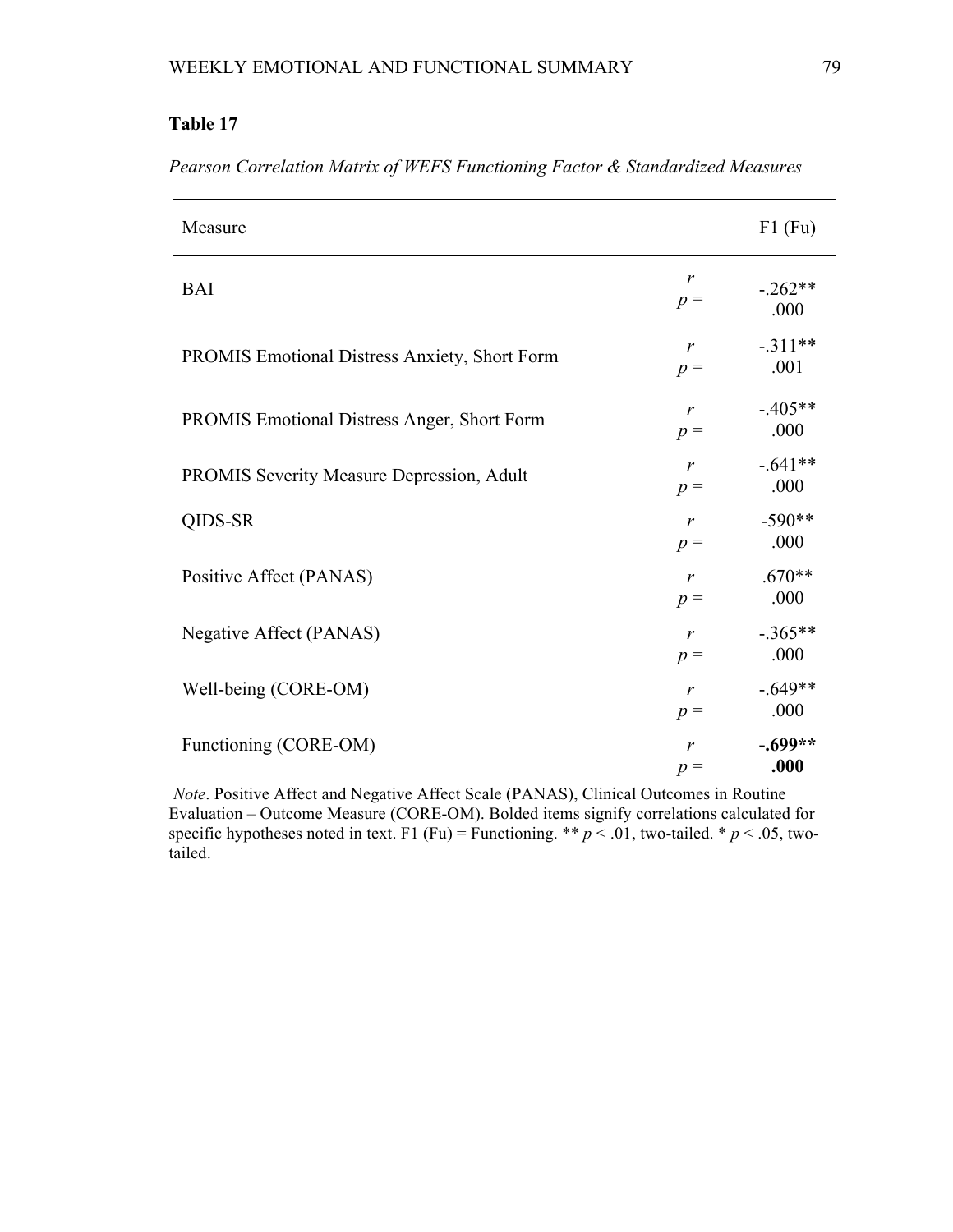## **Hypothesis 3**

### **Test-Retest Reliability**

Test-retest reliability was calculated for the WEFS by correlating the test and the retest total scores from the time of intake and 1 week following to evaluate the reliability of the WEFS over time. More specifically, test-retest reliability was calculated for the following WEFS domains: Frequency, Intensity, and Functioning. Additionally, dependent groups *t* tests were calculated for each domain, as well to assess for significant differences between the means.

The test-retest correlation for the WEFS Frequency of .720 was high  $(p < .0001)$ , indicating strong reliability. The first-session mean WEFS Frequency total score of 45.73 (*SD* = 10.74) and the second-session mean WEFS Frequency total score of 44.73 (*SD* = 10.09) were comparable, and the means were not significantly different, *t*(53) = 1.178, *p* < .244. The test-retest correlation for the WEFS Intensity of .428 was moderate (*p* < .002), which does not meet the acceptance cutoff of .70. The first-session mean WEFS Intensity total score of 87.14 (*SD* = 35.32) and the second-session mean WEFS Intensity total score of  $92.10$  ( $SD = 36.54$ ) were comparable, and the means were not significantly different,  $t(50) = 1.448$ ,  $p < .154$ . The test-retest correlation for the WEFS Functioning of .860 was high (*p* < .0001), indicating strong reliability. The first-session mean WEFS Functioning total score of 42.12 ( $SD = 13.93$ ) and the second-session mean WEFS Functioning total score of  $45.63$  (*SD* = 12.44) were comparable, and the means were significantly different,  $t(30) = -2.533$ ,  $p < .017$ .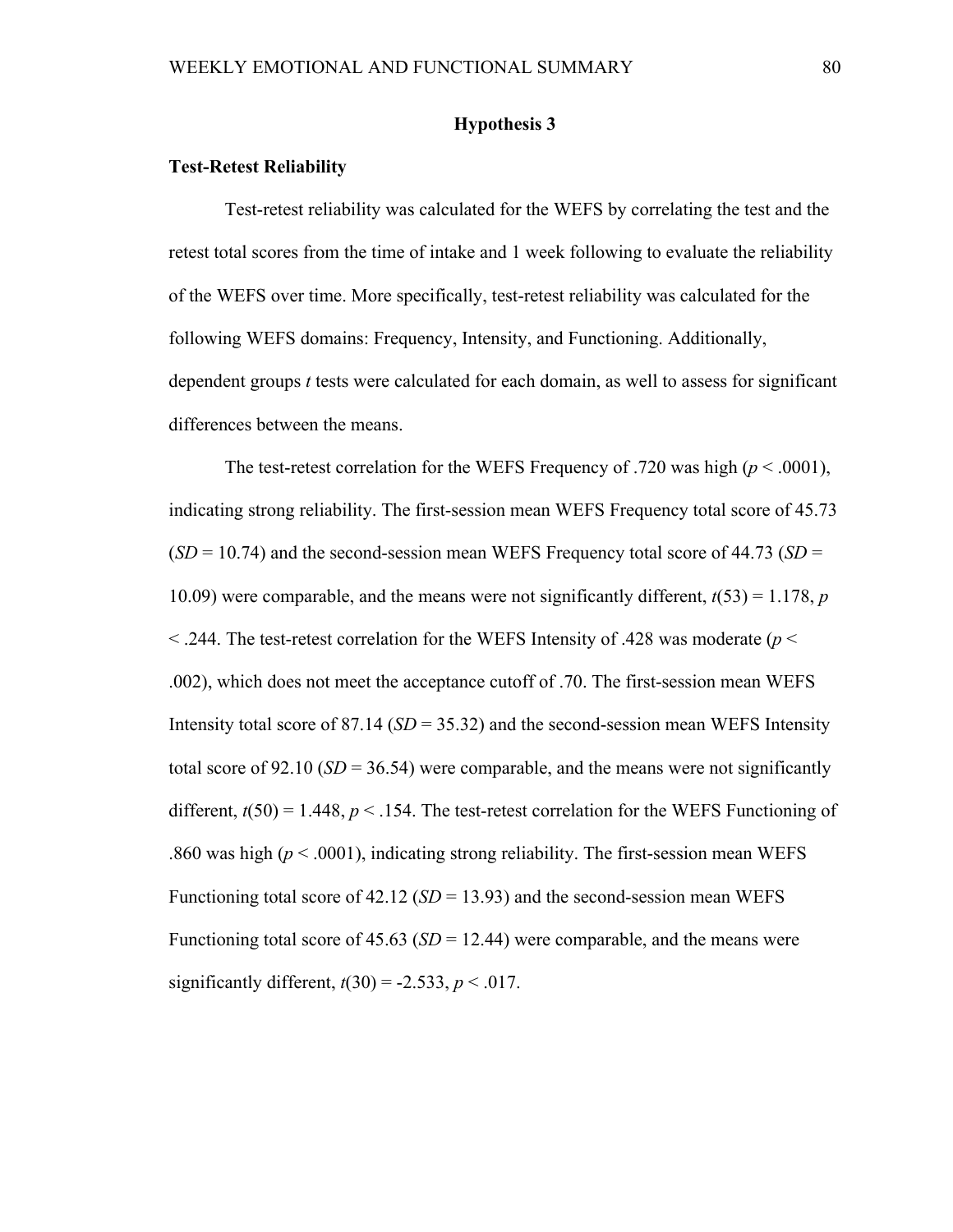### **CHAPTER 5: DISCUSSION**

### **Interpretation and Implication**

 The present study was conducted to evaluate the psychometric properties and the factor structure of the Weekly Emotional and Functional Summary (WEFS; Salas, 2018). This study sought to address the following: (a) to evaluate the factor structure of the selfreport measure, (b) to examine the validity of the WEFS factors by studying the relationship between each factor and standardized measures with strong psychometric properties, and (c) to assess the measure's stability over time.

#### **Psychometric Properties of the WEFS Factors**

 The WEFS is composed of three domains: Frequency, Intensity, and Functioning. The WEFS was developed with these three domains to comprehensively measure mental health symptoms, positive mental health characteristics, and functional impairments. A principal components factor analysis was conducted for each domain because of categorical distinctiveness and differences in rating scales. The first hypothesis related to factor structure was partially supported, as the frequency and intensity domains revealed three of the five hypothesized factors. The second hypothesis related to construct validity was fully supported in each domain. The third hypothesis related to test-retest reliability was also fully supported in each domain. In summary, the WEFS has a factor structure that includes clinical symptoms commonly seen in outpatient mental health settings, such as anxiety, depression, and anger, as well as positive mental and functional impairments. The predicted correlations were in the expected directions of the hypotheses, lending support to the construct validity of the WEFS. It appears to be internally consistent, as shown by the scale coefficient alpha scores for each domain.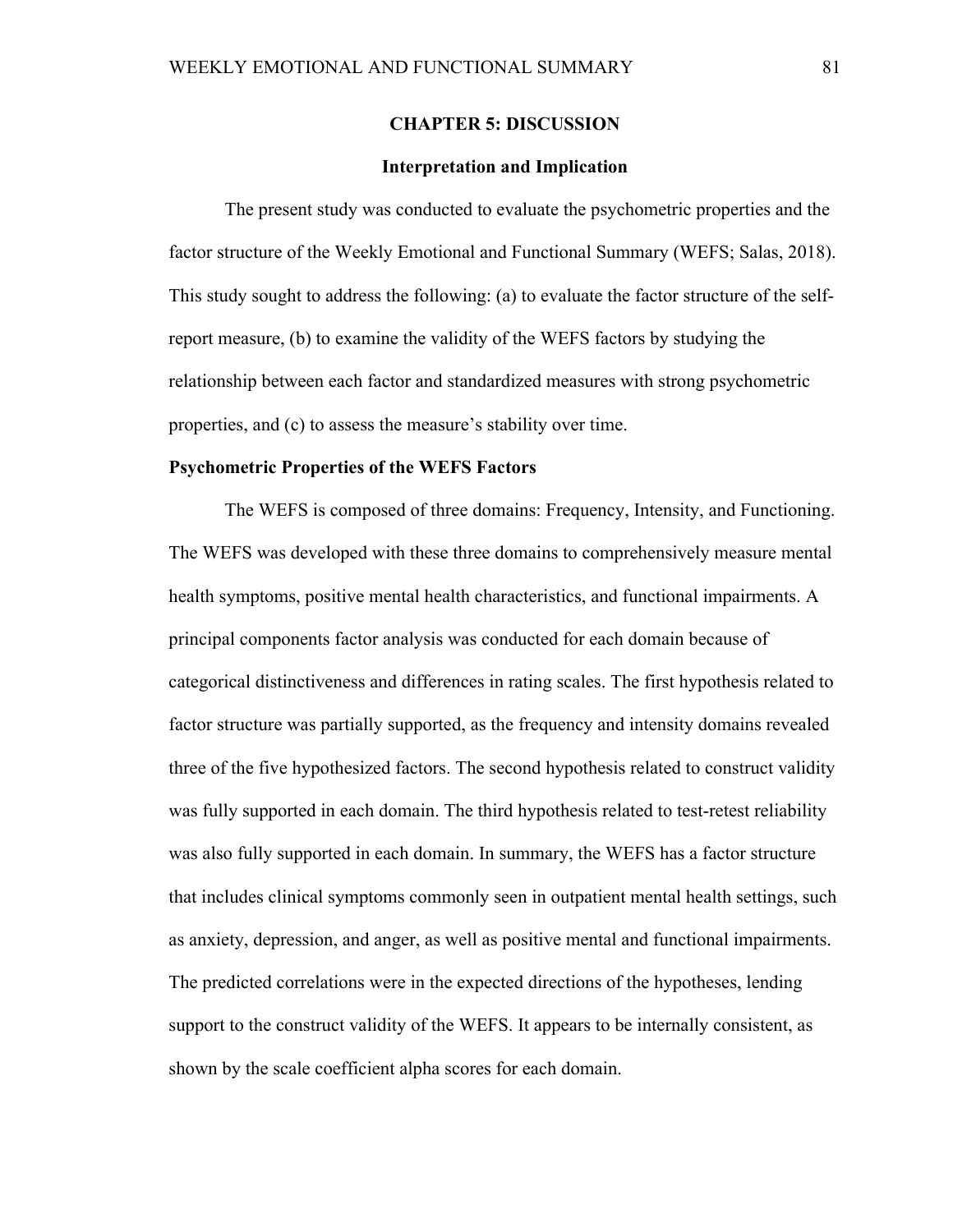## *WEFS Frequency Factors*

The factor analysis conducted with the frequency domain revealed three interpretable factors: Positive Mental Health, Anxiety, and Anger. The Positive Mental Health factor measures how often an individual experiences positive affect and protective factors, such as optimism, self-confidence, and connectedness to others. The Anxiety factor measures how often an individual experiences anxious symptoms, such as worry and restlessness. The Anger factor measures how often an individual experiences the emotion of anger. Intercorrelations were in the expected directions, such that anxiety and anger were significantly and negatively correlated with positive mental health and significantly and positively correlated with one another.

Additionally, correlations with other standardized measures were in the expected directions. The Positive Mental Health factor was significantly and positively correlated with a measure of positive affect and negatively correlated with a measure of deficits in positive mental health and well-being. The Anxiety factor was significantly and positively correlated with measures of anxiety and negative affect. The Anger factor was significantly and positively correlated with measures of anger and negative affect. These findings suggest that factors accurately exhibited convergent validity, meaning that the items were closely related to measures in their respective areas. Test-retest reliability results indicated that the Frequency domain was stable over time.

The results indicated that the hypothesized depression factor was not distinct or strong enough to load on its own. The items loaded onto more than one factor, suggesting an overlap and comorbidity between depressive symptoms and other mental health concerns, such as anxiety and anger. Perhaps if individuals experience distressing mental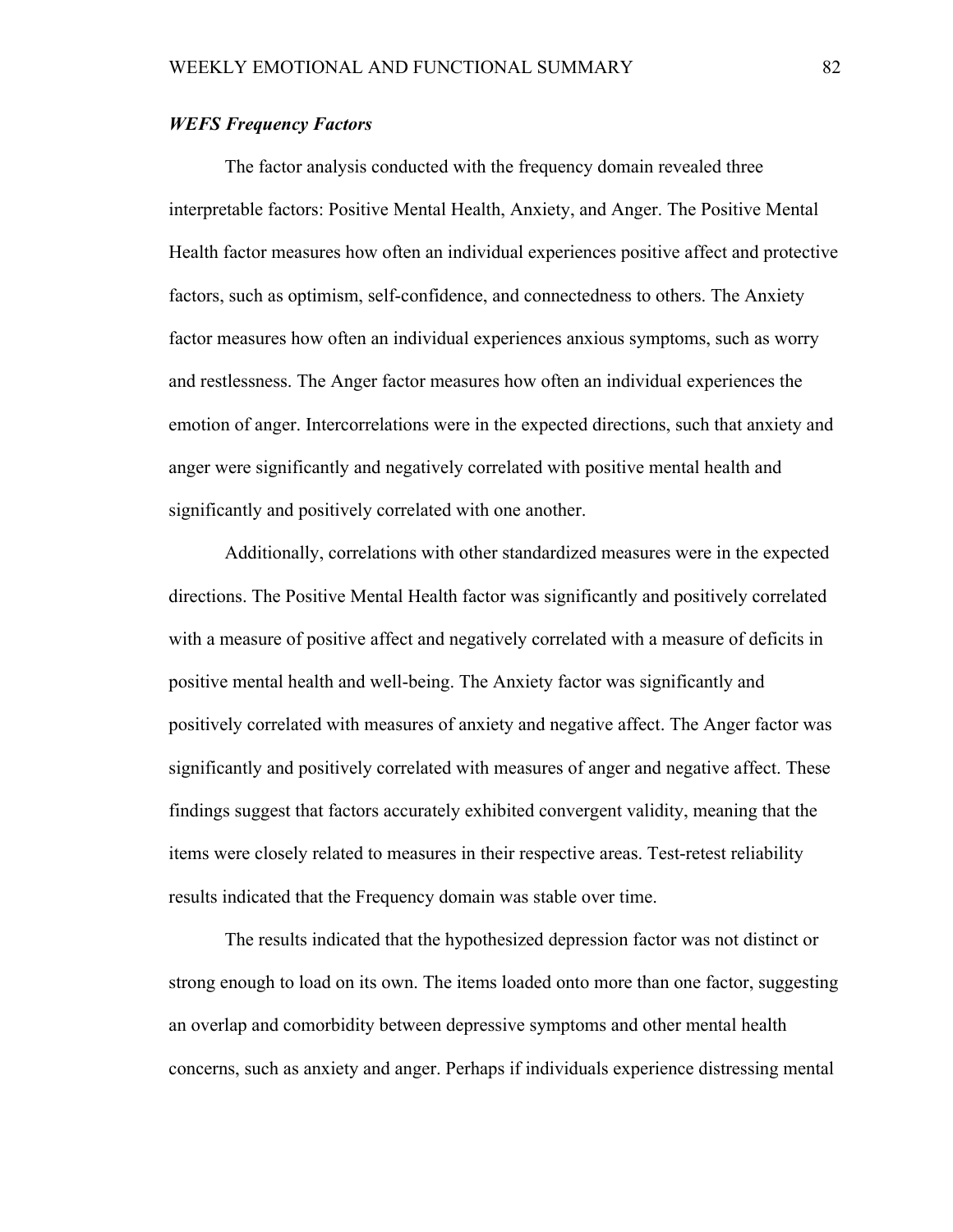health symptoms for a significant period of time, they are more likely to develop depressive symptoms (e.g., hopelessness for success in treatment, sadness with their levels of distress, feelings of loneliness from not being understood) regardless of meeting clinical levels. These items also may be similar to other mental health symptoms.

Additionally, the results indicated that the hypothesized risk factor was not distinct or strong enough to load on its own. After further consideration, this result appeared to be due to content differences, such that the correlation between homicidality and suicidality is minimal, although this result is still important to assess routinely.

#### *WEFS Intensity Factors*

The factor analysis conducted with the intensity domain revealed three interpretable factors: Positive Mental Health, Anxiety and Depression, and Anger. The Positive Mental Health factor measures the strength of an individual's positive affect and protective factors, such as optimism, self-confidence, and connectedness to others. The Anxiety factor measures the severity of anxiety an individual experiences, such as worry and restlessness. The Anger factor measures the severity of anger an individual experiences. Intercorrelations were in the expected directions, such that anxiety and depression and anger were significantly and negatively correlated with positive mental health and significantly and positively correlated with one another.

Additionally, correlations with other standardized measures were also in the expected directions. The Positive Mental Health factor was significantly and positively correlated with a measure of positive affect and negatively correlated with a measure of deficits in positive mental health and well-being. The Anxiety and Depression factor was significantly and positively correlated with measures of anxiety, depression, and negative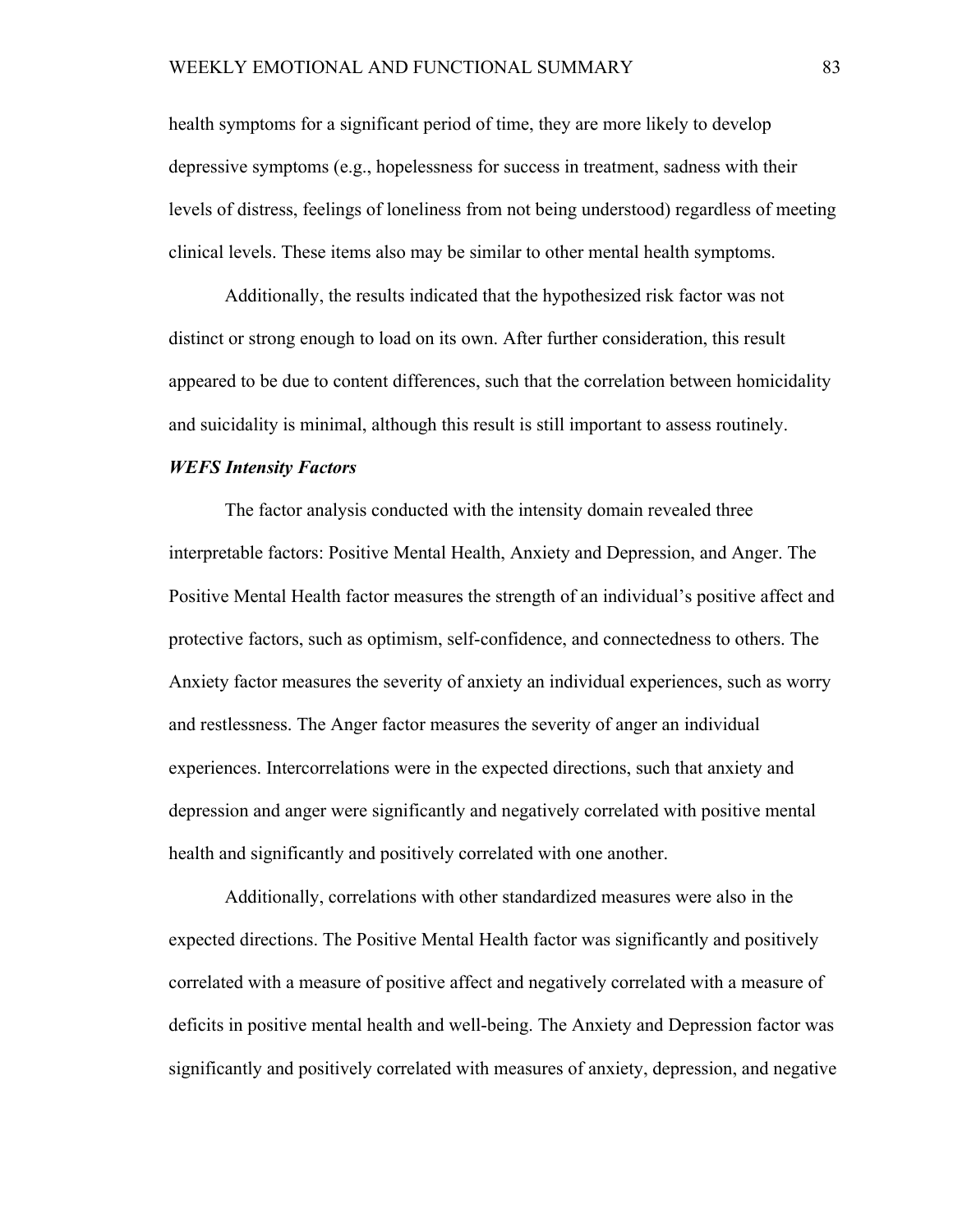affect. The Anger factor was significantly and positively correlated with measures of anger and negative affect. These findings suggest that factors accurately exhibited convergent validity, meaning that the items were closely related to measures in their respective areas. Test-retest reliability results indicated that the Intensity domain was stable over time.

The results indicated that the hypothesized depression factor was not distinct enough to load on its own and rather overlapped significantly with anxiety. Although this result was not hypothesized, the factor loading is understandable because of the close relationship between anxiety and depressive disorders. Similar to the frequency domain, the results indicated that the hypothesized risk factor was not distinct or strong enough to load on its own. As previously mentioned, this result also appeared to be the result of content differences, such that the correlation between homicidality and suicidality may be minimal. The factor structures of the frequency and intensity domains were similar. This result suggests that these factors exhibit strong psychometric properties and accurately measure distressing mental health symptoms, as well as positive mental health.

#### *WEFS Functioning Factor*

The factor analysis conducted with the Functioning domain revealed one cohesive interpretable factor. The Functioning factor measures how well an individual meets demands at home, school, work, and in relationships. The Functioning factor was significantly and negatively correlated with a standardized measure of functional impairment.

Test-retest reliability results indicated that the Functioning domain was stable over time, but that there were significant differences between the means at the  $p < .01$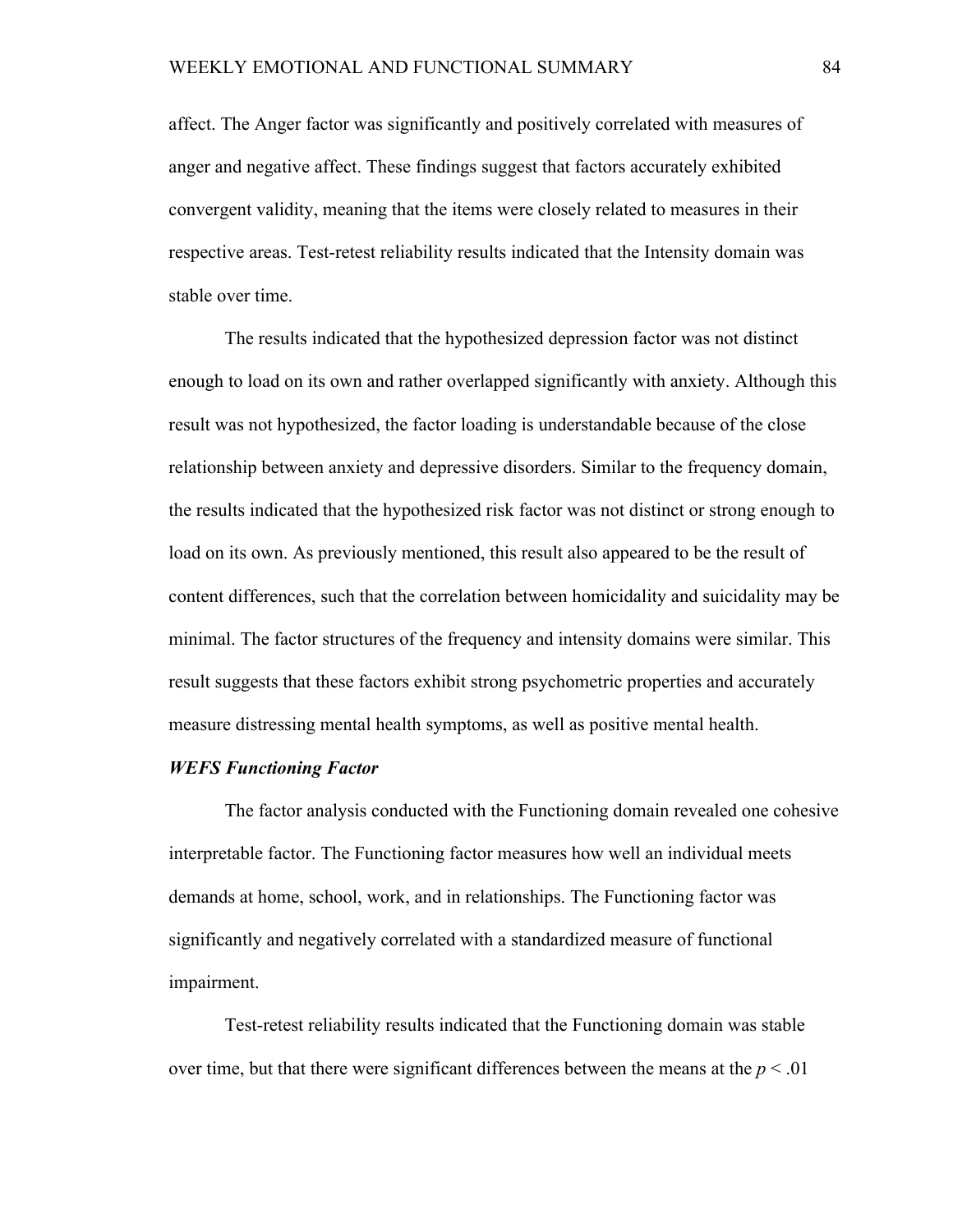level. This result may suggest that an individual's functioning increases slightly after the intake appointment because of hope in the treatment plan and normalization of symptoms (Irving et al., 2004). Hope may enhance motivation to approach tasks, as an individual perceives less helplessness (Irving et al., 2004). Another possibility may be that functioning scores increased if the therapist provided behavioral activation or an active homework assignment to engage the client in the treatment plan. Behavioral activation is engaging but does not lead to an immediate fluctuation in symptoms (Barlow, 2014).

### *Exploratory Analyses*

Ancillary analyses were conducted when examining the psychometric properties of the WEFS. These analyses were not based on hypotheses, should be evaluated with caution, and should be studied with an independent sample. Given the number of analyses conducted, these results may capitalize on chance. These findings were noted in Chapter 4 and appear to align well with previous literature in the respective areas. First, the WEFS Positive Mental Health factor for both frequency and intensity domains was significantly and negatively correlated with the WEFS Anxiety, Anger, and Anxiety and Depression factors, as well as with standardized measures of anxiety, depression, and anger. However, these correlations were not as strong as other relationships. This result suggests that the presence and strength of positive mental health is related to negative symptoms but is ultimately an independent concept. This finding aligns with research conducted on the dual-factor model of positive mental health and psychopathology, such that eliminating negative symptoms does not automatically equate to positive mental health (Greenspoon & Saklofske, 2001; Lukat et al., 2016; Trompetter et al., 2017). Additionally, positive mental health should be routinely assessed because it may function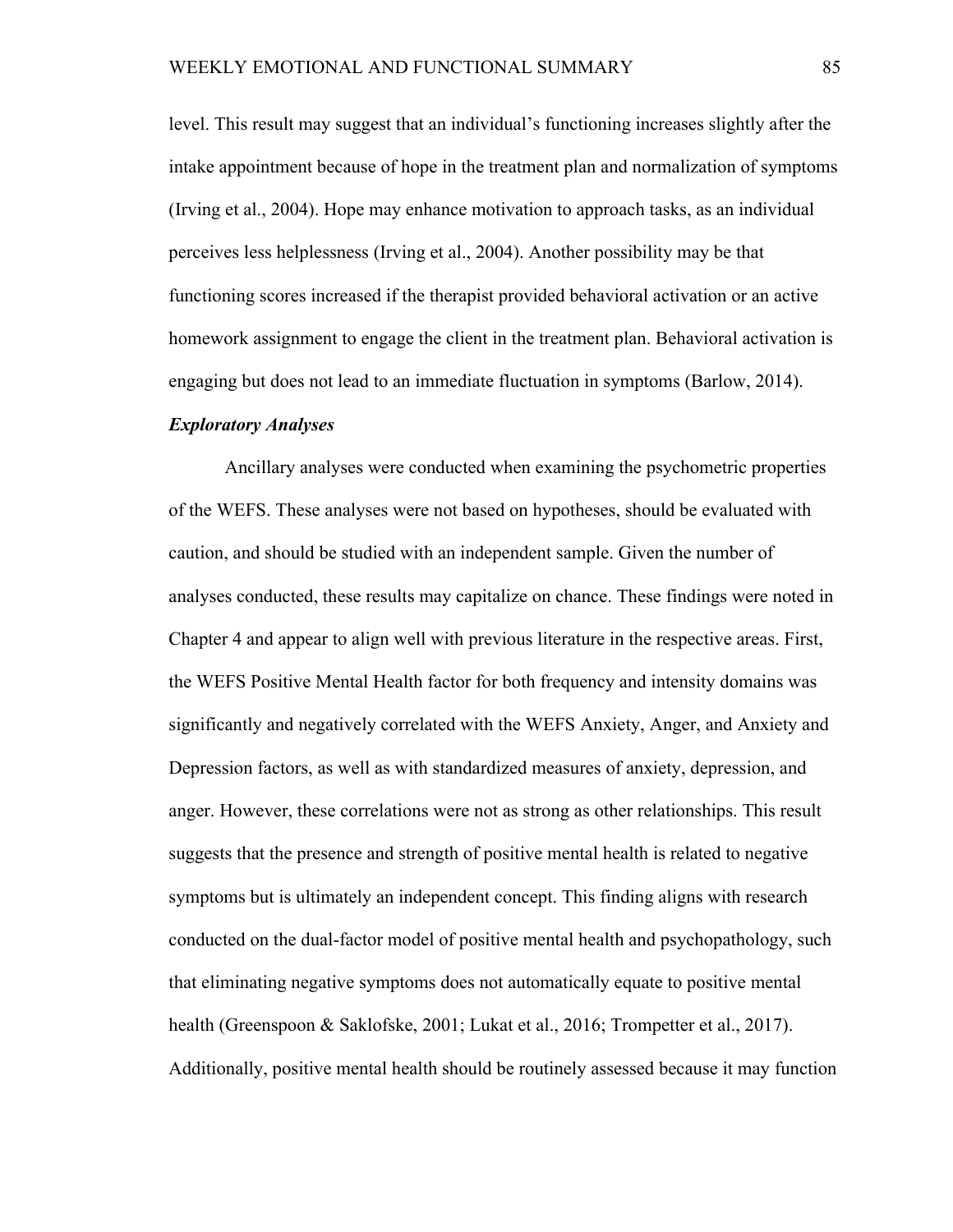as a protective factor against relapse of mental health symptoms by aiding in problemsolving abilities, enhancing resiliency, processing adversity, and regulating emotions (Frederickson, 2013; Teismann et al., 2018; Tugade & Frederickson, 2004).

Next, the WEFS Anxiety factors for both frequency and intensity domains were significantly and positively correlated with the WEFS Anger and Anxiety and Depression factors, as well as with standardized measures of depression and anger. However, correlations between the WEFS Frequency Anxiety factor and standardized measures of depression were the strongest correlations. This result aligns with previous research suggesting that anxiety and depression diagnoses are highly comorbid and that symptoms overlap considerably (Fava et al., 2000).

Additionally, the WEFS Anger factors for both frequency and intensity domains were significantly and positively correlated with the WEFS Anxiety and Anxiety and Depression factors, as well as with standardized measures of anxiety and depression. This finding supports previous research indicating that anger underlies many mental health concerns (Cella et al., 2010). Anger has been strongly correlated with an increased physiological arousal, which may put an individual at a higher risk for stress-related diseases (Suls & Bunde, 2005). Furthermore, unrecognized anger can lead to depressive symptoms, feelings of guilt, anxious symptoms, passive aggressiveness, and resentment toward others, further supporting the necessity of assessment of anger in mental health settings (Kopper & Epperson, 1996).

Finally, the WEFS Functioning factor was significantly and negatively correlated with the WEFS Anxiety, Anger, and Anxiety and Depression factors, as well as with standardized measures of anxiety, anger, and depression. This finding suggests that the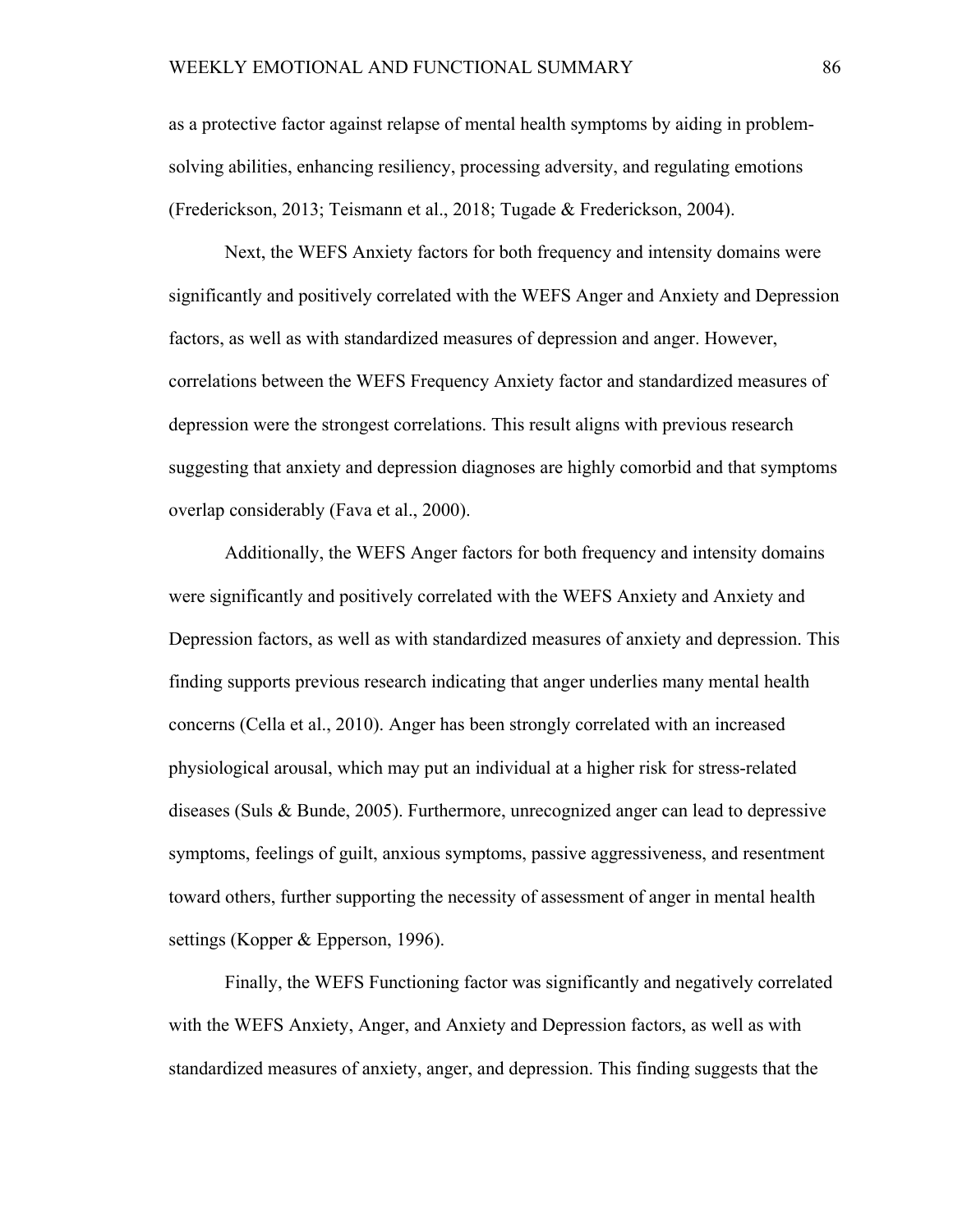WEFS may accurately assess for functional impairments in symptomatic populations. Individuals with mental health disorders often experience difficulties meeting expectations placed upon them in the workplace, at school, and in relationships.

### **Clinical Utility of the WEFS**

According to research conducted on the development and construction of psychological tests, a self-report measure must adequately sample or assess the concept under consideration, exhibit standardization, display normed values that show a distribution, demonstrate objectivity, and somehow have impact on or benefit others (Aiken, 1998). Additionally, self-report measures are deemed useful if they exhibit objectivity, are quantifiably measured, comprise scores that communicates meaning, support the economy of time, are standardized, and are generalizable or provide external validity (Aiken, 1998). Utility of a self-report measure, including comparative and clinical utility, assesses the value of a scale, such that it is as useful as or more useful than a similar test and that it provides additional diagnostic assessment or treatment information (Cohen et al., 2013). More specifically, clinical utility is measured by assessing psychometric soundness, costs, and benefits (Cohen et al., 2013). The current study of the WEFS was preliminary. While further investigation of the measure is needed, the results of this preliminary study provide promising consideration to the utility of the measure and its ability to address a specific need for a comprehensive, yet consolidated, self-report measure for clinical purposes.

 The results of the study support that the WEFS adequately measures common presenting problems, including anxiety, anger, positive mental health, and functioning, in outpatient mental health settings. The results of the study indicate the WEFS's depression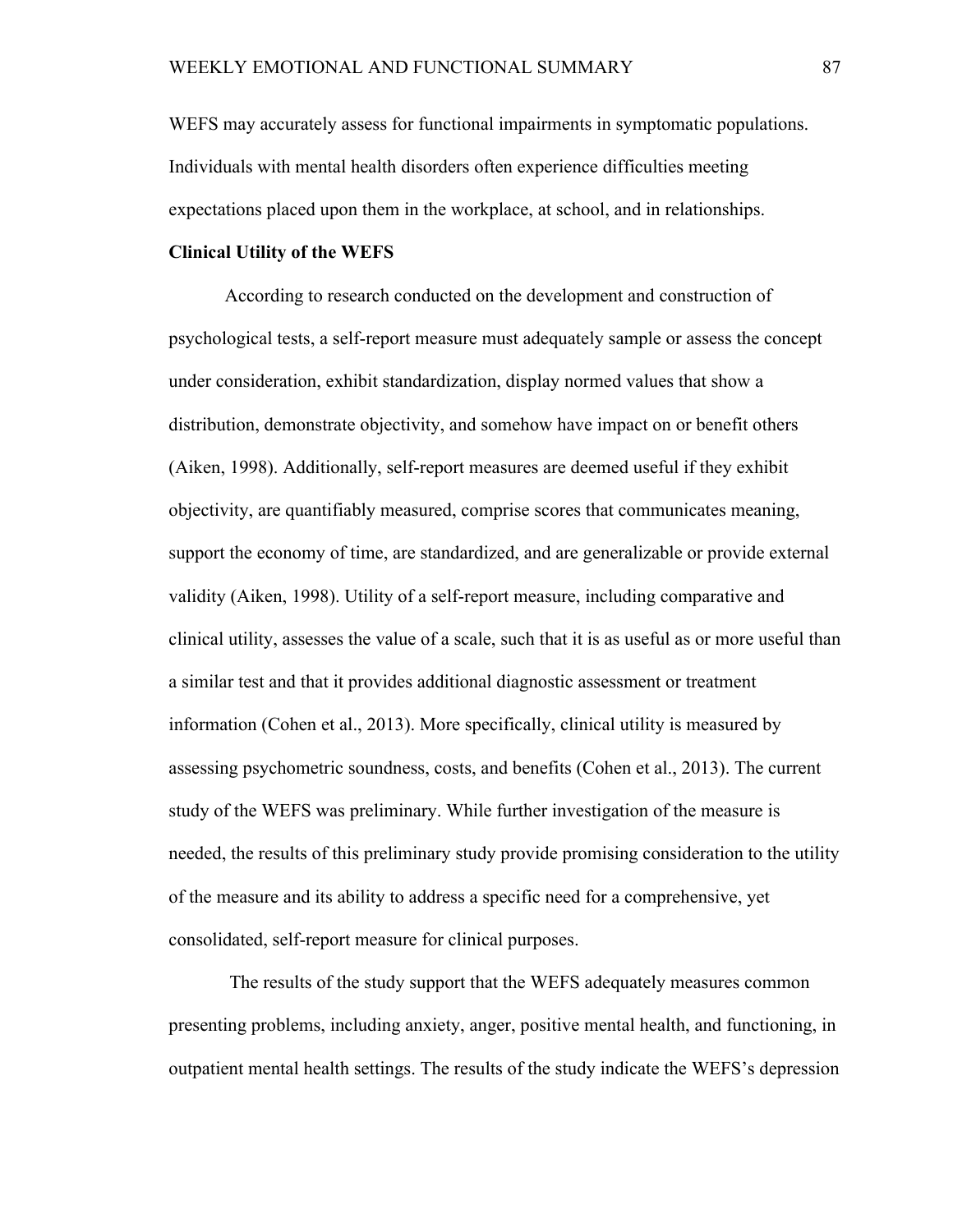items would benefit from further development and investigation. Currently, the measure appears to exhibit standardization, display objectivity through quantifiable measurements, and impact others by offering a cost-effective and efficient measure that is approachable in terms of administration and scoring. Additionally, scores on the WEFS factors demonstrate meaning, such that a higher score in the Anxiety factor may be interpreted as more severe anxiety. The items of the measure are often a single word or symptom for ease of completion.

In terms of psychometric characteristics, the WEFS appears to exhibit stability over time and a cohesive factor structure, as well as aspects of construct and content validity. Additionally, the benefits of the WEFS are believed to outweigh the costs in economic and noneconomic terms. For example, the measure provides a wealth of information at a low economic and time cost. The measure is also easy to administer and understand because the items are common symptoms and organized by domain and factor.

At this time, the WEFS is believed to be a unique and useful alternative to existing outcome self-report measures. It is comprehensive in content (i.e., diagnostic symptoms, protective factors and quality of life, and functional impairments), is inclusive in the assessment of the content (i.e., frequency and intensity of symptoms), and is succinct in fashion. As the results of the study demonstrate, the WEFS appears to adequately assess common presenting problems in outpatient mental health settings and measure other psychological characteristics, such as positive mental health, that have been shown to enhance functioning and quality of life.

To review, the literature on self-report questionnaires states that clinicians who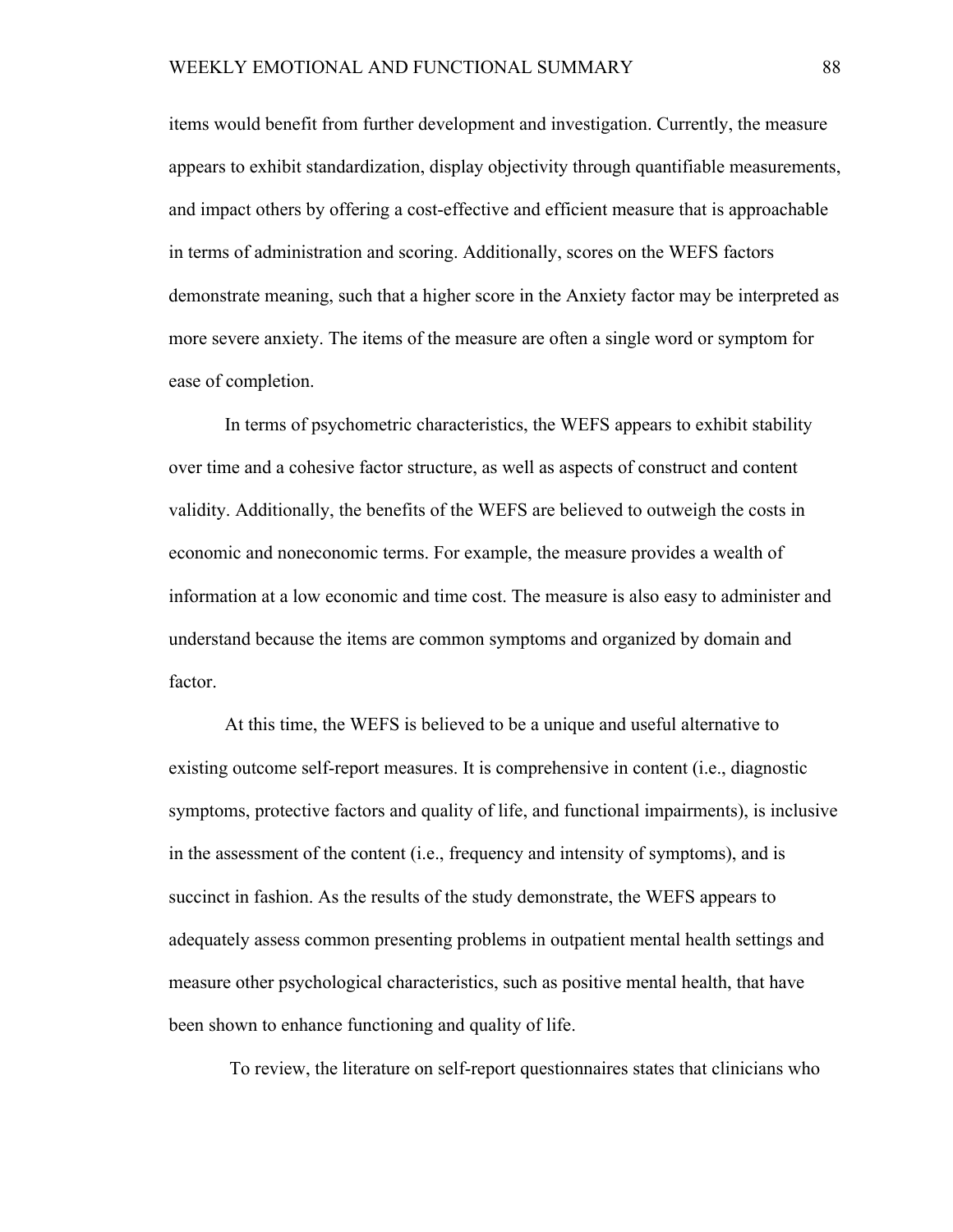incorporate reliable and valid clinical tools in their practice improve their accuracy of diagnosing and the efficacy of treatment (Bar-Kalifa et al., 2016; Hannan et al., 2005; Wolfe & Pincus, 1999; Zimmerman et al., 2018). Treatment protocols also typically recommend the use of self-report measures for improved accuracy in diagnosing and for routine use in monitoring treatment progress (APA, 2010; Harding et al., 2011; National Collaborating Centre for Mental Health, 2009; Peterson & Fagan, 2017; Trivedi et al., 2006; Zimmerman et al., 2018). Quantitative and objective measurements demonstrate progress through treatment in a standardized way that can be used for comparison purposes with precision (Lambert et al., 2001; Lambert et al., 2002; Lambert, Hansen, & Finch, 2001; Nezu et al., 2000; Prescott et al., 2017; Wolfe & Pincus, 1999; Zimmerman et al., 2008; Zimmerman et al., 2018).

The literature on the usefulness of self-report measures may appear straightforward. However, questionnaires are commonly underutilized in clinical practice because clinicians do not want to burden their patients each week with extensive paperwork (Peterson & Fagan, 2017). To date, self-report measures assess only one or two areas and are either lengthy for patients to complete or lengthy for clinicians to score. Research shows that if a routine outcome measure is not parsimonious, it will likely be underutilized as a clinical tool of measurement (Peterson & Fagan, 2017). Underutilization of routine self-report measures may lead to inaccurate assumptions regarding the patient's functional impairments or current level of distress (Fayers & Machin, 2013; Wolfe & Pincus, 1999; Zimmerman et al., 2018). The value of self-report measures cannot be overlooked in clinical practice, as they have been shown to increase efficacy of treatment (Zimmerman et al., 2008; Zimmerman et al., 2018) and are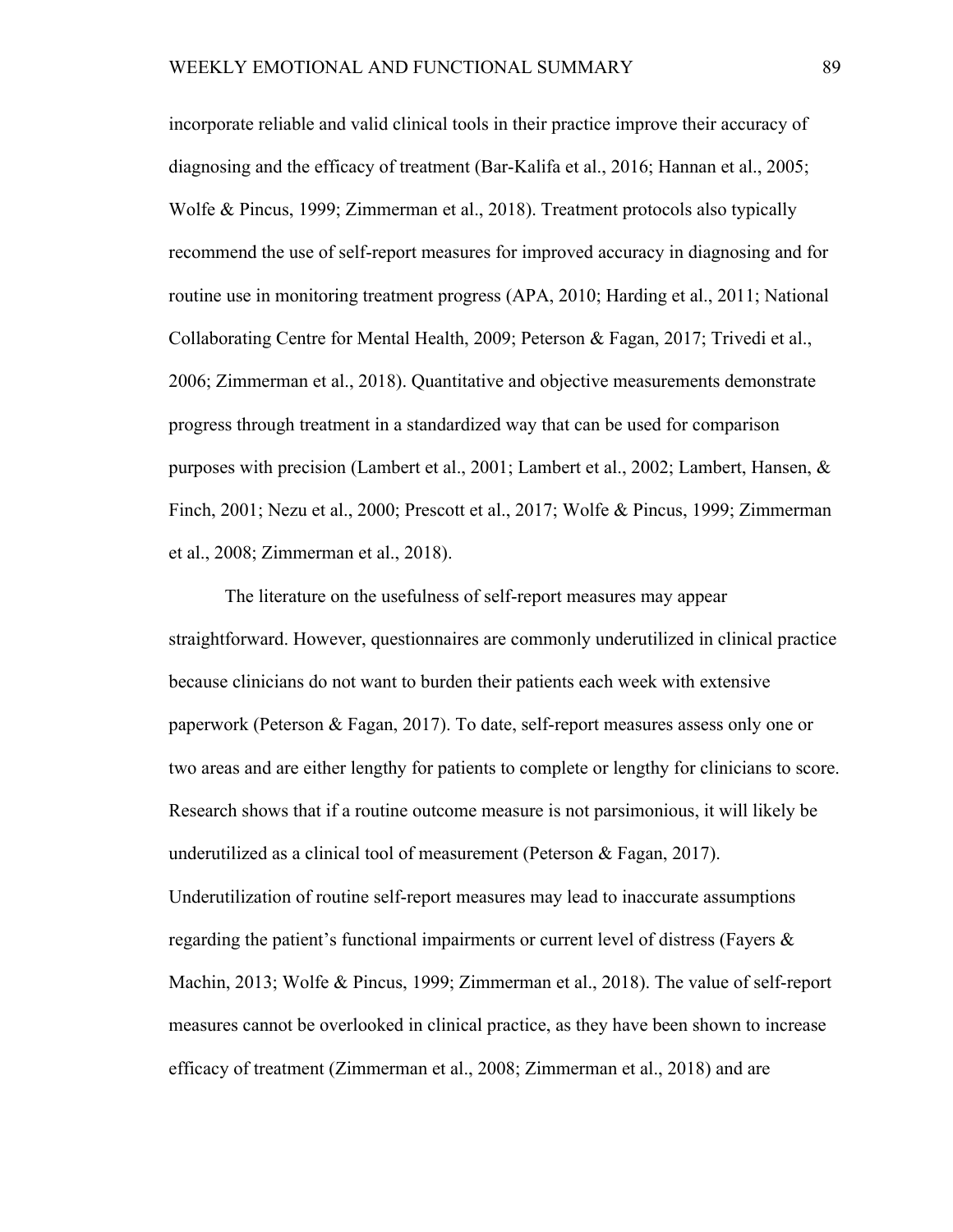efficient, systematic, standardized (Wolfe & Pincus, 1999), as well as cost-effective, tools (Garfield et al., 2011). The WEFS attempts to address these obstacles to routine outcome measuring.

To address efficiency, the WEFS assesses seven factors in 34 items, as opposed to similar standardized measures in each factor totaling 90 items. The WEFS was purposefully designed for patients to quickly read and rate symptoms rather than to try to understand wordy items. The WEFS is also organized by factor. The organization provides simple administration and allows the clinician to score and interpret quickly. The organization of the scale also increases the efficiency, effectiveness, and practicality of the measure without compromising crucial data needed for tracking progress.

In terms of cost effectiveness, the WEFS is one measure that assesses many variables, including common diagnostic symptoms seen in mental health settings, as well as positive mental health and functioning. The benefits of using one scale for routine outcome measuring include simplicity for both patient and clinician, an additional source of data for documentation and treatment progress, efficiency of gathering data in multiple areas, and cost effectiveness of purchasing one measure as opposed to many. For example, a self-report measure outside of the public domain, such as the Beck Anxiety Inventory (BAI; Beck et al., 1988; Beck & Steer, 1990), costs approximately \$2.47 for each use. If clinicians were to routinely assess anxiety symptoms in 20 to 30 patients a week, they would spend \$49.44 to \$74.10 per week to measure one domain. At maximum, if a patient was in therapy for a year and measured weekly as recommended, the total cost would be \$3,848.00.

If used in clinical practice, a patient would complete the self-report measure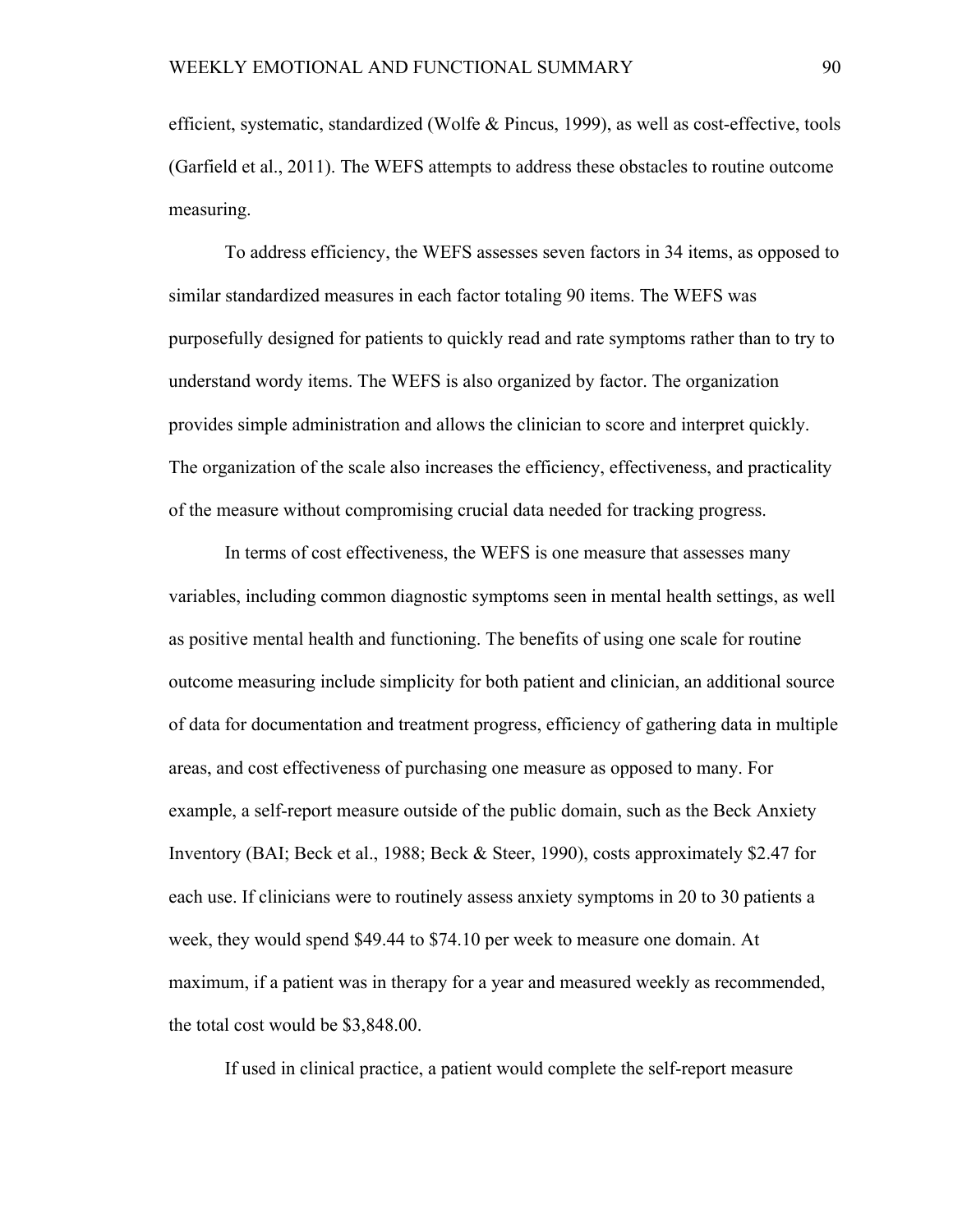before the intake appointment to provide baseline information. During the intake appointment, the clinician would review the scores with the patient and explain the meaning of these scores while reflecting back to the patient for accuracy. If the directions were unclear to the patient, the clinician would review the difference between a frequency rating and an intensity rating. The patient would also be asked to arrive at the office approximately 10 minutes early for each session in order to complete the measure beforehand. The clinician would keep the completed measures in the patient's file, noting the date and session number to appropriately track progress. Scores could be added to the patient's progress note and used as an effective tool in comparing progress and even setbacks for informing treatment goals, agenda setting, and supporting growth.

Although this study is preliminary, the results suggest that the WEFS is a valuable measure. It may be used in clinical settings to assess patients' frequency and intensity of symptoms in the following factors: Anxiety, Anxiety and Depression, Anger, Positive Mental Health, and Functioning. Furthermore, these results suggest that the WEFS is a standardized measure that can potentially be used to aid in collaboration, inform treatment, measure progress outcomes, increase the efficacy of treatment, assess treatment goals, and evaluate current level of functioning to assess improvement over time. The WEFS assesses various clinical domains and includes critical aspects to patient care that are often overlooked, such as positive mental health and how symptoms impair functioning. As an added value from a cognitive-behavioral approach, the WEFS also includes agenda setting and feedback, in a brief and consolidated manner, to enhance efficiency for time in the session to be spent on therapeutic interventions. These results contribute to the usefulness of the WEFS in clinical practice and provide a welcome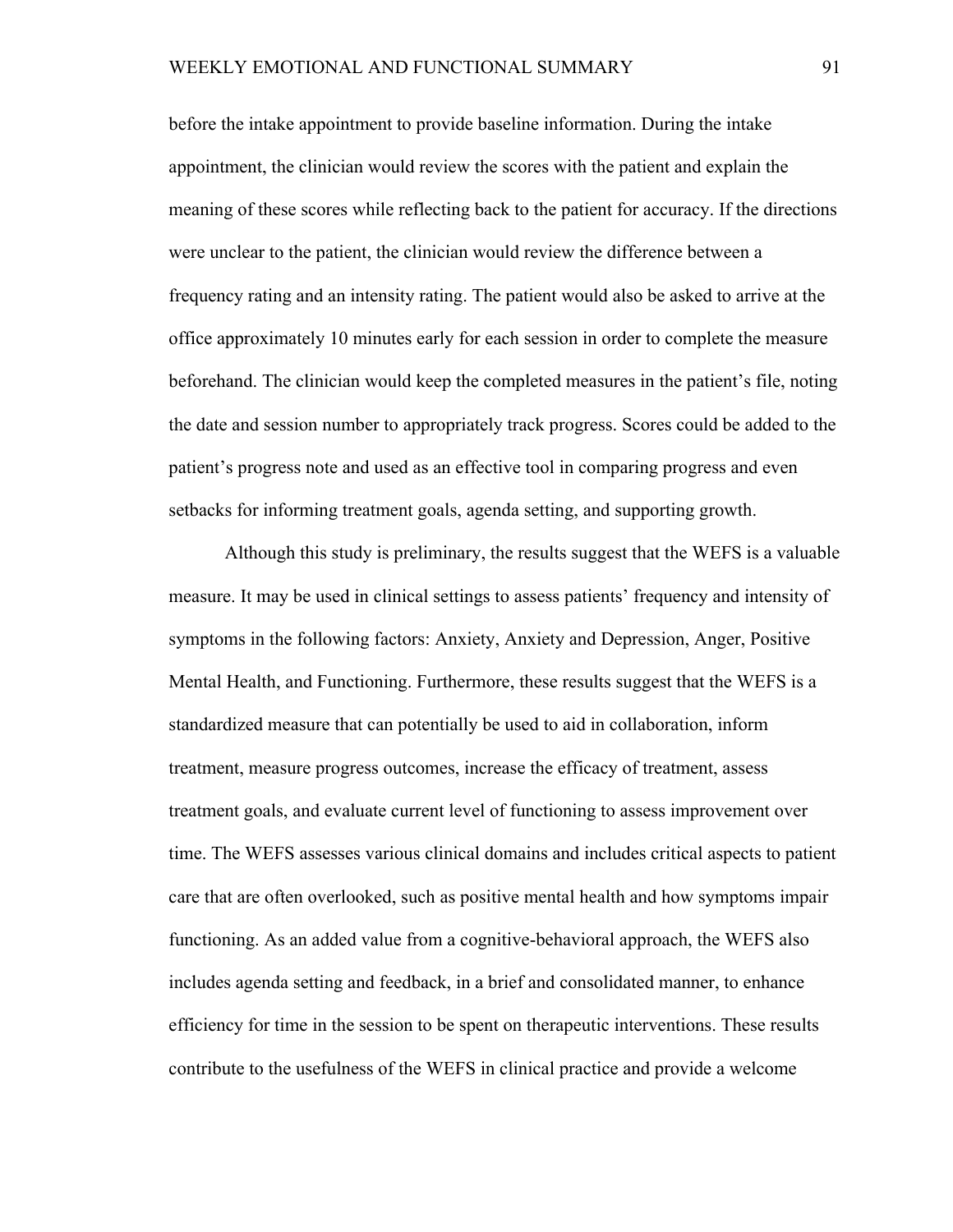alternative to measuring treatment progress.

### **Limitations**

The findings from the present study have limitations regarding the demographic information of the sample, the setting in which the sample was gathered, and the geographical location. The present study assessed willing participants who were seeking an intake evaluation at an outpatient mental health center in northeastern Pennsylvania. As the sample was predominantly composed of European American participants, it was not as representative as the researchers had hoped, thereby limiting the generalizability of the findings. The outpatient setting, measurements from one geographical location, and lack of a controlled nonsymptomatic sample may limit the findings as well. Additionally, some participants did not complete the measures entirely, leading to varied sample sizes in the correlations to standardized measures.

There was a significantly smaller sample size for test-retest reliability. A sample size may have been the result of patients not attending their follow-up appointments, patients not completing the scale a second time, or perhaps clinicians forgetting to submit the scale a second time to the researchers. Test-retest results are limited because of the small sample size. Future research may focus more heavily on the reliability of the measure to fully assess measurement sensitivity and stability over time.

Potential confounding variables that would threaten the strength of the internal validity of the measure may be some participants completing measures quickly without thinking through each question because of the amount of paperwork to complete at the first appointment. In addition, participants might have completed the self-report with the help of a family member or close friend in the waiting room, potentially confounding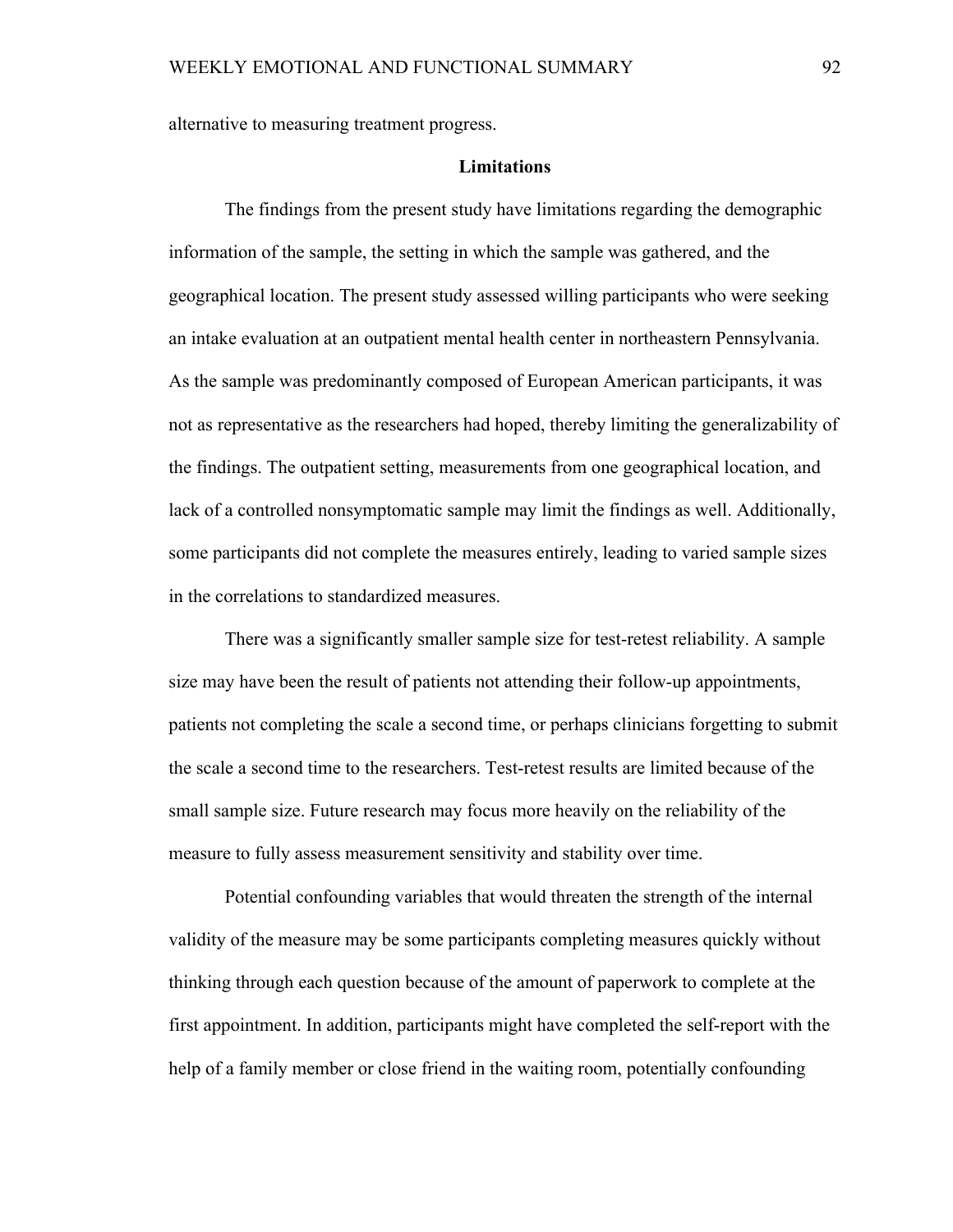their true answers. Perhaps some participants did not understand the distinction between frequency and intensity ratings while completing the scale in the waiting room before having had the opportunity to discuss the measure with the clinician.

Additionally, social desirability could have influenced the way some participants completed the measures, such that they may have wanted to please their clinician. Some may not have felt comfortable completing the measures with honesty until establishing a trusting relationship with their clinician. The self-report measures chosen were face valid, and therefore, participants could have easily understood the purpose of the measure or the content it was assessing. If participants were not comfortable sharing information, they could have easily disguised their answers by responding more favorably (e.g., rating symptoms lower than they were). Although the effects of social desirability may not have negatively impacted the factor structure or validity analyses, it could impact the generalizability and usefulness of the study and measure. However, just as vulnerability is necessary for treatment to be effective, honesty in reporting symptoms is as well. These limitations may be considered when understanding the utility of the measure and adapting its use to each patient. Finally, some individuals failed to complete all of the items of the measure and therefore were not included in the sample. The researcher did not investigate specific characteristics, such as diagnoses, of those who omitted items. Therefore, not completing all items of the measure is another limitation of the study to be investigated in future research.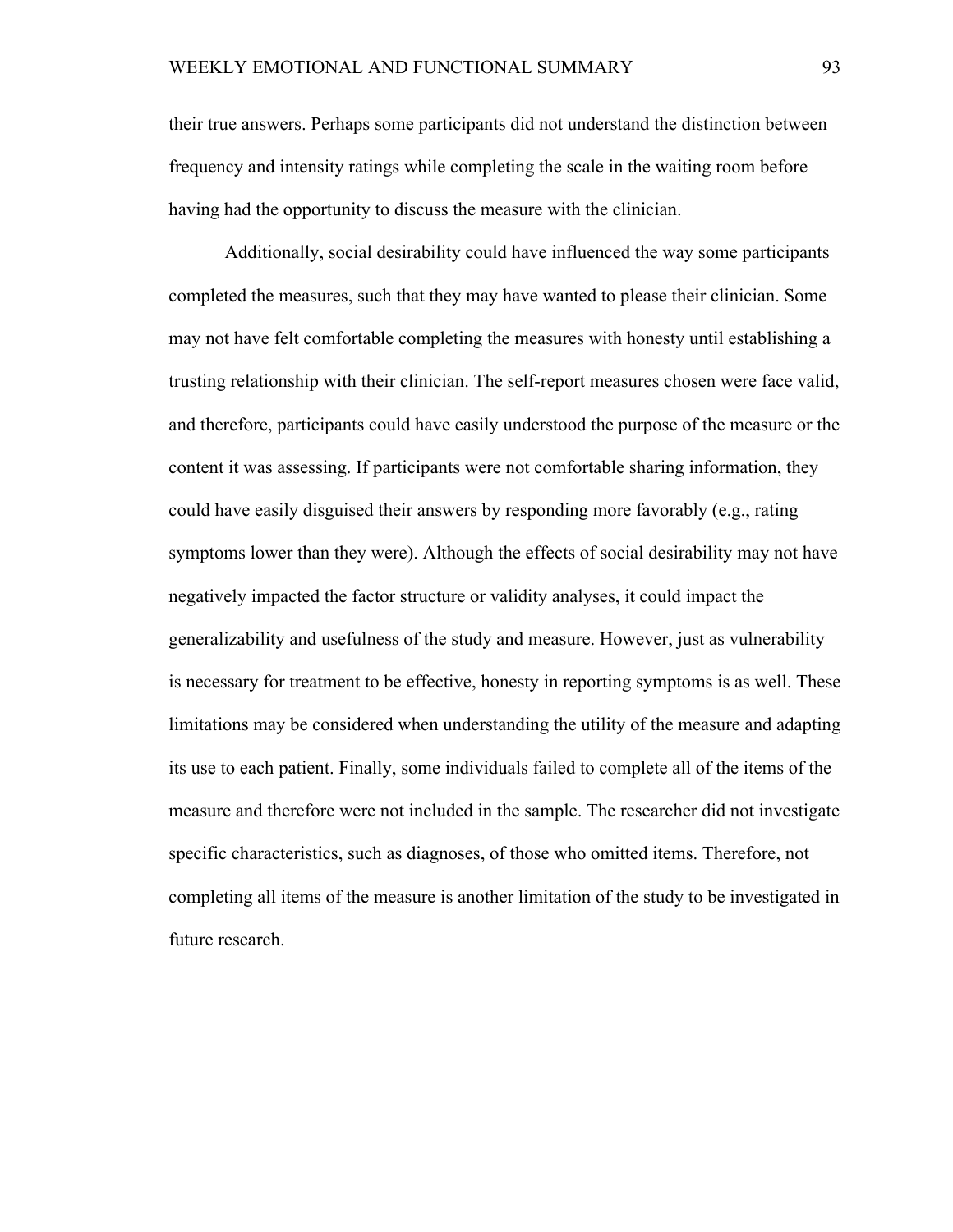### **Future Directions**

Future research with the WEFS may further assess the factor structure and the psychometric properties of the measure in different clinical settings (e.g., primary care, inpatient, or residential programs) and geographical locations. Replicating the study with a larger sample size, broader demographic variables, and even a control group could further validate the psychometric properties of the WEFS for use with patients diverse in clinical presentation, ethnicity, and cultural background. Additionally, future research may explore the scores of participants with specific clinical presentations and diagnoses on the measures and factors of the WEFS.

As Kline (2015) and Aiken (1998) described, self-report measures must provide normed values for scores to be meaningful and comparable. Future research may focus on further developing normed values of scores through the inclusion of a control nonsymptomatic sample and through gathering larger samples to demonstrate a frequency distribution of the scores and percentiles associated with each score.

Collecting data 4 weeks after the time of intake may provide a better estimate of test-retest reliability. Such information may also be useful in further distinguishing the Frequency domain from the Intensity domain as treatment progresses. It was hypothesized that the participant scores would be relatively stable 1 week after the intake appointment. The differentiation of the Frequency scores and Intensity scores over time would be interesting to note as participants progress through treatment. Perhaps patterns in severity of symptoms would decrease at a quicker rate than frequency of symptoms as a result of the implementation of coping skills.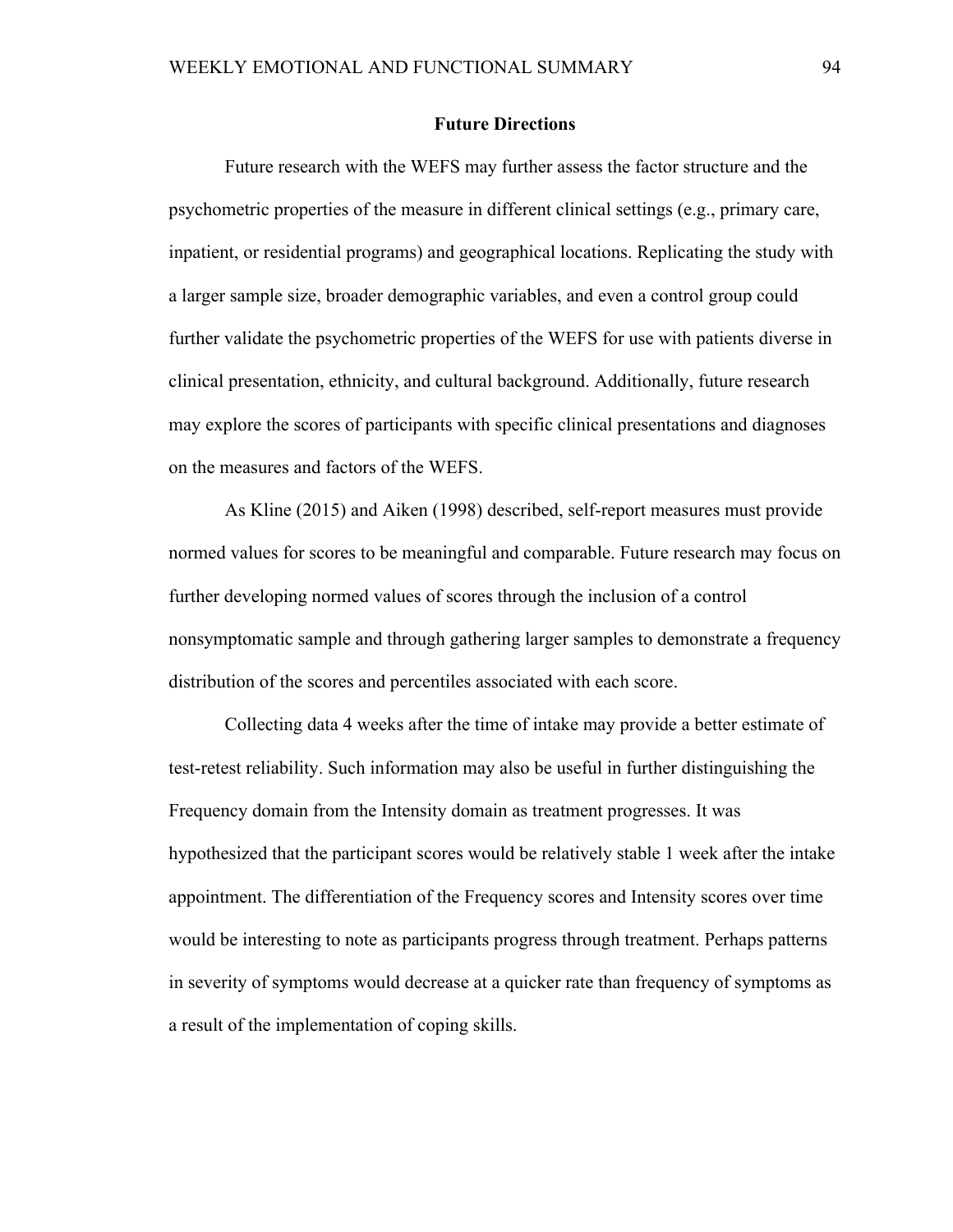Given the frequency of depressive disorders in outpatient mental health settings, the development of a stable and distinct depression factor calls for further investigation. Generating items that are unique to depression and do not overlap with anxiety or anger would be important. For example, items on the Beck Depression Inventory (BDI-II; Beck et al., 1996), such as past failures, loss of pleasure, self-dislike, self-criticism, and worthlessness, were specifically designed and tested for discriminant validity with anxiety. Therefore, only items that measured depression and not anxiety were included and overlapping items were excluded when Beck and colleagues developed the 21-item measure (Beck et al., 1996). Future research with the WEFS may choose to implement a similar process to isolate items that create a cohesive and internally consistent depression factor. Then, reassessment of construct validity and reliability would be needed. Perhaps developing more items to assess risk factors for suicidal ideation apart from homicidal ideation would be useful.

Additionally, the exploratory analyses conducted revealed many possibilities for future research. For example, negative affect was significantly and positively correlated with anxiety, anger, and anxiety and depression factors. Better understanding this relationship and its difference from positive affect and trying to examine if one variable or factor can predict the other would be interesting. Further research on negative affect could be valuable in clinical settings to better understand the development of mental illness and, from a cognitive-behavioral approach, the negative thinking patterns that are revealed in a negative affect measure and their t relationship to specific diagnoses. A relationship between negative affect and depression would appear to more likely be stronger; however, the results of the study showed a stronger relationship between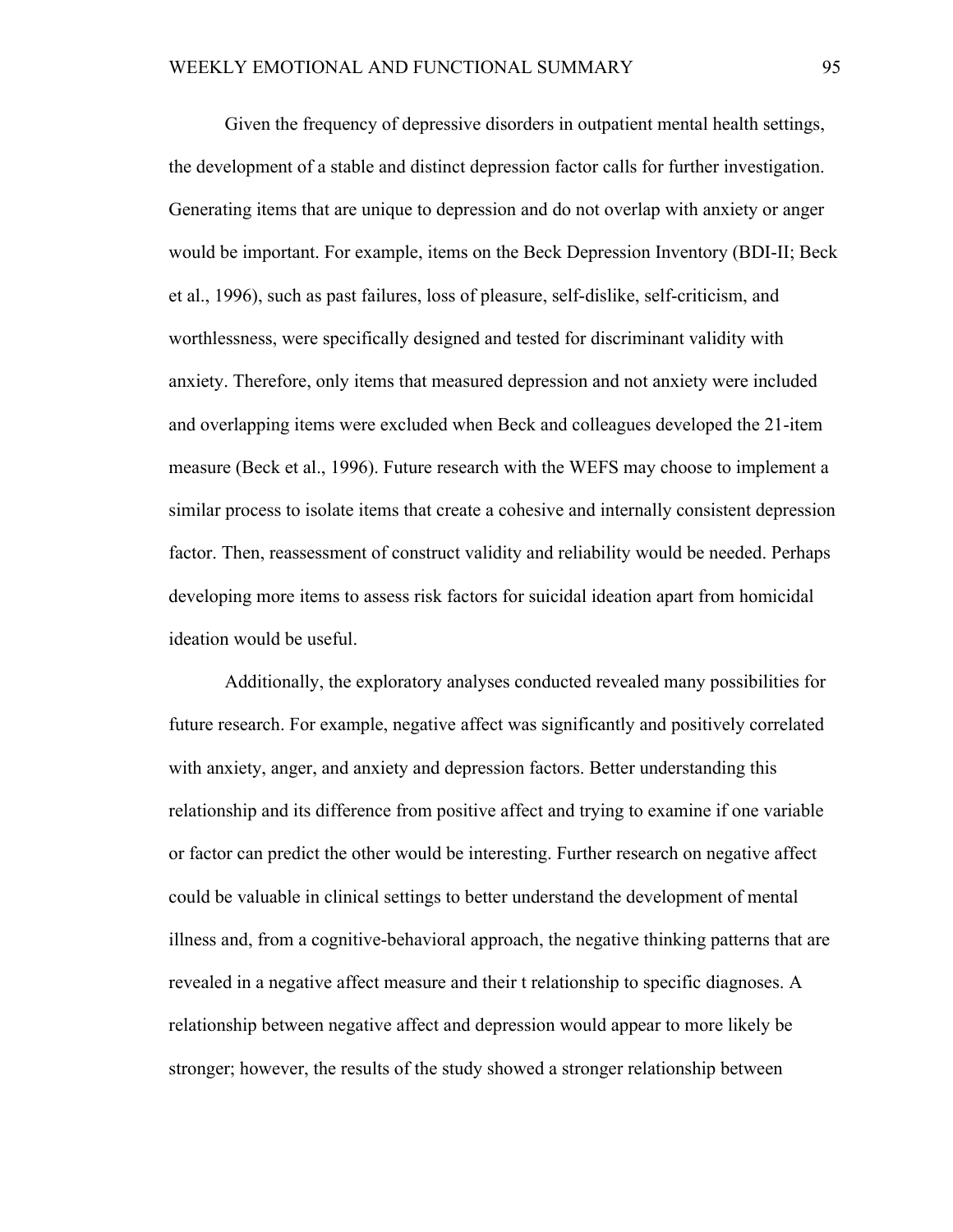anxiety and negative affect than anxiety and depression with negative affect (Table 14). Further exploring this relationship may help clinicians to better understand and detect how negative affect relates to diagnostic presentations.

Another area of study could be to further assess the slight increase in the WEFS Functioning Domain from the intake appointment to the second session, perhaps by isolating the WEFS Positive Mental Health factors to determine whether a specific item could predict a difference in scores from Time 1 to Time 2. Hope and optimism were hypothesized as variables that could have mediated the relationship between functioning scores. However, further assessment could lead to a better understanding in clinical settings as to the components that encourage patients to return to their second session and help with engagement in therapy.

A potential confound of the study may be experiential avoidance, as defined by patients suppressing unwanted uncomfortable emotional or cognitive experiences. Patients engaging in experiential avoidance may underreport their symptoms on the WEFS, leading to inaccurate data. Future research may account for this potential confound by also administering a measure of experiential avoidance. Future research may also administer other standardized measures in each of the factors to further validate how well the WEFS aligns in regard to convergent validity. Future research may include a scale of social desirability as well to assess for an additional confound in which patients could report based upon wanting to please their clinician.

Based on this preliminary study, the WEFS appears to be a promising measure that could be applied in clinical practice. Overall, the general findings reveal that the WEFS possesses sound psychometric properties related to reliability and validity. Further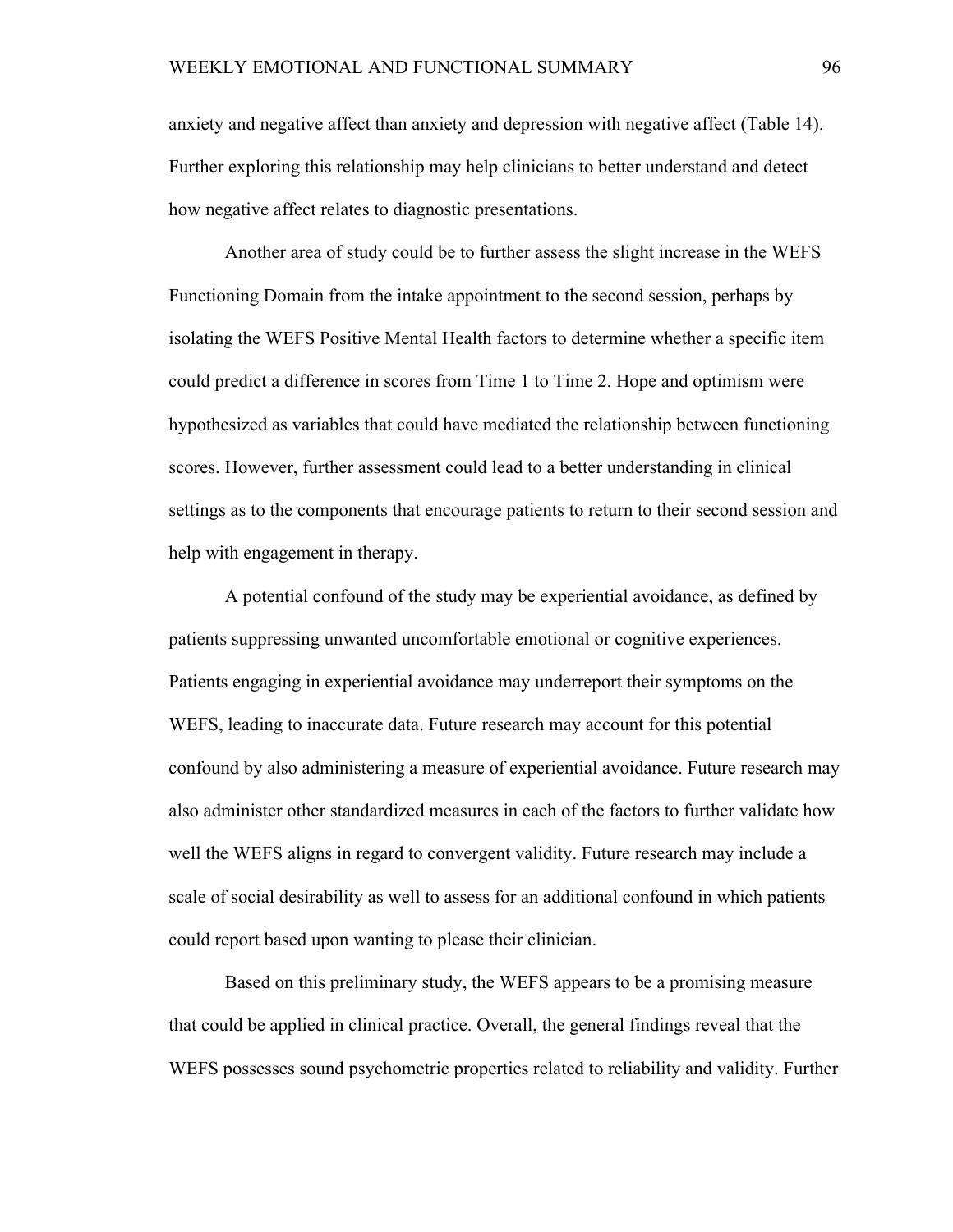psychometric research is necessary to replicate the current findings and extend them. Further research designed to investigate the stability of the intensity domain is warranted. At this point, the WEFS may provide a useful, cost-effective, and efficient alternative to employing numerous measures during intake and throughout treatment.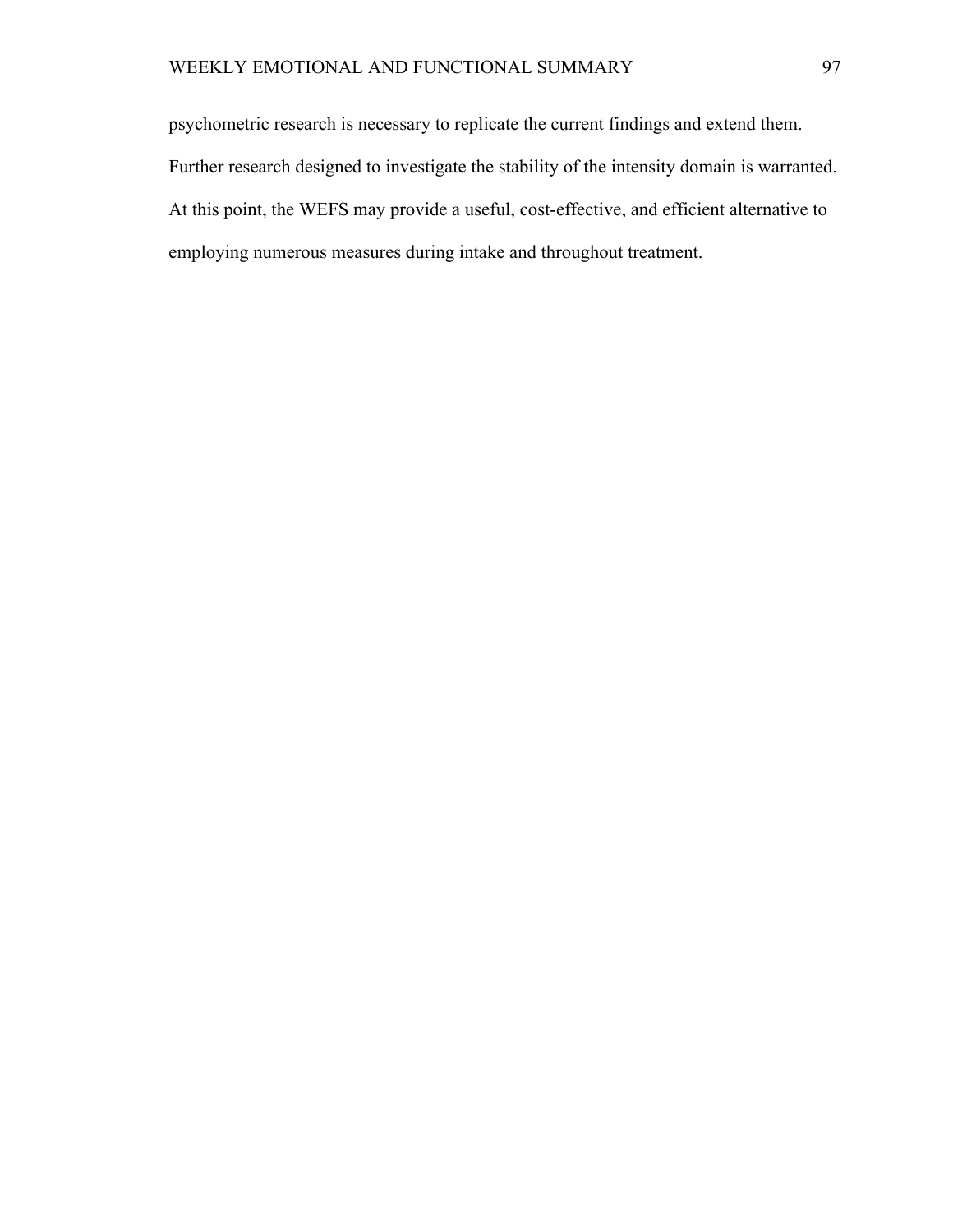### **REFERENCES**

- Aiken, L. R. (1998). *Tests & examinations.* Wiley & Sons. American Psychiatric Association (2010). *Practice guideline for the treatment of patients with major depressive disorder* (3<sup>rd</sup> ed).
- American Psychiatric Association (2000). *Diagnostic and statistical manual of mental disorders (4th ed., Text Revision).* Washington, DC.
- American Psychiatric Association (2013). *Diagnostic and statistical manual of mental*  $disorders$  ( $5<sup>th</sup>$  ed). Washington, DC.
- Antony, M. M., Orsillo, S. M., & Roemer, L. (Eds.). (2001). *Practitioner's guide to empirically based measures of anxiety.* Springer Science & Business Media.
- Bar-Kalifa E., Atzil-Slonim, D., Rafaeli, E., Peri, T., Rubel, J., & Lutz, W. (2016). Therapist-client agreement in assessments of client's functioning. *Journal of Consulting and Clinical Psychology, 84*(12), 1127-1134.
- Barlow, D. H. (2014). *Clinical handbook of psychological disorders: A step-by-step treatment manual.* The Guilford Press.
- Beck, A. T., Epstein, N., Brown, G., & Steer, R. A. (1988). An inventory for measuring clinical anxiety: Psychometric properties. *Journal of Consulting and Clinical Psychology, 56*(6), 893-897.
- Beck, A. T., & Steer, R. A. (1990). Relationship between the Beck Anxiety Inventory and the Hamilton Anxiety Rating Scale with anxious outpatients. *Journal of Anxiety Disorders, 5*(3), 213-223.
- Brown, E. S., Murray, M., Carmody, T. J., Kennard, B. D., Hughes, C. W., Khan, D. A.,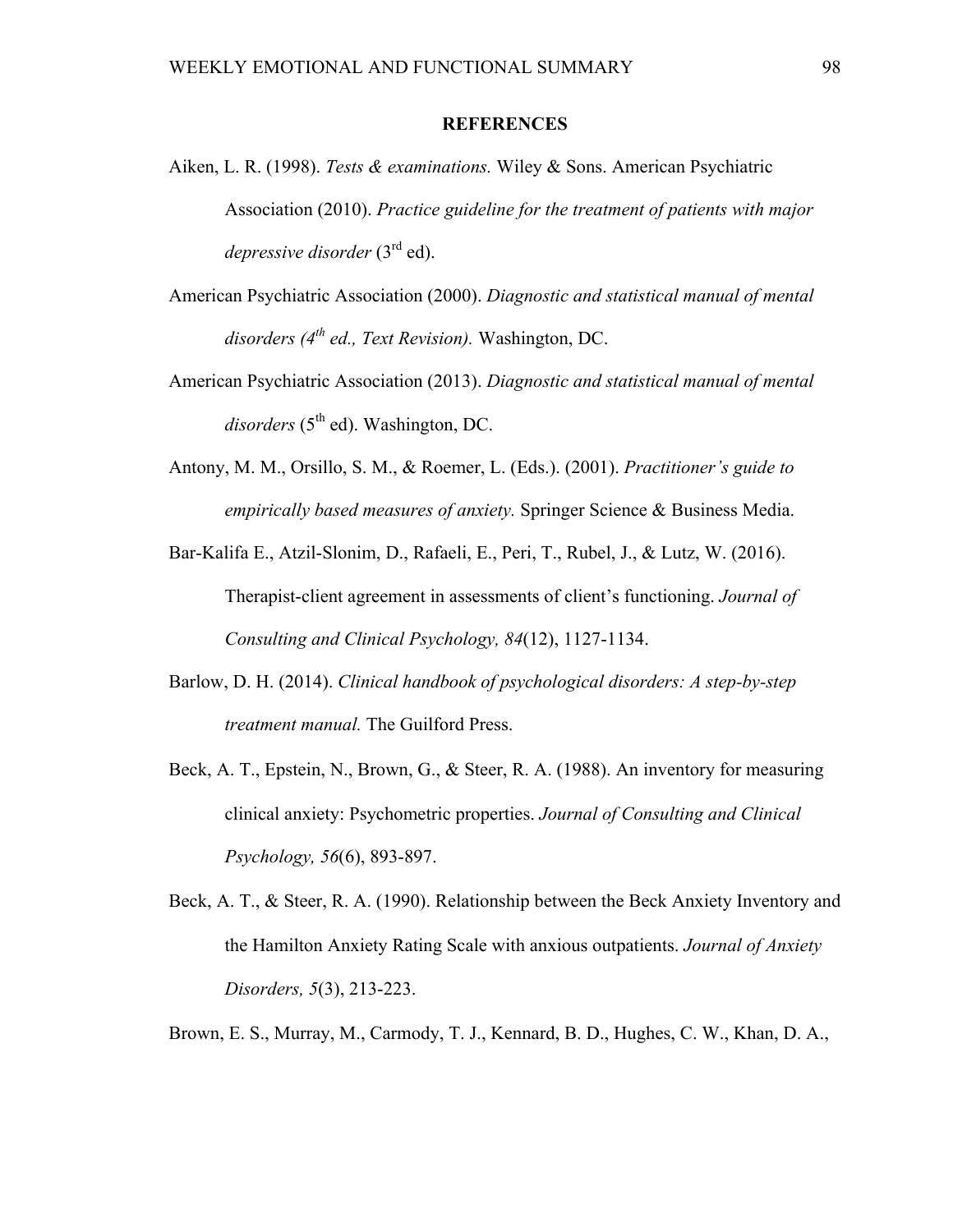& Rush, A. J. (2008). The Quick Inventory of Depressive Symptomatology— Self-Report: A psychometric evaluation in patients with asthma and major depressive disorder. *Annals of Allergy, Asthma & Immunology: Official Publication of the American College of Allergy, Asthma, & Immunology, 100(*5), 433-438.

- Cella, D., Riley, W., Stone, A., Rothrock, N., Reeve, B., Yount, S., Amtmann, D., Bode, R., Buysse, D., Choi, S., Cook, K., DeVellis, R., DeWalt, D., Fries, J. F., Gershon, R., Hahn, E. A., Lai, J. S., Pilkonis, P., Revicki, D., Rose, M., Weinfurt, K., & Hays, R. (2010). Initial adult health item banks and first wave testing of the Patient-Reported Measurement Information System (PROMIS) network: 2005- 2008. *Journal of Clinical Epidemiology, 63*(11), 1179-1194.
- Cohen, R. J., Swerdlik, M. E., & Sturman, E. D. (2013). *Psychological testing and assessment: An introduction to tests and measurement*  $(8^{th}$  *ed.).* McGraw-Hill.
- Deci, E. L., & Ryan, R. M. (2008). Hedonia, eudaimonia, and well-being: An introduction. *Journal of Happiness Studies, 9*(1), 1-11.
- Duncan, B. L., Miller, S. D., Sparks, J. A., Claud, D. A., Reynolds, L. R., Brown, J., & Johnson, L. D. (2003). The Rating Scale: Preliminary psychometric properties of a "working" alliance measure. *Journal of Brief Therapy, 3*(1), 3-12.
- Evans, C., Connell, J., Barkham, M., Margison, F., McGrath, G., Mellor-Clark, J., & Audin, K. (2002). Towards a standardized brief outcome measure: Psychometric properties and utility of the CORE-OM. *The British Journal of Psychiatry, 180*(1), 51-60.

Fava, G. A., & Ruini, C. (2003). Development and characteristics of a well-being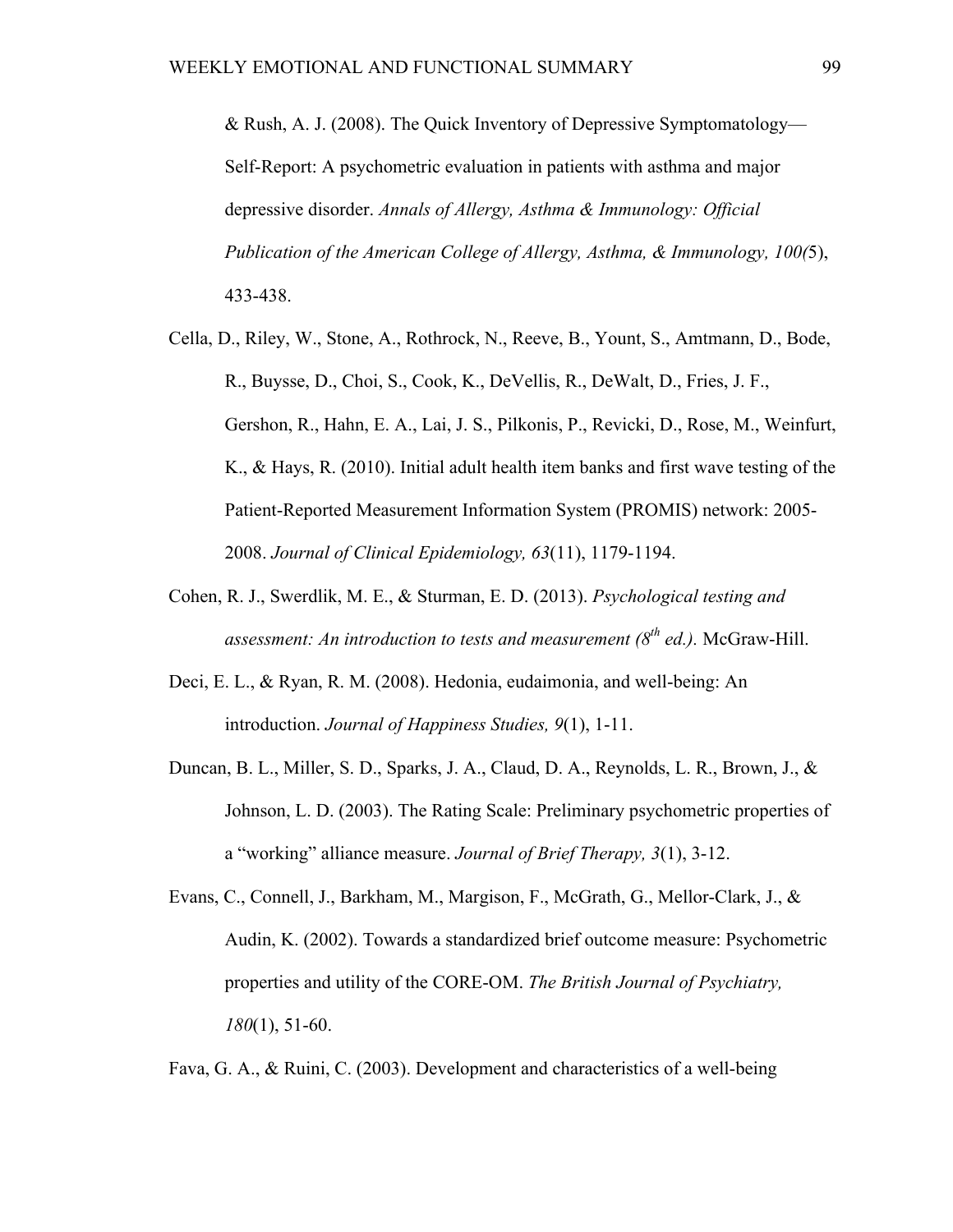enhancing psychotherapeutic strategy: Well-being therapy. *Journal of Behavior Therapy and Experimental Psychiatry, 34*(1), 45-63.

- Fava, M., Rankin, M.A., Wright, E. C., Alpert, J. E., Nierenberg, A. A., Pava, J., Rosenbaum, J. F. (2000). Anxiety disorders in major depression. *Comprehensive Psychiatry, 41*(2), 97-102.
- Fayers, P. M., & Machin, D. (2013). *Quality of life: The assessment, analysis and interpretation of patient-reported outcomes*. John Wiley & Sons.
- Fredrickson, B. L. (2013). Positive emotions broaden and build. *Advances in experimental social psychology, 47*(2), 1-53. Academic Press.
- Garfield, S., Clifford, S., Eliasson, L., Barber, N., & Willson, A. (2011). Suitability of measures of self-reported medication adherence for routine clinical use: A systematic review. *BMC Medical Research Methodology, 11*(1), 1-49.
- Goodheart, C. D., Kazdin, A. E., & Sternberg, R. J. (2006). *Evidencebased psychotherapy: Where practice and research meet.* American Psychological Association.
- Greenspoon, P. J., & Saklofske, D. H. (2001). Toward an integration of subjective well being and psychopathology. *Social Indicators Research, 54*(1), 81-108.
- Hannan, C., Lambert, M. J., Harmon, C., Nielson, S. L., Smart, D. W., Shimokawa, K., & Sutton, S. W. (2005). A lab test and algorithms for identifying clients at risk for treatment failure. *Journal of Clinical Psychology, 61*(2), 155-163.
- Harding, K. J., Rush, A. J., Arbuckle, M., Trivedi, M. H., & Pincus, H. A. (2011). Measurement-based care in psychiatric practice: A policy framework for implementation. *Journal of Clinical Psychiatry, 72*, 1136-1143.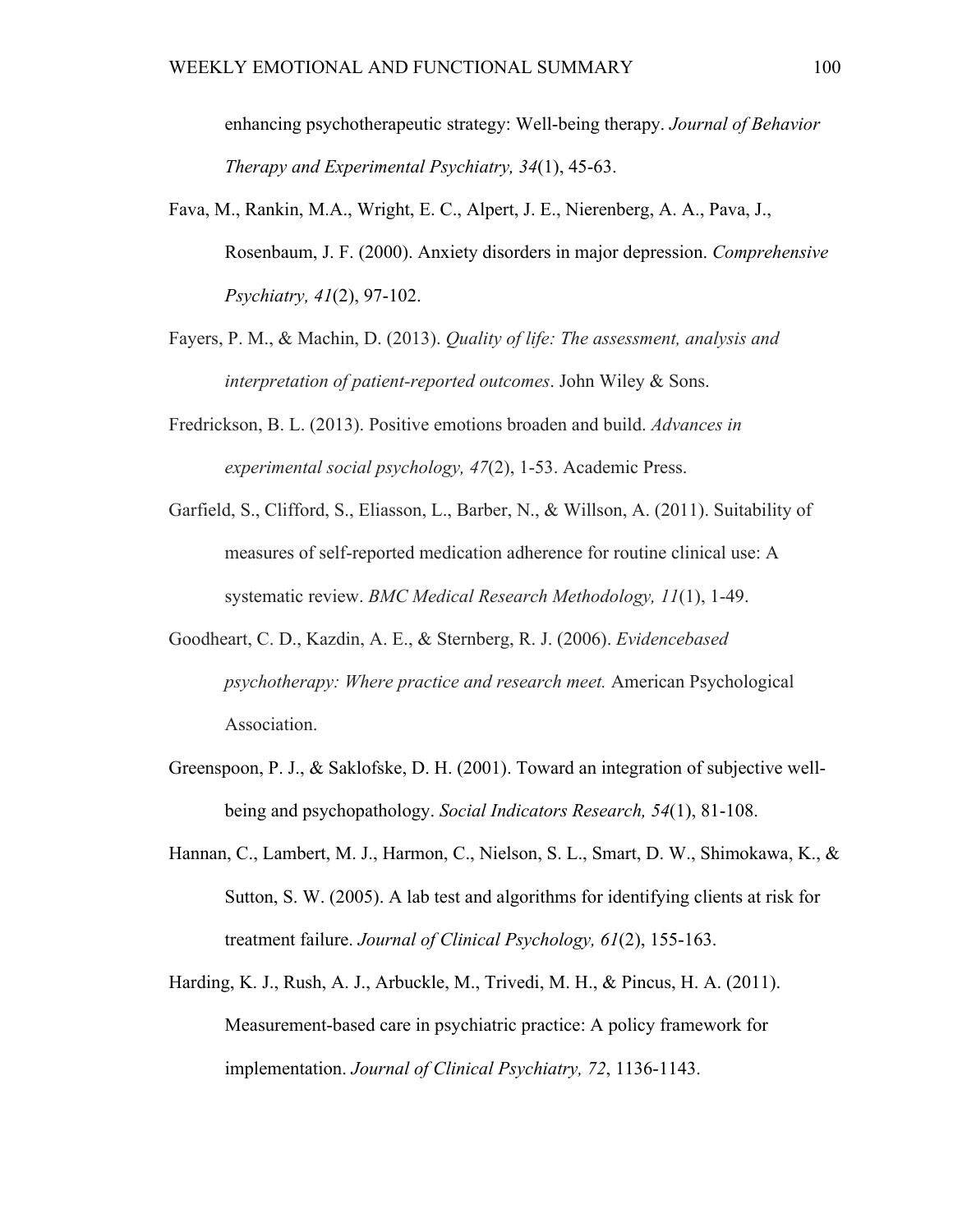- Hatcher, R. (1999). Therapists' views of treatment alliance and collaboration in therapy. *Psychotherapy Research, 9*(4), 405-423.
- Hooke, G. R., Sng, A. A., Cunningham, N. K., & Page, A. C. (2018). Methods of delivering progress feedback to optimize patient outcomes: The value of expected treatment trajectories. *Cognitive Therapy and Research, 42*(2), 204-211.
- Irving, L. M., Snyder, C. R., Cheavens, J., Gravel, L., Hanke, J., Hilberg, P., & Nelson, N. (2004). The relationships between hope and outcomes at the pretreatment, beginning, and later phases of psychotherapy. *Journal of Psychotherapy Integration, 14*(4), 419-443.
- Kazdin, A. E. (2003). *Research design in clinical psychology* (4<sup>th</sup> ed.). Pearson Education Company.
- Kessler, R. C., McGonagle, K. A., Zhao, S. Z., Nelson, C. B., Hughes, M., Eshleman, S., Wittchen, H. U., & Kendler, K. S. (1994). Lifetime and 12-month prevalence of *DSM*-*III-R* psychiatric disorders in the United States. *Archives of General Psychiatry, 51*(1)*,* 8-19.
- Kessler, R. C., & Üstün, T. B. (2004). The World Mental Health (WMH) survey initiative version of the world health organization (WHO) composite international diagnostic interview (CIDI). *InternationaljJournal of Methods in Psychiatric Research*, *13*(2), 93-121.
- Keyes, C. L. (2005). Mental illness and/or mental health? Investigating axioms of the complete state model of health. *Journal of Consulting and Clinical Psychology, 73*(3), 5-39.
- Keyes, C. L. (2007). Promoting and protecting mental health as flourishing: A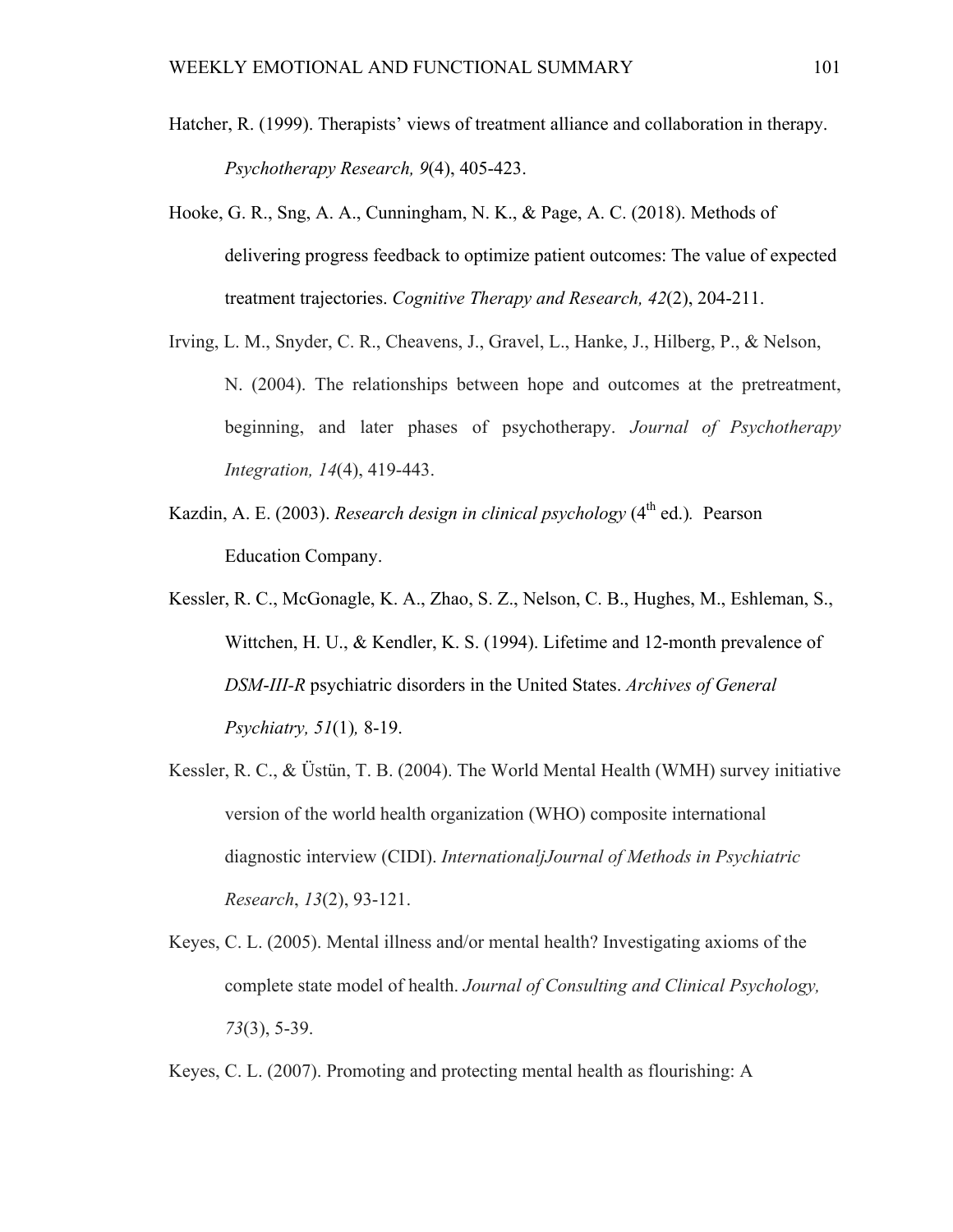- Kline, P. (2015). *A handbook of test construction: Introduction to psychometric design.*  Routledge.
- Kopper, B. A., & Epperson, D. L. (1996). The experience and expression of anger: Relationships with gender, gender role socialization, depression, and mental health functioning. *Journal of Counseling Psychology, 43*(2), 158-165.
- Kroenke, K., & Spitzer, R. L. (2002). The PHQ-9: A new depression diagnostic and severity measure. *Psychiatric Annals, 32*(9), 509-515.
- Kroenke, K., Spitzer, R. L., & Williams, J. B. (2001). The PHQ-9: Validity of a brief depression severity measure. *Journal of General Internal Medicine, 16*(9), 606- 613.
- Lambert, M. J., Hansen, N. B., & Finch, A. E. (2001). Patient-focused research: Using patient outcome data to enhance treatment effects. *Journal of Clinical Psychology, 69*(2), 159-172.
- Lambert, M. J., Whipple, J. L., Smart, D. W., Vermeersch, D. A., Nielson, S. L., & Hawkins, E. J. (2001). The effects of providing therapists with feedback on patient progress during psychotherapy: Are outcomes enhanced? *Psychotherapy Research, 11*(1), 49-68.
- Lambert, M. J., Whipple, J. L., Vermeersch, D. A., Smart, D. W., Hawkins, E. J., Nielson, S. L., & Goates, M. (2002). Enhancing psychotherapy outcomes via providing feedback onclient progress: A replication. *Clinical Psychology and Psychotherapy, 9*(2), 159-172.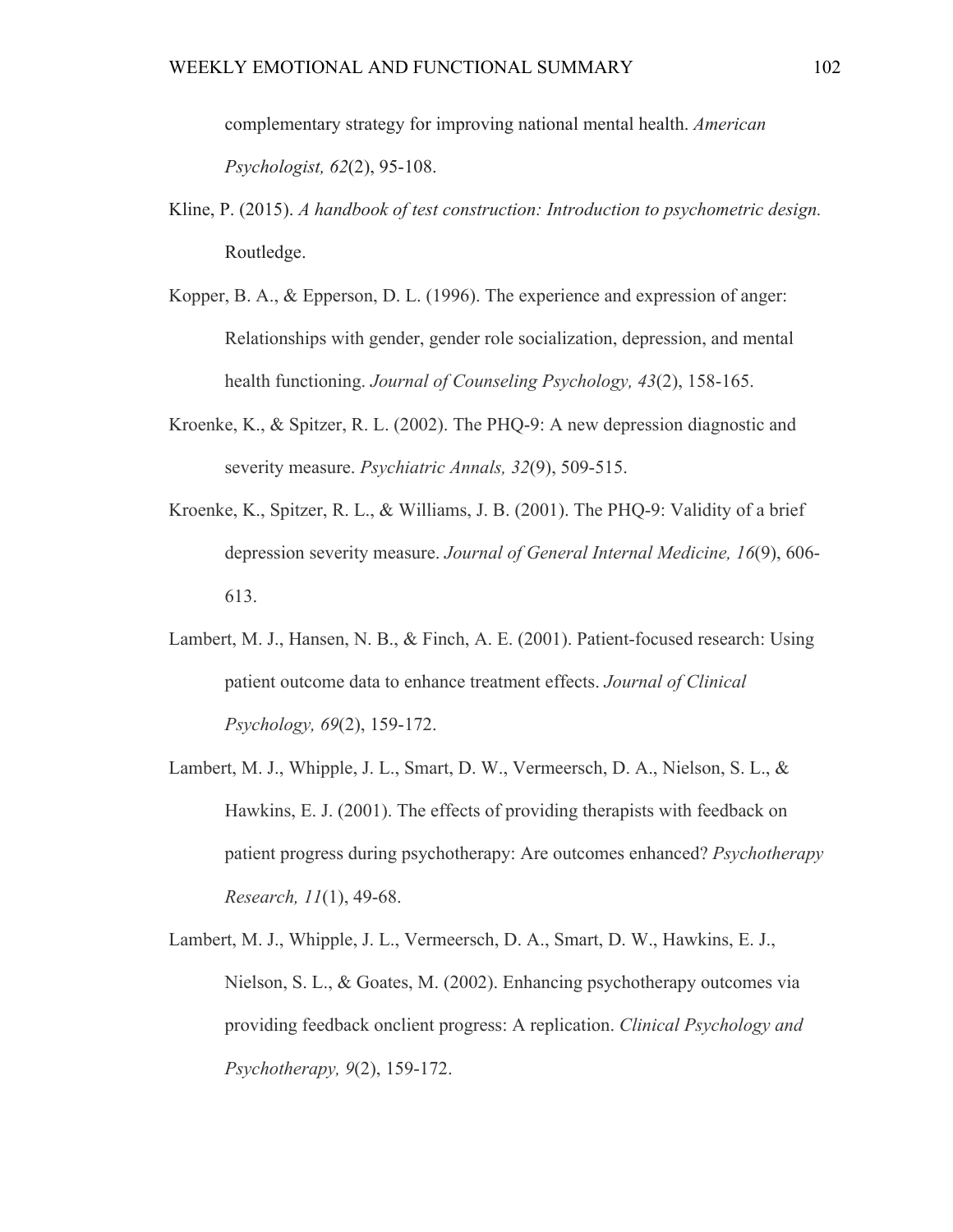- Leahy, R. L., Holland, S. J. F., & McGinn, L. K. (2012). *Treatment plans and interventions for depression and anxiety disorders.* Guilford Press.
- Lovibond, P. F., & Lovibond, S. H. (1995). The structure of negative emotional states: Comparison of the Depression Anxiety Stress Scales (DASS) with the Beck Depression and Anxiety Inventories. *Behaviour Research and Therapy*, *33*(3), 335-343.
- Lukat, J., Margraf, J., Lutz, R., van der Veld, W.M., & Becker, E. S. (2016). Psychometric properties of the Positive Mental Health scale (PMH-scale). *BioMed Central Psychology, 4*(1), 1-14.
- Martin, A., Rief, W., Klaiberg, A., & Braehler, E. (2006). Validity of the brief Patient Health Questionnaire mood scale (PHQ-9) in the general population. *General Hospital Psychiatry, 28*(1), 71-77.
- National Collaborating Centre for Mental Health. (2009). Depression: The treatment and management of depression in adults. *National Institute for Health and Clinical Excellence* (Ed.)..
- Nezu, A. M., Ronan, G. F., Meadows, E. A., & McClure, K. S. (Eds.). (2000). *Practitioner's guide to empirically based measures of depression.* Springer Science & Business Media.
- Peterson, A. P., & Fagan, C. (2017). Training the next generation in routine outcome monitoring: Current practices in psychology training clinics. *Training and Education in Professional Psychology, 11*(3), 182-189.

Pilkonis, P. A., Choi, S. W., Reise, S. P., Stover, A. M., Riley, W. T., & Cella, D. (2011).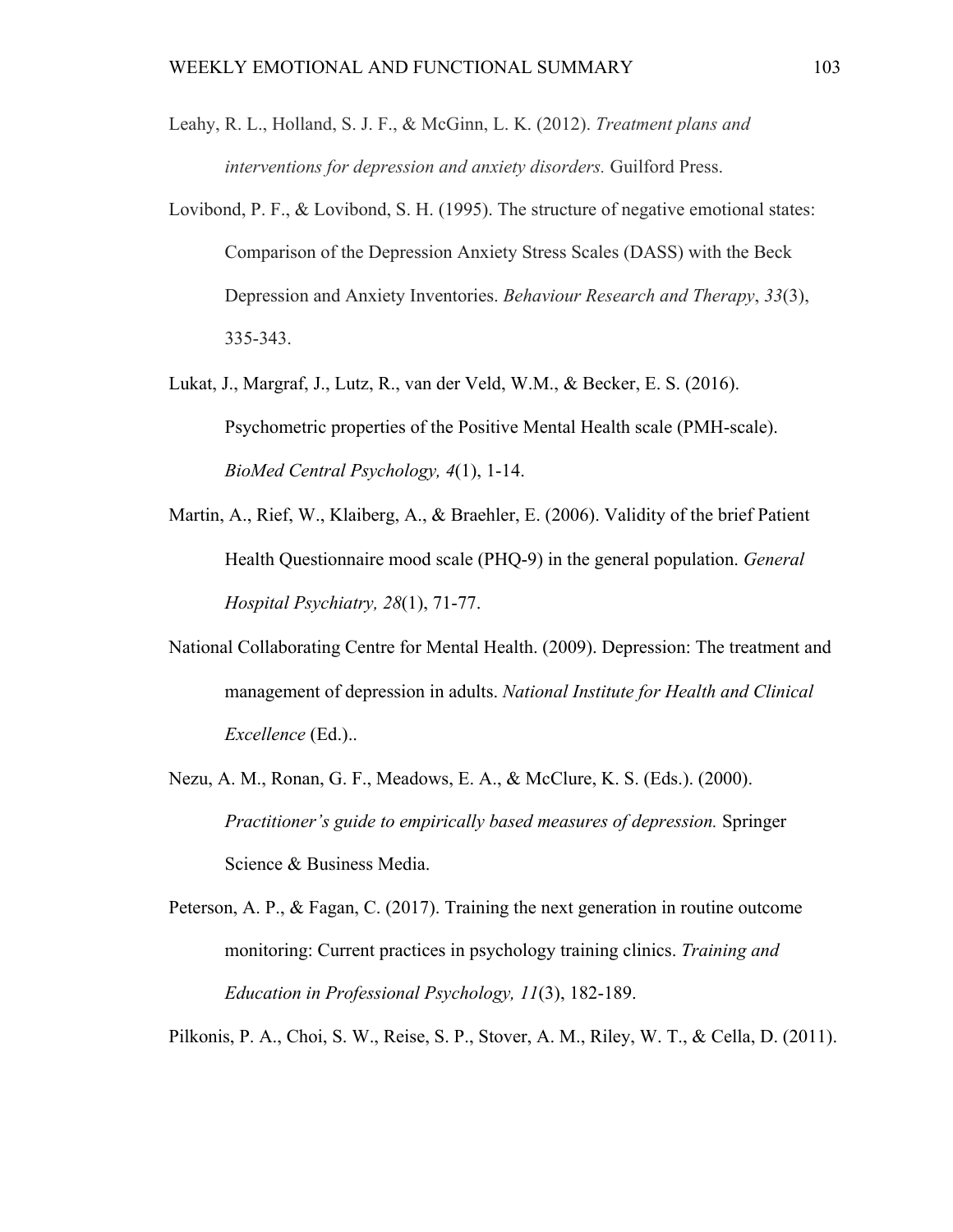Item banks for measuring emotional distress from the Patient-Reported Outcomes Measurement Information System (PROMIS®): Depression, anxiety, and anger. *SAGE Publications, 18*(3), 263-283.

- Pilkonis, P. A., Yu, L., Dodds, N. E., Johnston, K. L., Maihoefer, C. C., & Lawrence, S. M. (2014). Validation of the depression item bank from the Patient-Reported Outcomes Measurement Information System (PROMIS®) in a three-month observational study. *National Institute of Health Public Access, 56*, 112-119.
- Prescott, D. S., Maeschalck, C. L., & Miller, S. D. (2017). *Feedback-informed treatment in clinical practice: Reaching for excellence*. American Psychological Association.
- Rashid, T. (2009). Positive interventions in clinical practice. *Journal of Clinical Psychology, 65*(5), 461-466.
- Rush, A. J., Carmody, T., & Reimitz, P. E. (2000). The Inventory of Depressive Symptomatology (IDS): Clinician (IDS-C) and self-report (IDS-SR) ratings of depressive symptoms. *International Journal of Methods in Psychiatric Research, 9*(2), 45-59.
- Rush, J. A., Trivedi, M. H., Ibrahim, H. M., Carmody, T. J., Arnow, B., Klein, D. N., Markowitz, J. C., Ninan, P. T., Kornstein, S., Manber, R., Thase, M. E., Kocsis, J. H. & Keller, M. B. (2003). The 16-item Quick Inventory of Depressive Clinician Rating (QIDS-C) and Self-Report (QIDS-SR): A psychometric evaluation in patients with chronic major depression. *Biological Psychiatry, 54*(5), 573-583.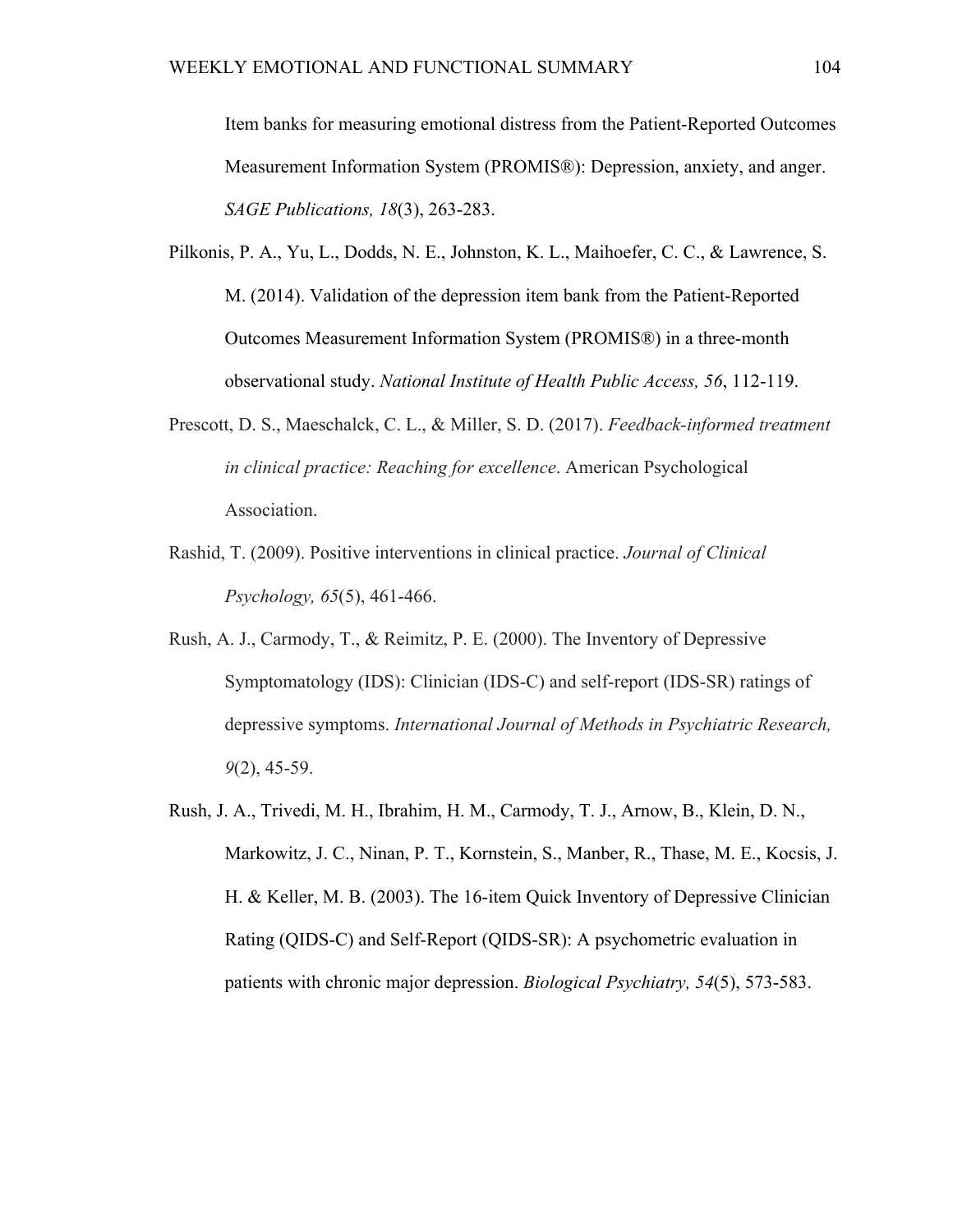- Schalet, B. D., Pilkonis, P. A., Yu, L., Dodds, N., Johnston, K. L., Yount, S., Riley, W., & Cella, D. (2016). Clinical validity of PROMIS depression, anxiety, and anger across diverse clinical samples. *Journal of Clinical Epidemiology, 73,* 119-127.
- Simon, W., Lambert, M. J., Busath, G., Vazquez, A., Berkeljon, A., Hyer, K., Granley, M. & Berrett, M. (2013). Effects of providing patient progress feedback and clinical support tools to psychotherapists in an inpatient eating disorders treatment program: A randomized controlled study. *Psychotherapy Research*, *23*(3), 287- 300.
- Spitzer, R. L., Kroenke, K., Williams, J. B. W., & The Patient Health Questionnaire Primary Care Study Group. (1999). Validation and utility of a self-report version of PRIME-MD. *Journal of the American Medical Association, 282*(18), 1737- 1744.
- Stone, A. A., Bachrach, C. A., Jobe, J. B., Kurtzman, H. S., & Cain, V. S. (Eds.). (1999). *The science of self-report: Implications for research and practice. Psychology* Press.
- Suldo, S. M., & Shaffer, E. J. (2008). Looking beyond psychopathology: The dual-factor model of mental health in youth. *School Psychology Review, 37*(1), 52-68.
- Suls, J., & Bunde, J. (2005). Anger, anxiety, and depression as risk factors for cardiovascular disease: The problems and implications of overlapping affective dispositions. *Psychological Bulletin, 131*(2), 260-300.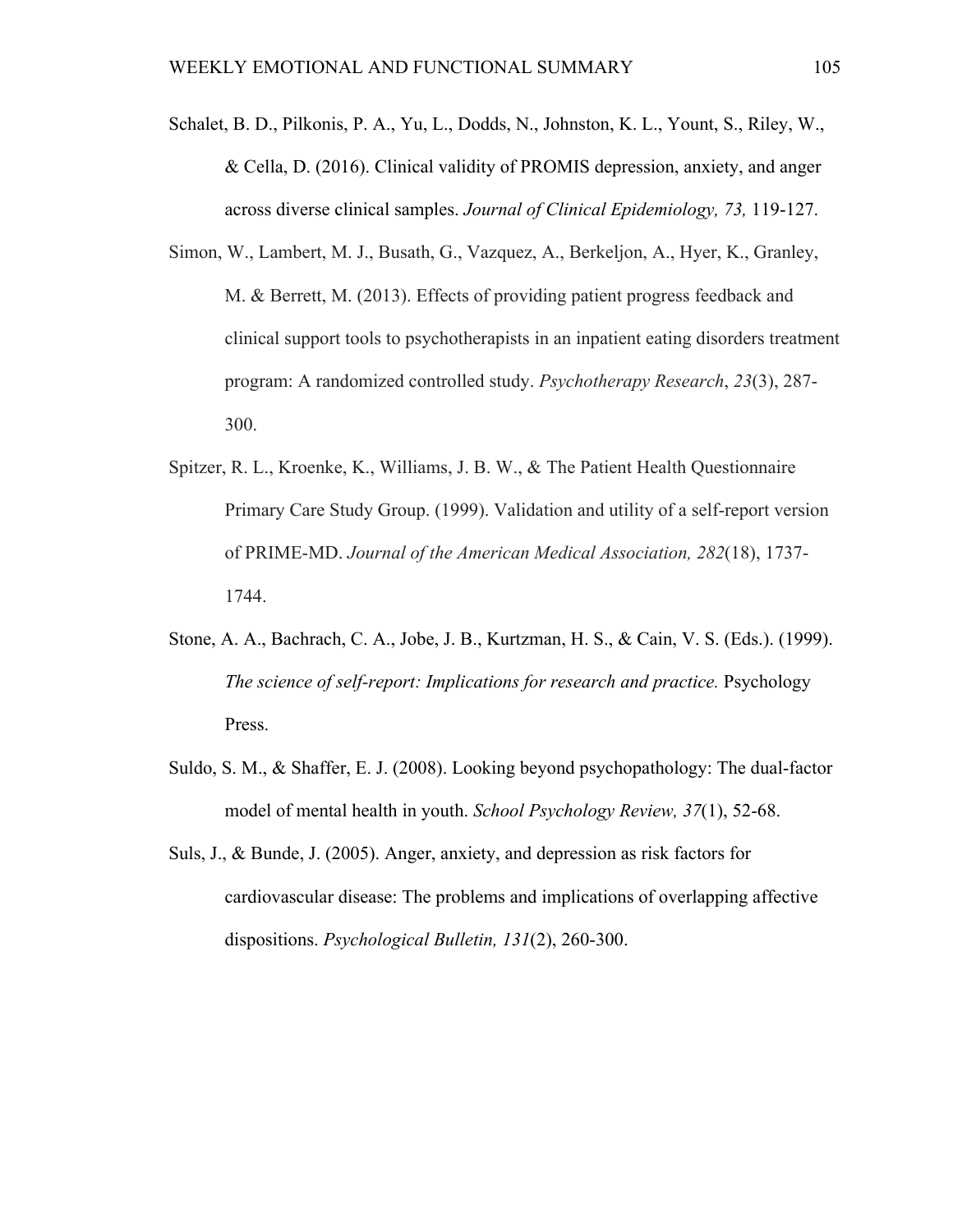- Teismann, T., Brailovskaia, J., Totzeck, C., Wannenmuller, A., & Margraf, J. (2018). Predictors of remission from panic disorder, agoraphobia and specific phobia in outpatients receiving exposure therapy: The importance of positive mental health. *Behaviour Research and Therapy, 108*(5)*,* 40-44.
- Trivedi, M. H., Rush, J. A., Wisniewski, S. R., Nierenberg, A. A., Warden, D., Ritz, L., Norquist, G., Howland, R. H., Lebowitz, B., McGrath, P. J., Shores-Wilson, K., Biggs, M. M., Balasubramani, G. K., & Fava, M. (2006). Evaluation of outcomes with citalopram for depression using measure-based care in STAR\*D implications for clinical practice. *American Journal of Psychiatry, 163*(1)*,* 28-40.
- Trompetter, H. R., Lamers, S. M A., Westerhof, G. J., Fledderus, M., & Bohlmeijer, E.T. (2017). Both positive mental health and psychopathology should be monitored in psychotherapy: Confirmation for the dual-factor model in acceptance and commitment therapy. *Behaviour Research and Therapy, 91*(7)*,* 58-63.
- Tugade, M. M., & Frederickson, B. L. (2004). Resilient individuals use positive emotions to bounce back from negative emotional experiences. *Journal of Personality and Social Psychology, 86*(2), 320-333.
- Weiller, E., Bisserbe, J. C., Maier, W., & Lecrubier, Y. (1998). Prevalence and recognition of anxiety syndromes in five European primary care settings: A report from the WHO Study on Psychological Problems in General Health Care. *The British Journal of Psychiatry. Supplement*, (34), 18-23
- Weissman, M. M., & Bothwell, S. (1976). Assessment of social adjustment by patient self-report. *Archives of General Psychiatry, 33*(9), 1111-1115.